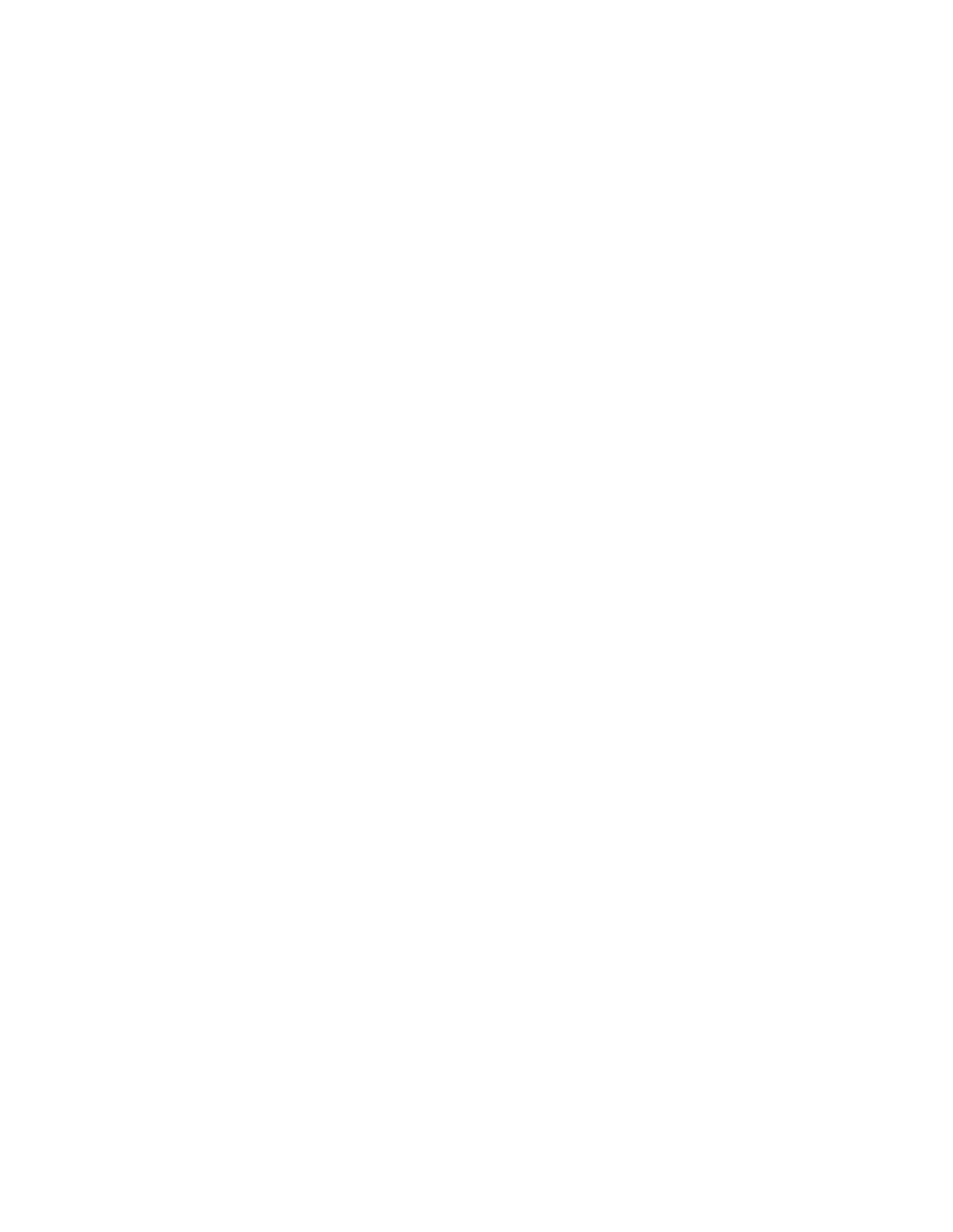## **CONTENTS**

| I.   |                                                                                 |  |
|------|---------------------------------------------------------------------------------|--|
| Π.   |                                                                                 |  |
| III. |                                                                                 |  |
| IV.  |                                                                                 |  |
|      |                                                                                 |  |
|      |                                                                                 |  |
|      |                                                                                 |  |
|      |                                                                                 |  |
|      |                                                                                 |  |
|      |                                                                                 |  |
|      |                                                                                 |  |
|      |                                                                                 |  |
|      | 1. National Assessment of Educational Progress Test Objectives  3-23            |  |
|      | 2. American Diploma Project Benchmarks and Test Objectives  3-26                |  |
|      |                                                                                 |  |
|      |                                                                                 |  |
| V.   | What Are the Essential Mathematical Concepts and Skills that Lead to Success in |  |
|      |                                                                                 |  |
|      |                                                                                 |  |
|      | 1. Mathematics Topics Taught in Grades 1 Through 8 in the TIMSS                 |  |
|      |                                                                                 |  |
|      | 2. Differences in Curriculum Approaches Between TIMSS Top-Performing            |  |
|      |                                                                                 |  |
|      |                                                                                 |  |
|      | 1. National Council of Teachers of Mathematics Curriculum                       |  |
|      |                                                                                 |  |
|      | 2. Skills and Concepts in the Six Highest-Rated State                           |  |
|      |                                                                                 |  |
|      | C. Surveys of What College and Secondary Teachers See as Essential              |  |
|      |                                                                                 |  |
|      |                                                                                 |  |
|      | 2. Findings From the National Mathematics Advisory Panel Survey  3-39           |  |
|      |                                                                                 |  |
|      |                                                                                 |  |
|      |                                                                                 |  |
|      |                                                                                 |  |
|      |                                                                                 |  |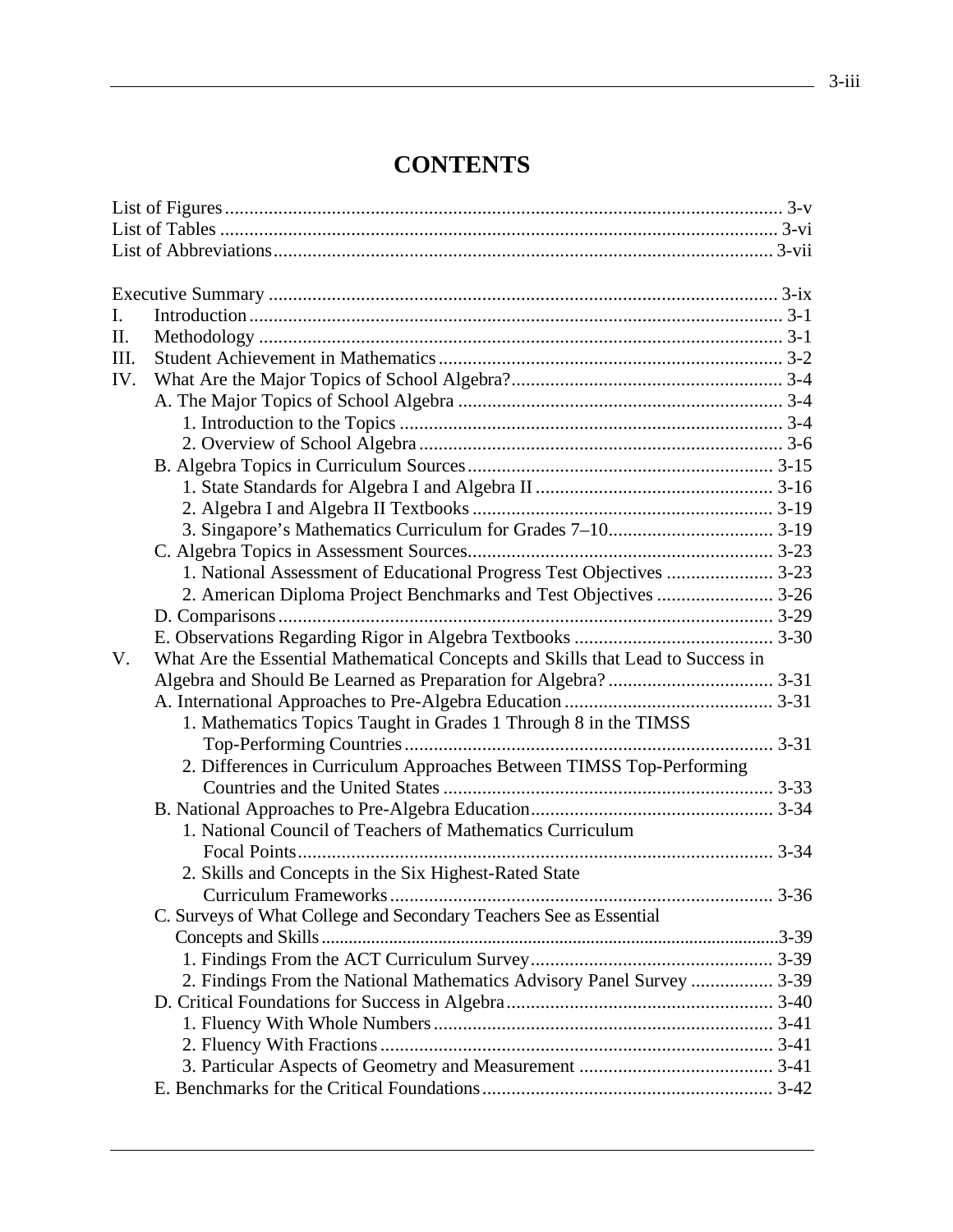| VI. Does the Sequence of Mathematics Topics Prior to and During Algebra |  |
|-------------------------------------------------------------------------|--|
|                                                                         |  |
| A. Benefits of an Integrated or Single-Subject Approach For the         |  |
|                                                                         |  |
|                                                                         |  |
|                                                                         |  |
|                                                                         |  |
|                                                                         |  |
|                                                                         |  |
| APPENDIX A: Comparison of the Major Algebra Topics in Five Sets of      |  |
| Algebra I and Algebra II Textbooks With the List of Major               |  |
|                                                                         |  |
|                                                                         |  |
|                                                                         |  |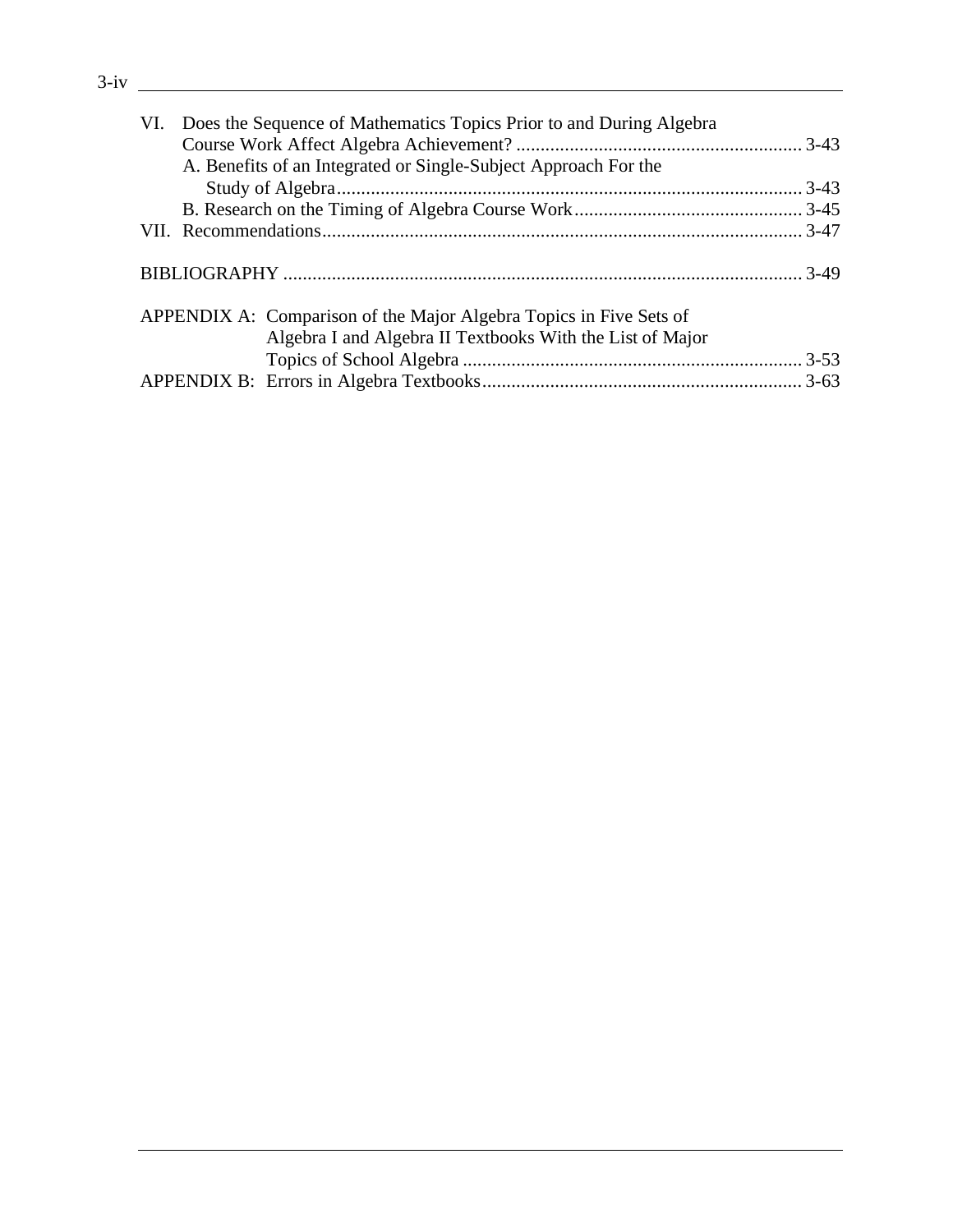## **Figures**

| Figure 1: Percentage of Students At or Above Proficient in Mathematics Achievement on |  |
|---------------------------------------------------------------------------------------|--|
|                                                                                       |  |
|                                                                                       |  |
|                                                                                       |  |
|                                                                                       |  |
| Figure 5: Algebra Objectives for National Assessment of Educational Progress'         |  |
|                                                                                       |  |
| Figure 6: Topics to Be Assessed in the American Diploma Project's Algebra II          |  |
|                                                                                       |  |
| Figure 7: Mathematics Topics Intended From Grade 1 to Grade 8 by a Majority of        |  |
|                                                                                       |  |
| Figure 8: Mathematics Topics Intended From Grade 1 to Grade 8 in the 2006 NCTM        |  |
| <i>Focal Points</i> Compared With the Topics Intended by a Majority of TIMSS          |  |
|                                                                                       |  |
|                                                                                       |  |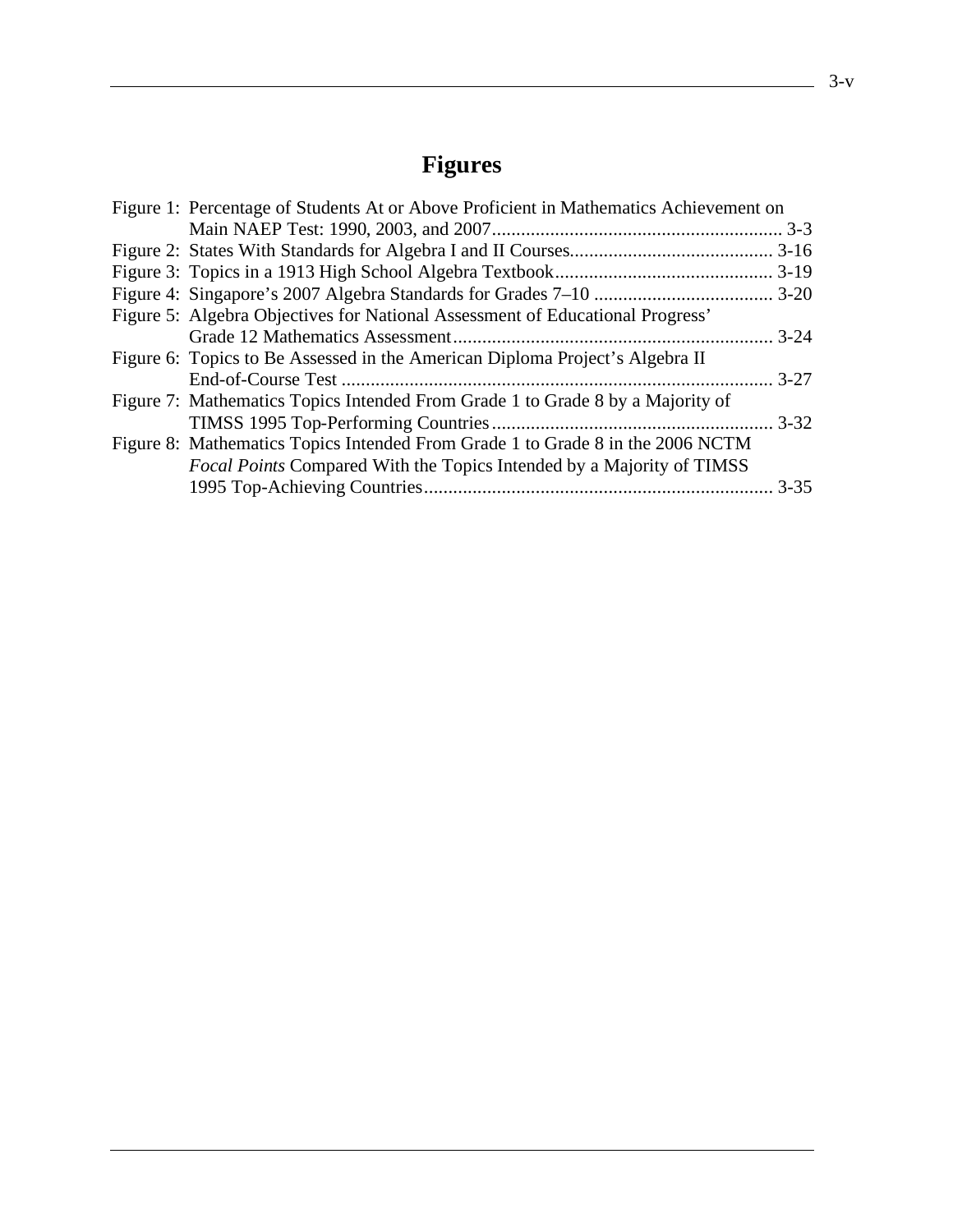## **Tables**

| Table 1: | Frequency Counts for Broad Topics in 22 States' Standards for                    |          |
|----------|----------------------------------------------------------------------------------|----------|
|          |                                                                                  | $3-17$   |
| Table 2: | Major Topics of School Algebra Covered by State Algebra or Integrated            |          |
|          |                                                                                  |          |
| Table 3: | Comparison of the Major Topics of School Algebra With Singapore's                |          |
|          | Secondary Mathematics Curriculum                                                 | $3 - 22$ |
| Table 4: | Comparison of the Major Topics of School Algebra With the 2005                   |          |
|          |                                                                                  | $3 - 25$ |
| Table 5: | Comparison of the Major Topics of School Algebra With American                   |          |
|          | Diploma Project's High School Algebra Benchmarks, Core Topics in                 |          |
|          | Its Algebra II Test, and the Topics in the Optional Modules for Its              |          |
|          |                                                                                  | $3 - 28$ |
| Table 6: | K Through 8 Grade-Level Expectations in the Six Highest-Rated State              |          |
|          | Curriculum Frameworks in Mathematics Compared with the Topics                    |          |
|          | Intended by a Majority of TIMSS 1995 Top-Performing Countries                    | $3 - 37$ |
|          | Table A-1: Comparison of the Major Algebra Topics in Five Sets of Algebra I and  |          |
|          | Algebra II Textbooks With the List of Major Topics of School Algebra             | $3 - 53$ |
|          | Table B-1: Error Densities of Errors in Algebra I and Algebra II Textbooks  3-63 |          |
|          |                                                                                  |          |
|          |                                                                                  |          |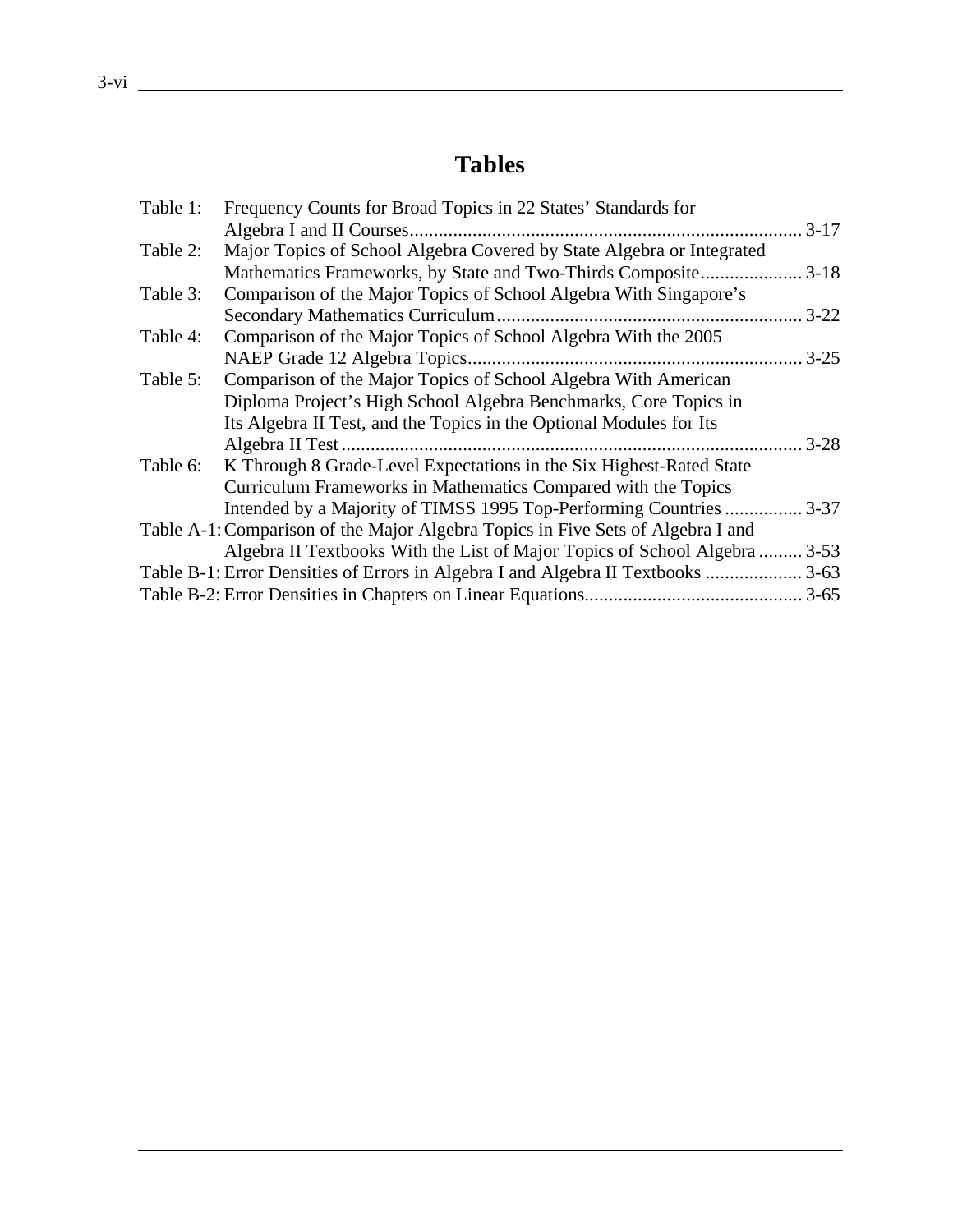## **Abbreviations**

- ACT American College Testing
- ADP American Diploma Project
- CLE course-level expectations
- LSAY High School and Beyond, Longitudinal Survey of American Youth
- NAEP National Assessment of Educational Progress
- NCTM National Council of Teachers of Mathematics
- NELS National Education Longitudinal Study
- STPI Institute for Defense Analyses Science and Technology Policy Institute
- SAT Scholastic Achievement Test
- SES socioeconomic status
- TIMSS Trends in International Math and Science Study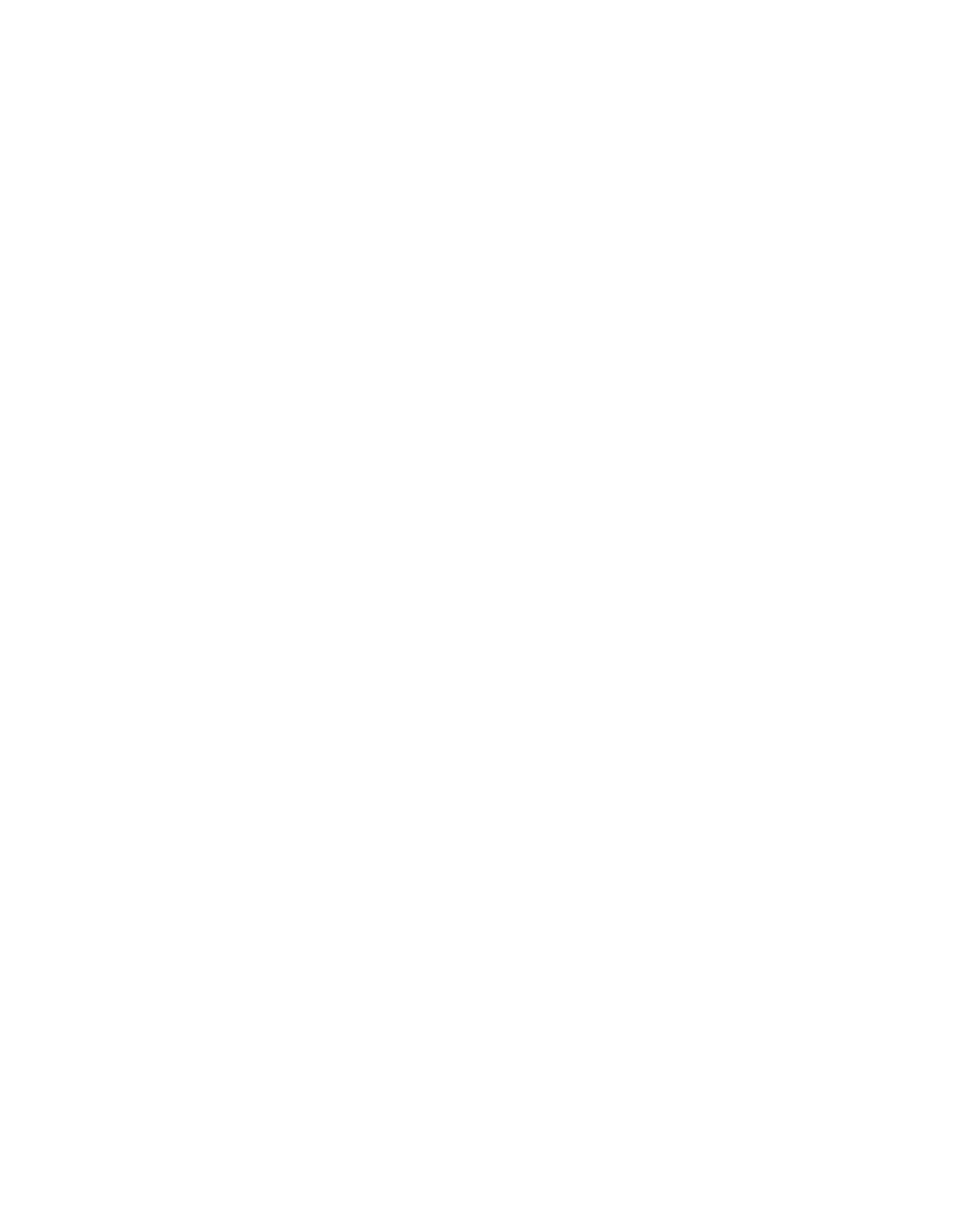## **Executive Summary**

## *Introduction*

The National Mathematics Advisory Panel was asked to make recommendations on "the critical skills and skill progressions for students to acquire competence in algebra and readiness for higher-level mathematics." To address this particular charge, the Panel established a Task Group on Conceptual Knowledge and Skills (CKS). To guide its inquiry, deliberations, and recommendations, CKS formulated three major questions:

- 1) What are the major topics of school algebra?
- 2) What are the essential mathematical concepts and skills that lead to success in Algebra and that should be learned as preparation for Algebra?<sup>1</sup>
- 3) Does the sequence of topics prior to algebra course work or for algebra course work affect achievement in Algebra?

## *Methodology*

The Panel was charged with determining how to use "the results of research relating to proven-effective and evidence-based mathematics instruction" and making recommendations "based on the best available scientific evidence." The Panel contracted with Abt Associates Inc. to survey the research literature for studies that addressed each task group's major questions and met standards of methodological quality.

The Task Group's literature review yielded some peer-reviewed and published studies that met standards of methodological quality and were relevant to the work of this Task Group, especially with respect to its third question. However, because of the small number of such studies, the Task Group decided to include reports that presented the best available evidence on the topic of the conceptual knowledge and skills needed for success in Algebra. Thus it supplemented the literature review with reports by national organizations and government agencies, and with analyses and comparisons of state curriculum frameworks and school textbooks developed for the Task Group by the Institute for Defense Analyses Science and Technology Policy Institute. Where there may be differences among these reports, studies, or analyses, the differences are so noted. The Task Group's recommendations on matters of definition and mathematical content were also guided by professional judgment.

 $\overline{a}$ 

 $<sup>1</sup>$  Algebra will be capitalized when it is referred to as a course.</sup>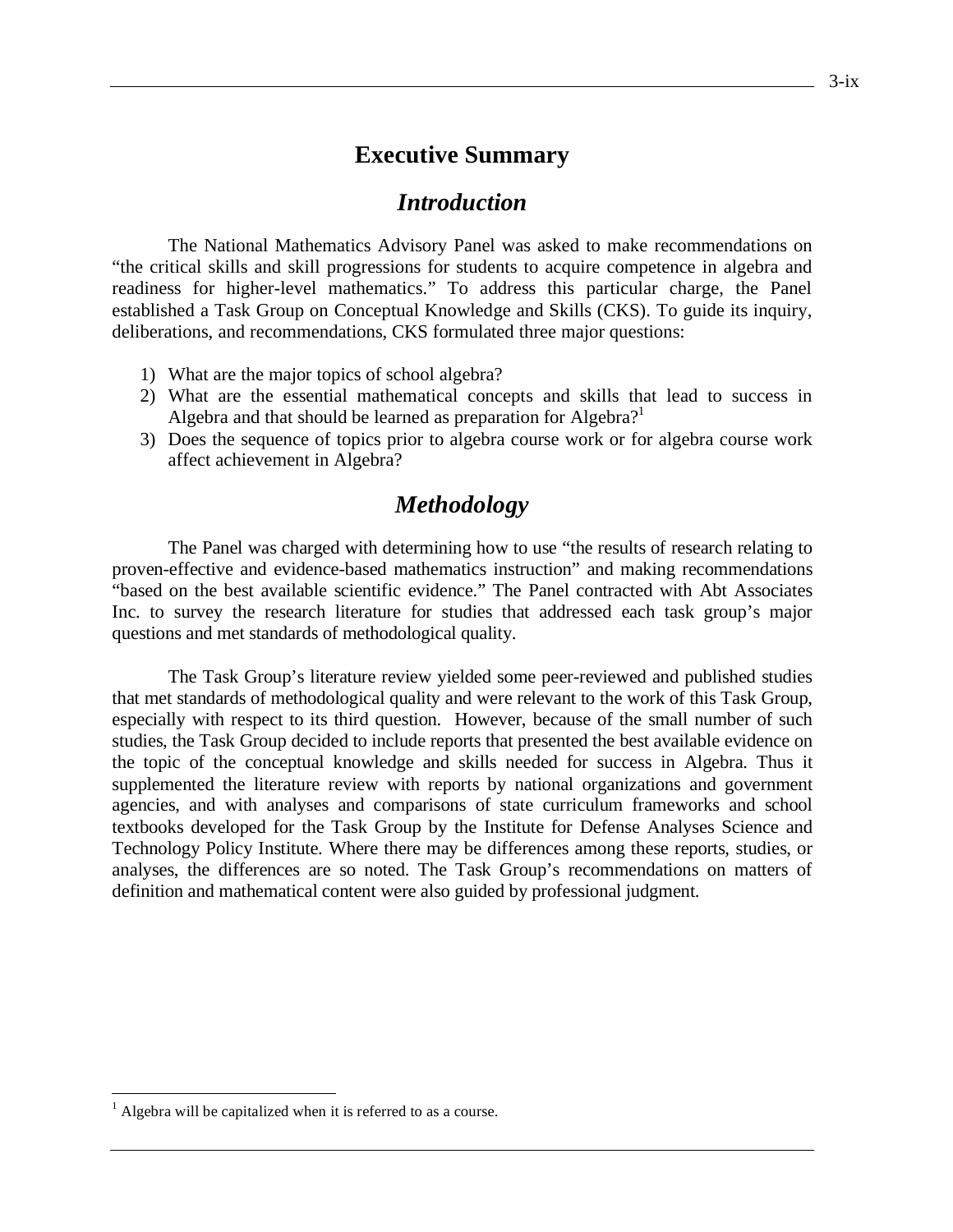## *Results and Conclusions*

## **The Major Topics in School Algebra**

The Major Topics in School Algebra that were developed by the Task Group on Conceptual Knowledge and Skills are shown in this section. The teaching of Algebra, like the teaching of all of school mathematics, must ensure that students are proficient in computational procedures, can reason logically and clearly, and can formulate and solve problems. For this reason, the topics listed below should not be regarded as a sequence of disjointed items, simply to be committed to memory. On the contrary, teachers and textbook writers should emphasize the connections as well as the logical progression among these topics. The topics comprise both core and foundational elements of school algebra—those elements needed for study of school algebra itself and those elements needed for study of more advanced mathematics courses. The total amount of time spent on covering them in single-subject courses is normally about 2 years, although algebra content may be and is often structured in other ways in the secondary grades. What is usually called Algebra I would, in most cases, cover the topics in Symbols and Expressions, and Linear Equations, and at least the first two topics in Quadratic Equations. The typical Algebra II course would cover the other topics, although the last topic in Functions (Fitting Simple Mathematical Models to Data), the last two topics in Algebra of Polynomials (Binomial Coefficients and the Binomial Theorem), and Combinatorics and Finite Probability are sometimes left out and then included in a precalculus course. It should be stressed that this list of topics reflects professional judgment as well as a review of other sources.

#### **Symbols and Expressions**

- Polynomial expressions
- Rational expressions
- Arithmetic and finite geometric series

#### **Linear Equations**

- Real numbers as points on the number line<br>• Linear equations and their graphs
- Linear equations and their graphs
- Solving problems with linear equations
- Linear inequalities and their graphs
- Graphing and solving systems of simultaneous linear equations

#### **Quadratic Equations**

- Factors and factoring of quadratic polynomials with integer coefficients
- Completing the square in quadratic expressions
- Quadratic formula and factoring of general quadratic polynomials
- Using the quadratic formula to solve equations

 $3-x$   $-$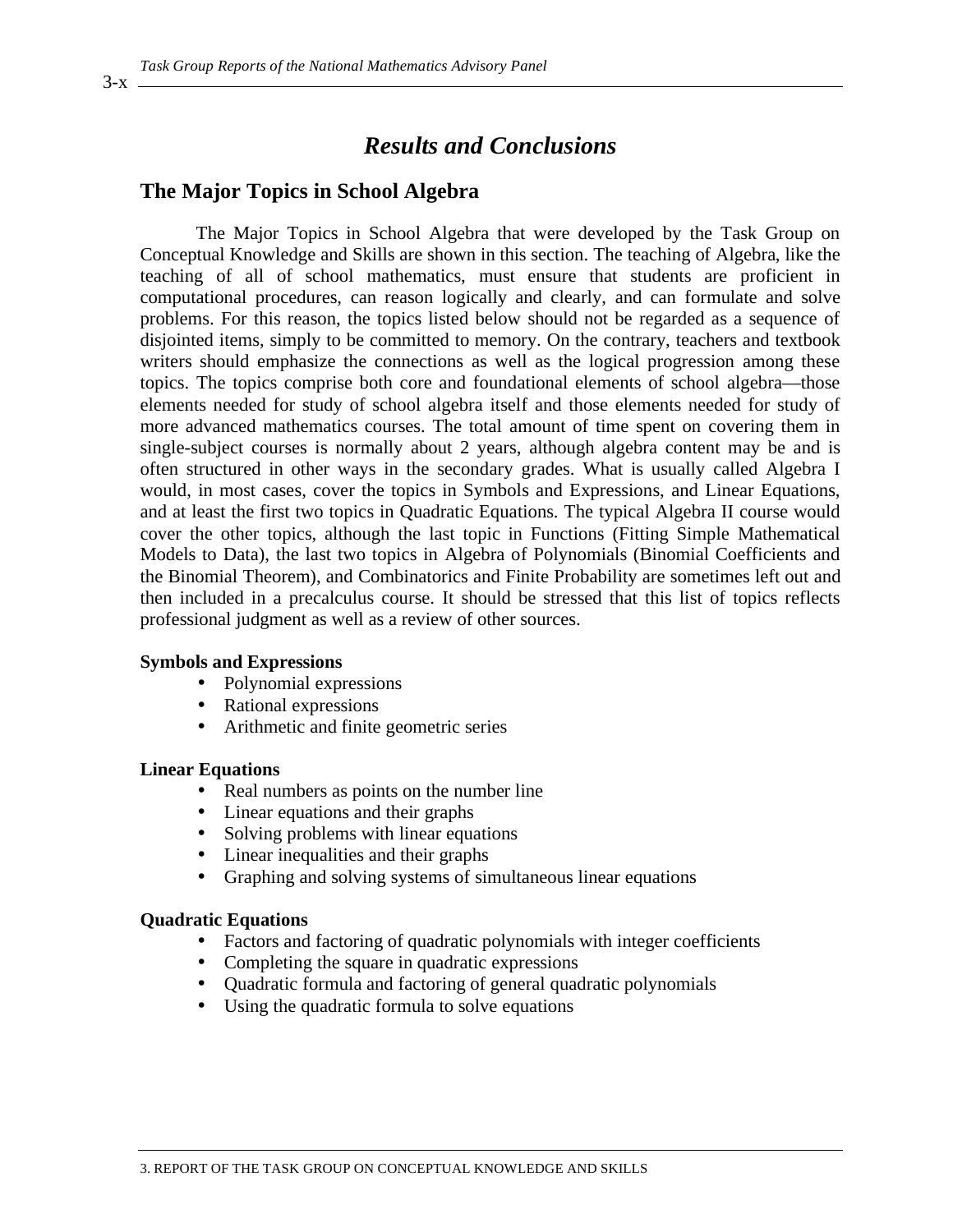## **Functions**

- Linear functions
- Quadratic functions—word problems involving quadratic functions
- Graphs of quadratic functions and completing the square
- Polynomial functions (including graphs of basic functions)
- Simple nonlinear functions (e.g., square and cube root functions; absolute value; rational functions; step functions)
- Rational exponents, radical expressions, and exponential functions
- Logarithmic functions
- Trigonometric functions
- Fitting simple mathematical models to data

## **Algebra of Polynomials**

- Roots and factorization of polynomials
- Complex numbers and operations
- Fundamental theorem of algebra
- Binomial coefficients (and Pascal's Triangle)
- Mathematical induction and the binomial theorem

## **Combinatorics and Finite Probability**

• Combinations and permutations, as applications of the binomial theorem and Pascal's Triangle

## **Critical Foundations of Algebra**

The Task Group also presents three clusters of concepts and skills that it considers foundational for formal algebra course work:

- 1) Fluency With Whole Numbers,
- 2) Fluency With Fractions, and
- 3) Particular Aspects of Geometry and Measurement.

To prepare students for Algebra, the curriculum must simultaneously develop conceptual understanding, computational fluency, and problem-solving skills. These three aspects of learning are mutually reinforcing and should not be seen as competing for class time. The Critical Foundations identified and discussed below are not at all meant to comprise a complete preschool-to-algebra curriculum; the Task Group merely aims to recognize the Critical Foundations for the study of Algebra, whether as part of a dedicated algebra course in the seventh, eighth, or ninth grade, or within an integrated mathematics sequence in the middle and high school grades. However, these Critical Foundations *do* deserve ample time in any mathematics curriculum. The foundations are presented in three distinct clusters of concepts and skills, each of which should incorporate the three aspects of learning noted here.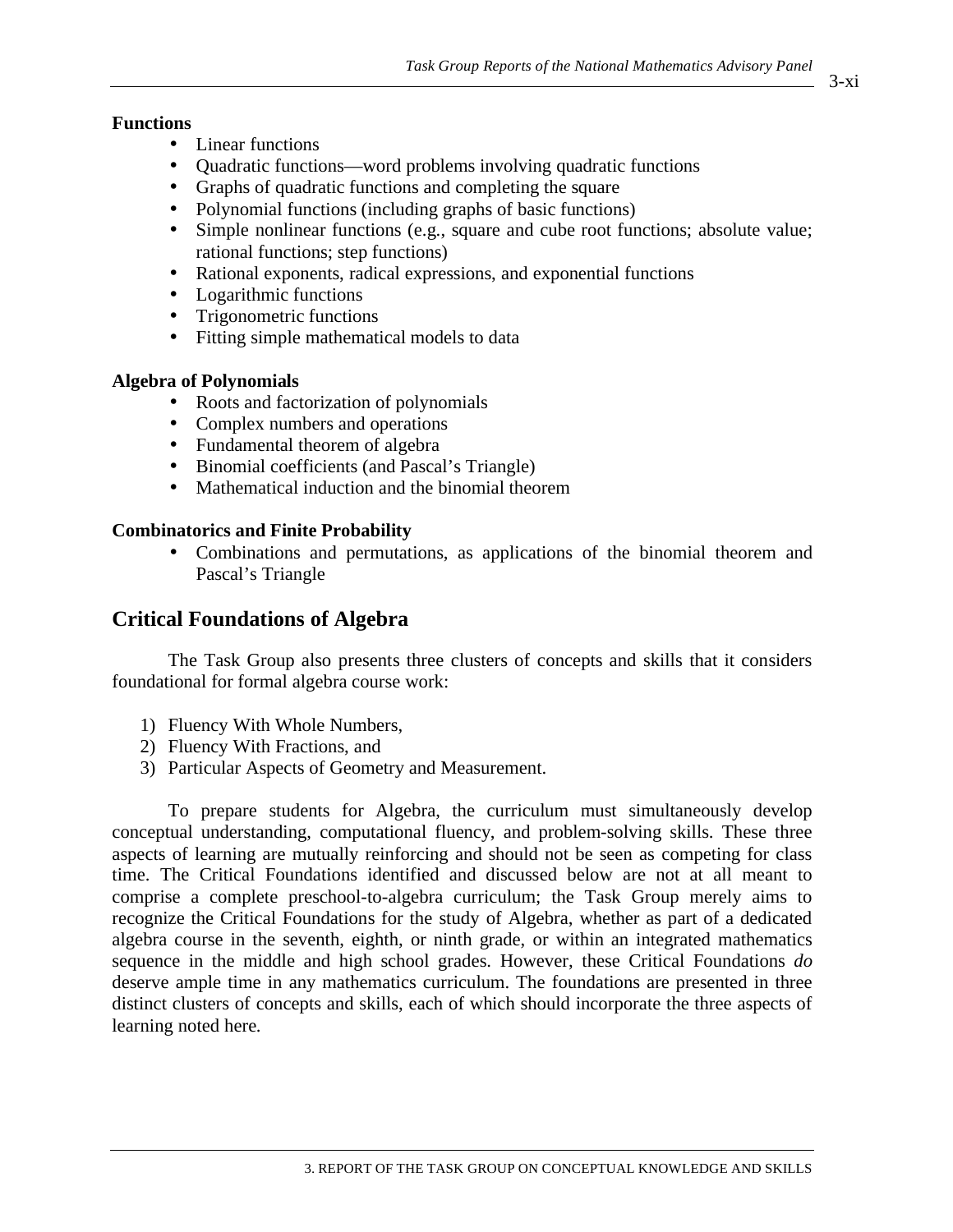### *Fluency With Whole Numbers*

By the end of the elementary grades, children should have a robust sense of number. This sense of number must include understanding place value, and the ability to compose and decompose whole numbers. It must clearly include a grasp of the meaning of the basic operations of addition, subtraction, multiplication, and division, including use of the commutative, associative, and distributive properties; the ability to perform these operations efficiently; and the knowledge of how to apply the operations to problem solving. Computational facility rests on the automatic recall of addition and related subtraction facts, and of multiplication and related division facts. It requires fluency with the standard algorithms for addition, subtraction, multiplication, and division. Fluent use of the algorithms not only depends on the automatic recall of number facts but also reinforces it. A strong sense of number also includes the ability to estimate the results of computations and thereby to estimate orders of magnitude, e.g., how many people fit into a stadium, or how many gallons of water are needed to fill a pool.

#### *Fluency With Fractions*

Before they begin algebra course work, middle school students should have a thorough understanding of positive as well as negative fractions. They should be able to locate both positive and negative fractions on the number line; represent and compare fractions, decimals, and related percents; and estimate their size. They need to know that sums, differences, products, and quotients (with nonzero denominators) of fractions are fractions, and they need to be able to carry out these operations confidently and efficiently. They should understand why and how (finite) decimal numbers are fractions and know the meaning of percentages. They should encounter fractions in problems in the many contexts in which they arise naturally, for example, to describe rates, proportionality, and probability. Beyond computational facility with specific numbers, the subject of fractions, when properly taught, introduces students to the use of symbolic notation and the concept of generality, both being integral parts of Algebra.

#### *Particular Aspects of Geometry and Measurement*

Middle-grade experience with similar triangles is most directly relevant for the study of Algebra: Sound treatments of the slope of a straight line and of linear functions depend logically on the properties of similar triangles. Furthermore, students should be able to analyze the properties of two- and three-dimensional shapes using formulas to determine perimeter, area, volume, and surface area. They should also be able to find unknown lengths, angles, and areas.

## **Benchmarks for the Critical Foundations**

In view of the sequential nature of mathematics, the Critical Foundations of Algebra described in the previous section require judicious placement in the grades leading up to Algebra. For this purpose, the Task Group suggests the following benchmarks as guideposts for state frameworks for school districts. There is no empirical research on the placement of these benchmarks, but they find justification in a comparison of national and international curricula. The benchmarks should be interpreted flexibly, to allow for the needs of students and teachers.

3-xii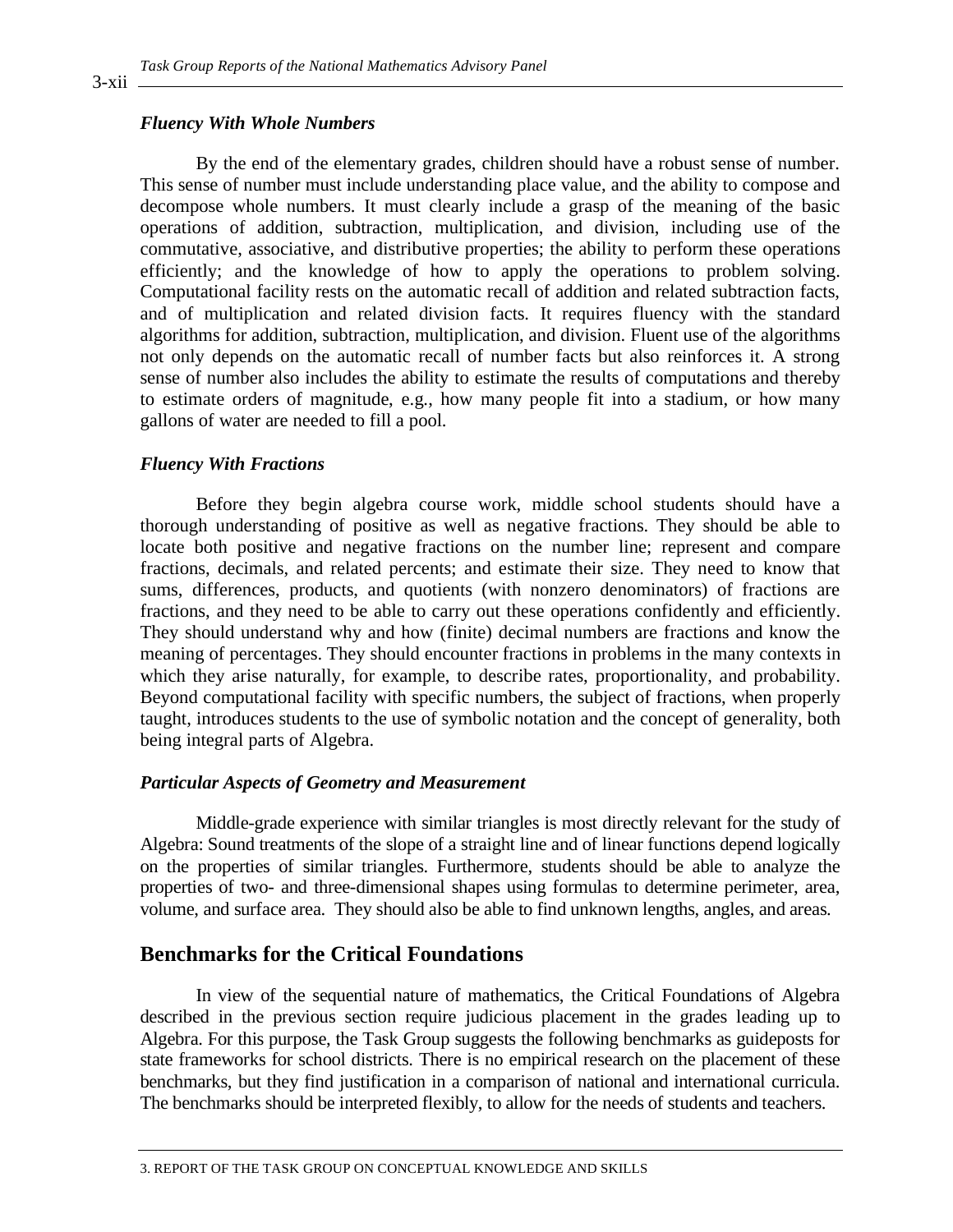## *Fluency With Whole Numbers*

- 1) By the end of Grade 3, students should be proficient with the addition and subtraction of whole numbers.
- 2) By the end of Grade 5, students should be proficient with multiplication and division of whole numbers.

## *Fluency With Fractions*

- 1) By the end of Grade 4, students should be able to identify and represent fractions and decimals, and compare them on a number line or with other common representations of fractions and decimals.
- 2) By the end of Grade 5, students should be proficient with comparing fractions and decimals and common percents, and with the addition and subtraction of fractions and decimals.
- 3) By the end of Grade 6, students should be proficient with multiplication and division of fractions and decimals.
- 4) By the end of Grade 6, students should be proficient with all operations involving positive and negative integers.
- 5) By the end of Grade 7, students should be proficient with all operations involving positive and negative fractions.
- 6) By the end of Grade 7, students should be able to solve problems involving percent, ratio, and rate, and extend this work to proportionality.

## *Particular Aspects of Geometry and Measurement*

- 1) By the end of Grade 5, students should be able to solve problems involving perimeter and area of triangles, and all quadrilaterals having at least one pair of parallel sides (i.e., trapezoids).
- 2) By the end of Grade 6, students should be able to analyze the properties of twodimensional shapes and solve problems involving perimeter and area. They should also be able analyze the properties of three-dimensional shapes and solve problems involving surface area and volume.
- 3) By the end of Grade 7, students should understand relationships involving similar triangles.

To address the question of whether the sequence of topics prior to formal algebra course work or how formal algebra course work affects achievement in algebra, the Task Group examined three related sub-questions. It first looked for evidence on the effectiveness of currently used elementary and middle school mathematics curricula (including their sequence of topics) for achievement in Algebra. It found no research demonstrating that a specific multigrade sequence of mathematics topics assures success in Algebra.

The Task Group also sought evidence on whether an integrated approach or a singlesubject sequence might be more effective for formal algebra course work and more advanced mathematics course work. It found no clear body of research from which one may draw conclusions.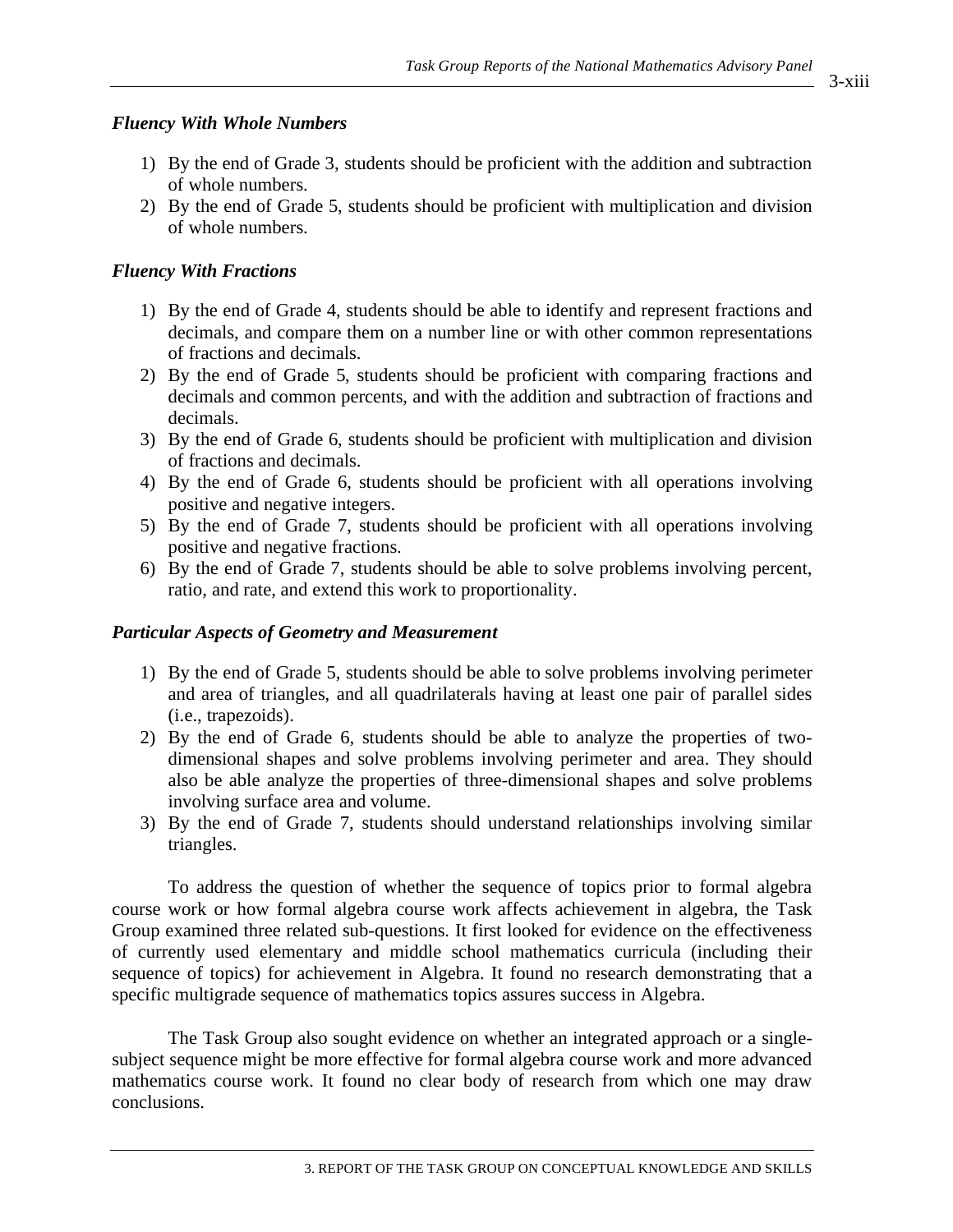Finally, the Task Group sought to locate evidence on the benefits or disadvantages of teaching the content of an Algebra I course to a broad range of students before Grade 9. The Task Group found a positive relationship between taking Algebra in Grade 7 or 8 and later high school mathematics achievement, regardless of students' prior achievement and school and student characteristics.

## **Recommendations**

This Task Group affirms that Algebra is the gateway to more advanced mathematics and to most postsecondary education. All schools and teachers of mathematics must concentrate on providing a solid mathematics education to all elementary and middle school students so that all of them can enroll and succeed in Algebra. Students need to be soundly prepared for Algebra and then well taught in Algebra, regardless of the grade level at which they study it. To improve the teaching of Algebra, the Task Group proposes the following eight recommendations:

- 1) The Task Group recommends that school algebra be consistently understood in terms of the Major Topics of School Algebra given in this report.
- 2) The Major Topics of School Algebra in this report, accompanied by a thorough elucidation of the mathematical connections among these topics, should be the main focus of Algebra I and Algebra II standards in state curriculum frameworks, in Algebra I and Algebra II courses, in textbooks for these two levels of Algebra whether for integrated curricula or otherwise, and in end-of-course assessments of these two levels of Algebra. The Task Group also recommends use of the Major Topics of School Algebra in revisions of mathematics standards at the high school level in state curriculum frameworks, in high school textbooks organized by an integrated approach, and in grade-level state assessments using an integrated approach at the high school, by Grade 11 at the latest.
- 3) Proficiency with whole numbers, fractions, and particular aspects of geometry and measurement are the Critical Foundation of Algebra. Emphasis on these essential concepts and skills must be provided at the elementary- and middle-grade levels. The coherence and sequential nature of mathematics dictate the foundational skills that are necessary for the learning of algebra. By the nature of algebra, the most important foundational skill is proficiency with fractions (including decimals, percent, and negative fractions). The teaching of fractions must be acknowledged as critically important and improved before an increase in student achievement in Algebra can be expected.
- 4) The Benchmarks proposed by the Task Group should be used to guide classroom curricula, mathematics instruction, and state assessments. They should be interpreted flexibly, to allow for the needs of students and teachers.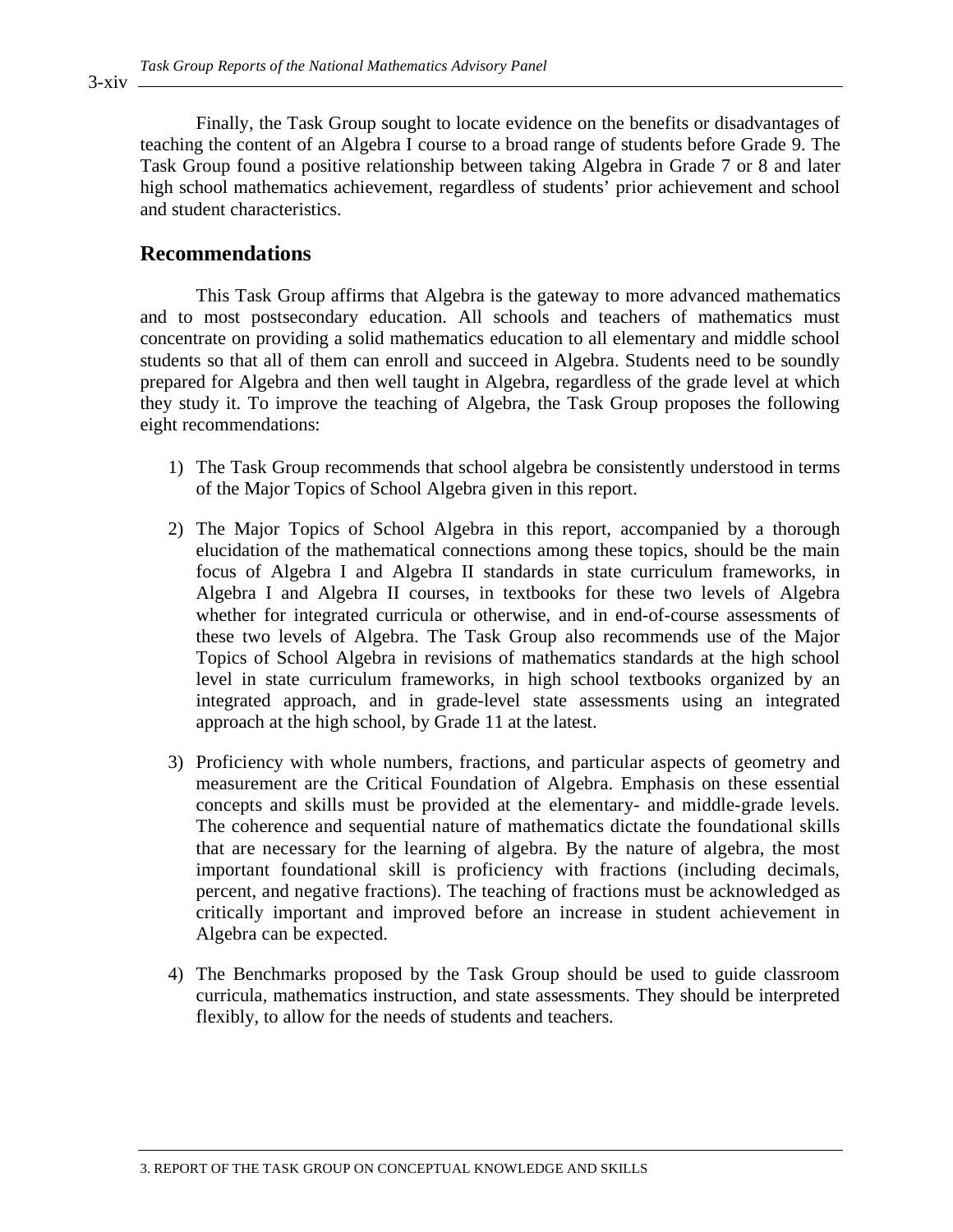- 5) International studies show that high-achieving nations teach for mastery in a few topics, in comparison with the U.S. mile-wide-inch-deep curriculum. A coherent progression, with an emphasis on mastery of key topics, should become the norm in elementary and middle school mathematics curricula. There should be a de-emphasis on a spiral approach in mathematics that continually revisits topics year after year without closure.
- 6) Federal and state policies should give incentives to schools to offer an authentic Algebra I course in Grade 8, and to prepare a higher percentage of students to study the content of such a course by the beginning of Grade 8. The word "authentic" is used here as a descriptor of a course that addresses algebra in the manner of Recommendation 2. Students must be prepared with the mathematical prerequisites for this course in the sense of Recommendation 3.
- 7) Publishers must ensure the mathematical accuracy of their materials. Those involved with developing mathematics textbooks and related instructional materials need to engage mathematicians, as well as mathematics educators, in writing, editing, and reviewing these materials.
- 8) Adequate preparation of students for Algebra requires their teachers to have a strong mathematics background. To this end, the Major Topics of School Algebra and the Critical Foundations of Algebra must be fundamental in the mathematics preparation of elementary and middle school teachers. Teacher education programs and licensure tests for early childhood teachers (preschool–Grade 3) should focus on the Critical Foundations of Algebra; for elementary teachers (Grades 1–5), on the Critical Foundations of Algebra and those algebra topics typically covered in an introductory Algebra course; and for middle school teachers (Grades 5–8), on the Critical Foundations of Algebra and all of the Major Topics of School Algebra.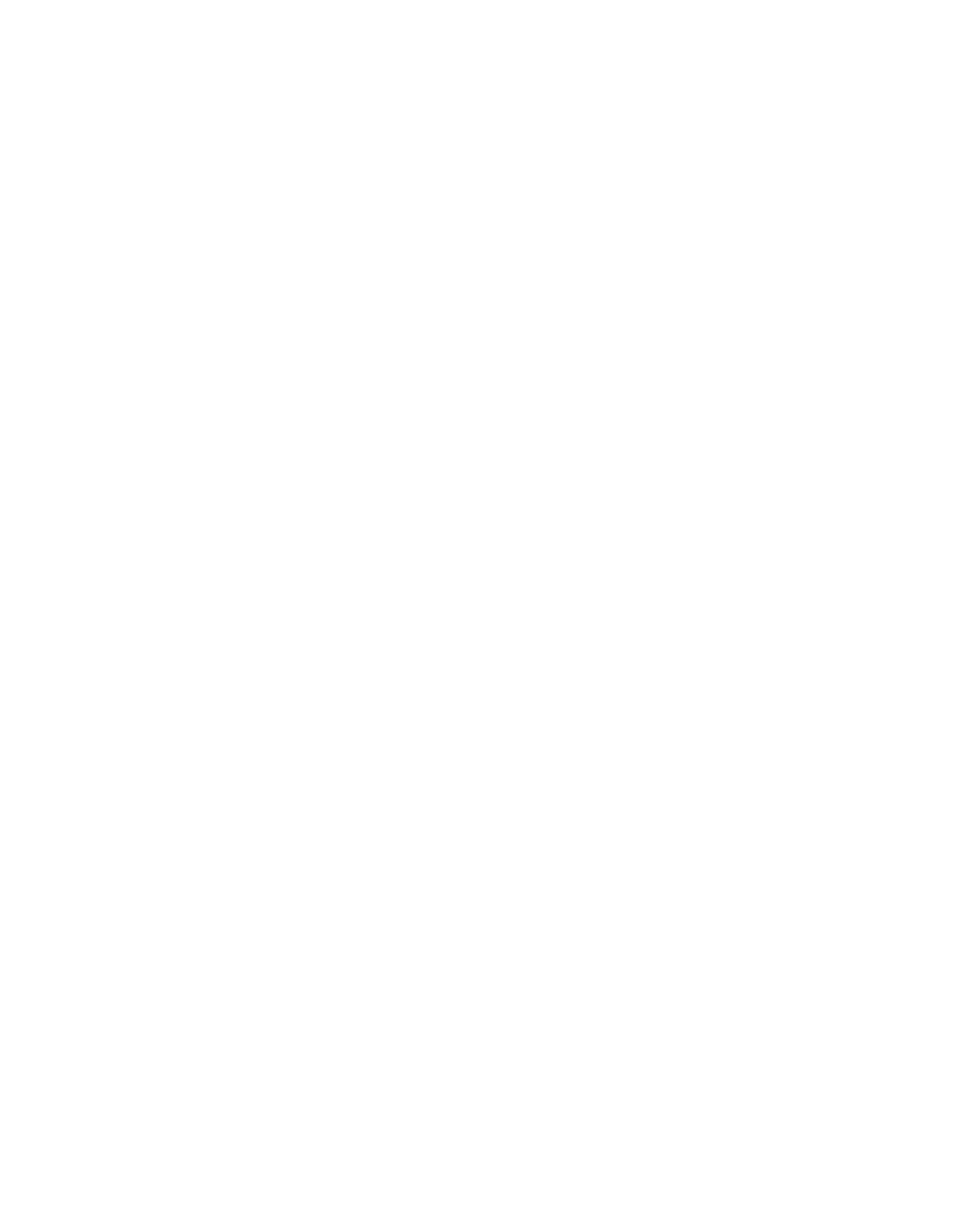## **I. Introduction**

The learning of mathematics at the elementary- and middle-grade levels forms the basis for achievement in high school, college mathematics, and college courses using mathematics, and for the broad range of mathematical skills used in the workplace. Yet, on average, American students do not do as well on international mathematics tests as their peers in many developed countries. And while scores on the National Assessment of Educational Progress (NAEP) mathematics tests at Grades 4 and 8 are higher than they have ever been, a large majority of students do not score at the "proficient" and "advanced" levels (U.S. Department of Education, 2007). Nor are American students uniformly taught mathematics by teachers with an adequate grasp of the mathematics they teach (e.g., Loveless, 2004). There is broad agreement that mathematics education in the schools needs to be strengthened.

One of the major charges to the National Mathematics Advisory Panel concerned preparation for course work in algebra. A strong grasp of algebra is essential for successful participation in the contemporary American workforce; it is also necessary for entry into higher education and for the pursuit of advanced mathematics in general (e.g., Business Roundtable, 2006). The Panel was asked to make recommendations on "the critical skills and skill progressions for students to acquire competence in algebra and readiness for higher level mathematics" (Executive Order No. 13398). To address this particular charge, the Panel established a Task Group on Conceptual Knowledge and Skills. This report is the Task Group's response to this charge and describes the essential mathematical concepts and skills that students should acquire prior to and during the study of algebra.

To guide its inquiry and deliberations, the Task Group formulated three major questions:

- 1) What are the major topics of school algebra?<sup>2</sup>
- 2) What are the essential mathematical concepts and skills that lead to success in Algebra and that should be learned as preparation for Algebra?<sup>3</sup>
- 3) Does the sequence of topics prior to algebra course work or for algebra course work affect achievement in Algebra?

## **II. Methodology**

The Panel was charged with determining how to use "the results of research relating to proven-effective and evidence-based mathematics instruction" and making recommendations "based on the best available scientific evidence." The Panel contracted with Abt Associates Inc. to survey the research literature for studies that addressed each task group's major questions and met standards of methodological quality.

<sup>&</sup>lt;sup>2</sup> "School algebra" is a term chosen to encompass the full body of algebraic material that the Task Group expects to be covered through high school, regardless of its organization into courses and levels.

<sup>&</sup>lt;sup>3</sup> Algebra will be capitalized when it is referred to as a course.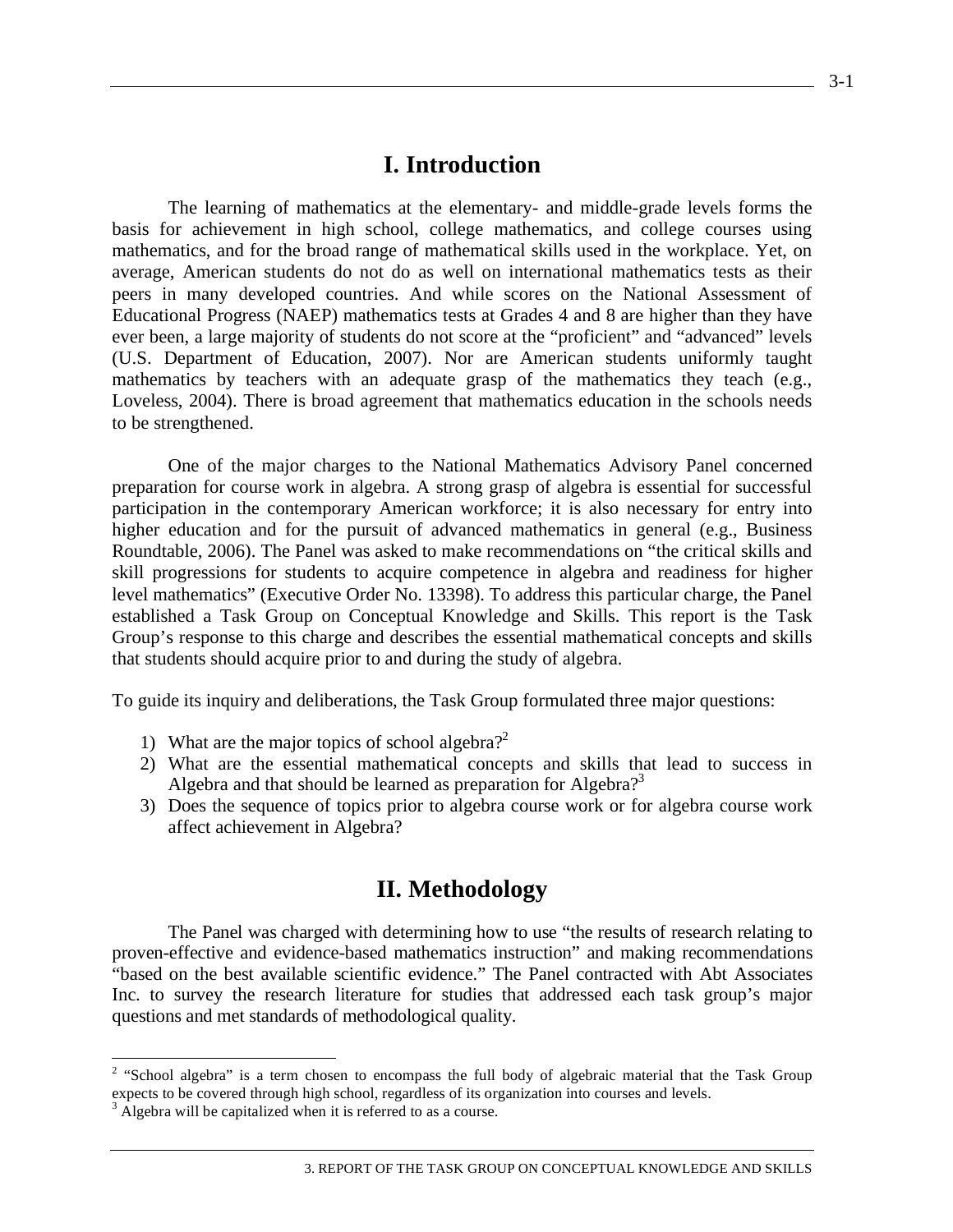The Task Group's literature review yielded some peer-reviewed and published studies that met standards of methodological quality and were relevant to the work of this Task Group, especially with respect to its third question. However, because of the small number of such studies, the Task Group decided to include other types of reports that presented the best available evidence on the topic of the conceptual knowledge and skills needed for success in Algebra. Thus it supplemented the review of research literature with reports by national organizations and government agencies, and with analyses and comparisons of state curriculum frameworks and school textbooks developed for the Task Group by the Institute for Defense Analyses Science and Technology Policy Institute (henceforth STPI).<sup>4</sup> Where there may be differences among these reports, studies, or analyses, the differences are so noted. The Task Group's recommendations on matters of definition and mathematical content were also guided by professional judgment.

## **III. Student Achievement in Mathematics**

During a time of decline in test scores on the Scholastic Achievement Test (SAT) in the 1960s, Congress legislated for the creation of NAEP. It has been the only nationally representative and continuing assessment of what American students, through high school, know and can do in all major subject areas: reading, mathematics, science, writing, U.S. history, civics, geography, and the arts. Using nationally representative samples, NAEP provides information on the academic achievement of nationwide and state populations and subpopulations, not on individual students or schools.

There are two types of NAEP tests. The long-term trend NAEP tests, which have been given since the late 1960s and early 1970s, assess students by age (9, 13, and 17). The main NAEP tests, which have been given since 1990, assess students in Grades 4, 8, and 12, instead of by age. For the long-term trend assessments, the same tests have been given under the same conditions since 1978. The main tests have been used since 1990 to create a second trend line that reflects more current practices in mathematics curriculum and assessment. The main NAEP tests in mathematics assess five areas: numbers and operations, measurement, geometry, data analysis and probability, and algebra; these tests have been governed by a framework that parallels the content strands in *Curriculum and Evaluation Standards for School Mathematics,* issued by the National Council of Teachers of Mathematics (NCTM) in 1989. The long-term trend NAEP tests in mathematics focus on essential concepts and skills in four areas: numbers and operations, measurement, geometry, and algebra. On both types of tests, students respond to questions of three types: multiple choice, short answer, and extended answer. However, on the long-term trend tests, most of the items are multiple choice. There is greater emphasis on extended responses on the main tests.

Student scores on both types of tests present a mixed picture of national achievement in mathematics, although the results in Grade 4 seem to allow for some optimism. As Figure 1 shows, average student scores on the main NAEP tests have increased considerably

3. REPORT OF THE TASK GROUP ON CONCEPTUAL KNOWLEDGE AND SKILLS

3-2

 $\overline{a}$ 

<sup>&</sup>lt;sup>4</sup> The Institute for Defense Analyses Science and Technology Policy Institute provided technical support to the National Mathematics Advisory Panel through a task order contract initiated in August 2006, Contract Number OIA-0408601 and Task Order OSTP-20-0001.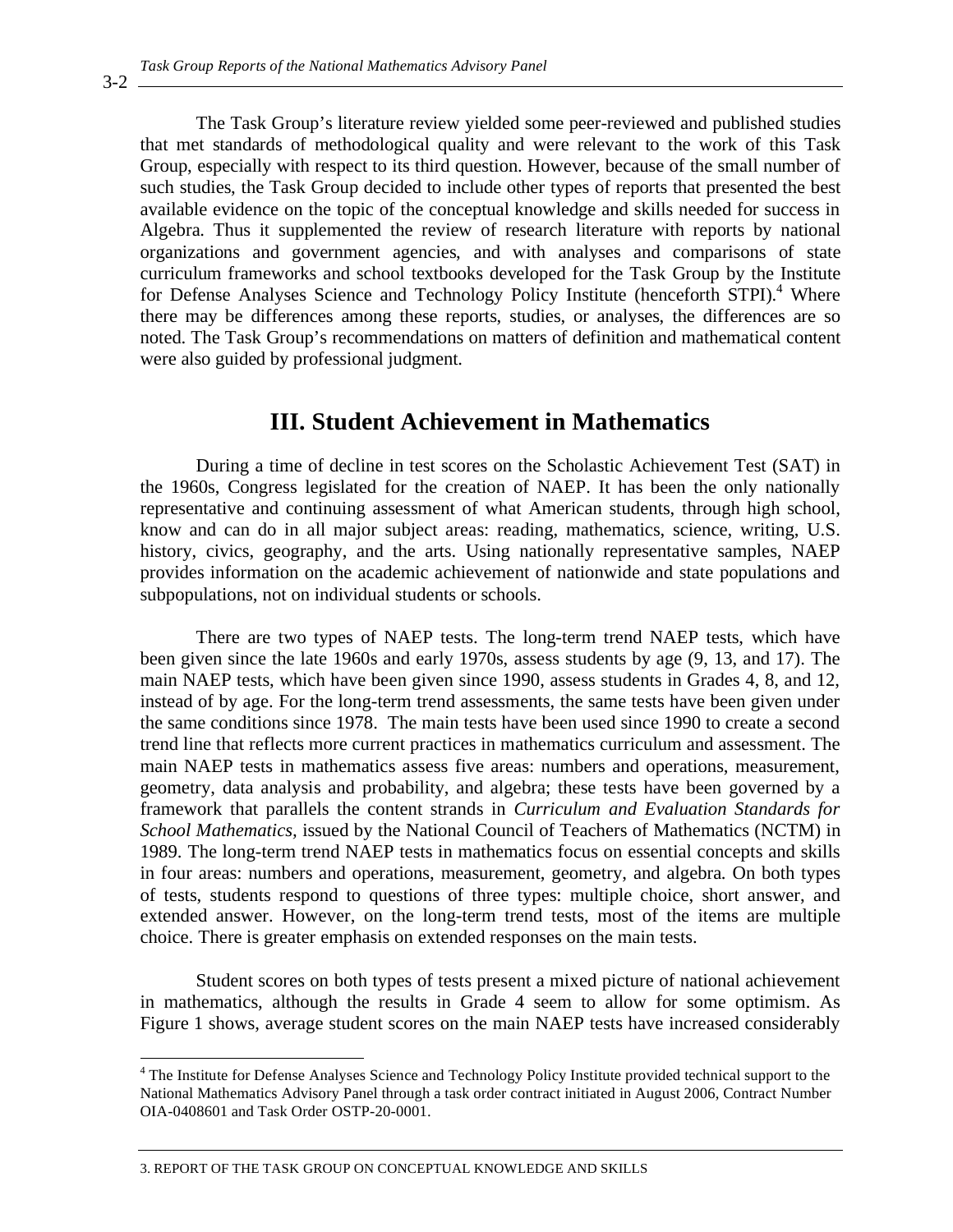3-3

since 1990 at Grade 4 and to a lesser extent at Grade  $8<sup>5</sup>$ . There have been increases at both grade levels on the long-term trend tests as well—not to the same extent as the increases on the main NAEP tests, but corroborating the trend. However, for Grade 4, U.S. results on the 1995 and 2003 Trends in International Math and Science Study (TIMSS) tests are exactly the same, raising questions about the large increase from 1990 to 2007 on the main NAEP tests (Mullis, Martin, Gonzalez, & Chrostowski, 2004).<sup>6</sup> Moreover, the percentage of students scoring at the proficient or advanced levels at Grade 4 and Grade 8 on the 2003 NAEP tests is well below  $40\%$ ; at Grade 12, it is below  $20\%$ .<sup>7</sup> Not only is it not clear how valid the terms "proficient" and "advanced" are, it is also not clear how academically significant the gains are. Loveless (2004) conducted two analyses of the "arithmetic load" of 512 released items from NAEP's mathematics tests to determine their level of difficulty. Among items assessing "problem solving," he found that Grade 8 items were only slightly more difficult than the Grade 4 items, with many items testing arithmetic skills typically taught in Grades 1 and 2. He further noted that for these same items the algebra strand is the least-challenging content strand at both grades. In an analysis of calculator use on all released items in the number sense and algebra strands, he found that students are allowed to use calculators on items involving anything more difficult than whole numbers.

**Figure 1: Percentage of Students At or Above Proficient in Mathematics Achievement On Main NAEP Test: 1990, 2003, and 2007** 



**Source:** Institute for Defense Analyses Science and Technology Policy Institute tabulations using the NAEP Data Explorer, available at: http://nces.ed.gov/nationsreportcard/nde/.

 5 See http://nces.ed.gov/nationsreportcard/nde/.

 $6$  The average was 518 in both years and the average age was 10.2 in both.

 $<sup>7</sup>$  Figure 1 shows the percent of students at or above proficient in mathematics achievement on the main NAEP</sup> test in 1990, 2003, and 2007 for Grade 4 and Grade 8. The percents in Grade 4 go from 13% in 1990, to 32% in 2003, to 39% in 2007. The percents in Grade 8 go from 15% in 1990, to 29% in 2003, to 32% in 2007. Grade 12 data are not available for 2007 as that grade was not tested that year.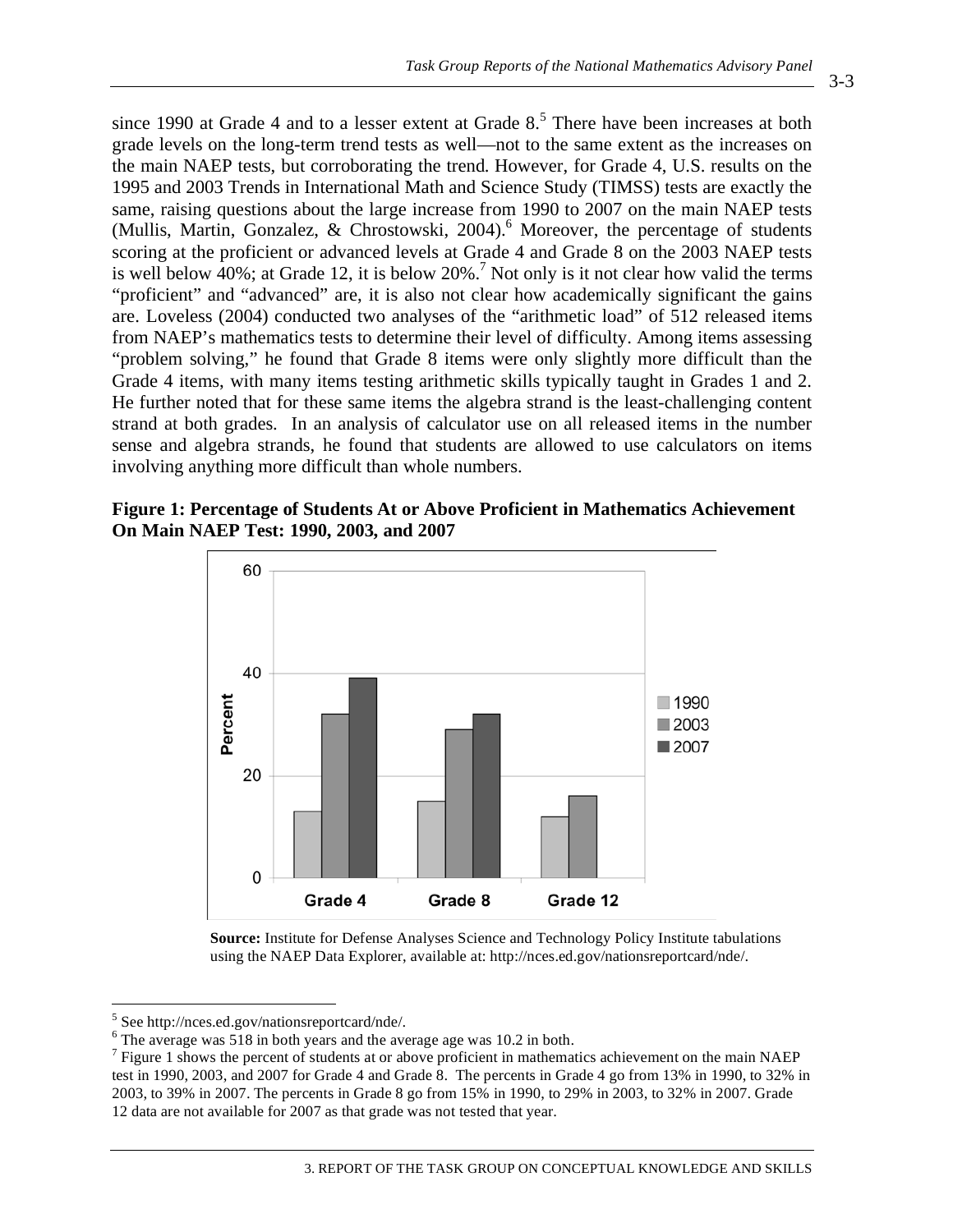It is also not clear that increased enrollment in advanced mathematics courses at the high school level is as academically significant as it appears. According to the U.S. Department of Education, the percentage of high school graduates completing Algebra II or higher rose from 39% in 1990 to 49% in 2005, with the number of students completing Calculus doubling from 1990 to 2005 (U.S. Department of Education, 1990–2005). Yet, test scores for high school students are flat on both the main and long-term trend NAEP tests, and there is no evidence that high school students are beginning their freshman year in college with stronger preparation for mathematics courses. In fact, almost one-fourth of the students enrolled in postsecondary education nationwide require placement in remedial mathematics courses, with the percentage varying by state and according to whether students are enrolled in 2-year or 4-year postsecondary institutions (U.S. Department of Education, 2004).

## **IV. What Are the Major Topics of School Algebra?**

In response to this question, the Task Group reviewed the algebra topics addressed in several sources. They examined the algebra topics 1) in current state standards for Algebra I and Algebra II courses and for integrated curricula, 2) in current textbooks for school algebra and integrated mathematics, 3) in the algebra objectives in NAEP's 2005 Grade 12 mathematics assessment, 4) in the American Diploma Project's benchmarks for a high school exit test and its forthcoming Algebra II end-of-course test, and 5) in the algebra standards in Singapore's mathematics curriculum for Grades 7 through 10. The Task Group also developed its own list of major topics of school algebra. The Task Group presents its list first, together with a brief explanation of the logical connections among these topics, and then shows how this list compares with the algebra topics in these other sources.

## *A. The Major Topics of School Algebra*

## **1. Introduction to the Topics**

The Major Topics of School Algebra that were developed by the Task Group on Conceptual Knowledge and Skills are shown in this section. The teaching of Algebra, like the teaching of all school mathematics, must ensure that students are proficient in computational procedures, can reason logically and clearly, and can formulate and solve problems. For this reason, the topics listed below should not be regarded as a sequence of disjointed items, simply to be committed to memory. On the contrary, teachers and textbook writers should emphasize the connections as well as the logical progression among these topics. They comprise both core and foundational elements of school algebra—those elements needed for study of school algebra itself and those elements needed for study of more advanced mathematics courses. The total amount of time spent on covering them in single-subject courses is normally about 2 years, although algebra content may be and is often structured in other ways in the secondary grades. What is usually called Algebra I would, in most cases, cover the topics in Symbols and Expressions and Linear Equations and at least the first two topics in Quadratic Equations. The typical Algebra II course would cover the other topics, although the last topic in Functions (Fitting Simple Mathematical Models to Data), the last

3-4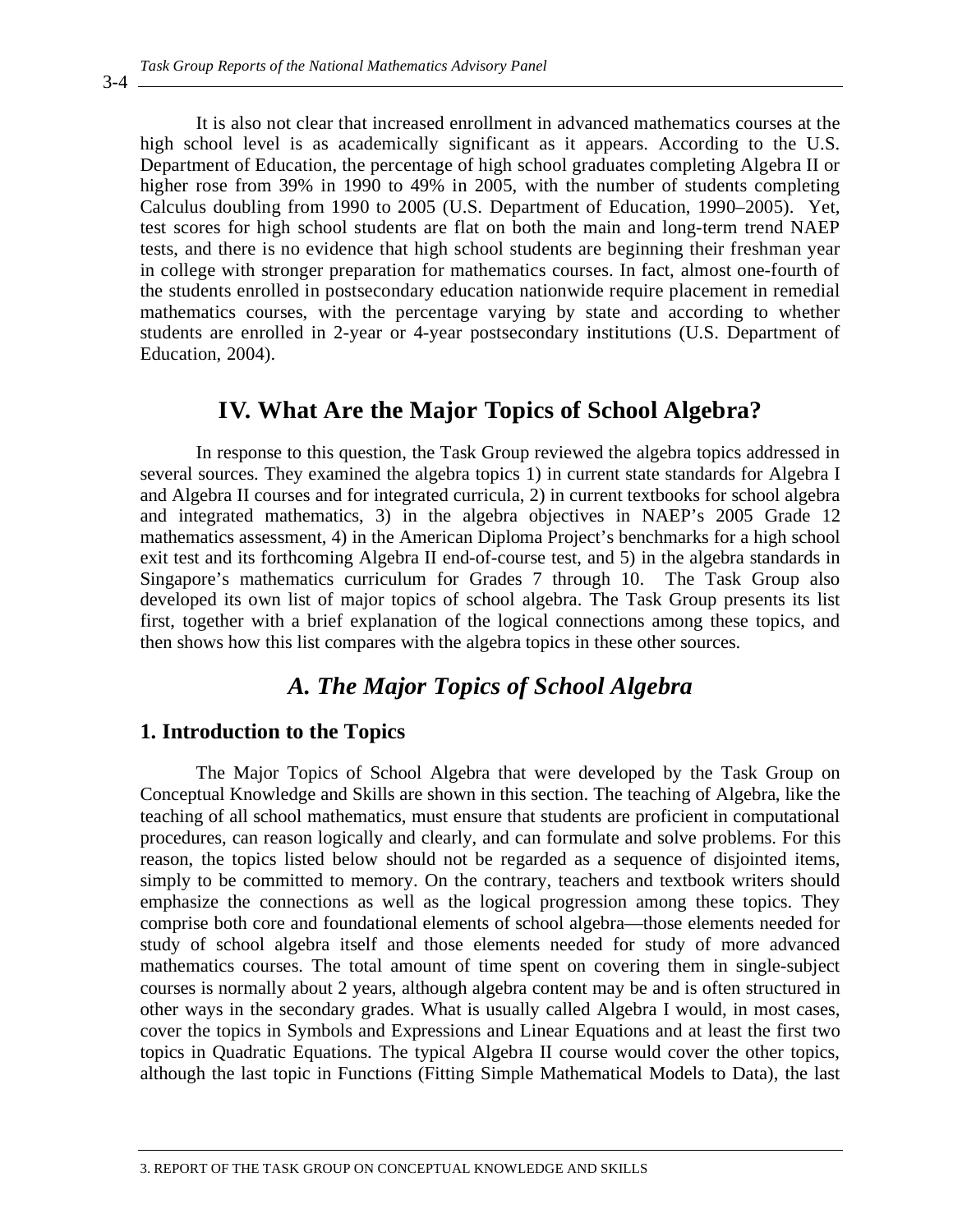two topics in Algebra of Polynomials (Binomial Coefficients and the Binomial Theorem), and Combinatorics and Finite Probability are sometimes left out and then included in a precalculus course. It should be stressed that this list of topics reflects professional judgment as well as a review of what is in other sources.<sup>8</sup>

## **The Major Topics of School Algebra**

Symbols and Expressions

- Polynomial expressions
- Rational expressions
- Arithmetic and finite geometric series

#### Linear Equations

- Real numbers as points on the number line
- Linear equations and their graphs
- Solving problems with linear equations
- Linear inequalities and their graphs
- Graphing and solving systems of simultaneous linear equations

#### Quadratic Equations

- Factors and factoring of quadratic polynomials with integer coefficients
- Completing the square in quadratic expressions
- Quadratic formula and factoring of general quadratic polynomials<br>• Using the quadratic formula to solve equations
- Using the quadratic formula to solve equations

#### Functions

 $\overline{a}$ 

- Linear functions
- Quadratic functions—word problems involving quadratic functions<br>• Graphs of quadratic functions and completing the square
- Graphs of quadratic functions and completing the square
- Polynomial functions (including graphs of basic functions)
- Simple nonlinear functions (e.g., square and cube root functions; absolute value; rational functions; step functions)
- Rational exponents, radical expressions, and exponential functions
- Logarithmic functions
- Trigonometric functions
- Fitting simple mathematical models to data

### Algebra of Polynomials

- Roots and factorization of polynomials
- Complex numbers and operations
- Fundamental theorem of algebra
- Binomial coefficients (and Pascal's Triangle)
- Mathematical induction and the binomial theorem

### Combinatorics and Finite Probability

• Combinations and permutations as applications of the binomial theorem and Pascal's Triangle

<sup>8</sup> An expanded version of this overview can be found in an article, *The Major Topics of School Algebra* at http://math.berkeley.edu/~wu/ and http://math.harvard.edu/~schmid/.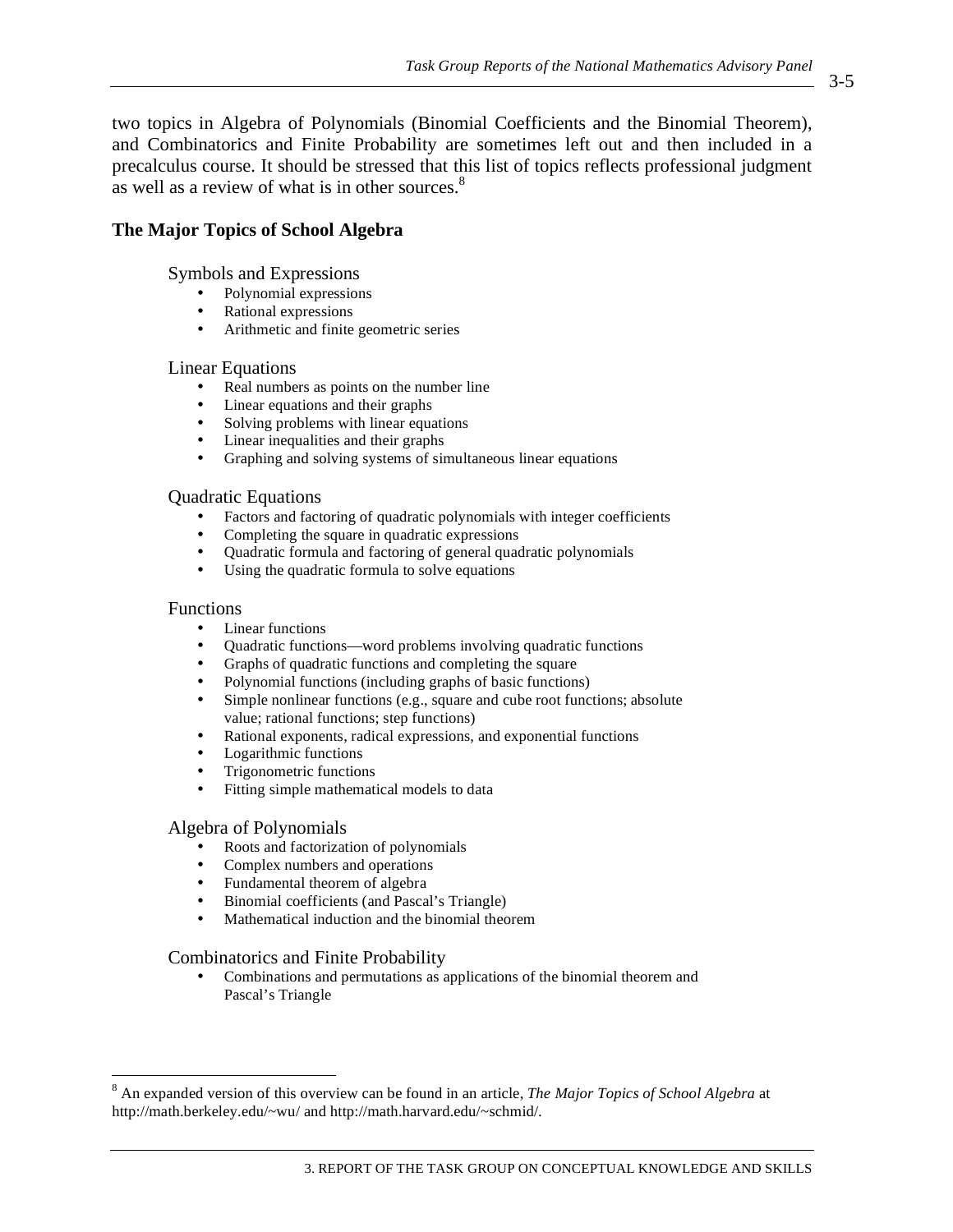### **2. Overview of School Algebra**

Although the general reader may also find the following overview useful, the Task Group briefly explains in this section the major concepts of school algebra primarily for mathematics teachers and textbook publishers. Some common pitfalls in the classroom are also pointed out. Because textbooks often omit the mathematical connections between basic concepts and skills, a good part of the discussion is devoted to these connections. The Task Group believes that it is impossible to attain a basic understanding of algebra without a grasp of such connections. One consequence of this focus is that the discussion of word problems will be somewhat abbreviated. In no way, however, should this emphasis be interpreted to mean that problem solving is considered to be less important than these connections. Indeed, the solution of multistep word problems should be part of students' routine.

#### *a. Symbols and Expressions*

Without any doubt, the foundational skill of algebra is fluency in the use of symbols. A letter or symbol, e.g., *x*, is used to represent a number in the same way that the pronoun "she" is used to stand for a female. Unless the context makes it absolutely clear, it is necessary in each situation to state what kind of number *x* represents, e.g., a positive integer or a rational number. The importance of clearly specifying what each letter stands for cannot be overemphasized. For example, the commutative law of multiplication for whole numbers can be stated as follows: for any two whole numbers *m* and *n*, *mn = nm*. As is customary, we omit the multiplication symbol  $x$  when letters are being multiplied. The truth of this statement is easily verified by noting that a rectangular array of *m* rows of *n* dots has the same number of dots as an array of *n* rows of *m* dots. However, if one now allows *m* and *n* to stand for any two *real numbers*, then the truth of the same equality would be far less simple. It would depend on a precise definition of what a real number is.<sup>9</sup> Thus the meaning of a symbolic statement such as *mn = nm* depends strongly on what the symbols *m* and *n* stand for. A symbolic statement in which the meaning of the symbols is not explained is not acceptable in mathematics. This is perhaps the most basic protocol in the use of symbols: **Always specify precisely what each symbol stands for.**

3-6

 $\overline{a}$ 

<sup>&</sup>lt;sup>9</sup> In school mathematics, defining a real number as a point on the **number line** is a workable compromise. This is, in fact, one argument for emphasizing the importance of the number line in the school mathematics curriculum. For example, it is far from clear why  $\sqrt{2}\sqrt{3} = \sqrt{3}\sqrt{2}$ , because it is difficult to claim that one knows what these numbers  $\sqrt{2}$  and  $\sqrt{3}$  are. To say that  $\sqrt{2}$  is the number whose square is 2 is to beg the question of how one can be sure there is such a number. If one tries to write down  $\sqrt{2}$  by giving its decimal expansion, then one can give no more than its initial segment, e.g., 1.414213562373, but not the *complete* expansion. The same remark applies to  $\sqrt{3}$ . Such being the case, what does it mean to "multiply" these two numbers when one cannot even be certain of their very existence? And why are  $\sqrt{2} \sqrt{3}$  and  $\sqrt{3} \sqrt{2}$  equal?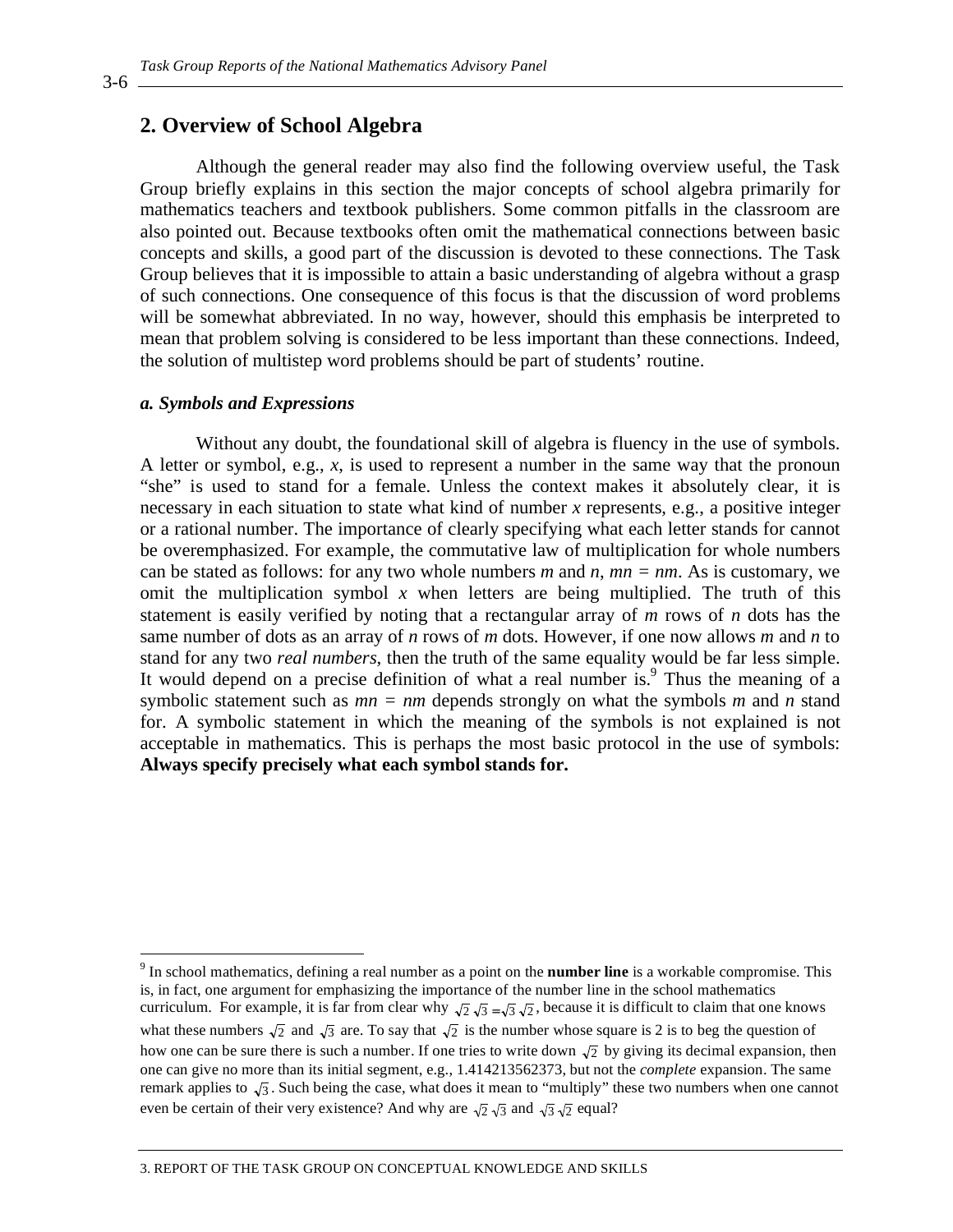A slightly different example in the use of symbols is the following. Suppose a student tries to solve the simple linear equation  $2x = 3$  in  $x$ .<sup>10</sup> The solution, as is well known, is  $\frac{3}{2}$ . If the equation is  $2x = 5$ , then the solution is  $\frac{5}{2}$ . If the equation is 7*x* = 3, then the solution is  $\frac{3}{7}$ . And so on. Students soon notice that, regardless of the specific numbers 2 and 3 used in the first equation, the numbers 2 and 5 in the second equation, or the numbers 7 and 3 used in the third equation, the solution is always the quotient of the second number by the first. This suggests the following symbolic presentation for presenting this idea succinctly and correctly: Given fixed numbers *a* and *b*, with  $a \neq 0$ , the solution to the equation  $ax = b$  is *a*  $\frac{b}{\cdot}$ . Note that the number  $a$  in the equation  $ax = b$  is the same number in the solution *a <sup>b</sup>* . The same is true for the number *b*. When a symbol stands for exactly the same number throughout a discussion, it is called a **constant**. If a symbol is allowed to stand for a collection of numbers in a given discussion, such as the whole numbers or the rational

When teaching introductory Algebra, it is important to give students the correct concept of a variable as a symbol used in the way described above; the common but misleading concept of a variable as "a quantity that varies" should be avoided. Unfortunately, the incorrect definition of a variable as "a quantity that varies" is usually presented right at the beginning of school algebra.

numbers, that symbol is called a **variable**. For example, the *m* and *n* in the statement

 $mn = nm$ , of the commutative law of multiplication for whole numbers, are variables.

The following are some of the standard concepts associated with the use of symbols. Let *x* be any number. The number obtained by performing repeated arithmetic operations and taking roots, e.g.,  $\frac{1+x}{7}(\sqrt{5-x^2})$ , is usually called a **symbolic expression** in *x*. Two of the most common kinds of symbolic expression are polynomials and rational expressions. An expression in *x* of the form  $a_5x^5 + a_4x^4 + ... + a_1x + a_0$ 4  $a_5x^5 + a_4x^4 + ... + a_1x + a_0$  where the  $a_5, a_4, ..., a_0$  are constants, is called a **polynomial** of degree 5 in *x* with **coefficients**  $a_5$ , ...,  $a_0$ . A **rational expression** in *x* is a quotient of two polynomials in *x*, e.g.,  $\frac{x^6 - 7x^3}{x^4 + x + 2}$ 4 6  $7^{3}$  $+ x +$ <sup>-</sup>  $x^4 + x$  $\frac{x^6 - 7x^3}{4}$ . If an equality between two symbolic expressions in *x* is valid for *all* possible values of *x* under discussion, then the equality is called an **identity**. For example, the first of the following is an identity for all positive integers *n* and the second is an identity for all numbers *x, y*:

 $1 + 2 + 3 + ... + n = \frac{1}{2}n(n + 1)$  for all positive integers *n*,  $(x + y)(x - y) = x^2 - y^2$  for all numbers *x* and *y*.

 $\overline{a}$ 

 $10$  The concept of "solving an equation," which is explained later, is used only to illustrate one aspect of the use of symbols.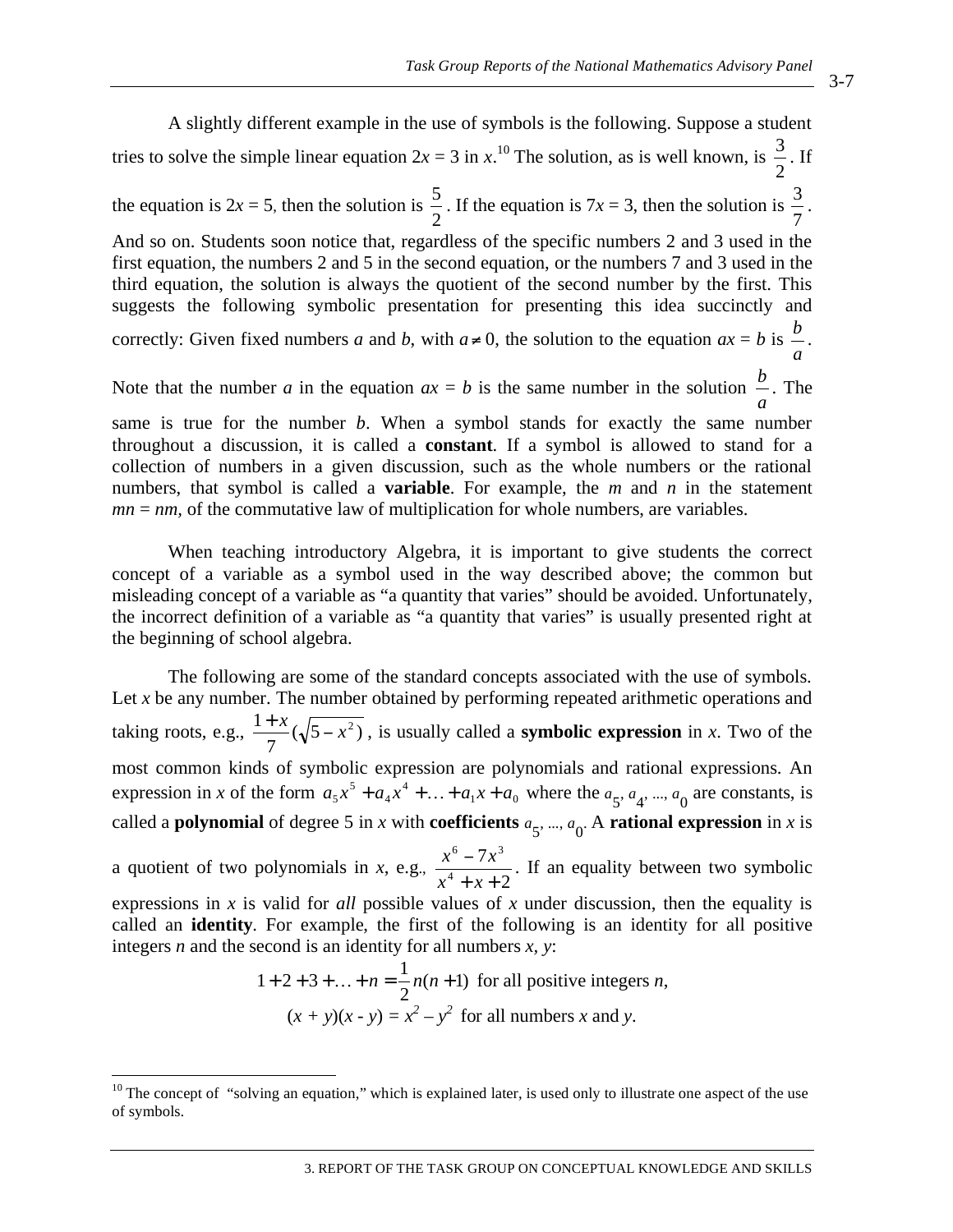To verify these and other identities, one must remember that they are, above all, statements about *numbers* and, as such, all the knowledge about numbers that students bring to Algebra can be put to use for their verification. There is one caveat, however. Because students generally no longer have specific values of numbers for explicit arithmetic calculations (e.g.,  $15 \times 4 = 60$ ), all the calculations must now be carried out using only what is true for *all* numbers, regardless of what they are, i.e., the associative laws and commutative laws of addition and multiplication, and the distributive law.

One of the most important identities in introductory Algebra is

$$
(x - y)(xn + xn-1y + ... + xyn-1 + yn) = xn+1 - yn+1
$$

for all numbers *x* and *y*, and for all positive integers *n*. (This is a generalization of the second identity above.) The verification of this identity is a straightforward calculation. When students let  $x = 1$ , they get

$$
(1 - y)(1 + y + y2 + \dots + yn-1 + yn) = 1 - yn+1
$$

so that

$$
1 + y + y^{2} + \dots + y^{n-1} + y^{n} = \frac{y^{n+1} - 1}{y - 1},
$$

which is valid for all numbers *y* not equal to 1 and for all positive integers *n*. This is the **summation formula for finite geometric series**. This summation formula is important in mathematics and in both the natural and social sciences. The fact that it is an elementary result that can be taught at the beginning of school algebra is not generally recognized. It should be taught early because, when it is relegated to the end of Algebra II, as is done in the standard curriculum, it does not receive enough attention and is often omitted. The result is that many students go to college missing a critical piece of information.

#### *b. Linear and Quadratic Equations*

The most immediate application of the use of symbols is the solution of equations, usually linear and quadratic ones at the beginning, but more complicated ones as more sophisticated functions are defined. This discussion begins with **equations in one variable**, i.e., considering first those equations involving only one variable. The usual terminology of "solving"  $3x - 1 = 4 + x$ , for example, is an abbreviation of the longer statement of "determining" for which numbers *x* the equality  $3x - 1 = 4 + x$  is valid." Any such values of *x* are then called the **solutions** of the equation  $3x - 1 = 4 + x$ . For example, 5 is not a solution of  $3x - 1 = 4 + x$ , as 14 ≠ 9, but  $\frac{5}{2}$  is a solution. Students will soon learn that the latter is the only solution possible.

Note that the equation  $3x - 1 = 4 + x$  arises naturally if students try to answer the question: "What is the number if 1 less than 3 times the number is equal to 4 more than itself?" If students let *x* be this unknown number, then a direct symbolic transcription of the verbal data leads directly to  $3x - 1 = 4 + x$ . For this reason, the symbol x in an equation is sometimes called an **unknown**. In school algebra, it is therefore important to learn not only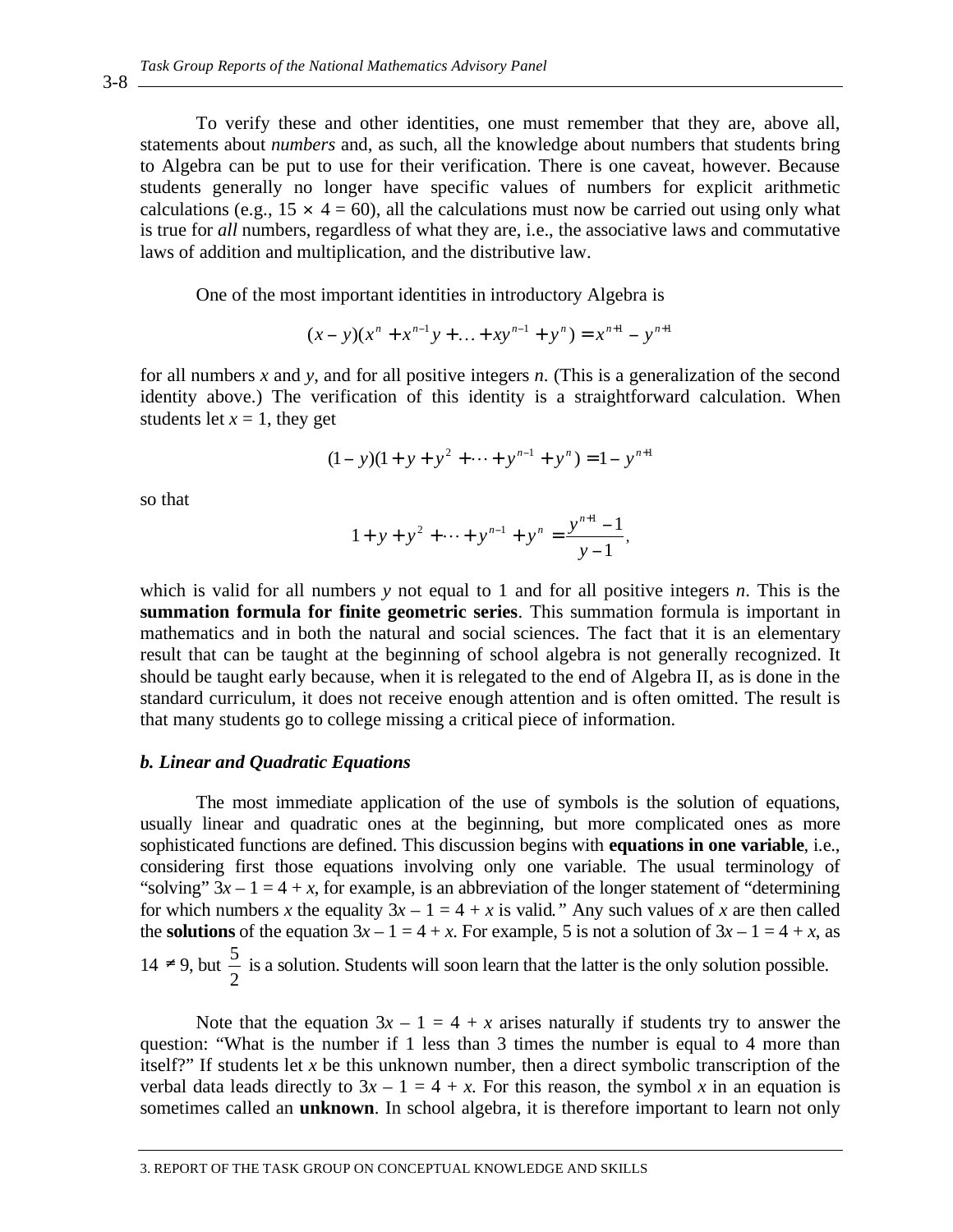how to solve equations, but also to correctly transcribe verbal information into symbolic information. If standard textbooks on algebra serve as any indication, the latter objective has perhaps not been given the attention it deserves in the algebra classroom.

It is common for students to be taught to solve an equation by manipulating the symbolic expressions, where a symbolic expression is regarded as something distinct from anything they have ever encountered. A consequence is that ad hoc concepts, such as balancing an equation in *x*, have to be introduced to justify the method of solution. This line of thinking is not correct from a mathematical standpoint. The correct way to solve the equation  $3x - 1 = 4 + x$ , for example, involves nothing more than the consideration of numbers. The principle underlying the following solution method is applicable, not just to a linear equation, but to all equations. As a first step, students should begin by **assuming that there is a solution** to the equation. If the equation turns out to have no solution, then one would arrive at a contradiction and would know it had no solution. But if it does have a solution, one would be able to see what this solution must be. Therefore, one can call this putative solution *x*'. Then  $3x' - 1 = 4 + x'$ ; note that this is an equality of two *numbers* and is therefore something with which students are completely familiar. What they do next is to try to deduce, under the assumption that they already have such a solution  $x'$ , what this number *x*' has to be. Adding  $-x' + 1$  to both sides of  $3x' - 1 = 4 + x'$  to bring both terms involving x' to the left and the constants to the right, we obtain  $(3x' - 1) + (-x' + 1) = (4 + x')$  $+ (-x' + 1)$ , so that  $2x' = 5$  and therefore  $x' =$ 2  $\frac{5}{2}$ .

Students have proved, *by using facts about numbers and nothing else*, that *if* there is a solution *x*', then it must be  $\frac{5}{2}$ . Notice that this does not say, as yet, that  $\frac{5}{2}$  *is* a solution of  $3x-1 = 4 + x$ . However, by verifying directly that  $3(\frac{5}{2}) - 1 = 4 + \frac{5}{2}$ , students reach the desired conclusion that, indeed,  $\frac{5}{2}$  is a solution. It follows that 2  $\frac{5}{6}$  is the only solution because students have already shown that any solution has to be  $\frac{5}{2}$ . The same reasoning shows why the solution of a **general linear equation,**  $ax + b = cx + d$  (*a, b, c, d* being constants, and  $a \neq c$ ), is the number  $a - c$ *bd* <sup>-</sup>  $\frac{-b}{\cdot}$ .

This method of solution is applicable to any equation, and, in particular, to a **quadratic equation** of one variable  $ax^2 + bx + c = 0$  (*a*, *b*, *c* are constants and  $a \ne 0$ ). Thus, assuming there is a solution (which is often called a **root**), students deduce what it must be, and then verify directly that any such possibility (depending on the values of the constants *a, b, c,* there may be one or two solutions) is indeed a solution. One particular detail of the solution is, however, of great interest, and it is the use of the technique of **completing the square.** This reduces the quadratic polynomial  $ax^2 + bx + c$  to a simple form, from which the equation  $ax^{2} + bx + c = 0$  can be readily solved. The well-known **quadratic formula** is the result.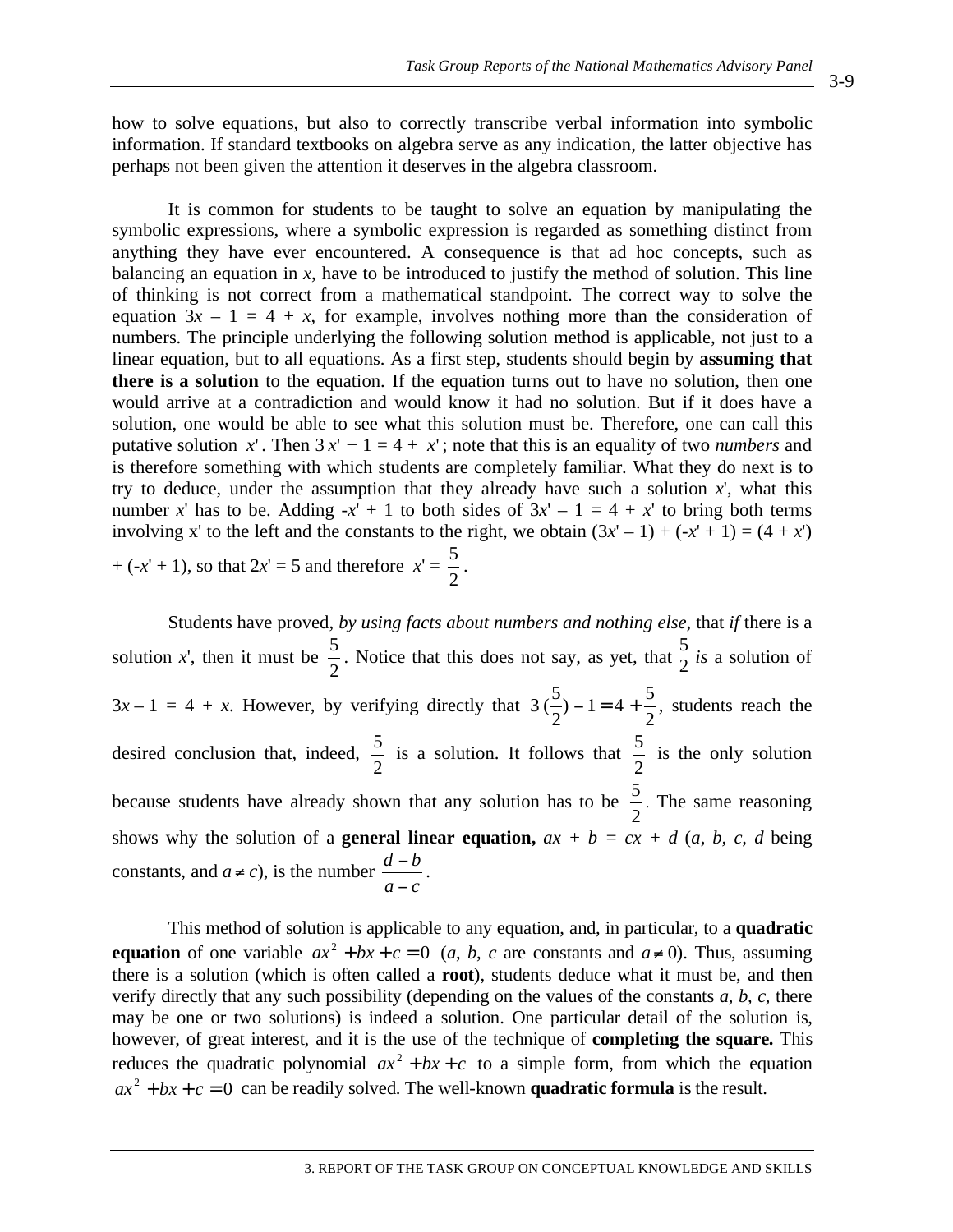The skill of completing the square can be traced back to the Babylonians of 4,000 years ago. It is a useful skill in its own right and is the key idea that will lead to a complete clarification of the graph of a quadratic function, to be taken up in the section in this report on functions.

In the event that the quadratic polynomial  $ax^2 + bx + c$  can be factored as a product,  $ax^2 + bx + c = a(x - r_1)(x - r_2)$  for some numbers  $r_1$  and  $r_2$ , then it is clear that  $r_1$  and  $r_2$  are the solutions of  $ax^2 + bx + c = 0$ . Less well known and less obvious is the *converse* of this statement, namely the fact that if  $r_1$ ,  $r_2$  are the solutions of  $ax^2 + bx + c = 0$ , then  $ax^2 + bx + c = a(x - r_1)(x - r_2)$ . This fact can be proven by using the quadratic formula, although it is not always done in textbooks. Of greater importance is the light this fact throws on the issue of factoring quadratic polynomials. When the coefficients *a*, *b*, *c* of  $ax^2bx + c$ are integers, factoring such polynomials is sometimes elevated to an important skill in introductory Algebra. While some skill along this line is desirable, what this discussion has shown is that it is not necessary to emphasize it, because all such factoring can be done easily by using the quadratic formula to first locate the roots.

Next for consideration is the case of a **linear equation of two variables**,  $ax + by = c$ where  $a, b, c$  are constants, and both  $a$  and  $b$  are not 0. A **solution** of the equation is by definition an ordered pair of numbers  $(x_0, y_0)$ , so that they **satisfy the equation** in the sense that  $ax_0 + by_0 = c$ . This definition of a solution suggests that the collection of all solutions of  $ax + by = c$  should be identified with a subset of the coordinate plane. Indeed, the **graph** of  $ax + by + c = 0$  is defined to be the subset of the plane consisting of all solutions of the equation. One then proves that the graph is a straight line (or more simply, a **line**), and conversely, every straight line is the graph of an (essentially unique) linear equation of two variables. In the latter case, the equation is referred to as **the equation of the line**. The key ingredient in the proof of both facts is the concept of the **slope** of a line: Given a line *L* in the

coordinate plane, its slope is the quotient  $2 - \lambda_1$  $2 - y_1$  $x_2 - x$  $y_2 - y$ - $\frac{y_1}{y_2}$  where  $(x_1, y_1)$  and  $(x_2, y_2)$  are *any* two

points on the straight line *L*. The fact that this quotient remains the same no matter which two points,  $(x_1, y_1)$  or  $(x_2, y_2)$ , are chosen is stated with not a hint of justification in almost all algebra textbooks currently in use. When students are denied access to this reasoning, it is difficult, if not impossible, for them to understand the relationship between a linear equation of two variables and its graph. The result is that many students consider the different forms of the equation of a line (e.g., point-slope form, two-point form) a mystery and are confused by related computations.

The proof that the definition of a slope of a line is independent of the choice of the two points depends on considerations of similar triangles. It is therefore vitally important that students be given the opportunity to become familiar with the basic facts of similar triangles before studying algebra. This should include the fact that corresponding sides of similar triangles are in proportion, or that if two triangles have two pairs of equal angles, they are similar. Students can defer the proofs of these theorems to a later course on Euclidean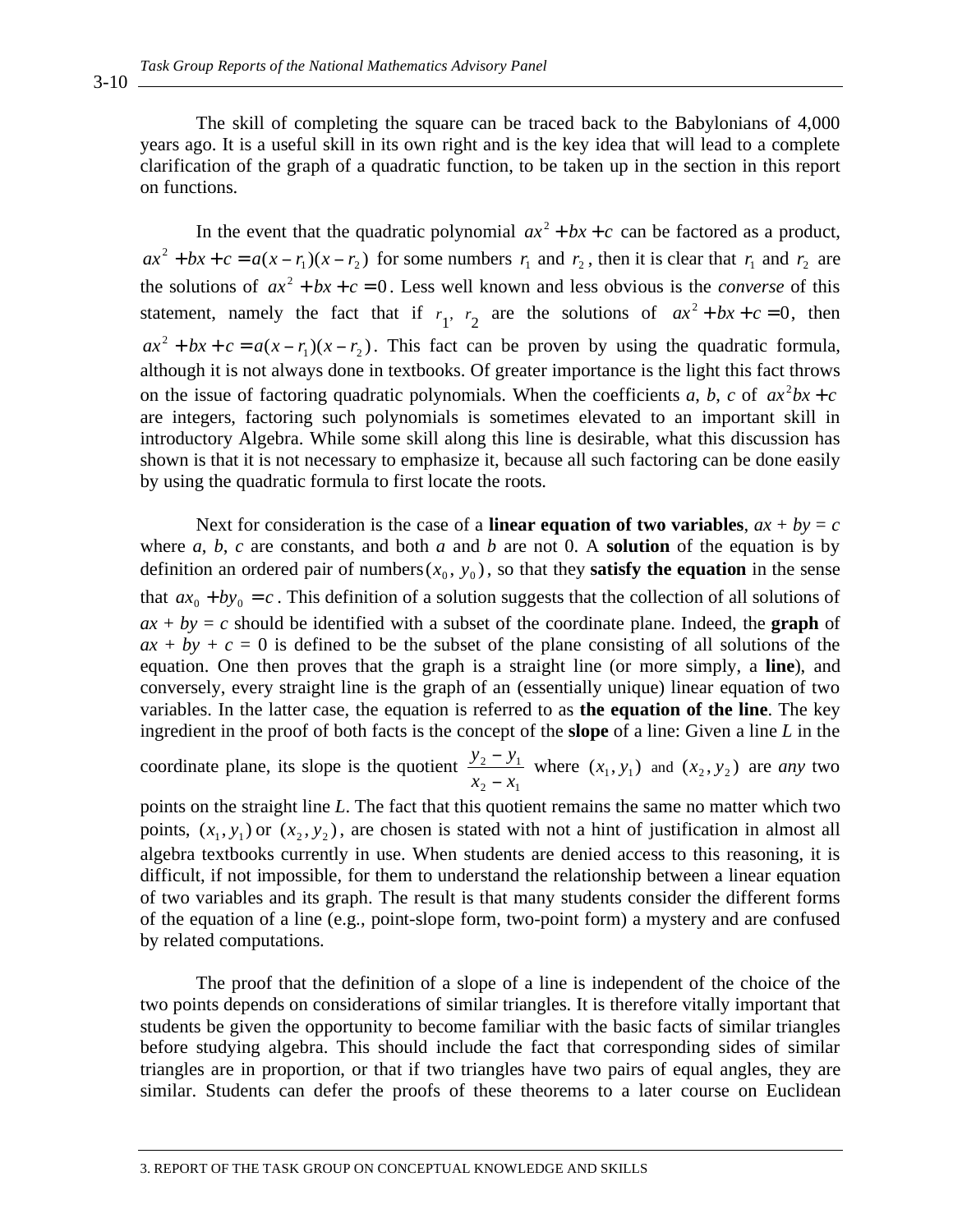geometry, but they need to be comfortable using them. Students will commonly be asked to use certain theorems before they learn why the theorems are true, (e.g., lessons on the Pythagorean Theorem or the sum of angles of a triangle as 180 degrees). Mathematics learning does not have to be *formally* linear.

With the correct definition of slope available, students are in a position to understand the relationship between slopes of lines, and the concepts of parallelism and perpendicularity. This understanding has a strong bearing on the study of simultaneous linear equations in two variables. Using the precise definition of the graph of a linear equation of two variables, one can *prove* that the solution of a pair of simultaneous linear equations is the point of intersection of the graphs of the two equations. If the graphs are parallel, they do not intersect, and therefore there is no solution to the simultaneous equations. When the parallelism of the graphs is translated into the language of slope, students arrive at the criterion for the solvability of simultaneous equations in terms of the determinant of the system of equations.

Associated with a linear equation in two variables,  $ax + by = c$ , are the **linear inequalities**  $ax + by \ge c$  and  $ax + by \le c$ . It suffices to discuss one of them, say  $ax + by \le c$ . Again, the need for the definition of the **graph of a linear inequality** should be emphasized: the graph of  $ax + by \le c$  is the collection of all points  $(x_0, y_0)$  in the coordinate plane so that  $ax_0 + by_0 \leq c$ . Excluding the case that  $b = 0$  (which can be handled easily), the graph of  $ax + by = c$  is then a non-vertical line, and one can then *prove* that the graph of  $ax + by \leq c$  is all the points in the plane on or below the line  $ax + by = c$  if  $b > 0$  and on or above the line  $ax$  $+ by = c$  if  $b < 0$ . Either of the latter is called a **half plane**. The fact that the graphs of linear inequalities are half planes of straight lines is needed for the solution of problems related to linear programming.

### *c. Functions*

The concept of a function is a major building block of mathematics as a whole. Like most useful skills and concepts in mathematics, functions arise from the need for solving problems, more specifically, from the need for a tool to describe natural phenomena. For example, to arrive at a complete description of the temperature of a cup of freshly brewed coffee for the first 10 minutes after it has been poured, there is no alternative except to use a function *f* defined on the segment [0,10] from 0 to 10 on the number line, where the unit 1 represents 1 minute, so that for each *t* satisfying  $0 \le t \le 10$ ,  $f(t)$  gives the temperature of the coffee *t* minutes later. Many similar examples can be given so that students get to see the *need* for functions.

Given a function *f* of one variable, the **graph** of *f* is the collection of all the points in the plane of the form  $(x, f(x))$  whenever  $f(x)$  makes sense. Linear functions (of one variable) are those of the form  $f(x) = cx + k$ , where *c* and *k* are constants, and *x* is any number. Clearly the graph of *f* is the same as the graph of the linear equation in two variables  $cx - y = -k$ . It follows from the earlier discussion on page 10 that the graph of a linear function is a line. The linear functions of the form  $f(x) = cx$ , so-called **linear functions without constant term**, occupy a special place in school mathematics. It is only through the use of such functions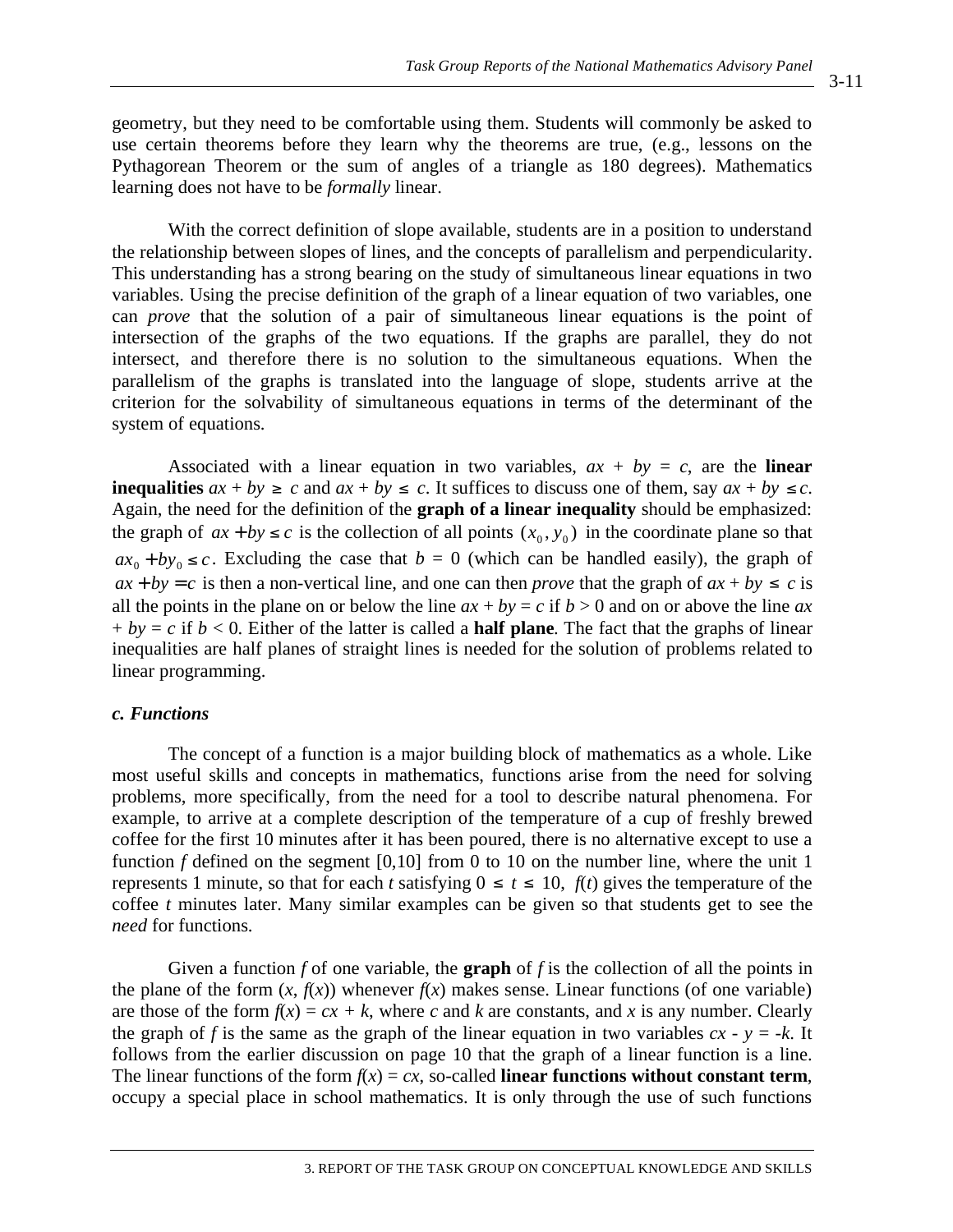that students can understand the usual discussion of so-called **proportional reasoning**. To see the relevance, notice that one can express  $f(x) = cx$  in an equivalent way, as follows: for any two nonzero numbers  $x_1$  and  $x_2$ , one has the proportional relationship 2  $(x_1)$   $f(x_2)$ *x xf x*  $\frac{f(x_1)}{x_2}$  =

2

1

(and the common value is *c*). Whenever proportional reasoning is called for, it means only one thing: A certain function turns out to be a linear function without constant term. A common flaw in the presentation of proportional reasoning is that certain functions that come up in such problems are *assumed automatically to be linear functions without constant term*. Unfortunately, such an assumption is sometimes not warranted. For example, the reasoning that "if five people need 12.5 liters of water for a camping trip, then eight people need 20 liters" would be accepted as a sensible rule of thumb in everyday life. In a classroom, however, it should be pointed out that the argument implicitly depends, in mathematical terms, on the assumption that every person needs exactly the same amount of water for the camping trip. Such an assumption, though unreasonable in other contexts, is necessary for the translation of the given data ("five people need 12.5 liters of water") into a mathematically solvable problem. The need for simplifying assumptions of this type must be explicitly pointed out to students.

After teaching linear functions, **quadratic functions** are next. These are functions *f* of the form  $f(x) = ax^2 + bx + c$ , where *a*, *b*, *c* are constants and *x* is any number. The **zeros** of *f*, i.e., the numbers *x*' so that  $f(x') = 0$ , are exactly the solutions of the quadratic equation  $ax^{2} + bx + c = 0$ , which students will know are given by the quadratic formula. For more detailed information about  $f$ , one should consider the case of a positive  $a$ , as the case of a negative *a* is similar. By completing the square, one can rewrite  $f$  as  $f(x) = a(x + p)^2 + q$ , where *p* and *q* are constants, which can be explicitly determined in terms of *a*, *b* and *c*. In this form, one sees that (because a square is never negative)  $f(x) \geq q$ , and  $f(x) = q$  exactly when  $x = -p$ . Thus the minimum value of *f* is *q*, and this happens exactly when  $x = -p$ . Another simple argument using  $f(x) = a(x + p)^2 + q$  also shows that the graph of *f* is congruent to the graph of  $ax^2$ , and that the axis of (reflection) symmetry of the graph of *f* is the vertical line passing through  $(-p, 0)$ . Thus one can obtain all the essential information about *f* by simply applying the technique of completing the square.

The new information about quadratic functions greatly enlarges for students the scope of word problems. It is now relatively simple to find out among rectangles with a fixed perimeter, which has the biggest area. Word problems of the following type also become accessible: Two workmen, painting at a constant rate, can paint a house together in six days. In how many days can each paint it alone if it takes one of them three days longer than the other to get it done?

Beyond quadratic functions, there are not too many things one can say about **polynomial functions** [functions *f* so that  $f(x)$  is a fixed polynomial in *x*] in general without first acquiring more advanced tools. For **rational functions** (quotients of polynomial functions), a new phenomenon is the emergence of the concept of an **asymptote** of its graph.

3-12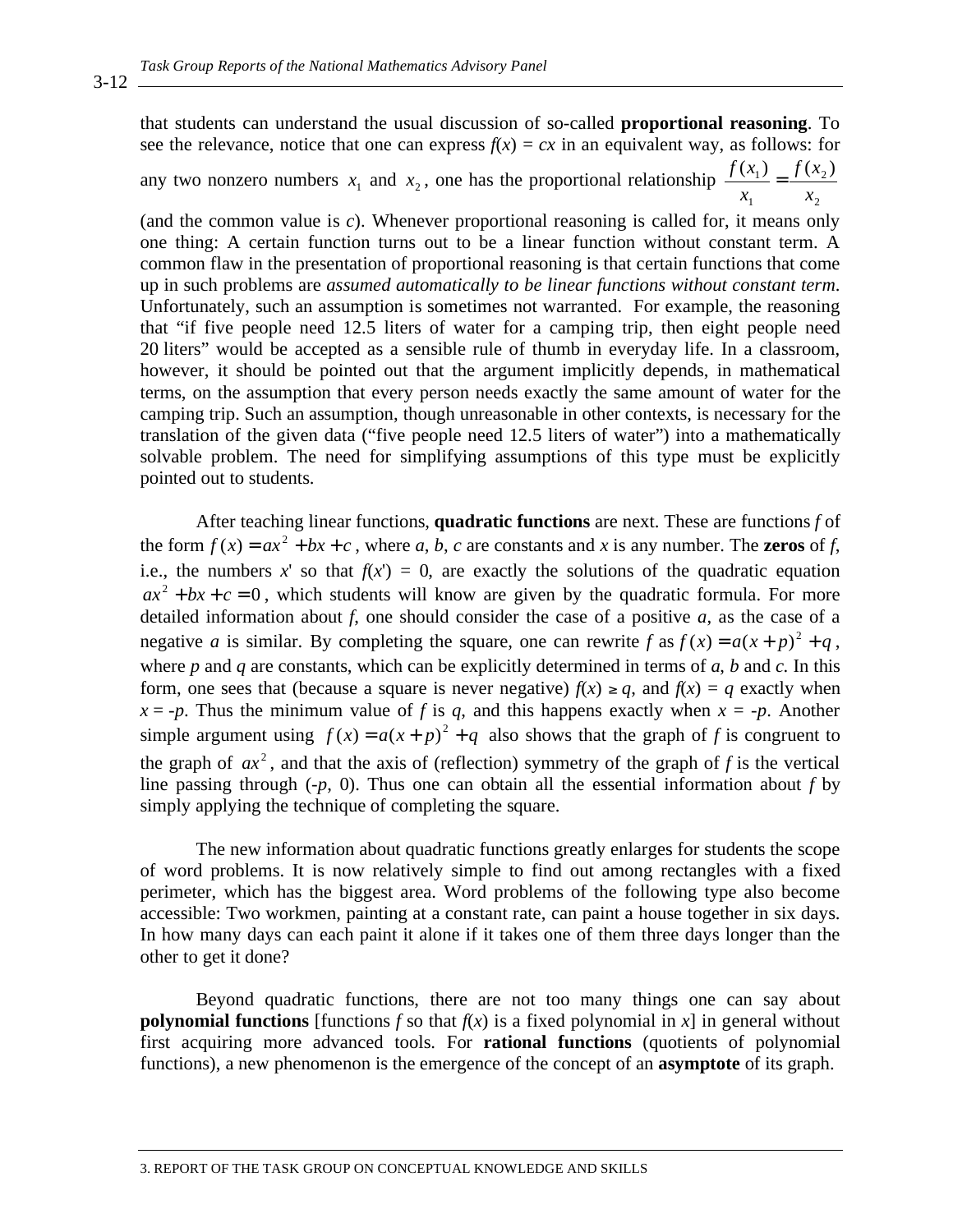3-13

The next major classes of functions to be considered in school algebra are the exponential functions and the associated logarithmic functions. To solve  $a > 0$  but  $a \ne 1$ , students have to make sense of the **exponential function**  $h(x) = a^x$  for all numbers *x*. If *x* is a positive integer such as 7, the meaning of  $h(7) = a^7$  is clear:  $h(7) = a$  *aaaaaaa*. If *x* is a rational number, the meaning of  $a^X$  will have to be carefully defined, first for  $x = 0$ , then for  $x$ a fraction, and then for *x* a negative fraction. In school mathematics, all these considerations fall under the headings of rational exponents and laws of exponents. What needs to be pointed out is that the consideration of exponential functions is the main justification for teaching these topics. Once students know the meaning of  $h(x)$  for all rational numbers  $x$ , in the context of school mathematics, this knowledge is already sufficient, and *h* is then known for all numbers *x*, rational or not. From the basic properties of rational exponents, it can be concluded that  $h(x + x') = h(x)h(x')$  for all numbers *x*, *x*'. It is more common to express the last property directly as  $a^{x+x} = a^x a^x$ .

Suppose now  $a > 1$ . (One has to consider separately the case of an *a* so that  $0 < a < 1$ , but the reasoning is similar.) These same basic properties of rational exponents show that  $h(x) = a^x$  is an increasing positive function. One can also present heuristic arguments as to why  $h(x)$  goes to infinity as *x* goes to positive infinity, and  $h(x)$  goes to 0 as *x* goes to negative infinity. In particular,  $h(x)$  can be any positive number. Because the exponential function *h* is increasing and takes all positive values, it has an **inverse function**  $\log_a s$ , called

the **logarithm with base a**, which is defined for all *positive* values *s*. Precisely,  $\log_a s$  is the

number *x* so that  $a^x = s$  (i.e.,  $h(x) = s$ ). The fact that  $h(x + x') = h(x)h(x')$  for all numbers *x*, *x*' now becomes  $\log_a ss' = \log_a s + \log_a s'$  for all positive numbers *s*, *s'*. The graph of  $\log_a$  is

obtained from the graph of  $a^x$  by reflecting across the line  $y = x$ , but the proof of this fact requires some geometry.

Historically, the logarithmic functions were discovered before the exponential functions. Because  $\log_a ss' = \log_a s + \log_a s'$ , the multiplication *ss*' becomes (under  $\log_a$ ) a sum, and with the compilation of so-called log tables, the computation of products of numbers becomes much more manageable. This was one reason that made the logarithm important before the advent of computers. Nowadays, of course, the logarithm is important for quite different reasons:  $\log_a$  and the exponential function appear in nature in innumerable ways, and there is no way to avoid these two functions.

A final class of functions to be considered in school algebra is the set of **periodic functions** in general and the trigonometric functions—especially sine and cosine—in particular. A function *f* defined on the number line is periodic of period *k* for some positive number *k* if  $f(x + k) = f(x)$  for all numbers *x*. The importance of such functions is clear once the periodic nature of many natural phenomena is realized.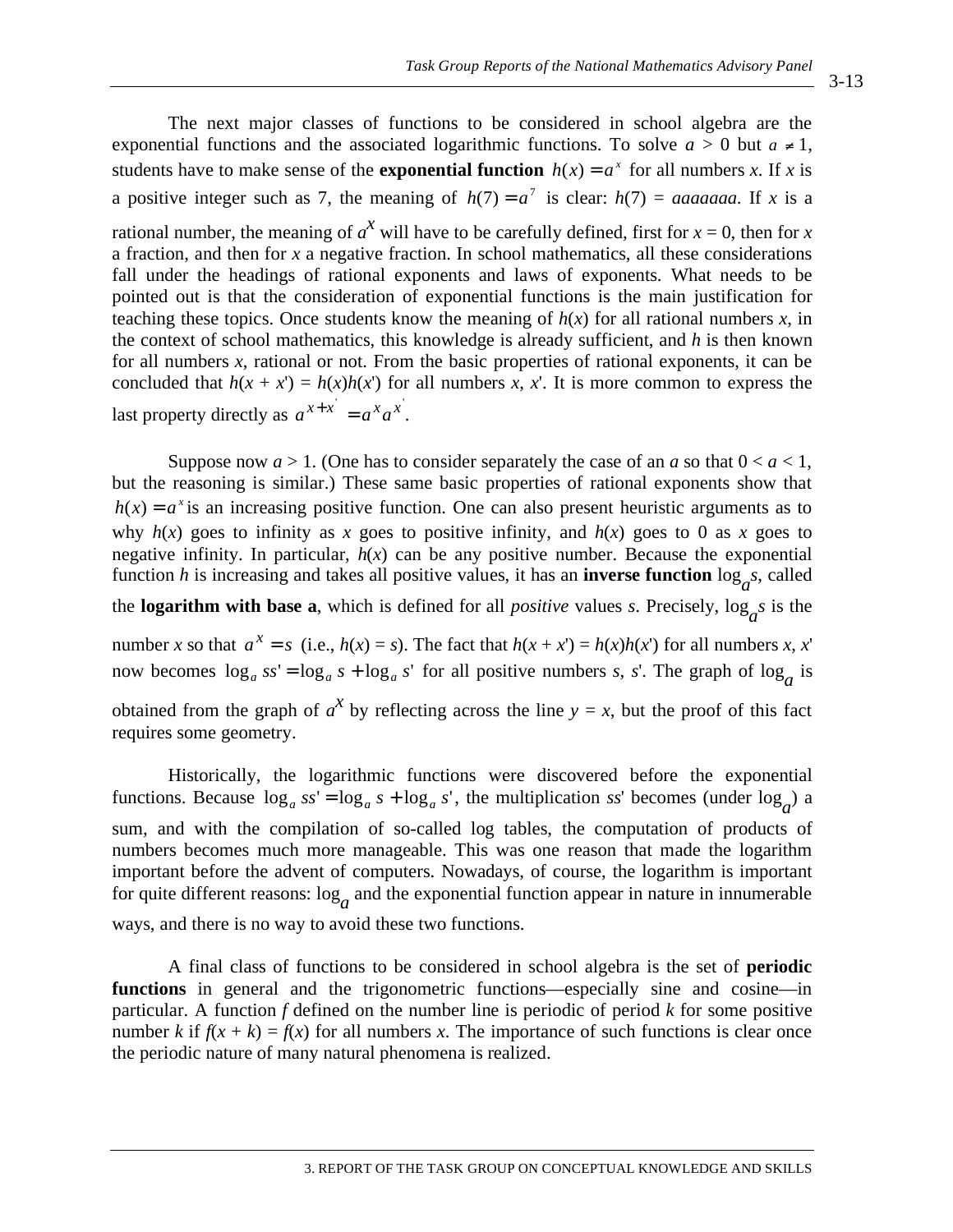### *d. Algebra of Polynomials*

Thus far, a polynomial in a number *x* is a special kind of symbolic expression in *x.* One may therefore regard a polynomial as a function which assigns to each *x* the number given by that symbolic expression. At a more advanced level, a polynomial is a purely formal object and not a function. This is because algebra at an advanced level is an abstract study of structure and ceases being generalized arithmetic. School mathematics should introduce students to such abstract considerations at some point.

This introduction can include the following: Let *X* be a *symbol*, i.e., it no longer stands for a number. We will now prescribe how *X* should behave under addition and multiplication. Consider all sums of the form  $f(X) = a_n X^n + a_{n-1} X^{n-1} + \cdots + a_1 X + a_0$ *n*  $f(X) = a_n X^n + a_{n-1} X^{n-1} + \cdots + a_1 X + a$  $(X) = a_n X^n + a_{n-1} X^{n-1} + \cdots + a_1 X + a_0$  where *n* is a whole number, the  $a_i$ 's are constants  $(i = 0,1, ..., n)$ , and  $a_n \neq 0$ . To avoid confusion with polynomials, such an  $f(X)$  is called a **polynomial form**, but *n* will continue to be referred to as its **degree** and the  $a_n$ , ...  $a_0$  as its **coefficients**. Now define the addition and multiplication of polynomial forms by requiring that the sum or product of any two polynomial forms should be equal to the polynomial form normally obtained if *X* were an ordinary number. Thus, for polynomial forms, addition and multiplication are associative, commutative, and distributive.

Introducing *polynomial forms* rather than just polynomials offers additional clarity by separating considerations of the coefficients  $a_i$  from those of the symbol *X*. As far as the

arithmetic operations on polynomial forms are concerned, the preceding definitions imply that addition and multiplication will continue to be associative, commutative, and distributive if one replaces the real number coefficients by, for example, **complex number** coefficients. By doing that, the two kinds of polynomial forms are denoted by **R**[*X*] and **C**[*X*], where **R** and **C** denote, for obvious reasons, the real and complex numbers, respectively. On the other hand, *X* is now free to assume an existence of its own, and can now take on values other than real or complex numbers. In more advanced courses, for instance, *X* can be a square matrix, and polynomials of a square matrix are an integral component of linear algebra.

**R** and **C** share an important property, which is that in each case, every nonzero number has a **multiplicative inverse**, i.e., if  $a \neq 0$ , there is a *b* so that  $ab = ba = 1$ . Therefore the important **division algorithm**, which is the exact analog among polynomial forms of division with remainder among whole numbers, in either **R**[*X*] or **C**[*X*], is valid. Consequently, the factor theorem for real or complex polynomial forms is valid, which can be explained as follows. First, we say a number *c* (whether real or complex) is a **root** of a polynomial form *f*(*X*) if the number  $f(c)$  obtained by replacing *X* with *c* in  $f(X)$  is equal to 0. Then the factor theorem states that given an  $f(X)$  in  $\mathbb{R}[X]$  (respectively,  $\mathbb{C}[X]$ ), a number *c* in  $\mathbb{R}$  (respectively, C) is a **root** of  $f(X)$  if and only if the linear polynomial form  $(X-c)$  in  $\mathbb{R}[X]$  (respectively,  $\mathbb{C}[X]$ ) divides  $f(X)$ .

Having emphasized the formal similarity between  $R[X]$  and  $C[X]$ , students can now be pointed to an essential difference between the two as a consequence of the difference between real and complex numbers. For complex numbers, the **fundamental theorem of algebra** applies: Every complex polynomial form of positive degree has a complex root. The

3. REPORT OF THE TASK GROUP ON CONCEPTUAL KNOWLEDGE AND SKILLS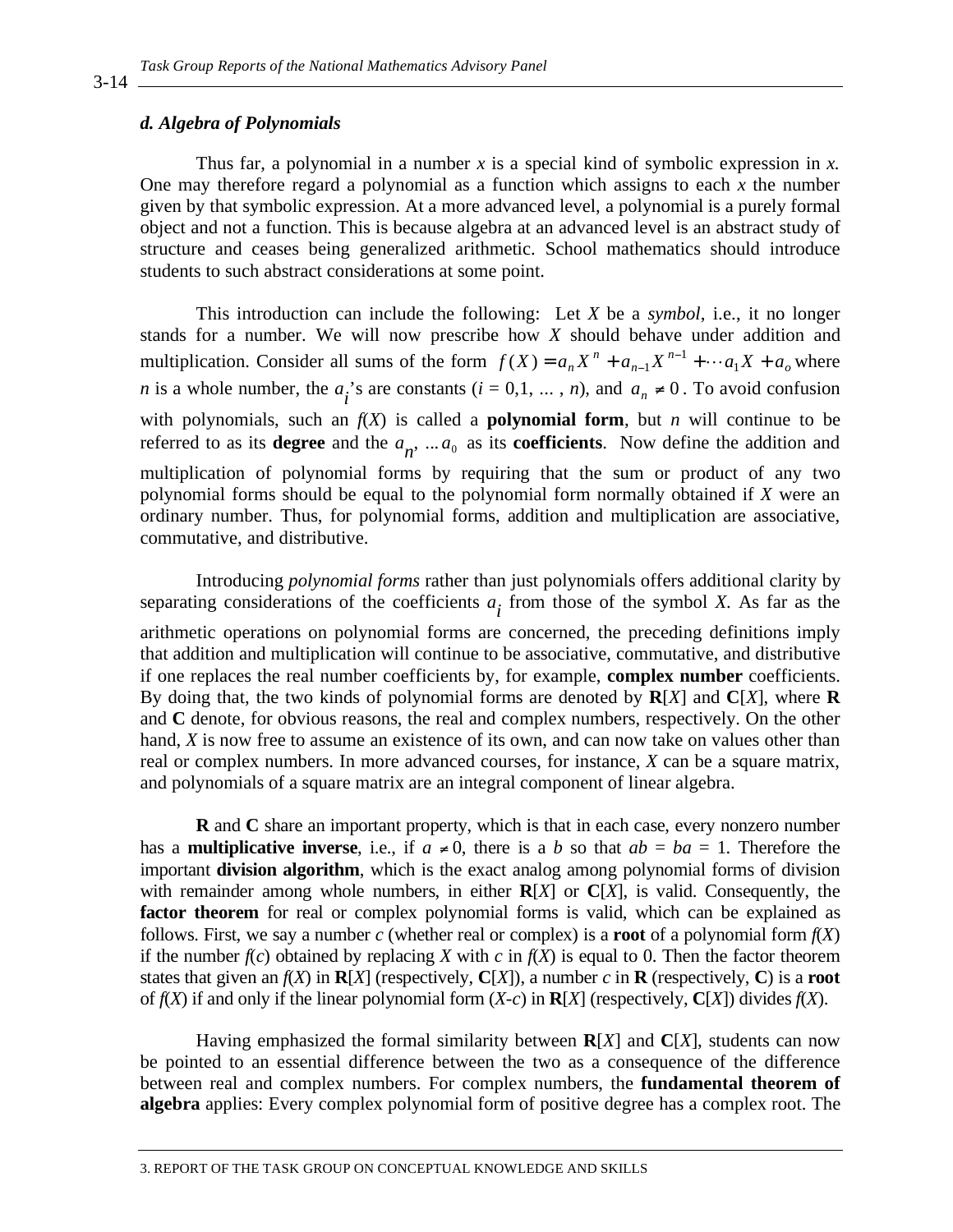proof of this theorem requires some advanced ideas, but as previously referenced in connection with similar triangles, the importance of the theorem justifies that school students learn it and use it even if they will not see how it is proved.<sup>11</sup> By repeated application of the factor theorem, students will see that *every complex polynomial form of degree n, where n is a positive integer, is equal to the product of n linear complex polynomial forms*. If *f*(*X*) is a real polynomial form, i.e.,  $f(X)$  is an element in  $R[X]$ , it can be regarded as a complex polynomial form and therefore is also the product of *n* linear complex polynomial forms [*n*  is the degree of  $f(X)$ ]. However, since  $f(X)$  is a *real* polynomial form, one may wish to have a conclusion involving only real polynomial forms rather than complex ones. With this in mind, one applies the fundamental theorem of algebra with more care and concludes that *every polynomial form with real coefficients is the product of* real *linear polynomial forms and* real *quadratic polynomial forms without real roots.* The reasoning is very instructive.

So far, polynomial forms with one symbol *X* has been the focus, but there is no reason not to consider polynomial forms in more than one symbol. A case in point is the very natural question of whether there is a formula for  $(X + Y)^n$ , where *X* and *Y* are two symbols and *n* is a positive integer. The main impetus behind this question is the simple identity  $(X + Y)^2 = X^2 + 2XY + Y^2$ , which answers the question for  $n = 2$ . Additional effort by the students reveals that  $(X + Y)^3 = X^3 + 3X^2Y + 3XY^2 + Y^3$ . If one is persistent and computes the  $4<sup>th</sup>$ ,  $5<sup>th</sup>$ , and even  $6<sup>th</sup>$  powers, one would perceive a certain pattern and come up with a guess that the expansion of  $(X + Y)^n$  must involve the so-called **binomial coefficients**. The precise result is the **binomial theorem**, and a common proof of this theorem uses the technique of **mathematical induction**. The latter is an integral part of school algebra.

#### *e. Combinatorics and Finite Probability*

 $\overline{a}$ 

In the process of proving the binomial theorem, one comes into contact with the basic properties of the binomial coefficients, the Pascal Triangle, and, consequently, simple facts about finite probability. Indeed, finite probability is fertile ground for applications of ideas in algebra as well as a rich source of problems.

## *B. Algebra Topics in Curriculum Sources*

As mentioned in the introduction to Section V, the Task Group's judgment in formulating the Major Topics of School Algebra was informed by careful examinations of relevant source material. Now that the list itself has been presented and amplified by a discussion of important linkages among topics, the discussion returns to the various categories of source material. The following sections will show how the Task Group's Major Topics of School Algebra align with the actual content of current standards, teaching materials, and assessment tools.

 $11$  Students who take a college course in complex analysis will see then how it is proved.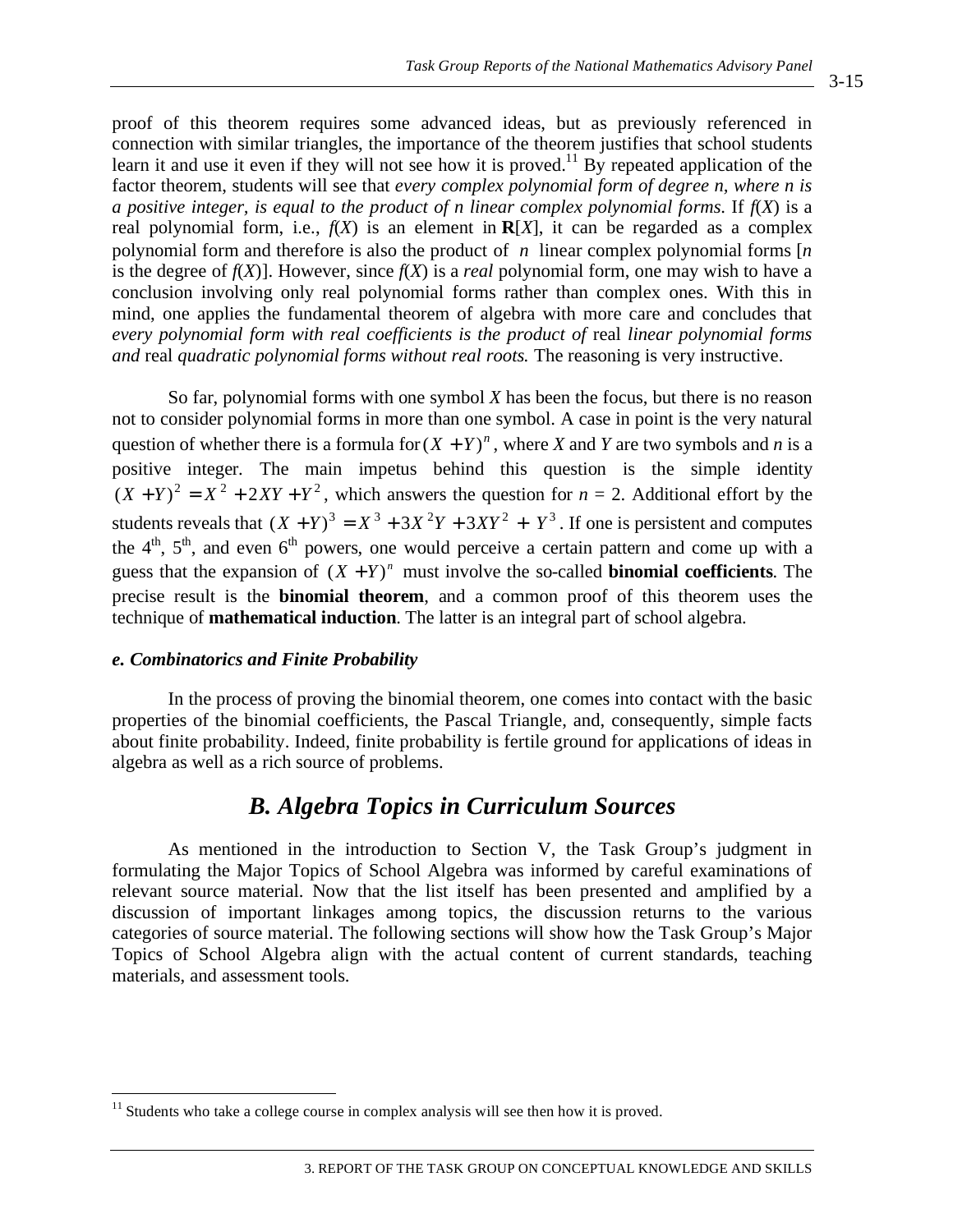## **1. State Standards for Algebra I and Algebra II**

Because the responsibility for public education rests mainly with the states (and with local communities), requirements for the number of years of study in high school mathematics vary by state and across local communities within a state. Most states require 3 years or units of mathematics, a few require 2, and a small but growing number require 4 (Newton, Larnell, & Lappan, 2006). In addition, each state (except for Iowa, which has a draft of its secondary standards out for review) has its own mathematics standards or guidelines for Grades preschool through 8 or higher, as well as its own state tests. In the name of local control, local school districts also have their own curriculum standards or expectations, identifying what they believe to be the essential elements of mathematics content and instruction.

To determine common elements in algebra education across the states, the Task Group analyzed the content of state-based curriculum frameworks with specific attention to their standards, objectives, or course level expectations (CLEs). As of June 2006, the 22 states in Figure 2 provided standards for Algebra I and II courses. (A few other states provided only integrated curriculum standards at the high school level, while most states at that time did not provide any standards in high school mathematics.) However, in some of these states, (e.g., North Carolina) algebra standards are also offered as part of an integrated approach in the high school mathematics curriculum and may differ in coverage and level of difficulty from the algebra standards in their single-subject courses. An integrated approach may be generally defined as one in which the topics of high school mathematics are presented in some order other than the customary sequence in the Unites States of yearlong courses in Algebra I, Geometry, Algebra II, and Precalculus. In some states, algebra standards are offered only as part of an integrated approach rather than for single-subject courses.

| Alabama                                           | Michigan        |
|---------------------------------------------------|-----------------|
| Arkansas                                          | Mississippi     |
| California                                        | North Carolina  |
| District of Columbia (counted as a state in NAEP) | <b>Oklahoma</b> |
| Florida                                           | Oregon          |
| Georgia                                           | South Carolina  |
| Hawaii                                            | Tennessee       |
| Indiana                                           | Texas           |
| Kentucky                                          | Utah            |
| Maryland                                          | Virginia        |
| Massachusetts                                     | West Virginia   |

**Figure 2: States With Standards for Algebra I and II Courses** 

**Source:** The algebra curriculum of each state is available to the public on each state's department of education Web site. This figure was prepared for the Task Group by Institute for Defense Analyses Science and Technology Policy Institute in June 2006.

The frameworks for the Algebra I and Algebra II standards in these 22 states contain 300 different course level expectations (CLEs), which were organized into 31 major topics (Institute for Defense Analyses Science and Technology Policy Institute, in press, a). After

3-16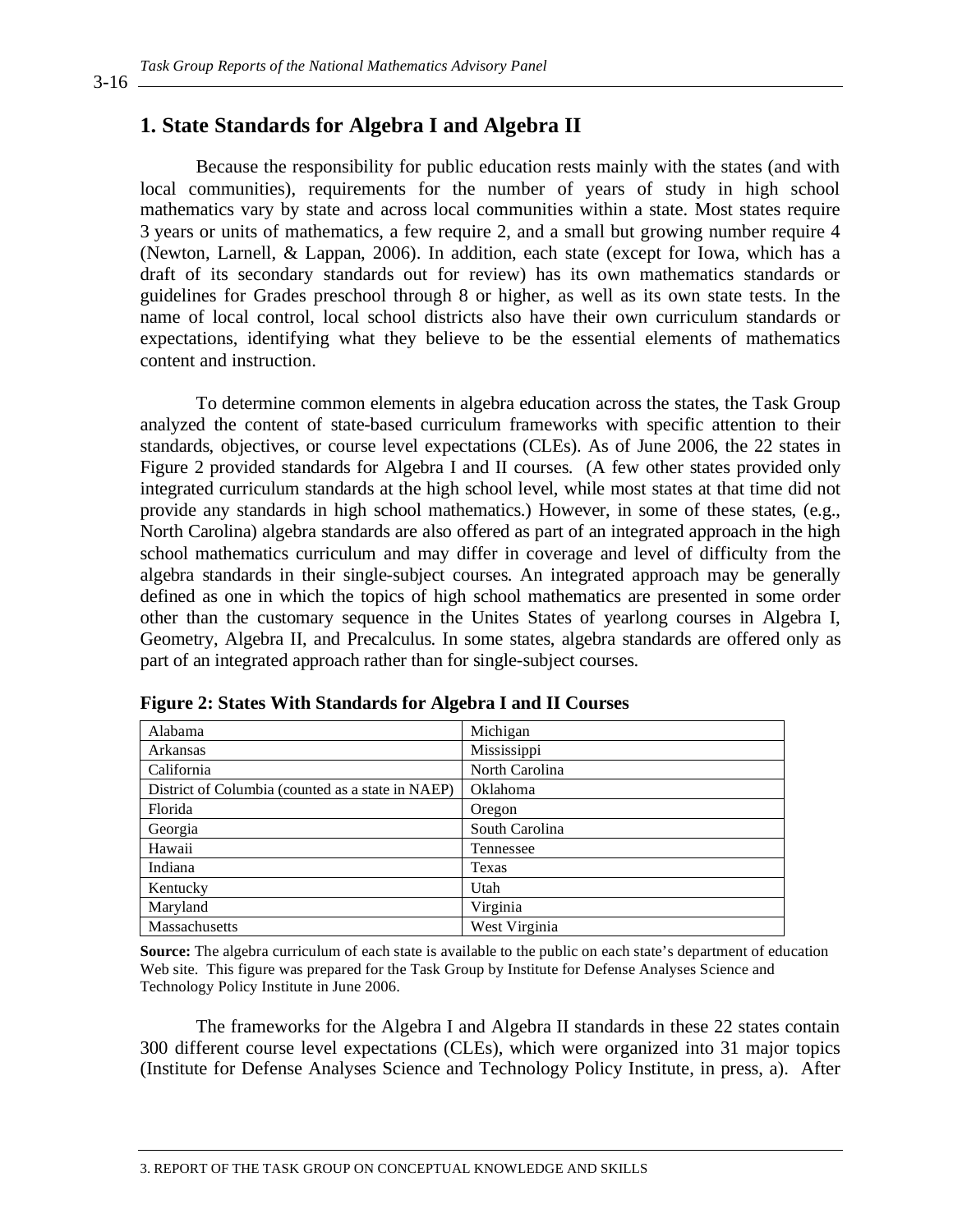tallying the frequency with which the CLEs occurred under each topic on a state-by-state basis, the Task Group found 13 broad topics included by at least 15 of these 22 states (see Table 1). Results for Algebra I and II were combined for this analysis.

**Table 1: Frequency Counts for Broad Topics in 22 States' Standards for Algebra I and II Courses** 

| <b>Topic</b>                                                     | Number of States $(n = 22)$ |
|------------------------------------------------------------------|-----------------------------|
| Linear equations and slope                                       | 21                          |
| Systems of equations                                             | 20                          |
| Evaluating, interpreting and representing data                   | 19                          |
| Analyzing, interpreting and representing functions and relations | 19                          |
| Inequalities                                                     | 19                          |
| Real number operations                                           | 19                          |
| Solving quadratic problems                                       | 18                          |
| Exponents, roots, radicals, and absolute values                  | 17                          |
| Operations with polynomials                                      | 16                          |
| Exponential functions and equations                              | 16                          |
| Probability                                                      | 16                          |
| Complex number operations                                        | 15                          |
| Rational equations and functions                                 | 15                          |

**Source:** Institute for Defense Analyses Science and Technology Policy Institute, Brief Number 2, in press, a. **Note:** Twenty-two states are shown, which represents the available information at the time.

Table 2 compares the Major Topics of School Algebra with the algebra topics in 20 Algebra I and Algebra II mathematics frameworks and in 3 high school integrated mathematics frameworks. These 23 sets of algebra topics come from 21 states that had content expectations of Algebra I or II, or an integrated math curriculum in Algebra I or II, or both. The Algebra I or II topics are in the 20 states from which the Task Group was able to obtain frameworks explicitly for Algebra. The algebra topics in the 3 sets of integrated mathematics frameworks come from 3 randomly selected states with integrated mathematics frameworks: Florida, North Carolina, and Georgia (Georgia no longer has standards for Algebra I and Algebra II courses). The comparisons do not reflect depth of treatment in the frameworks or the classroom. Nor do they necessarily reflect actual classroom content.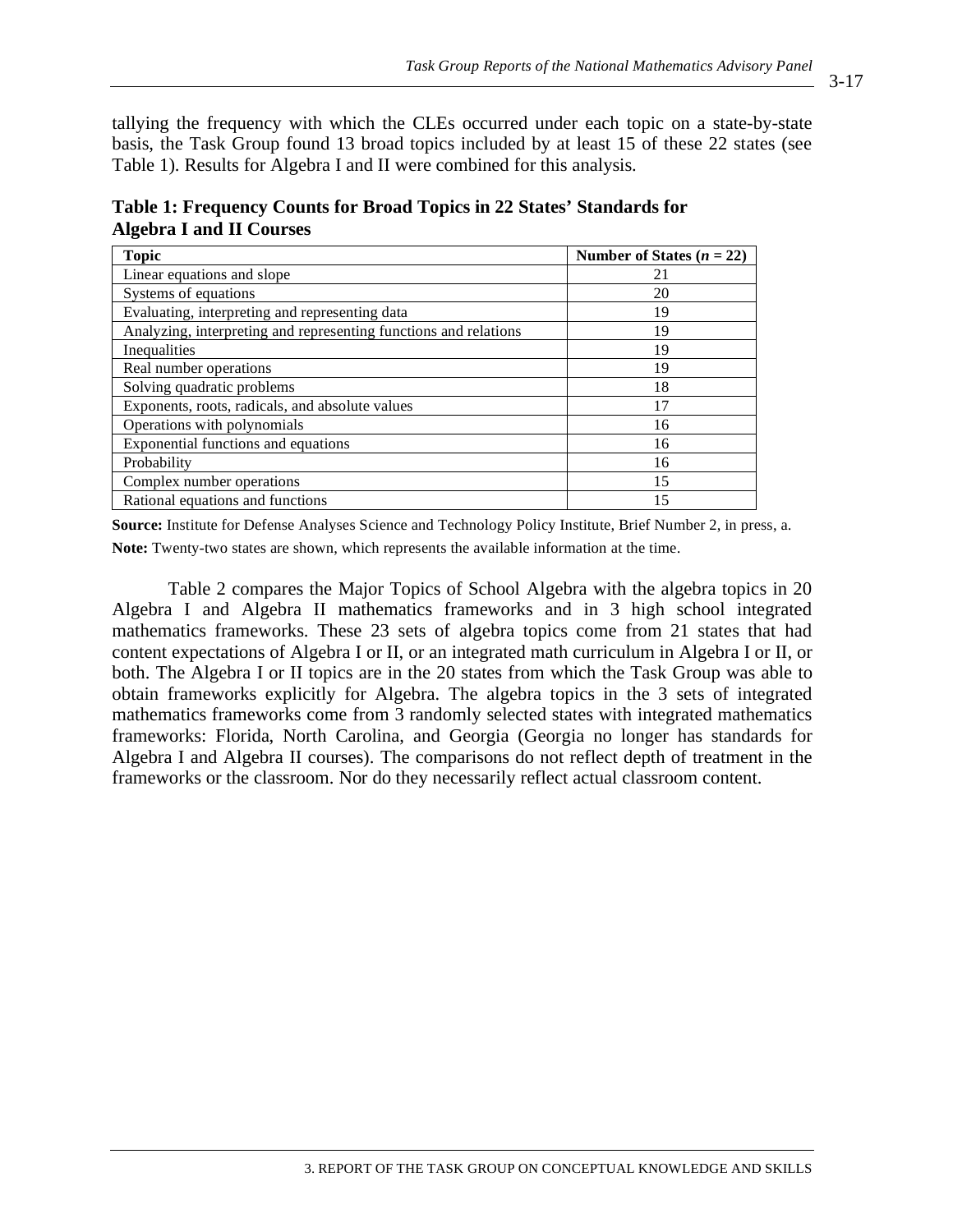## **Table 2: Major Topics of School Algebra Covered by State Algebra or Integrated Mathematics Frameworks, by State and Two-Thirds Composite\***

| <b>Major Topics of School Algebra</b>                                                                                       | నే | (int)<br>$\mathfrak{F}$ | $\mathbf{F}$ | $\mathbf{z}$ | $\overline{\mathbf{M}}$ | $\tilde{z}$ | 군 | FL (int) | $\mathbf{S}$ | g E | SIN | $\mathbf{C}$ | $NC$ (int) |  | $s$ $ s $ | $\Xi$ | OК | $\tilde{a}$ | $\mathbb{E}$ | g | Two-thirds |
|-----------------------------------------------------------------------------------------------------------------------------|----|-------------------------|--------------|--------------|-------------------------|-------------|---|----------|--------------|-----|-----|--------------|------------|--|-----------|-------|----|-------------|--------------|---|------------|
| <b>Symbols and Expressions</b>                                                                                              |    |                         |              |              |                         |             |   |          |              |     |     |              |            |  |           |       |    |             |              |   |            |
| Polynomial expressions                                                                                                      |    |                         |              |              |                         |             |   |          |              |     |     |              |            |  |           |       |    |             |              |   |            |
| Rational expressions                                                                                                        |    |                         |              |              |                         |             |   |          |              |     |     |              |            |  |           |       |    |             |              |   |            |
| Arithmetic and geometric sequences and series                                                                               |    |                         |              |              |                         |             |   |          |              |     |     |              |            |  |           |       |    |             |              |   |            |
| <b>Linear Relations</b>                                                                                                     |    |                         |              |              |                         |             |   |          |              |     |     |              |            |  |           |       |    |             |              |   |            |
| Real numbers as points on the number line                                                                                   |    |                         |              |              |                         |             |   |          |              |     |     |              |            |  |           |       |    |             |              |   |            |
| Linear equations and their graphs                                                                                           |    |                         |              |              |                         |             |   |          |              |     |     |              |            |  |           |       |    |             |              |   |            |
| Solving problems with linear equations                                                                                      |    |                         |              |              |                         |             |   |          |              |     |     |              |            |  |           |       |    |             |              |   |            |
| Linear inequalities and their graphs                                                                                        |    |                         |              |              |                         |             |   |          |              |     |     |              |            |  |           |       |    |             |              |   |            |
| Graphing and solving systems of simultaneous                                                                                |    |                         |              |              |                         |             |   |          |              |     |     |              |            |  |           |       |    |             |              |   |            |
| linear equations                                                                                                            |    |                         |              |              |                         |             |   |          |              |     |     |              |            |  |           |       |    |             |              |   |            |
| <b>Ouadratic Relations</b>                                                                                                  |    |                         |              |              |                         |             |   |          |              |     |     |              |            |  |           |       |    |             |              |   |            |
| Factors and factoring of quadratic polynomials<br>with integer coefficients                                                 |    |                         |              |              |                         |             |   |          |              |     |     |              |            |  |           |       |    |             |              |   |            |
| Completing the square in quadratic expressions                                                                              |    |                         |              |              |                         |             |   |          |              |     |     |              |            |  |           |       |    |             |              |   |            |
| Quadratic formula and factoring of general<br>quadratic polynomials                                                         |    |                         |              |              |                         |             |   |          |              |     |     |              |            |  |           |       |    |             |              |   |            |
| Using the quadratic formula to solve equations                                                                              |    |                         |              |              |                         |             |   |          |              |     |     |              |            |  |           |       |    |             |              |   |            |
| <b>Functions</b>                                                                                                            |    |                         |              |              |                         |             |   |          |              |     |     |              |            |  |           |       |    |             |              |   |            |
| Linear functions                                                                                                            |    |                         |              |              |                         |             |   |          |              |     |     |              |            |  |           |       |    |             |              |   |            |
| Quadratic functions - word problems involving<br>quadratic functions                                                        |    |                         |              |              |                         |             |   |          |              |     |     |              |            |  |           |       |    |             |              |   |            |
| Graphs of quadratic functions and completing<br>the square                                                                  |    |                         |              |              |                         |             |   |          |              |     |     |              |            |  |           |       |    |             |              |   |            |
| Polynomial functions (including graphs of basic<br>functions)                                                               |    |                         |              |              |                         |             |   |          |              |     |     |              |            |  |           |       |    |             |              |   |            |
| Simple nonlinear functions (e.g., square and cube<br>root functions; absolute value; rational functions;<br>step functions) |    |                         |              |              |                         |             |   |          |              |     |     |              |            |  |           |       |    |             |              |   |            |
| Rational exponents, radical expressions, and<br>exponential functions                                                       |    |                         |              |              |                         |             |   |          |              |     |     |              |            |  |           |       |    |             |              |   |            |
| Logarithmic functions                                                                                                       |    |                         |              |              |                         |             |   |          |              |     |     |              |            |  |           |       |    |             |              |   |            |
| Trigonometric functions                                                                                                     |    |                         |              |              |                         |             |   |          |              |     |     |              |            |  |           |       |    |             |              |   |            |
| Fitting simple mathematical models to data                                                                                  |    |                         |              |              |                         |             |   |          |              |     |     |              |            |  |           |       |    |             |              |   |            |
| <b>Algebra of Polynomials</b>                                                                                               |    |                         |              |              |                         |             |   |          |              |     |     |              |            |  |           |       |    |             |              |   |            |
| Roots and factorization of polynomial forms                                                                                 |    |                         |              |              |                         |             |   |          |              |     |     |              |            |  |           |       |    |             |              |   |            |
| Complex numbers and operations                                                                                              |    |                         |              |              |                         |             |   |          |              |     |     |              |            |  |           |       |    |             |              |   |            |
| Fundamental theorem of algebra                                                                                              |    |                         |              |              |                         |             |   |          |              |     |     |              |            |  |           |       |    |             |              |   |            |
| Binomial coefficients (and Pascal's Triangle)                                                                               |    |                         |              |              |                         |             |   |          |              |     |     |              |            |  |           |       |    |             |              |   |            |
| Mathematical induction and the binomial theorem                                                                             |    |                         |              |              |                         |             |   |          |              |     |     |              |            |  |           |       |    |             |              |   |            |
| <b>Combinatorics and finite probability</b>                                                                                 |    |                         |              |              |                         |             |   |          |              |     |     |              |            |  |           |       |    |             |              |   |            |
|                                                                                                                             |    |                         |              |              |                         |             |   |          |              |     |     |              |            |  |           |       |    |             |              |   |            |
| <b>Composite Key</b>                                                                                                        |    |                         |              |              |                         |             |   |          |              |     |     |              |            |  |           |       |    |             |              |   |            |

**Explicit** Not Found Implicit/Incomplete 2/3 of States

\*Integrated mathematics frameworks are identified as (int).

**Source:** Table created for the Task Group by Institute for Defense Analyses Science and Technology Policy Institute in June 2007.

**Note:** In this analysis, two-thirds of states included algebra as a single subject course or as integrated in the states' algebra framework.

3-18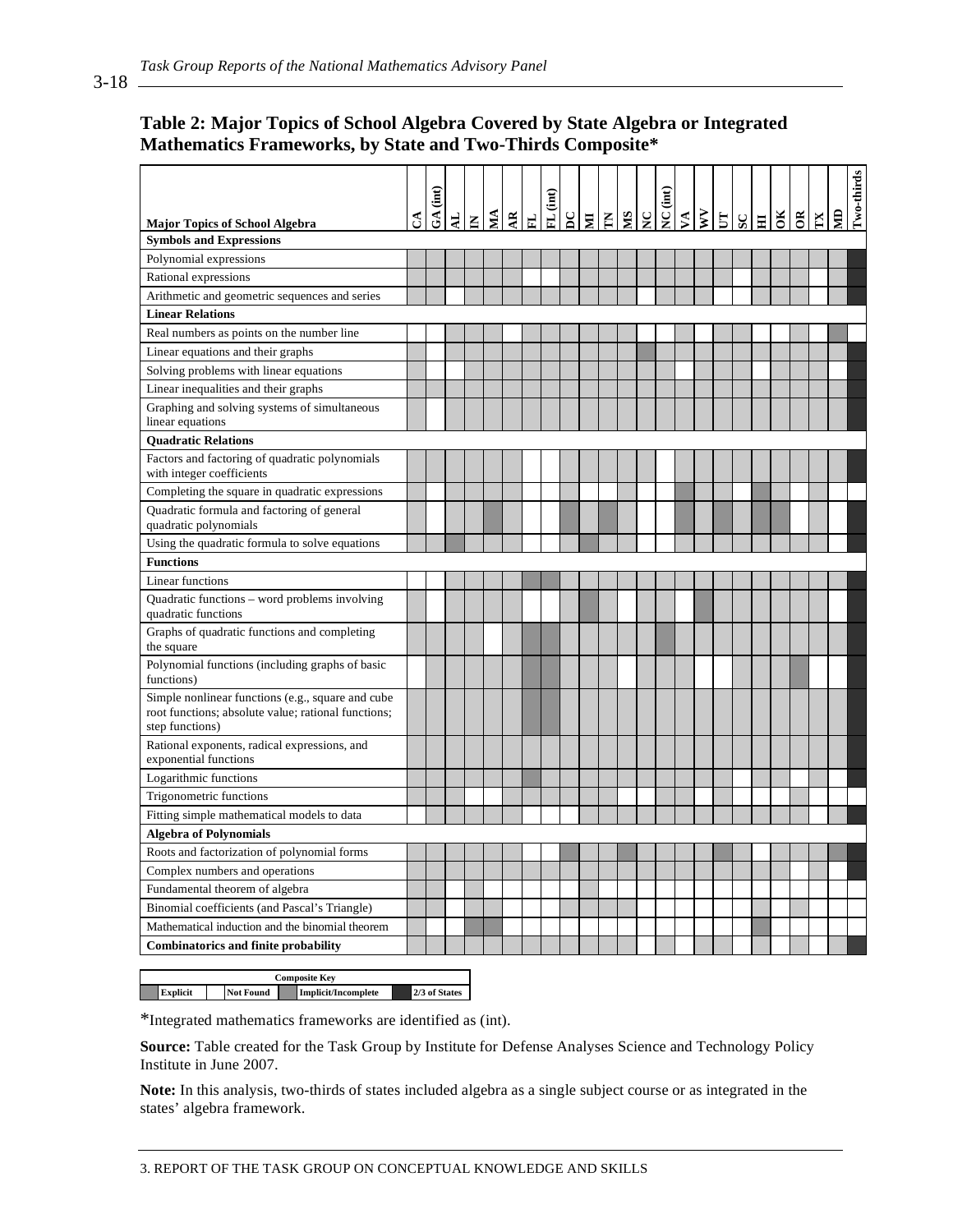## **2. Algebra I and Algebra II Textbooks**

The Task Group examined an older algebra textbook as well as a number of current textbooks for Algebra I and II. Four of the five sets of Algebra I and II textbooks were national editions published by several major textbook publishers; a fifth set was the California edition published by Holt, Rinehart and Winston. The goal was to determine if there were any substantive differences between the content of a California edition and national editions. In addition, the Task Group also wanted to find out how an edition of the Algebra I and II textbooks authored by Mary Dolciani, dominant in the American market for many years, compared with current textbooks as well as with the Major Topics of School Algebra.

The Task Group's comparison of the major algebra topics in these five sets of Algebra I and Algebra II textbooks with the Major Topics of School Algebra appears in Appendix A. The Task Group's analysis of a textbook used in 1913 (see Figure 3) shows that the major topics, as derived from the table of contents, have remained much the same since the early 1900s except for the addition of material to modern textbooks addressing trigonometry, probability, and statistics (Institute for Defense Analyses Science and Technology Policy Institute, in press, a).

| 1. Definitions of Elementary Terms    | 14. Factors and Multiples                      |
|---------------------------------------|------------------------------------------------|
| 2. The Equation                       | 15. Fractions                                  |
| 3. Addition                           | 16. Ratio, Proportion, and Variation           |
| 4. Subtraction                        | 17. Graphs of Linear Equations                 |
| 5. Factoring                          | 18. Systems of Linear Equations                |
| 6. Multiplication                     | 19. Involution and Evolution                   |
| 7. Division                           | 20. Radicals and Exponents                     |
| 8. Equations                          | 21. Quadratic Equations                        |
| 9. Type Products*                     | 22. Systems of Quadratic Equations             |
| 10. Review and Extension of Processes | 23. Graphs of Quadratic Equations              |
| 11. Exponents and Roots               | 24. Proportion, Variation and Limits           |
| 12. Logarithms                        | 25. Series                                     |
| 13. Imaginary and Complex Numbers     | 26. Geometric Problems for Algebraic Solutions |

**Figure 3: Topics in a 1913 High School Algebra Textbook** 

\*This chapter treats the identities ( $a \pm b$ )<sup>2</sup> =  $a^2 \pm 2ab + b^2$ ,  $(a + b)(a - b) = a^2 - b^2$  and related thirdorder identities, which are organized into "types."

**Source:** Young, 1913.

## **3. Singapore's Mathematics Curriculum for Grades 7–10**

Singapore's fourth- and eighth-graders have consistently outperformed all other countries' students on the mathematics portion of the TIMSS (Gonzales et al., 2004). Singapore's compulsory secondary curriculum begins in Grade 7 and extends through the 10th year of schooling. Figure 4 shows the algebra standards addressed in Grades 7 through 10 (Singapore Ministry of Education, 2006). Table 3 shows the comparison of the list of Major Topics of School Algebra with the topics in Singapore's secondary curriculum.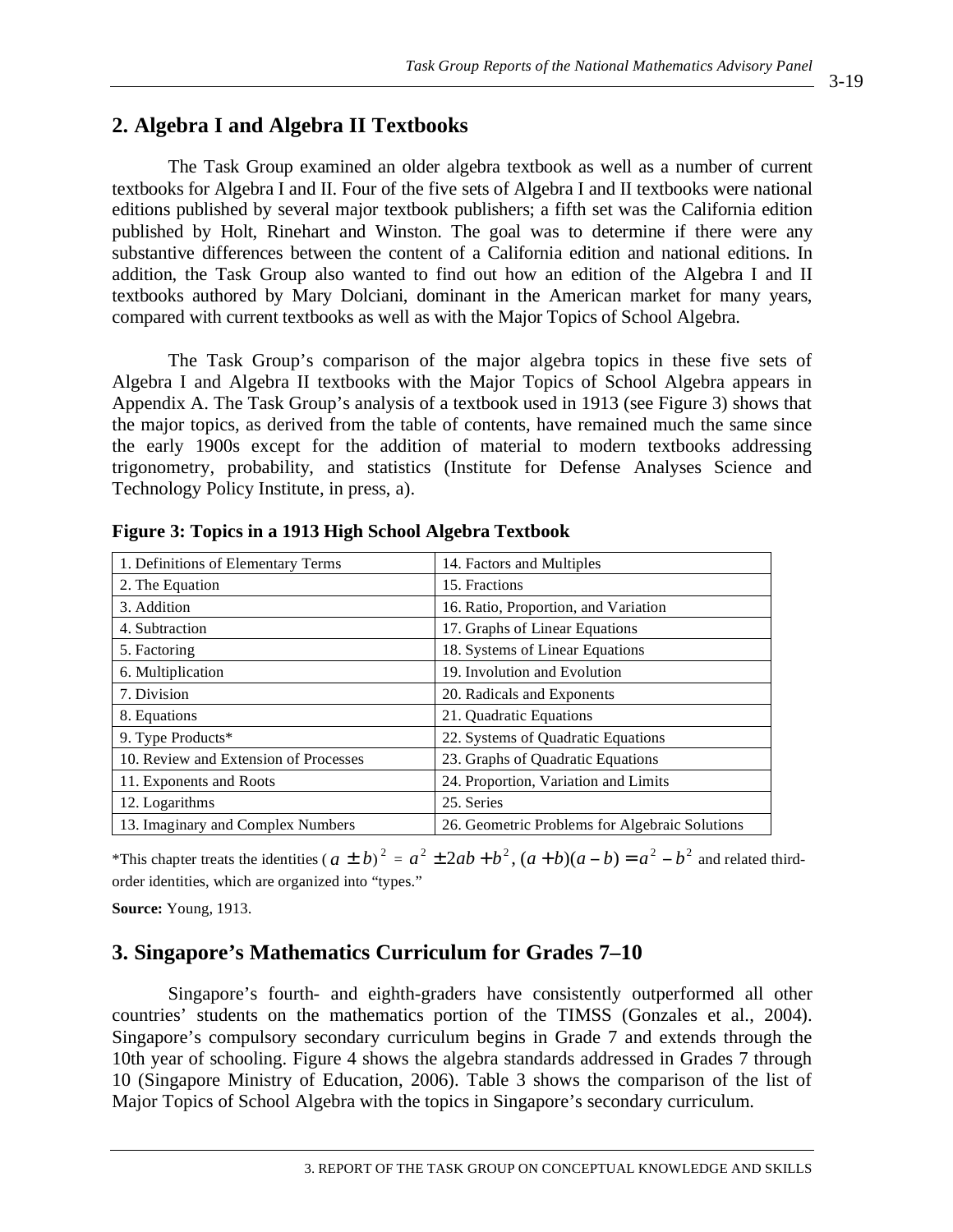## **Figure 4: Singapore's 2007 Algebra Standards for Grades 7–10**

| <b>Algebraic Representation and Formulae</b>                                                                                                               |
|------------------------------------------------------------------------------------------------------------------------------------------------------------|
| Using letters to represent numbers                                                                                                                         |
| Interpreting notations such as $\frac{3 \pm y}{5}$ as $(3 \pm y) \div 5$ or $\frac{1}{5 \times (3 \pm y)}$                                                 |
| Evaluation of algebraic expressions and formulae                                                                                                           |
| Translation of simple "real-world" situations into algebraic expressions                                                                                   |
| Recognizing and representing number patterns (including finding an algebraic expression for the $n^{th}$ term)                                             |
| <b>Algebraic Manipulation</b>                                                                                                                              |
| Addition and subtraction of linear algebraic expressions                                                                                                   |
| Simplification of linear algebraic expressions, e.g., $-2(3x-5) + 4x$                                                                                      |
| Factorization of linear algebraic expressions of the form: $ax + ay$ (where a is a constant) and<br>$ax + bx + kay + kby$ (where a, b and k are constants) |
| Expansion of the product of algebraic expressions                                                                                                          |
| Changing the subject of a formula                                                                                                                          |
| Finding the value of an unknown quantity in a given formula                                                                                                |
| Recognizing and applying the special products                                                                                                              |
| Factorization of algebraic expressions                                                                                                                     |
| Multiplication and division of simple algebraic fractions                                                                                                  |
| Addition and subtraction of algebraic fractions with linear or quadratic denominator                                                                       |
| <b>Functions and Graphs</b>                                                                                                                                |
| Cartesian coordinates in two dimensions                                                                                                                    |
| Graph of a set of ordered pairs                                                                                                                            |
| Linear relationships between two variables (linear functions)                                                                                              |
| Gradient of a linear graph as the ratio of the vertical change to the horizontal change (positive and negative<br>gradients)                               |
| Graphs of linear equations in two unknowns                                                                                                                 |
| Graphs of quadratic functions and their properties: positive or negative coefficient of $x^2$ , maximum and<br>minimum points and symmetry                 |
| Sketching of the graphs of quadratic functions given in the form $y = \pm (x - p)^2 + q$ and                                                               |
| $y = \pm (x - a)(x - b)$<br>Graphs of functions of the form $y = ax^n$ where $n = -2, -1, 0, 1, 2, 3$ , and simple sums of no more than three<br>of these  |
| Graphs of exponential functions $y = kax$ where a is a positive integer                                                                                    |
| Estimation of gradients of curves by drawing tangents                                                                                                      |
| <b>Solutions of Equations and Inequalities</b>                                                                                                             |
| Solving linear equations of one unknown (including fractional coefficients)                                                                                |
| Solving simple inequalities (e.g., $3x \le 5$ )                                                                                                            |
| Solving simple fractional equations that can be reduced to linear equations                                                                                |
| Formulating a linear equation in one unknown to solve problems                                                                                             |
| Solving simultaneous linear equations in two unknowns by substitution and elimination methods, and<br>graphical method                                     |
| Solving quadratic equations in one unknown by factorization                                                                                                |
| Formulating a pair of linear equations in two unknowns or a quadratic equation in one unknown to solve<br>problems                                         |
| Solving quadratic equations in one unknown by: use of formula, completing the square for<br>$y = x \overline{2} + px + q$ , or graphical methods           |
| Solving fractional equations that can be reduced to quadratic equations                                                                                    |
| Solving linear inequalities in one unknown and representing the solution set on the number line                                                            |

**Continued on p. 3-21**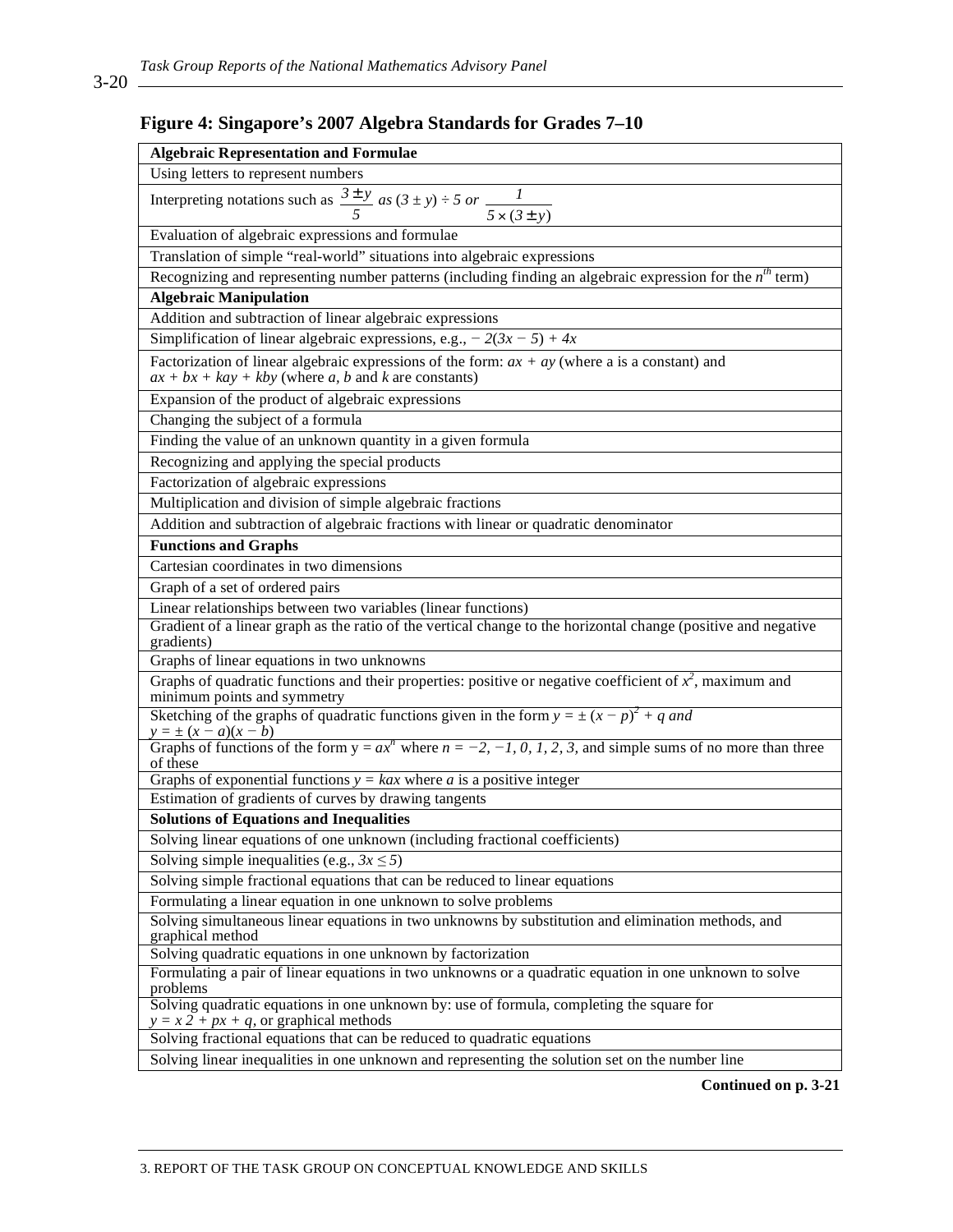| Figure 4: Singapore's 2007 Algebra Standards for Grades 7-10, continued                                                                                                                                              |
|----------------------------------------------------------------------------------------------------------------------------------------------------------------------------------------------------------------------|
| <b>Matrices</b>                                                                                                                                                                                                      |
| Display of information in the form of a matrix of any order                                                                                                                                                          |
| Interpreting the data in a given matrix                                                                                                                                                                              |
| Product of a scalar quantity and a matrix                                                                                                                                                                            |
| Problems involving the calculation of the sum and product (where appropriate) of two matrices                                                                                                                        |
| Ratio, Rate, and Proportion                                                                                                                                                                                          |
| Map scales (distance and area)                                                                                                                                                                                       |
| Direct and inverse proportion                                                                                                                                                                                        |
| <b>Set Language and Notation</b>                                                                                                                                                                                     |
| Use of set language                                                                                                                                                                                                  |
| Union and intersection of two sets                                                                                                                                                                                   |
| Venn diagrams                                                                                                                                                                                                        |
| <b>Numbers and the Four Operations</b>                                                                                                                                                                               |
| Positive, negative, zero, and fractional indices                                                                                                                                                                     |
| Laws of indices                                                                                                                                                                                                      |
|                                                                                                                                                                                                                      |
| <b>Quadratic Equations and Inequalities</b>                                                                                                                                                                          |
| Conditions for a quadratic equation to have: two real roots, two equal roots, and no real roots<br>Related conditions for a given line to: intersect a given curve, be a tangent to a given curve, and not intersect |
| a given curve                                                                                                                                                                                                        |
| Solution of quadratic inequalities, and the representation of the solution set on the number line                                                                                                                    |
| Conditions for $r ax^2 + bx + c$ to be always positive (or always negative)                                                                                                                                          |
| Relationships between the roots and coefficients of the quadratic equation $ax^2 + bx + c = 0$                                                                                                                       |
| <b>Indices and Surds</b>                                                                                                                                                                                             |
| Four operations on indices and surds                                                                                                                                                                                 |
| Rationalizing the denominator                                                                                                                                                                                        |
| Solving equations involving indices and surds                                                                                                                                                                        |
| <b>Polynomials</b>                                                                                                                                                                                                   |
| Multiplication and division of polynomials                                                                                                                                                                           |
| Use of remainder and factor theorems                                                                                                                                                                                 |
| Factorization of polynomials                                                                                                                                                                                         |
| Solving cubic equations                                                                                                                                                                                              |
| <b>Simultaneous Equations in Two Unknowns</b>                                                                                                                                                                        |
| Solving simultaneous equations with at least one linear equation, by substitution                                                                                                                                    |
| Expressing a pair of linear equations in matrix form and solving the equations by inverse matrix method                                                                                                              |
| <b>Partial Fractions</b>                                                                                                                                                                                             |
| Partial fractions including cases where the denominator is no more complicated than: $(ax + b)(cx + d)$ ,                                                                                                            |
| $(ax + b) (cx + d)^2$ , and $(ax + b) (x^2 + c^2)$                                                                                                                                                                   |
| <b>Binomial Expansions</b>                                                                                                                                                                                           |
| Use of the binomial theorem for positive integer $n$                                                                                                                                                                 |
| Use of the notations <i>n!</i> and $\binom{n}{r}$                                                                                                                                                                    |
| Use of the general term $\binom{n}{r} a^{n-r} b^r$ , $0 < r \le n$                                                                                                                                                   |
| <b>Exponential, Logarithmic, and Modulus Functions</b>                                                                                                                                                               |
| Functions $a^x$ , $e^x$ , $\log_a x$ , in x, and their graphs                                                                                                                                                        |
| Laws of logarithms                                                                                                                                                                                                   |
| Equivalence of $y = a^x$ and $x = log_a y$                                                                                                                                                                           |
| Change of base of logarithms                                                                                                                                                                                         |
| Function x and graph of $f(x)$ , where $f(x)$ is linear, quadratic, or trigonometric                                                                                                                                 |
| Solving simple equations involving exponential, logarithmic, and modulus functions                                                                                                                                   |
|                                                                                                                                                                                                                      |

**Source:** Singapore Ministry of Education, 2006.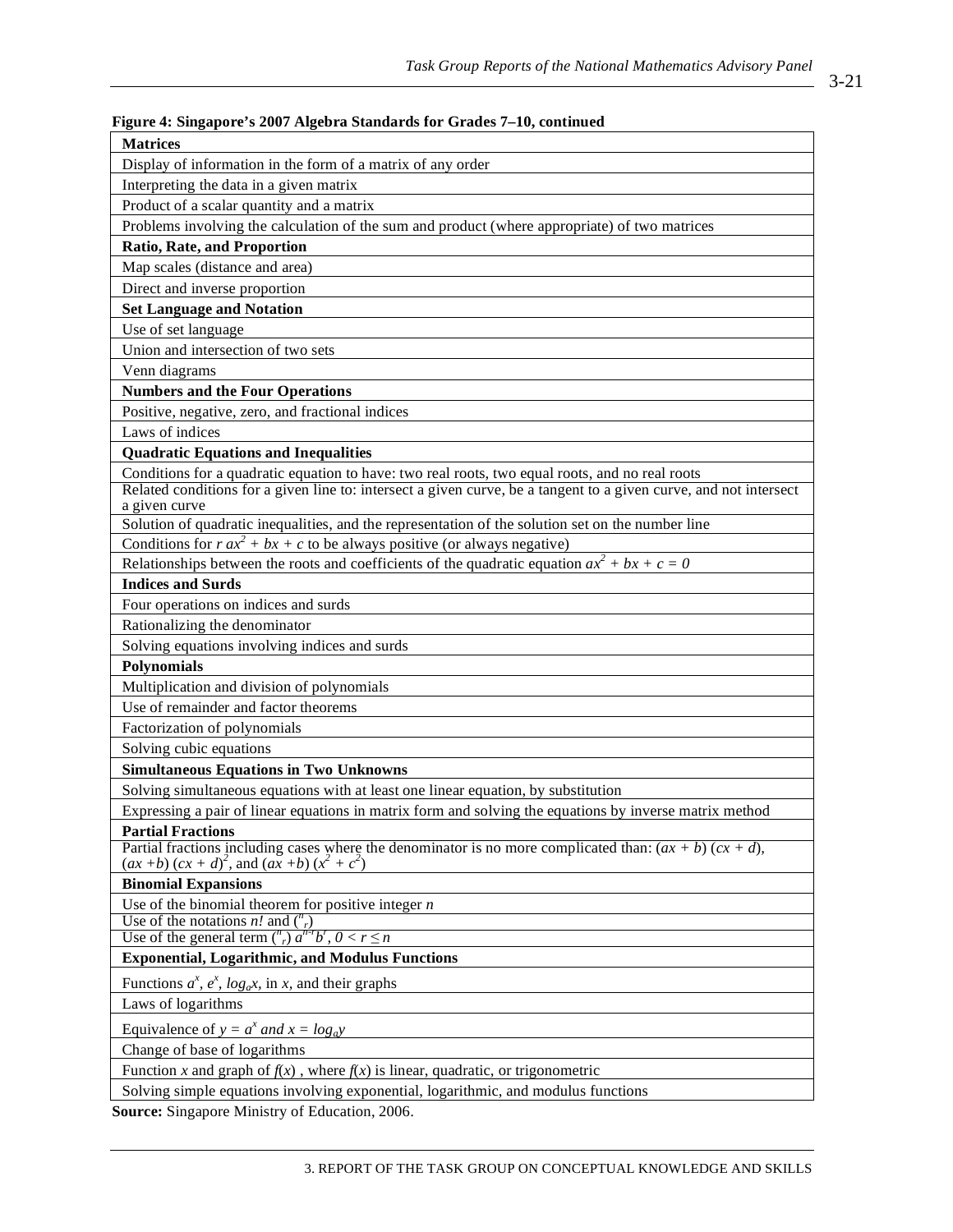#### **Table 3: Comparison of Major Topics of School Algebra With Singapore's Secondary Mathematics Curriculum**

|                                                                                                | Singapore's      |
|------------------------------------------------------------------------------------------------|------------------|
| <b>Major Topics of School Algebra</b>                                                          | <b>Secondary</b> |
|                                                                                                | Curriculum       |
| <b>Symbols and Expressions</b>                                                                 |                  |
| Polynomial expressions                                                                         |                  |
| Rational expressions                                                                           |                  |
| Arithmetic and finite geometric series                                                         |                  |
| <b>Linear Equations</b>                                                                        |                  |
| Real numbers as points on the number line                                                      |                  |
| Linear equations and their graphs                                                              |                  |
| Solving problems with linear equations                                                         |                  |
| Linear inequalities and their graphs                                                           |                  |
| Graphing and solving systems of simultaneous linear equations                                  |                  |
| <b>Quadratic Equations</b>                                                                     |                  |
| Factors and factoring of quadratic polynomials with integer coefficients                       |                  |
| Completing the square in quadratic expressions                                                 |                  |
| Quadratic formula and factoring of general quadratic polynomials                               |                  |
| Using the quadratic formula to solve equations                                                 |                  |
| <b>Functions</b>                                                                               |                  |
| <b>Linear functions</b>                                                                        |                  |
| Quadratic functions and word problems involving quadratic functions                            |                  |
| Graphs of quadratic functions and completing the square                                        |                  |
| Polynomial functions, including graphs of basic functions                                      |                  |
| Simple nonlinear functions (e.g., square and cube root functions, absolute value,              |                  |
| rational functions, step functions)                                                            |                  |
| Rational exponents, radical expressions, and exponential functions                             |                  |
| Logarithmic functions                                                                          |                  |
| Trigonometric functions                                                                        |                  |
| Fitting simple mathematical models to data                                                     |                  |
| <b>Algebra of Polynomials</b>                                                                  |                  |
| Roots and factorization of polynomials                                                         |                  |
| Complex numbers and operations                                                                 |                  |
| Fundamental theorem of algebra                                                                 |                  |
| Binomial coefficients (and Pascal's Triangle)                                                  |                  |
| Mathematical induction and the binomial theorem                                                |                  |
| <b>Combinatorics and Finite Probability</b>                                                    |                  |
| Combinations and permutations as applications of the binomial theorem and<br>Pascal's Triangle |                  |

**Note:** A shaded cell shows agreement among the Major Topics of School Algebra and Singapore's secondary mathematics curriculum.

**Source:** The data in this table are STPI tabulations using data available from the Singapore Ministry of Education, 2007.

3-22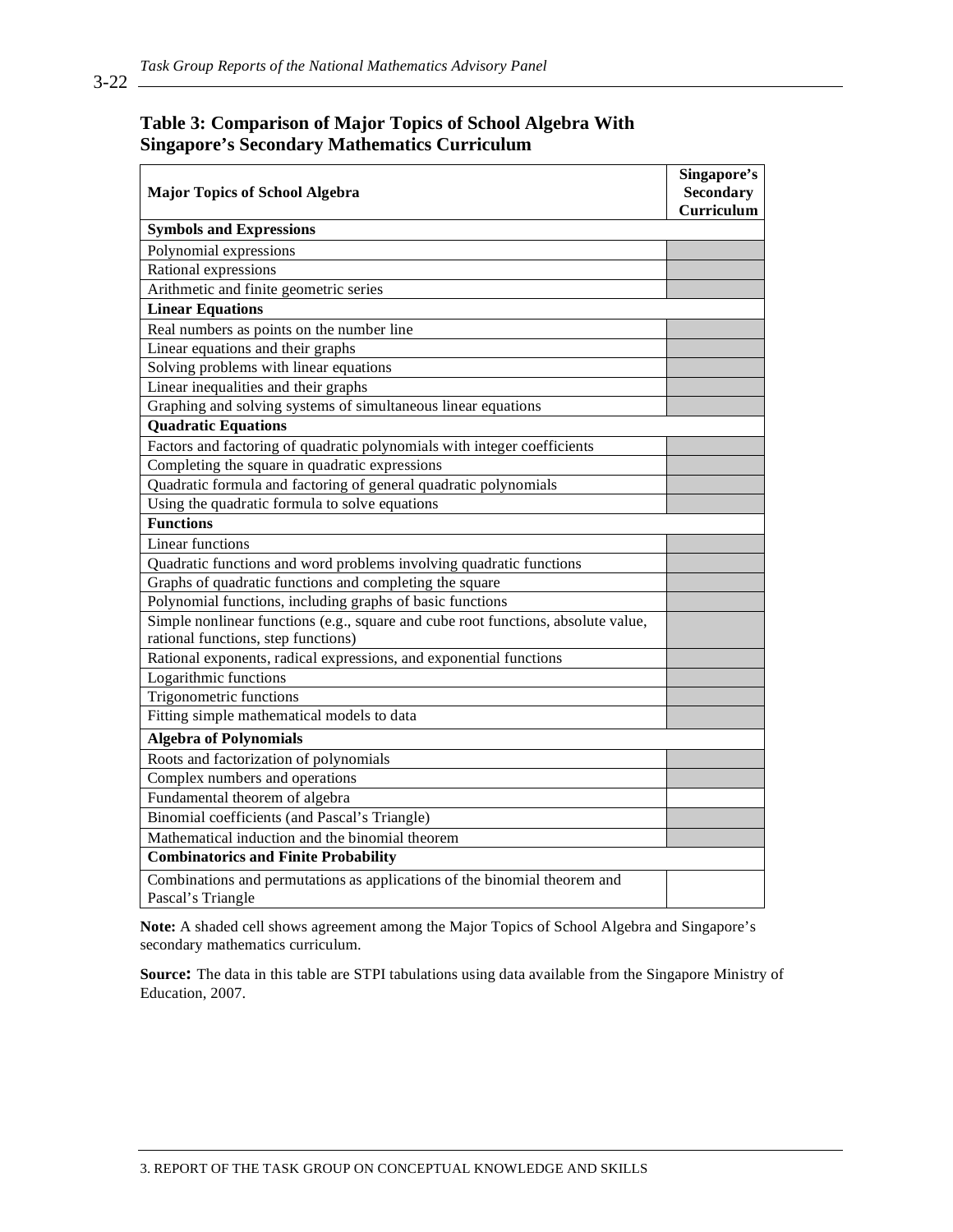# *C. Algebra Topics in Assessment Sources*

### **1. National Assessment of Educational Progress Test Objectives**

NAEP developed two sets of mathematics objectives of interest to this Task Group, one for Grade 8 and one for Grade 12. The 2005 *NAEP Mathematics Framework for the 2005 National Assessment of Educational Progress* report describes a proposed special study at Grade 8 to "examine the breadth and depth of Grade 8 students' understanding of proportionality and other fundamental topics in algebra" (National Assessment Governing Board, 2004). This document includes a list of objectives for Algebra and a list of objectives for proportionality that are to be used for this special assessment. However, because this assessment has not yet been scheduled, the Task Group did not examine its objectives. Figure 5 shows the algebra objectives addressed in NAEP's Grade 12 assessment based on its 2005 assessment framework. Table 4 shows the comparison of the algebra topics in this set of objectives with the Major Topics of School Algebra.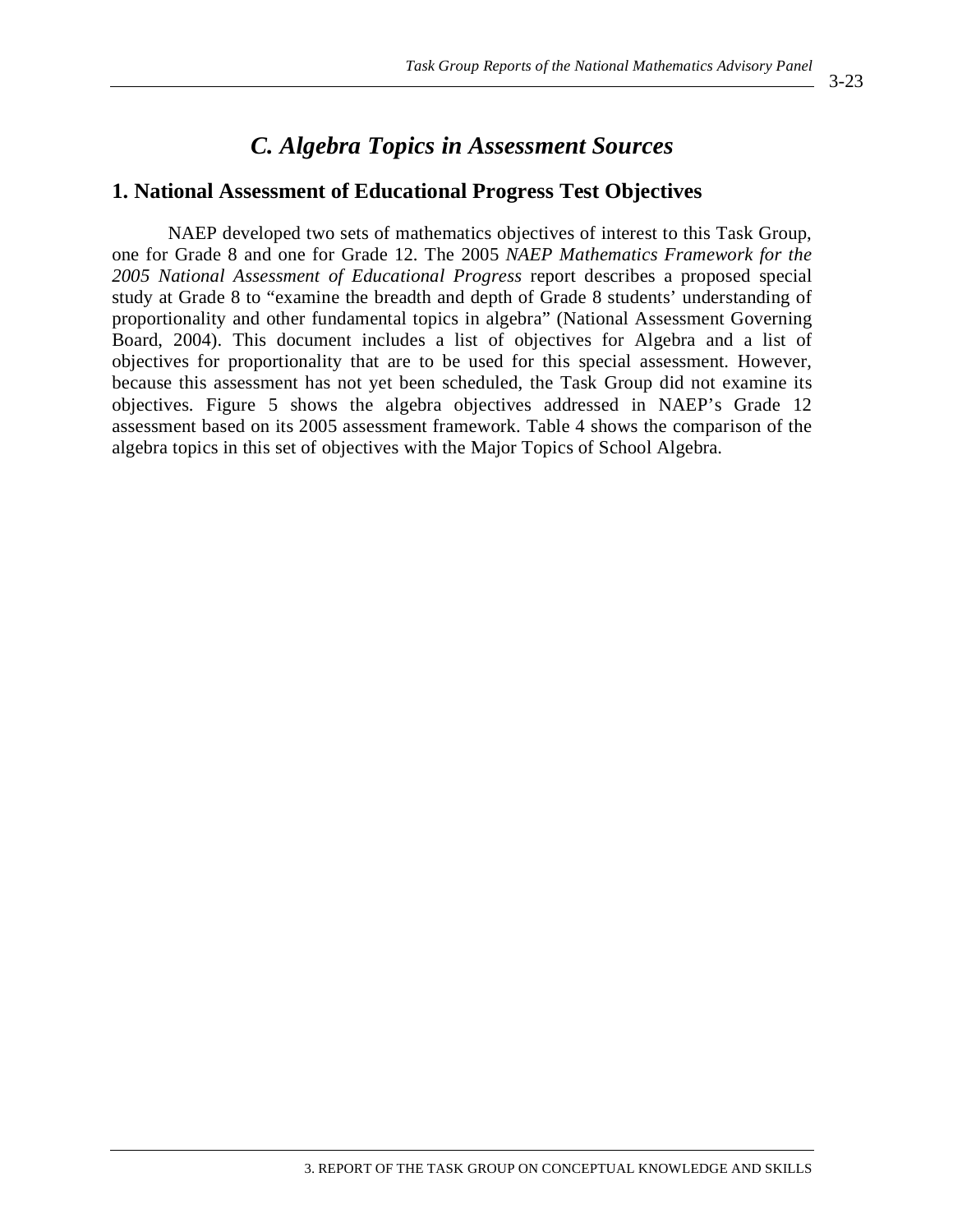#### **Figure 5: Algebra Objectives for National Assessment of Educational Progress' Grade 12 Mathematics Assessment**

#### **Patterns, relations, and functions**

Recognize, describe, or extend arithmetic, geometric progressions, or patterns using words or symbols

Express the function in general terms (either recursively or explicitly), given a table, verbal description, or some terms of a sequence

Identify or analyze distinguishing properties of linear, quadratic, inverse  $(y = k/x)$ , or exponential functions from tables, graphs, or equations

Determine the domain and range of functions given various contexts

Recognize and analyze the general forms of linear, quadratic, inverse, or exponential functions (e.g., in  $y = ax + b$ , recognize the roles of *a* and *b*)

Express linear and exponential functions in recursive and explicit form given a table or verbal description

#### **Algebraic representations**

Translate between different representations of algebraic expressions using symbols, graphs, tables, diagrams, or written descriptions

Analyze or interpret relationships expressed in symbols, graphs, tables, diagrams, or written descriptions

Graph or interpret points that are represented by one or more ordered pairs of numbers on a rectangular coordinate system

Perform or interpret transformations on the graphs of linear and quadratic functions

Use algebraic properties to develop a valid mathematical argument

Use an algebraic model of a situation to make inferences or predictions

Given a "real-world" situation, determine if a linear, quadratic, inverse, or exponential function fits the situation (e.g., half-life bacterial growth)

Solve problems involving exponential growth and decay

**Variables, expressions, and operations** 

Write algebraic expressions, equations, or inequalities to represent a situation

Perform basic operations, using appropriate tools, on algebraic expressions (including grouping and order of multiple operations involving basic operations, exponents, roots, simplifying, and expanding)

Write equivalent forms of algebraic expressions, equations, or inequalities to represent and explain mathematical relationships

**Equations and inequalities** 

Solve linear, rational, or quadratic equations or inequalities

Analyze situations or solve problems using linear or quadratic equations, or inequalities symbolically or graphically

Recognize the relationship between the solution of a system of linear equations and its graph

Solve problems involving more advanced formulas [e.g., the volumes and surface areas of three-dimensional solids; or such formulas as:  $A = P(1+r)^t$ ,  $A = Pe^{rt}$ 

Given a familiar formula, solve for one of the variables

Solve or interpret systems of equations or inequalities

**Source:** The data in this figure are Institute for Defense Analyses Science and Technology Policy Institute tabulations based on information from National Assessment Governing Board (2004).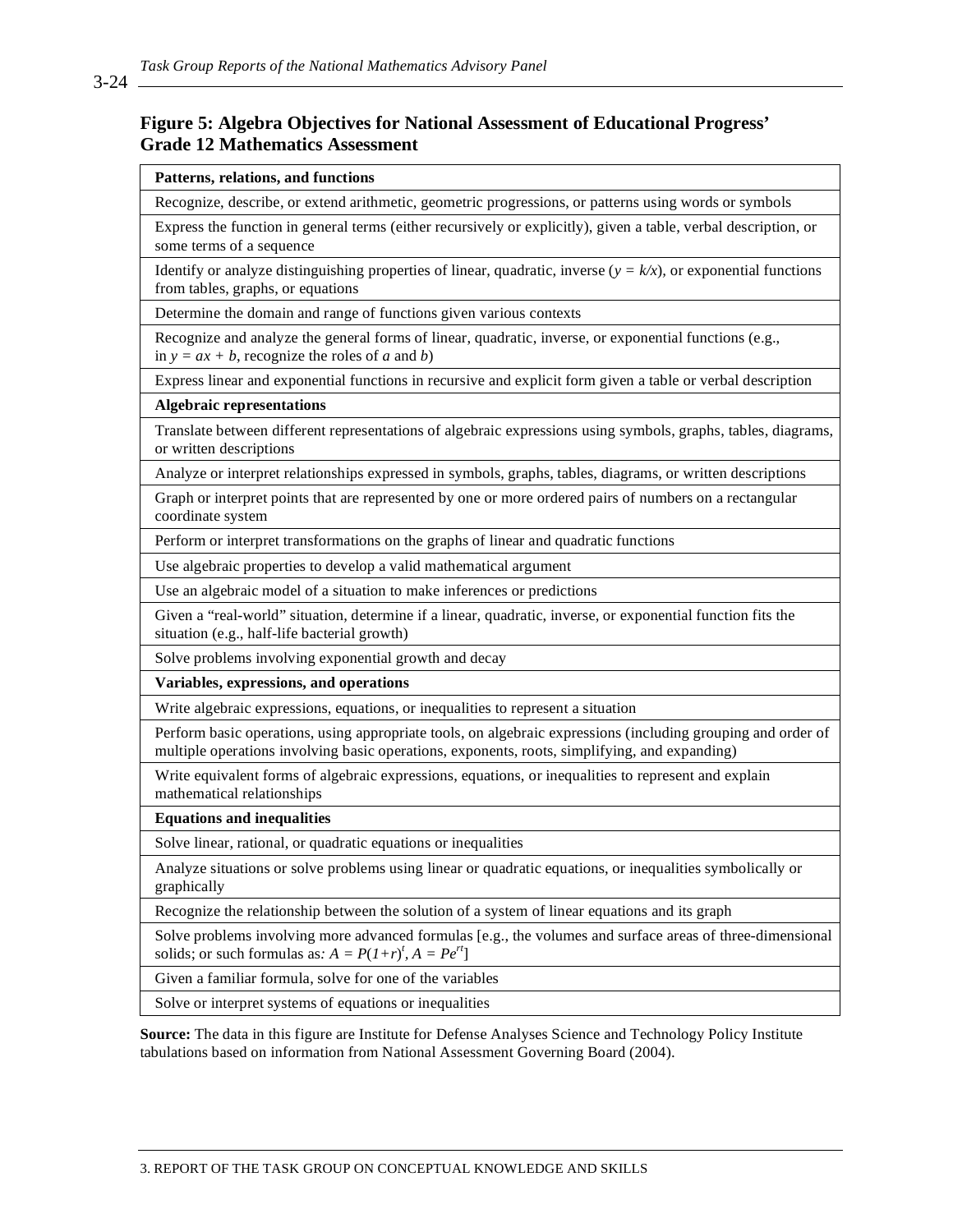| Table 4: Comparison of the Major Topics of School Algebra With the 2005 NAEP |  |  |
|------------------------------------------------------------------------------|--|--|
| <b>Grade 12 Algebra Topics</b>                                               |  |  |

| <b>Major Topics of School Algebra</b>                                      | <b>NAEP Grade 12</b><br><b>Algebra Topics</b> |
|----------------------------------------------------------------------------|-----------------------------------------------|
| <b>Symbols and Expressions</b>                                             |                                               |
| Polynomial expressions                                                     |                                               |
| Rational expressions                                                       |                                               |
| Arithmetic and finite geometric series                                     |                                               |
| <b>Linear Equations</b>                                                    |                                               |
| Real numbers as points on the number line                                  |                                               |
| Linear equations and their graphs                                          |                                               |
| Solving problems with linear equations                                     |                                               |
| Linear inequalities and their graphs                                       |                                               |
| Graphing and solving systems of simultaneous linear equations              |                                               |
| <b>Quadratic Equations</b>                                                 |                                               |
| Factors and factoring of quadratic polynomials with integer coefficients   |                                               |
| Completing the square in quadratic expressions                             | (see note)                                    |
| Quadratic formula and factoring of general quadratic polynomials           |                                               |
| Using the quadratic formula to solve equations                             |                                               |
| <b>Functions</b>                                                           |                                               |
| <b>Linear functions</b>                                                    |                                               |
| Quadratic functions and word problems involving quadratic functions        |                                               |
| Graphs of quadratic functions and completing the square                    |                                               |
| Polynomial functions, including graphs of basic functions                  |                                               |
| Simple nonlinear functions (e.g., square and cube root functions, absolute |                                               |
| value, rational functions, step functions)                                 |                                               |
| Rational exponents, radical expressions, and exponential functions         |                                               |
| Logarithmic functions                                                      |                                               |
| Trigonometric functions                                                    |                                               |
| Fitting simple mathematical models to data                                 |                                               |
| <b>Algebra of Polynomials</b>                                              |                                               |
| Roots and factorization of polynomials                                     |                                               |
| Complex numbers and operations                                             |                                               |
| Fundamental theorem of algebra                                             |                                               |
| Binomial coefficients (and Pascal's Triangle)                              |                                               |
| Mathematical induction and the binomial theorem                            |                                               |
| <b>Combinatorics and Finite Probability</b>                                |                                               |
| Combinations and permutations as applications of the binomial theorem and  |                                               |
| Pascal's Triangle                                                          |                                               |

**Note:** A shaded cell shows agreement among the Major Topics of School Algebra and 2005 NAEP.

 "Factors and factoring of quadratic polynomials with integer coefficients" is subsumed under one of the Grade 12 objectives in the 2005 NAEP assessment framework. "Completing the square in quadratic expressions" is not explicitly a part of the 2005 framework at Grade 12. "Quadratic formula and factoring of general quadratic polynomials" appears partially in the 2005 Grade 12 framework. "Using the quadratic formula to solve equations" is not explicitly included as an objective at Grade 12. However, since there is an objective at Grade 12 on solving quadratic equations, students would have to utilize the quadratic formula or complete the square to solve a quadratic equation (P. Carr, personal communication, May 25, 2007).

**Source:** The data in this table are Institute for Defense Analyses Science and Technology Policy Institute tabulations using data available from National Assessment Governing Board, 2004.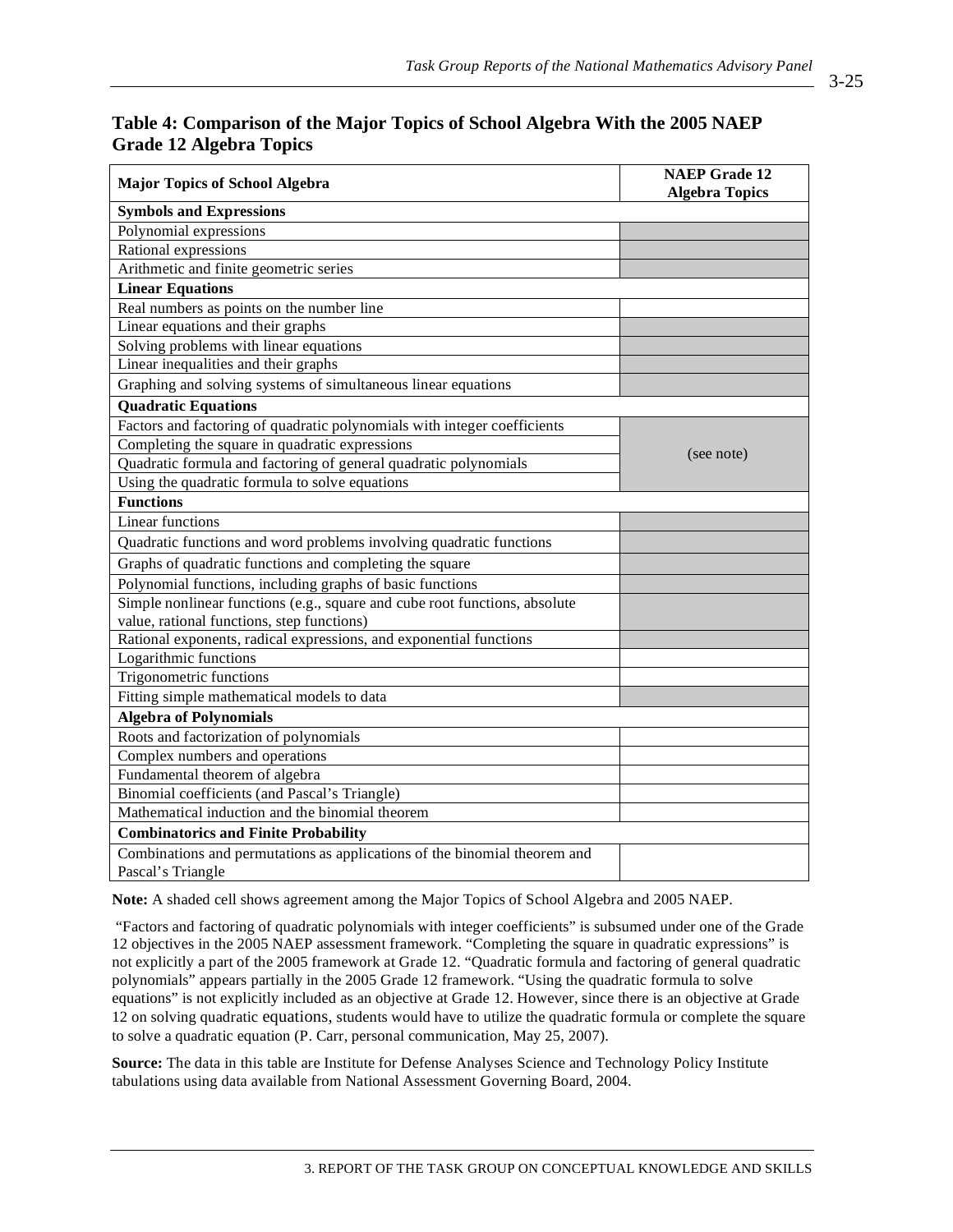### **2. American Diploma Project Benchmarks and Test Objectives**

The American Diploma Project (ADP) Benchmarks describe the mathematics content and skills that ADP suggests all students should master by the time they leave high school if they are to be successful in college and work. Achieve Inc. developed these benchmarks based on research in colleges, universities, and high-performance workplaces across the country (Achieve Inc., 2007). The ADP benchmarks include five strands. The algebra strand is subdivided into six clusters, most of which include a number of benchmarks (up to eight). The six cluster headings are as follows:

- 1) Perform basic operations on algebraic expressions fluently and accurately.
- 2) Understand functions, their representations, and their properties.
- 3) Apply basic algebraic operations to solve equations and inequalities.
- 4) Graph a variety of equations and inequalities in two variables, demonstrate understanding of the relationships between the algebraic properties of an equation and the geometric properties of its graph, and interpret a graph.
- 5) Solve problems by converting the verbal information given into an appropriate mathematical model involving equations or systems of equations, apply appropriate mathematical techniques to analyze these mathematical models, and interpret the solution obtained in written form using appropriate units of measurement.
- 6) Understand the binomial theorem and its connections to combinatorics, Pascal's Triangle, and probability.

Currently, 30 states are working with Achieve Inc. to align their standards with the needs of college and work, as represented by the ADP Benchmarks. Thirteen of these states are also collaborating on an end-of-course Algebra II test that is based on the ADP Benchmarks and can serve as an indicator of readiness for credit-bearing college mathematics courses. Figure 6 shows the core algebra topics and the topics in the optional modules for this test.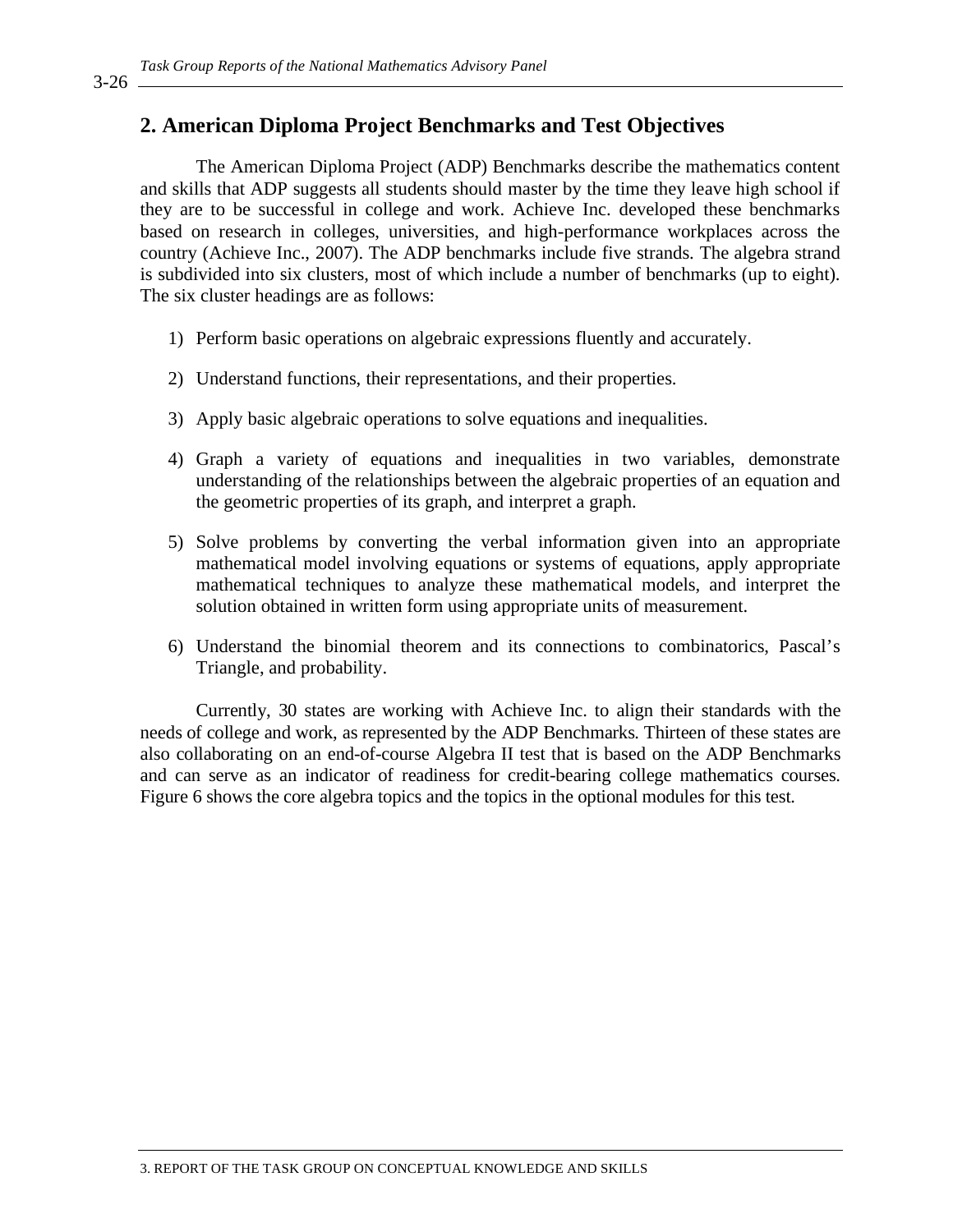| <b>Topics in Core Test Modules</b>             | <b>Topics in Optional Test Modules</b>         |
|------------------------------------------------|------------------------------------------------|
| <b>Operations on Numbers and Expressions</b>   | <b>Data and Statistics</b>                     |
| Real numbers                                   | Summarization and comparison of data sets      |
| Complex numbers                                | Interpretation and communications through data |
| Algebraic expressions                          | <b>Probability</b>                             |
| <b>Equations and Inequalities</b>              | Permutations, combinations, and probability    |
| Linear equations and inequalities              | Probability distributions                      |
| Nonlinear equations and inequalities           | <b>Logarithmic Functions</b>                   |
| <b>Polynomial and Rational Functions</b>       | Logarithmic expressions and equations          |
| Quadratic functions                            | Logarithmic functions                          |
| Higher-order polynomial and rational functions | <b>Trigonometric Functions</b>                 |
| <b>Exponential Functions</b>                   | Trigonometric functions                        |
| <b>Exponential functions</b>                   | <b>Matrices</b>                                |
| <b>Function Operations and Inverses</b>        | Matrix arithmetic                              |
| Function operations and composition            | Solving systems of equations using matrices    |
| Inverse functions                              | Matrix transformations                         |
| Piecewise functions                            | <b>Vectors</b>                                 |
|                                                | <b>Conic Sections</b>                          |
|                                                | Conic sections                                 |
|                                                | <b>Sequences and Series</b>                    |
|                                                | Arithmetic and geometric sequences and series  |
|                                                | Other types of iteration and recursion         |

### **Figure 6: Topics to Be Assessed in the American Diploma Project Algebra II End-of-Course Test**

**Source:** Achieve Inc., 2007.

Table 5 shows how ADP's high school benchmarks, the core topics in its Algebra II end-of-course test, and the topics in the optional modules for this Algebra II test compare with the Major Topics of School Algebra. There are three topic areas that require additional explanation. While the Major Topics of School Algebra lists these topics as algebra, the ADP addresses them in their Benchmarks as categories outside of algebra. Specifically, these areas include the following: 1) under the category of Linear Equations, real numbers as points on the number line are categorized by ADP as part of the Number Sense and Numerical Operations strand, and not in algebra as categorized by the Major Topics of School Algebra, 2) under the category of Functions, trigonometric functions are considered by ADP to be in the Geometry strand rather than algebra, and 3) under the category of Algebra of Polynomials, complex numbers are categorized as Number Sense and Numerical Operations (while operations are not in the Number Sense and Numerical Operations category) and not as algebra. Therefore, the lack of shading to represent agreement in these cases on what is considered algebra simply means that the ADP addresses them at other places in their Benchmarks.

Also of note, under the category of Algebra of Polynomials, the matching for those topics only refers to that fact the binomial theorem is discussed in ADP, but no proof by mathematical induction is required.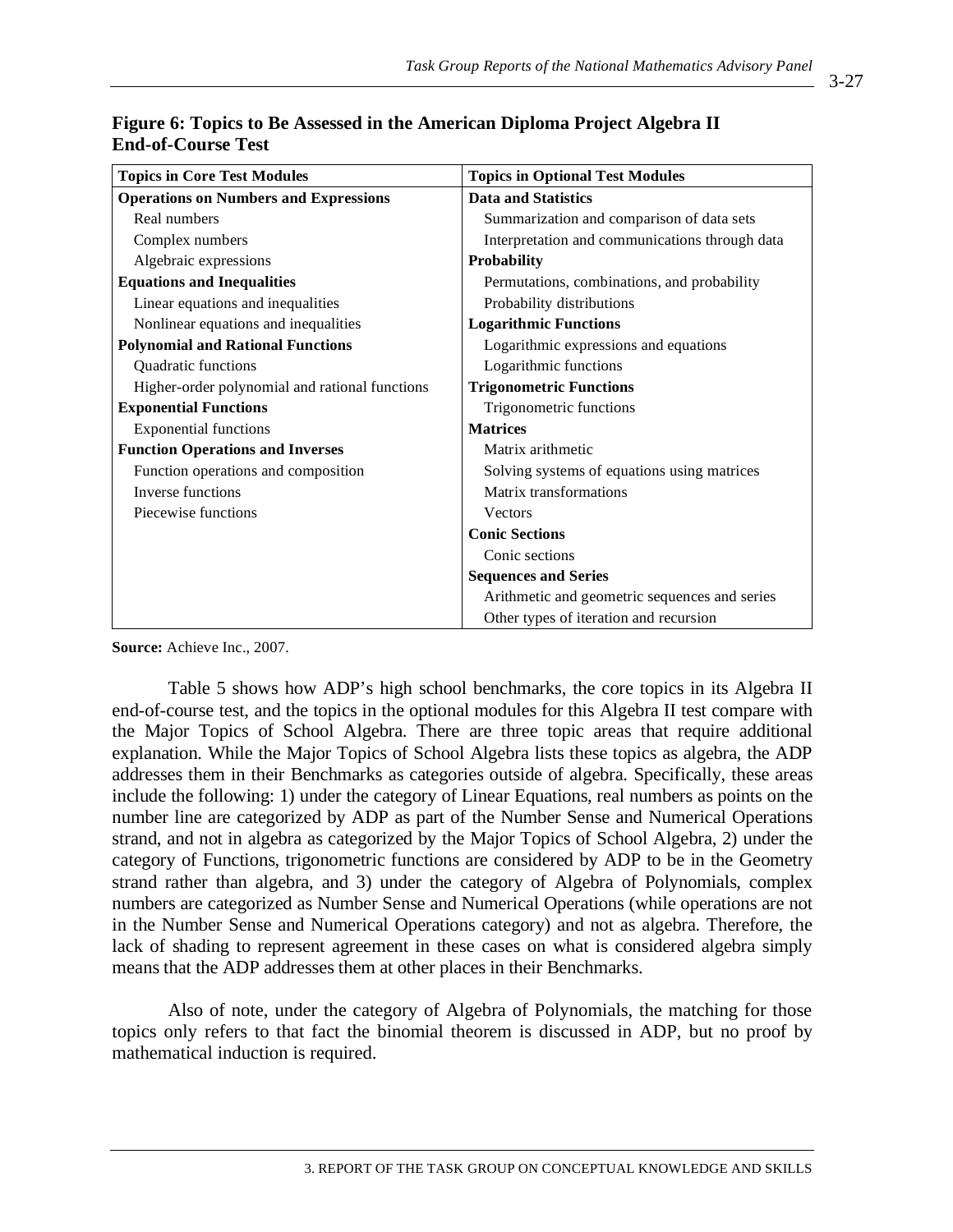#### **Table 5: Comparison of Major Topics of School Algebra With American Diploma Project's High School Algebra Benchmarks, Core Topics in Its Algebra II Test, and the Topics in the Optional Modules for Its Algebra II Test**

| <b>Major Topics of School Algebra</b>                                                          | <b>ADP</b> Algebra<br><b>Benchmarks</b> | <b>ADP</b><br>Algebra II<br>Core | <b>ADP</b><br>Algebra II<br>Optional |
|------------------------------------------------------------------------------------------------|-----------------------------------------|----------------------------------|--------------------------------------|
| <b>Symbols and Expressions</b>                                                                 |                                         |                                  |                                      |
| Polynomial expressions                                                                         |                                         |                                  |                                      |
| Rational expressions                                                                           |                                         |                                  |                                      |
| Arithmetic and finite geometric series                                                         |                                         |                                  |                                      |
| <b>Linear Equations</b>                                                                        |                                         |                                  |                                      |
| Real numbers as points on the number line                                                      |                                         |                                  |                                      |
| Linear equations and their graphs                                                              |                                         |                                  |                                      |
| Solving problems with linear equations                                                         |                                         |                                  |                                      |
| Linear inequalities and their graphs                                                           |                                         |                                  |                                      |
| Graphing and solving systems of simultaneous linear equations                                  |                                         |                                  |                                      |
| <b>Quadratic Equations</b>                                                                     |                                         |                                  |                                      |
| Factors and factoring of quadratic polynomials with integer<br>coefficients                    |                                         |                                  |                                      |
| Completing the square in quadratic expressions                                                 |                                         |                                  |                                      |
| Quadratic formula and factoring of general quadratic<br>polynomials                            |                                         |                                  |                                      |
| Using the quadratic formula to solve equations                                                 |                                         |                                  |                                      |
| <b>Functions</b>                                                                               |                                         |                                  |                                      |
| <b>Linear functions</b>                                                                        |                                         |                                  |                                      |
| Quadratic functions, word problems involving quadratic                                         |                                         |                                  |                                      |
| functions                                                                                      |                                         |                                  |                                      |
| Graphs of quadratic functions and completing the square                                        |                                         |                                  |                                      |
| Polynomial functions, including graphs of basic functions                                      |                                         |                                  |                                      |
| Simple nonlinear functions (e.g., square and cube root                                         |                                         |                                  |                                      |
| functions, absolute value, rational functions, step functions)                                 |                                         |                                  |                                      |
| Rational exponents, radical expressions, and exponential<br>functions                          |                                         |                                  |                                      |
| Logarithmic functions                                                                          |                                         |                                  |                                      |
| Trigonometric functions                                                                        |                                         |                                  |                                      |
| Fitting simple mathematical models to data                                                     |                                         |                                  |                                      |
| <b>Algebra of Polynomials</b>                                                                  |                                         |                                  |                                      |
| Roots and factorization of polynomials                                                         |                                         |                                  |                                      |
| Complex numbers and operations                                                                 |                                         |                                  |                                      |
| Fundamental theorem of algebra                                                                 |                                         |                                  |                                      |
| Binomial coefficients and Pascal's Triangle                                                    |                                         |                                  |                                      |
| Mathematical induction and the binomial theorem                                                |                                         |                                  |                                      |
| <b>Combinatorics and Finite Probability</b>                                                    |                                         |                                  |                                      |
| Combinations and permutations as applications of the binomial<br>theorem and Pascal's Triangle |                                         |                                  |                                      |

**Note:** A shaded cell shows agreement among the Major Topics of School Algebra and the three ADP categories.

**Source:** Table created for the Task Group by Institute for Defense Analyses Science and Technology Policy Institute from information available from Achieve Inc., 2007.

3-28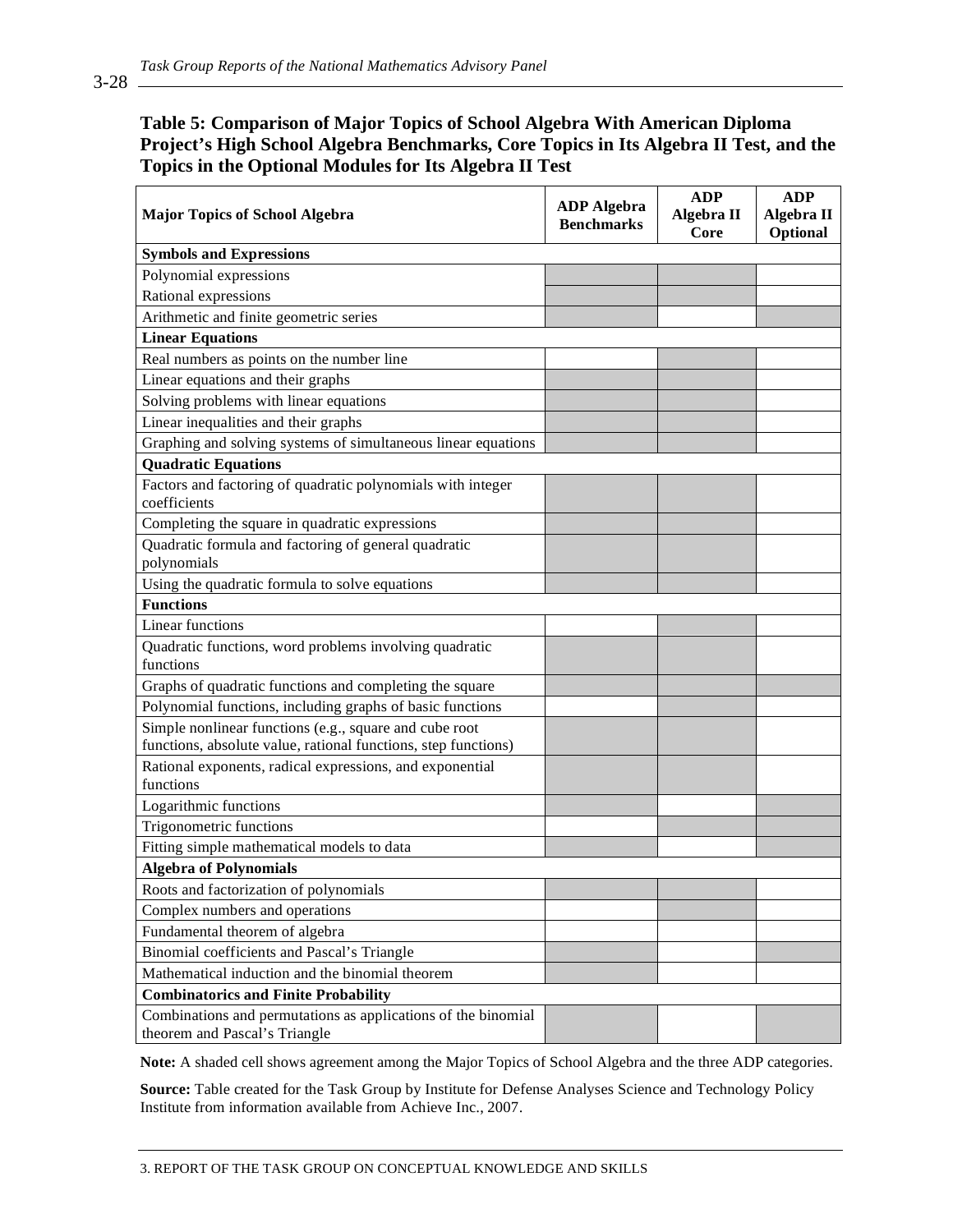## *D. Comparisons*

To show how the 27 Major Topics of School Algebra first listed on page 5 compare with current practices, they were matched against algebra topics listed in 1) U.S. state standards for Algebra I and Algebra II courses, 2) current algebra textbooks, 3) Singapore's 2007 algebra standards for Grades 7 through 10, 4) NAEP's assessment objectives for its 2005 Grade 12 test, and 5) the ADP benchmarks for a high school exit test, its core Algebra II end-of-course test and its optional modules for this test. In Tables 2, 3, 4, and 5, the Major Topics of School Algebra served as row headings and the comparison sources served as column headings. The corresponding cell was shaded or filled in when a comparison source clearly included that specific Major Topic of School Algebra. It is important to note that a shaded cell simply means coverage, not extent of coverage.

Potential sources of error in this analysis are the different ways in which the 27 topics may be worded in each document. Some topics do not appear to be covered in a comparison source, but they may be covered under another topic in the comparison source. For example, although none of the comparison sources explicitly covers polynomial functions, some sources include these functions under such headings as rational equations and functions or operations with polynomials. The level of detail possible for this analysis did not allow for reconciliation of misalignments of this type.

As Tables 2 and 3, and Appendix A show, the three comparison sources providing topics for algebra course work (state algebra standards, algebra textbooks, and Singapore's secondary mathematics curriculum) include most, if not all, of the Major Topics in School Algebra. Overall, almost all the Major Topics of School Algebra can be found in the state standards for Algebra I and II; moreover, a majority of the topics appear in at least two-thirds of the available frameworks examined. In Singapore's secondary mathematics curriculum, only two topics do not appear to be covered, and they are the fundamental theorem of algebra, and combinatorics and finite probability (Table 3), although it is possible that these topics are covered after Grade 10. All the Major Topics of School Algebra appear in almost every set of Algebra I and II textbooks that the Task Group examined (Appendix A), whether national or state editions. In addition, all the Major Topics of School Algebra were addressed in the Dolciani-authored Algebra I and II textbooks (Dolciani, Swanson, & Graham, 1986; Dolciani, Sorgenfrey, Brown, & Kane, 1988). A striking and significant difference lies in the number of topics and page length of all current Algebra I textbooks, each of which has close to 1,000 pages and attempts to address far more topics than the more focused and much slimmer texts of 20 years ago. For example, the now out-of-print Dolciani algebra textbooks, which were among the most widely used textbooks of their day, had far fewer pages and focused on far fewer topics. It is not clear how many of the topics in current Algebra I and II textbooks students can realistically study in the course of one year, and, more importantly, to what depth they study the major algebra topics.

On the other hand, comparisons with sources that provide assessment standards or objectives show gaps. The NAEP algebra objectives for its current Grade 12 test do not include many of the Major Topics of School Algebra, such as real numbers as points on a number line,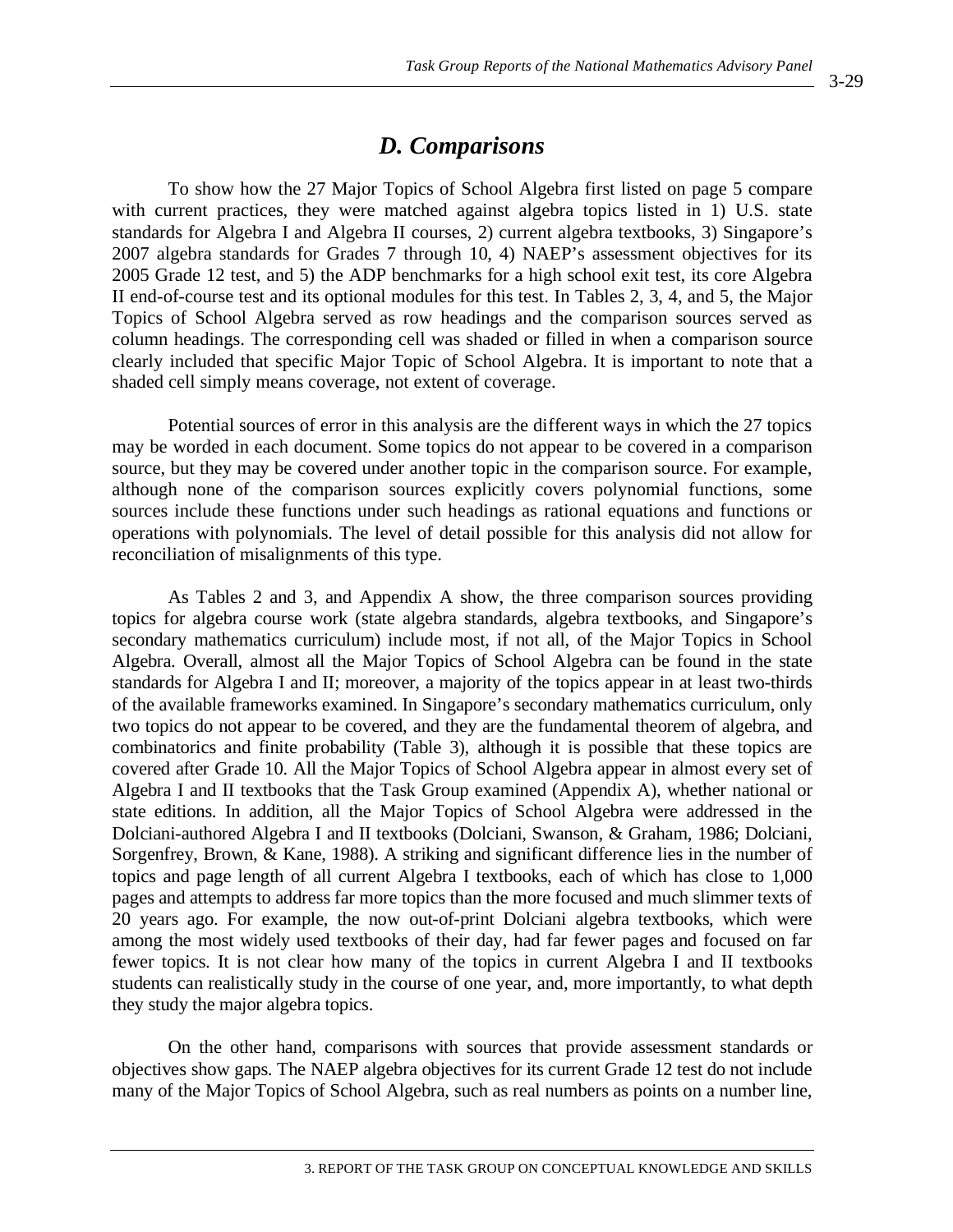all the topics listed under the algebra of polynomials, and combinatorics and finite probability (Table 4). However, the National Assessment Governing Board has revised the Grade 12 objectives for the mathematics test to be administered in 2009. Several of the Major Topics of School Algebra not included on the 2005 NAEP test will be assessed on the 2009 test, including arithmetic and finite geometric series, logarithmic functions, trigonometric functions, binomial coefficients (and Pascal's Triangle), and mathematical induction and the binomial theorem (P. Carr, personal communication, May 24, 2007). It is important to remember that these assessment objectives were designed, as are all NAEP assessment objectives, expressly for the purpose of assessment (in this case, of high school mathematics), not for the development of curriculum frameworks.

A comparison with the ADP's core topics for its Algebra II end-of-course test (Table 5) also shows gaps. The ADP's list of core topics for its Algebra II end-of-course test does not explicitly include such subjects as arithmetic and finite geometric series or linear equations and their graphs, which are typically taught prior to Algebra II. But the list also omits some traditional Algebra II topics, such as logarithmic functions, the binomial theorem and Pascal's Triangle, and mathematical induction. The gaps are fewer when the topics in the optional modules for this test are included. In particular, the optional modules do cover arithmetic logarithmic functions, fitting simple mathematical models to data, the binomial theorem and Pascal's Triangle, mathematical induction, and combinatorics and finite probability. However, these topics will be assessed only if a state chooses to test the module in which they appear.

In sum, most of the Major Topics in School Algebra are addressed in state algebra standards for Algebra I and Algebra II, albeit inconsistently across the 21 states. They are all addressed in almost all the algebra textbooks that were examined. And they are addressed almost completely in Singapore's algebra standards for Grades 7 through 10. The Major Topics of School Algebra have the least amount of coverage in assessment objectives, for NAEP's current Grade 12 test and for ADP's forthcoming Algebra II end-of-course test of core topics.

## *E. Observations Regarding Rigor in Algebra Textbooks*

The Task Group commissioned a systematic examination of leading Algebra I and Algebra II textbooks for mathematical accuracy. The results of the survey are described in Appendix B. They reveal a systemic problem: Textbook publishers, their authors, and editorial staff do not pay sufficient attention to mathematical accuracy. It should be emphasized that the Task Group is not asking for rigor in a formal mathematical sense. The mathematics should be presented in an age-appropriate fashion, yet be clear and accurate. Circular definitions or the omission of a definition of an important notion being introduced must be avoided, and can be avoided without making the material less accessible.

Many of the problems uncovered by the textbook examination will not be apparent to most students, or even to their teachers. However, such problems tend to affect students' learning in both overt and subtle ways. Mathematical reasoning, accuracy, and clarity of thought are learned by example. Mathematically flawed textbooks hinder this learning process.

3-30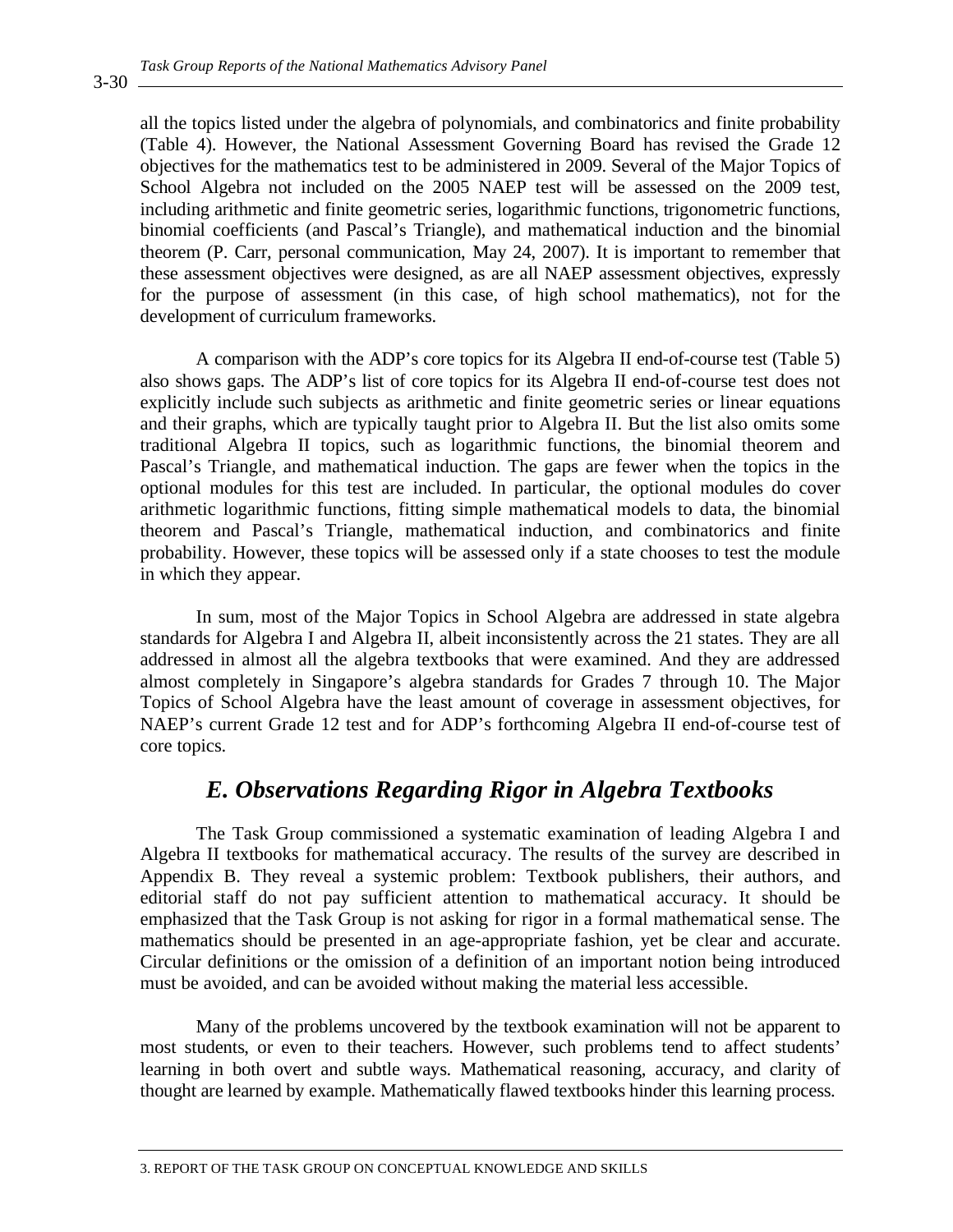# **V. What Are the Essential Mathematical Concepts and Skills That Lead to Success in Algebra and Should Be Learned As Preparation for Algebra?**

The mathematics that children learn from preschool through the middle grades provide the basic foundation for Algebra and more advanced mathematics course work. What is taught at particular grade levels is determined at the local and state level, and reflects the interests of a variety of national, state, and local agencies and organizations, as well as parents and the general public. In the past, there has been no research base to guide them. However, the results of TIMSS and other international tests showing student achievement across the participating countries have led to international comparisons of curricula and provided much information on what high-achieving countries teach their students in elementary and middle school.

To suggest what essential concepts and skills should be learned as preparation for algebra course work, the Task Group reviewed the skills and concepts listed 1) in the Grades 1 through 8 curricula of the highest-performing countries on TIMSS, 2) in NCTM's *Curriculum Focal Points for Prekindergarten through Grade 8 Mathematics: A Quest for Coherence* (National Council of Teachers Mathematics, 2006), 3) in Grades K through 8 in the six highest-rated state curriculum frameworks in mathematics, 4) in a 2007 American College Testing (ACT) survey (American College Testing, 2007), and 5) in a Panelsponsored survey of 743 teachers of introductory Algebra across the country who were asked what students need to learn to be prepared for success in Algebra (Hoffer, Venkataraman, Hedburg, & Shagel, 2007). The Task Group also took into consideration the structure of mathematics itself, which requires teaching a sequence of major topics. Based on these sources and considerations, the Task Group proposes three clusters of concepts and skills, defined later as the Critical Foundations on page 40, reflecting their judgment about the most essential mathematics for students to learn thoroughly prior to algebra course work. It should be noted that there is no direct empirical evidence to support the effectiveness of any lists discussed in this section for success in algebra course work.

# *A. International Approaches to Pre-Algebra Education*

## **1. Mathematics Topics Taught in Grades 1 Through 8 in the TIMSS Top-Performing Countries**

One of the richest sources of information on mathematics curricula in other countries is the work of William Schmidt and his colleagues, who used data drawn from TIMSS. Schmidt, Houang, and Cogan (2002) compared the mathematics topics and the grade levels at which they were taught in the six highest-performing countries (Singapore, Japan, Korea, Hong Kong, Flemish Belgium, and the Czech Republic), which they called the "A+ countries." Figure 7 shows the composite mathematics curriculum profile for Grades 1 through 8 from a paper that is slightly revised from 2002 (Schmidt et al., 2002; Schmidt & Houang, 2007).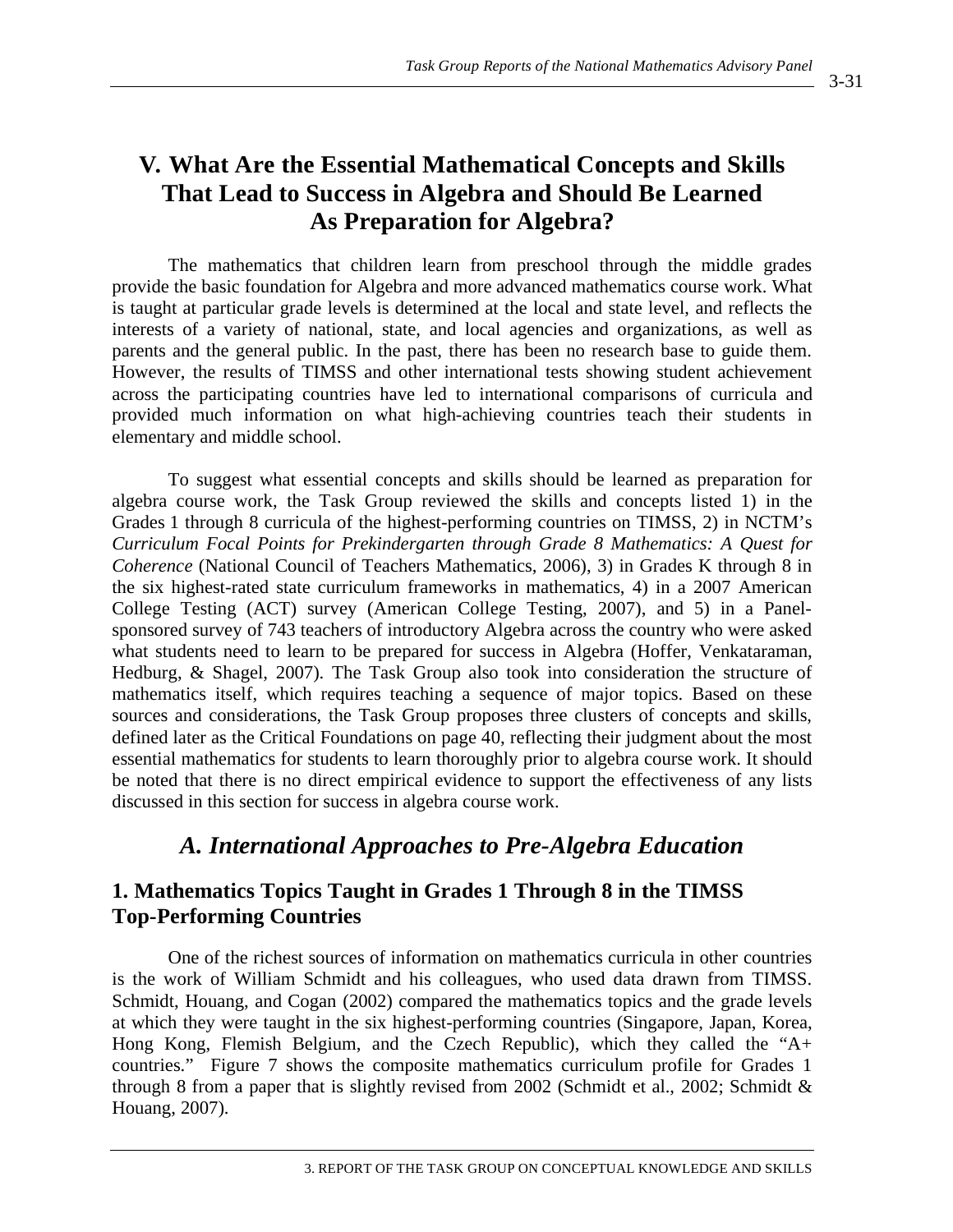### **Figure 7: Mathematics Topics Intended From Grade 1 to Grade 8 by a Majority of TIMSS 1995 Top-Performing Countries**

|                                                      |              |                |   |   | Grade |   |                |   |
|------------------------------------------------------|--------------|----------------|---|---|-------|---|----------------|---|
| <b>Mathematics Topics Intended</b>                   | $\mathbf{1}$ | $\overline{2}$ | 3 | 4 | 5     | 6 | $\overline{7}$ | 8 |
| <b>Whole Number: Meaning</b><br>1.                   |              |                |   |   |       |   |                |   |
| <b>Whole Number: Operations</b><br>2.                |              |                |   |   |       |   |                |   |
| <b>Measurement Units</b><br>3.                       |              |                |   |   |       |   |                |   |
| <b>Common Fractions</b><br>4.                        |              |                |   |   |       |   |                |   |
| 5. Equations & Formulas                              |              |                |   |   |       |   |                |   |
| Data Representation and Analysis<br>6.               |              |                |   |   |       |   |                |   |
| 7.<br>2-D Geometry: Basics                           |              |                |   |   |       |   |                |   |
| 2-D Geometry: Polygons and Circles<br>8.             |              |                |   |   |       |   |                |   |
| 9. Measurement: Perimeter, Area and Volume           |              |                |   |   |       |   |                |   |
| 10. Rounding and Significant Figures                 |              |                |   |   |       |   |                |   |
| 11. Estimating Computations                          |              |                |   |   |       |   |                |   |
| 12. Whole Numbers: Properties of Operations          |              |                |   |   |       |   |                |   |
| 13. Estimating Quantity and Size                     |              |                |   |   |       |   |                |   |
| 14. Decimal Fractions                                |              |                |   |   |       |   |                |   |
| 15. Relation of Common and Decimal Fractions         |              |                |   |   |       |   |                |   |
| 16. Properties of Common and Decimal Fractions       |              |                |   |   |       |   |                |   |
| 17. Percentages                                      |              |                |   |   |       |   |                |   |
| 18. Proportionality Concepts                         |              |                |   |   |       |   |                |   |
| 19. Proportionality Problems                         |              |                |   |   |       |   |                |   |
| 20. 2-D Geometry: Coordinate Geometry                |              |                |   |   |       |   |                |   |
| 21. Geometry: Transformations                        |              |                |   |   |       |   |                |   |
| 22. Negative Numbers, Integers, and Their Properties |              |                |   |   |       |   |                |   |
| 23. Number Theory                                    |              |                |   |   |       |   |                |   |
| 24. Exponents, Roots and Radicals                    |              |                |   |   |       |   |                |   |
| 25. Exponents and Orders of Magnitude                |              |                |   |   |       |   |                |   |
| 26. Measurement: Estimation and Errors               |              |                |   |   |       |   |                |   |
| 27. Constructions Using Straightedge and Compass     |              |                |   |   |       |   |                |   |
| 28.3-D Geometry                                      |              |                |   |   |       |   |                |   |
| 29. Geometry: Congruence and Similarity              |              |                |   |   |       |   |                |   |
| 30. Rational Numbers and Their Properties            |              |                |   |   |       |   |                |   |
| 31. Patterns, Relations and Functions                |              |                |   |   |       |   |                |   |
| 32. Proportionality: Slope and Trigonometry          |              |                |   |   |       |   |                |   |

**Note:**

- Individual topics intended by more than half of the top-achieving countries: Singapore, Japan, Korea, Hong Kong, Flemish Belgium, and the Czech Republic.
- Collection of topics intended by more than half of top-achieving countries.

**Source:** Schmidt & Houang, 2007.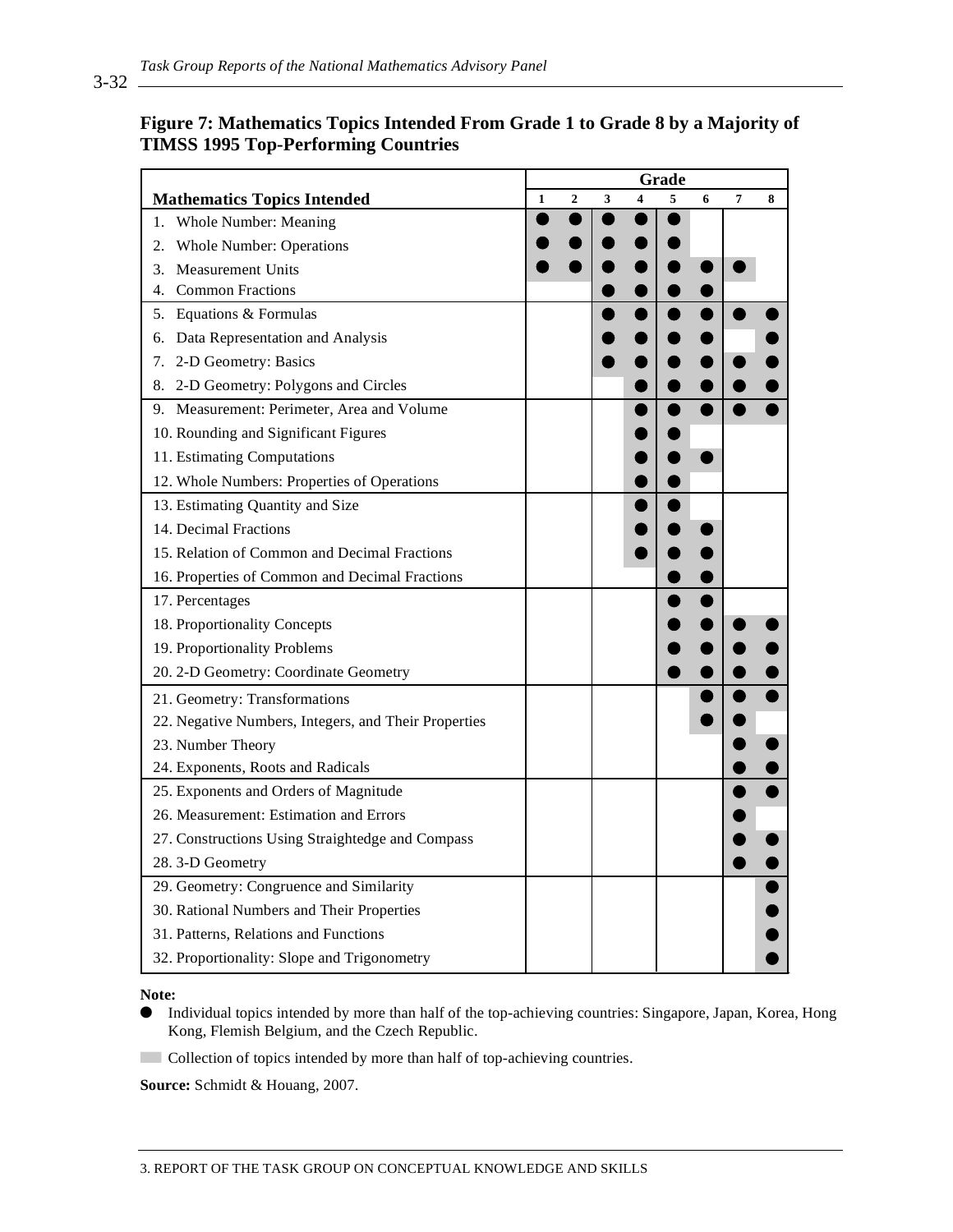## **2. Differences in Curriculum Approaches Between TIMSS Top-Performing Countries and the United States**

In 2003, the International Association for the Evaluation of Educational Achievement reported on its survey of educators in Singapore, Japan, Flemish Belgium, Chinese Taipei, and Korea to learn more about their mathematics curriculum in Grades 4 and 8 (Mullis et al., 2004). The mathematics curricula in these countries show different entry and exit points for many topics. That is, they introduce and complete the study of many topics at different grade levels. For example, patterns of numbers or shapes is taught between Grades 1 and 5 in Singapore, followed by missing numbers in an equation between Grades 2 and 5. In contrast, these concepts are generally not studied until Grade 4 in Japan or Chinese Taipei, and even later in Flemish Belgium.

There seem to be two major differences between the curricula in top-performing countries and U.S. curricula: in the number of mathematical concepts or topics presented at each grade level and in the expectations for learning. U.S. curricula typically include many topics at each grade level, with each receiving relatively light development, while topperforming countries present fewer topics at each grade level but in greater depth. In addition, U.S. curricula generally review and extend at successive grade levels many (if not most) topics already presented at earlier grade levels, while the TIMSS top-performing countries are more prone to expect proficiency in what is taught at each grade level. These critical differences distinguish a spiral curriculum (common in many subjects in U.S. curricula) from one built on proficiency—a curriculum that expects proficiency in the topics that are presented before more complex or difficult topics are introduced.

In addition, the mathematics curricula in these top-performing countries show study of topics that are not in many U.S. curricula for these grade levels. For example, simple linear equations and simultaneous linear equations are taught in Grades 7 through 8 in the Singapore curriculum, Grades 7 through 9 in Japan, and Grade 8 in Chinese Taipei. A majority of U.S. state curriculum frameworks do not present these algebra concepts in Grades 7 and 8, although other algebra topics are taught in some states before Grade 9 (Newton et al., 2006).<sup>12</sup>

It is important to note that these A+ countries, as well as many other countries, teach Algebra in Grade 8, if not earlier. For example, Singapore begins study of Algebra in Grade 7. Schmidt et al. (2002) note that the "A+ composite curriculum portrays an evolution from an early emphasis on arithmetic in Grades 1 through 4 to more advanced Algebra and Geometry beginning in Grades 7 and 8. Grades 5 and 6 serve as a transitioned stage in which such topics as proportionality and coordinate geometry are taught, providing a bridge to the study of Algebra and Geometry" (p. 5).

 $\overline{a}$ 

 $12$  According to Newton et al.'s analysis of state frameworks in 2006, 12 states specify two-step equations as a grade-level expectation in Grade 7, and 16 do so in Grade 8. It is not clear what the overlap is among states.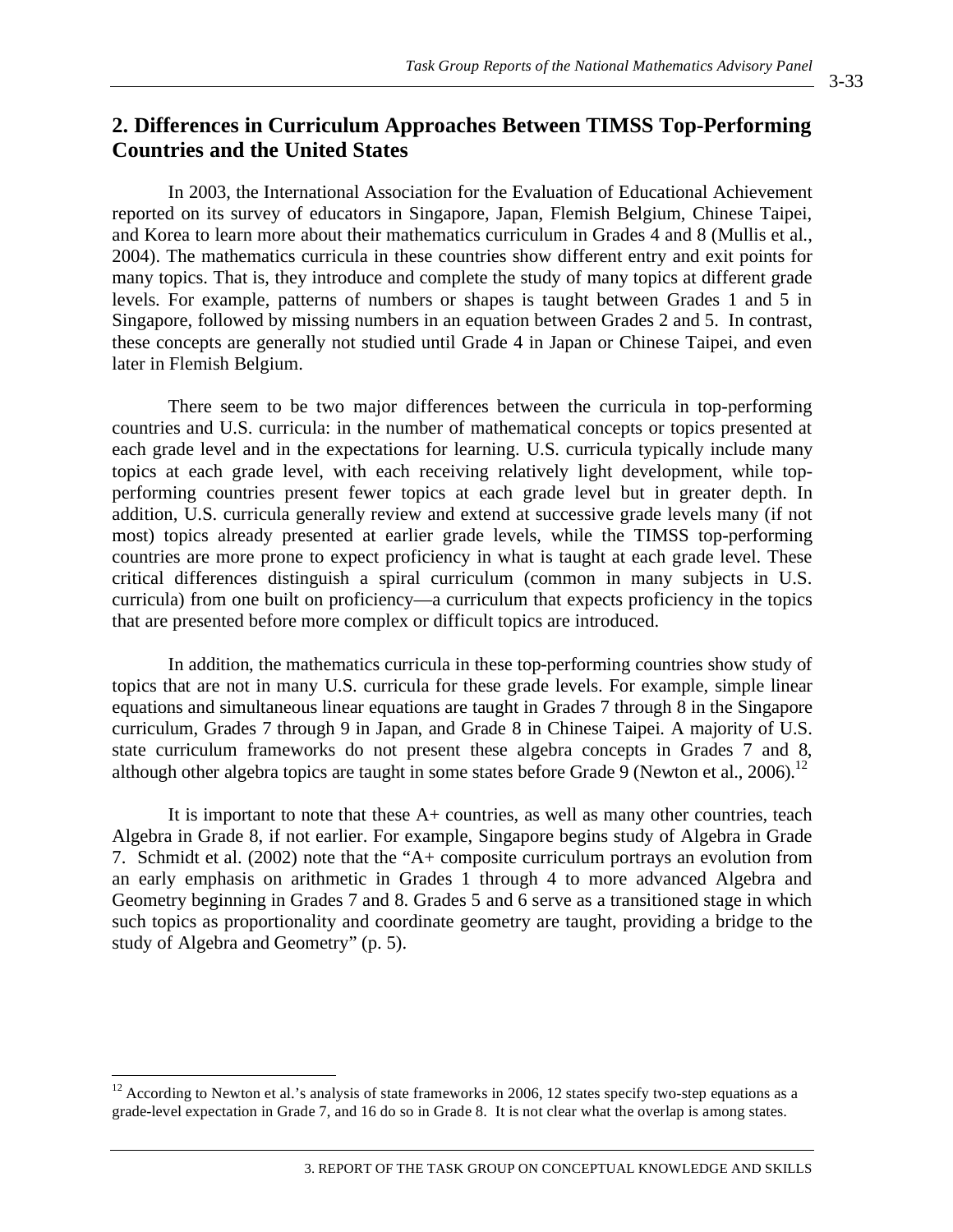### *B. National Approaches to Pre-Algebra Education*

### **1. National Council of Teachers of Mathematics Curriculum Focal Points**

In September 2006, NCTM released *Curriculum Focal Points for Prekindergarten through Grade 8 Mathematics: A Quest for Coherence* (*Focal Points*)*,* a document that drew on an analysis of national and international programs to respond to a need for coherence in U.S. mathematics curricula and to offer direction for teachers. The *Focal Points* are suggested grade-level areas of emphasis—the concepts, skills, and procedures that connect important mathematics topics from grade to grade, and form the foundation for more advanced mathematics, beginning with Algebra. NCTM's Web site<sup>13</sup> provides a description of the purposes for the *Focal Points*, their grade-level connections, and the mathematics defining them.

Figure 8 shows a comparison of the *Focal Points* with the composite curriculum of the A+ countries (Schmidt & Houang, 2007). After comparing NCTM's 1989 standards with this composite curriculum, Schmidt and Houang (2007) judge the *Focal Points* as representing a "movement toward more coherent standards." However, as Figure 8 shows, the *Focal Points* recommends study in the primary grades of much more than arithmetic topics (e.g., 2-D and 3-D geometry; transformations; and patterns, relations, and functions). As noted earlier, and as the composite curriculum in Figure 7 shows, the A+ countries concentrate on arithmetic topics in Grades 1 and 2.

 $\overline{a}$ 

<sup>13</sup> http://www.nctm.org/standards/focalpoints.aspx?id=282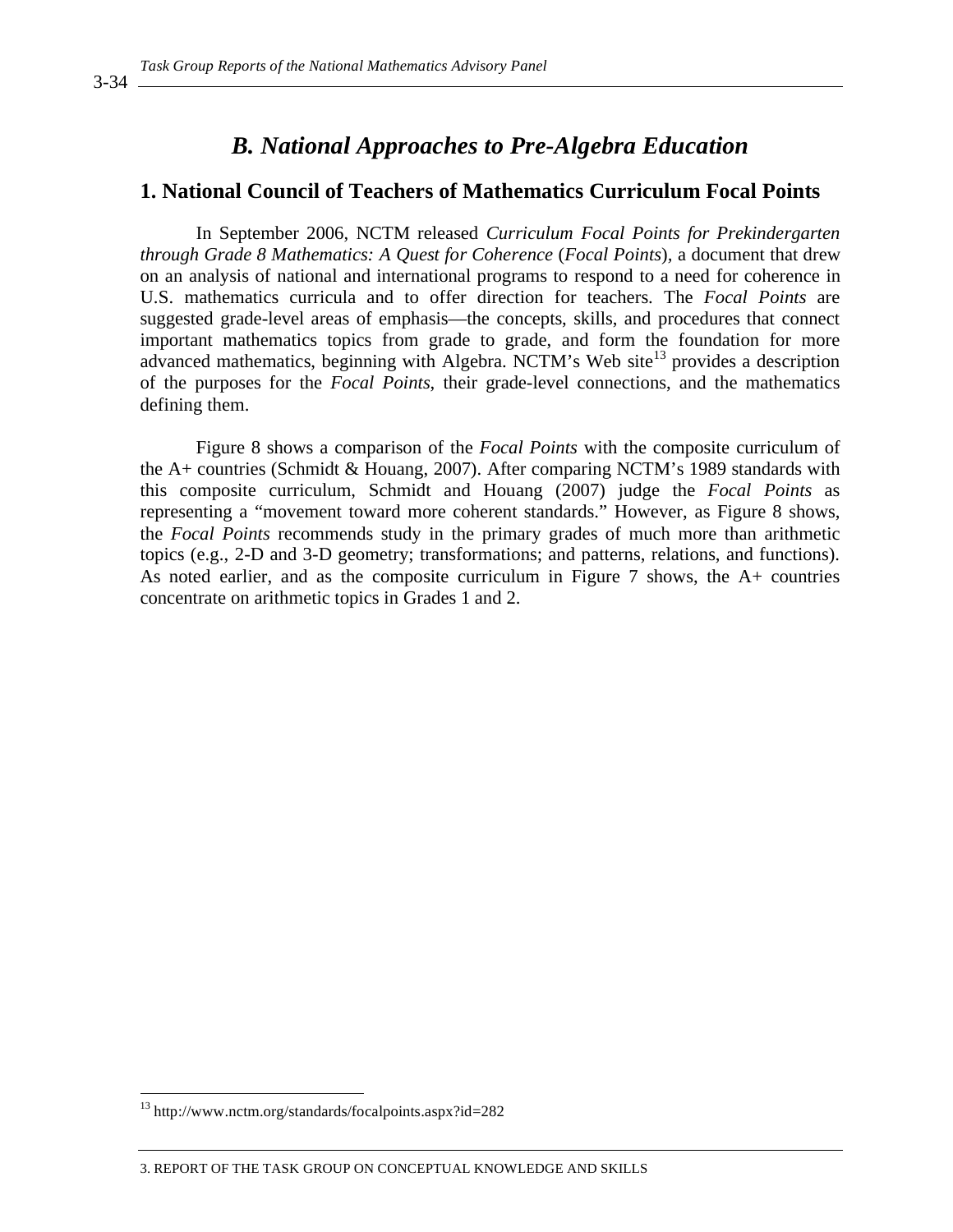|                                                     | Grade        |                |   |                         |   |   |   |   |
|-----------------------------------------------------|--------------|----------------|---|-------------------------|---|---|---|---|
| <b>Mathematics Topics Intended</b>                  | $\mathbf{1}$ | $\overline{2}$ | 3 | $\overline{\mathbf{4}}$ | 5 | 6 | 7 | 8 |
| <b>Whole Numbers: Meaning</b><br>1.                 |              |                |   |                         |   |   |   |   |
| <b>Whole Numbers: Operations</b><br>2.              |              |                |   |                         |   |   |   |   |
| Measurement: Units<br>3.                            |              |                |   |                         |   |   |   |   |
| <b>Common Fractions</b><br>4.                       |              |                |   |                         |   |   |   |   |
| 5. Equations & Formulas                             |              |                |   |                         |   |   |   |   |
| Data Representation & Analysis<br>6.                |              |                |   |                         |   |   |   |   |
| 2-D Geometry: Basics<br>7.                          |              |                |   |                         |   |   |   |   |
| 2-D Geometry: Polygons & Circles<br>8.              |              |                |   |                         |   |   |   |   |
| 9. Perimeter, Area & Volume                         |              |                |   |                         |   |   |   |   |
| 10. Rounding and Significant Figures                |              |                |   |                         |   |   |   |   |
| 11. Estimating Computations                         |              |                |   |                         |   |   |   |   |
| 12. Properties of Operations                        |              |                |   |                         |   |   |   |   |
| 13. Estimating Quantity and Size                    |              |                |   |                         |   |   |   |   |
| 14. Decimal Fractions                               |              |                |   |                         |   |   |   |   |
| 15. Relationships of Common & Decimal Fractions     |              |                |   |                         |   |   |   |   |
| 16. Properties of Common and Decimal Fractions      |              |                |   |                         |   |   |   |   |
| 17. Percentages                                     |              |                |   |                         |   |   |   |   |
| 18. Proportionality Concepts                        |              |                |   |                         |   |   |   |   |
| 19. Proportionality Problems                        |              |                |   |                         |   |   |   |   |
| 20. 2-D Coordinate Geometry                         |              |                |   |                         |   |   |   |   |
| 21. Transformations                                 |              |                |   |                         |   |   |   |   |
| 22. Negative Numbers, Integers and Their Properties |              |                |   |                         |   |   |   |   |
| 23. Number Theory                                   |              |                |   |                         |   |   |   |   |
| 24. Exponents, Roots and Radicals                   |              |                |   |                         |   |   |   |   |
| 25. Exponents and Orders of Magnitude               |              |                |   |                         |   |   |   |   |
| 26. Estimation and Errors                           |              |                |   |                         |   |   |   |   |
| 27. Constructions w/ Straightedge and Compass       |              |                |   |                         |   |   |   |   |
| 28.3-D Geometry                                     |              |                |   |                         |   |   |   |   |
| 29. Congruence and Similarity                       |              |                |   |                         |   |   |   |   |
| 30. Rational Numbers and Their Properties           |              |                |   |                         |   |   |   |   |
| 31. Patterns, Relations and Functions               |              |                |   |                         |   |   |   |   |
| 32. Slope and Trigonometry                          |              |                |   |                         |   |   |   |   |

### **Figure 8: Mathematics Topics Intended From Grade 1 to Grade 8 in the 2006 NCTM**  *Focal Points* **Compared With the Topics Intended by a Majority of TIMSS 1995 Top-Achieving Countries**

**Note:** 

**Example 2** Collection of topics intended by more than half of top-achieving countries

 2006 NCTM Focal Points (*Curriculum Focal Points for Prekindergarten through Grade 8 Mathematics: A Quest for Coherence*)

**Source:** Schmidt & Houang, 2007.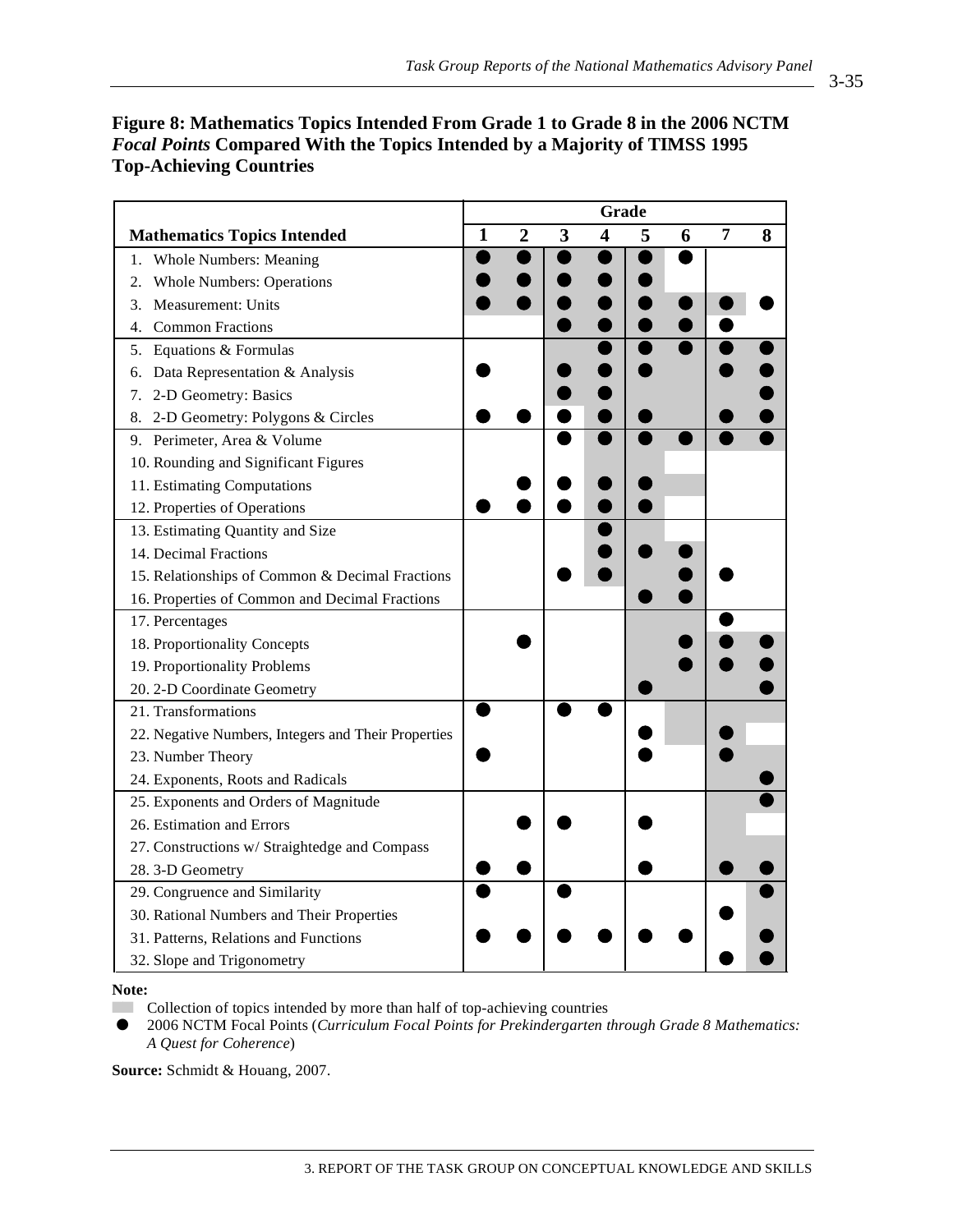### **2. Skills and Concepts in the Six Highest-Rated State Curriculum Frameworks**

Also compared were the mathematics topics in the six highest-rated state curriculum frameworks, as judged by Klein et al. (2005), with the curriculum profile of the A+ countries (Schmidt & Houang, 2007). The Task Group used the highest-rated frameworks as noted in Klein et al. because this evaluation is the most comprehensive and in-depth review of state mathematics frameworks to date. The reviewers rated each state's standards for content, clarity, reason, and negative qualities, assigning different weights to each criterion for the overall assessment. The six highest-rated states are, in rank order, California, Indiana, Massachusetts, Alabama, New Mexico, and Georgia. A shaded cell in Table 6 indicates that the topic in the left-hand column appears in the mathematics standards of at least one of the six states at the given grade level. The 27 topics in Table 6 were among the 30 developed by the Task Group for examining state curriculum frameworks in mathematics and reflect the topics in the Schmidt et al. analysis (Institute for Defense Analyses Science and Technology Policy Institute, in press, b). They have been placed as closely as possible in the order in which the mathematics topics in the composite curriculum for the A+ countries first appear (Figure 7), an order that presumably reflects increasing difficulty or complexity.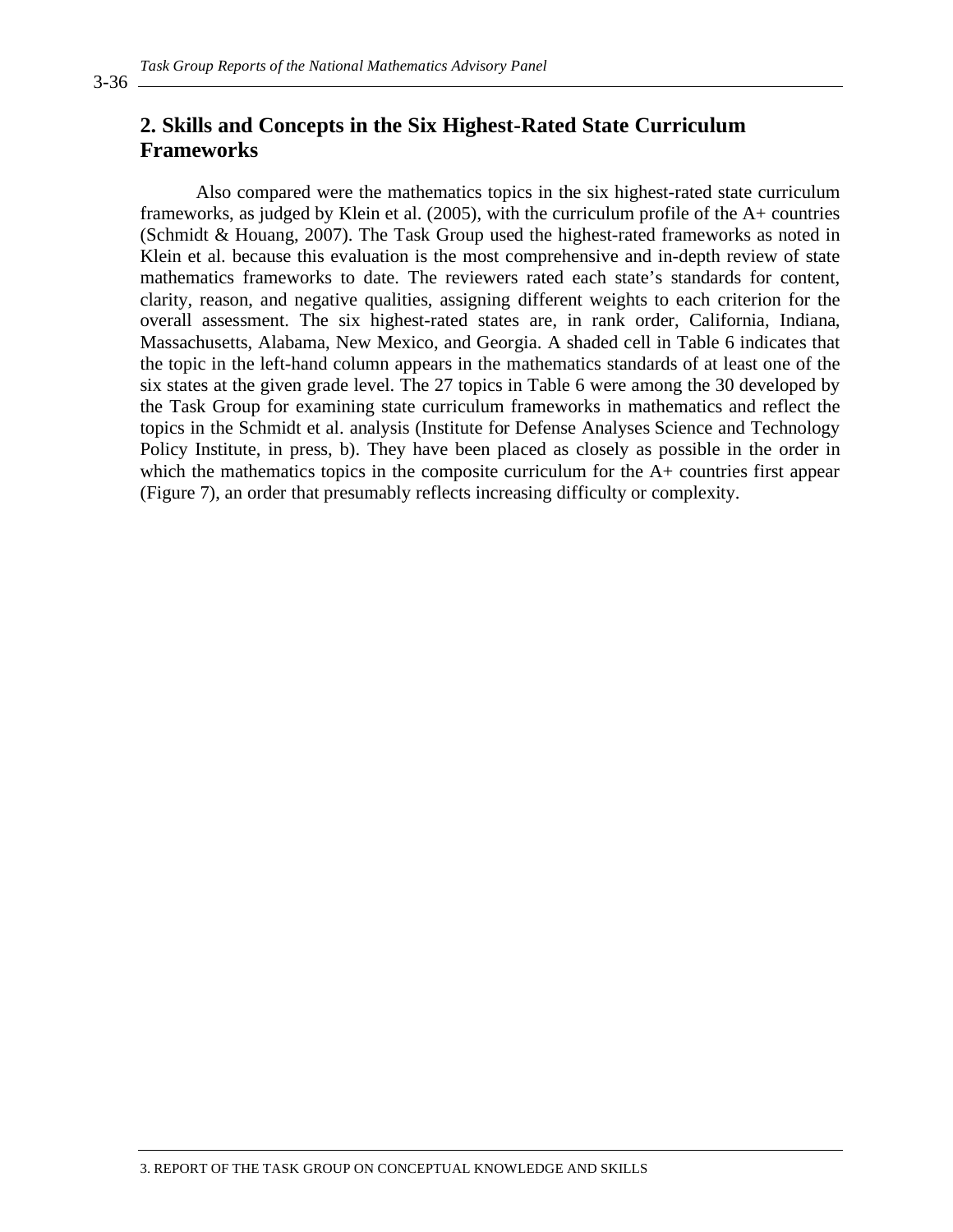|                  | сагнсаат гтансмогкя тимаактаак сотрагса тип ак төркэ ткикие от а<br>Majority of TIMSS 1995 Top-Performing Countries* |       |                         |                  |                         |                         |                         |                         |                |                |
|------------------|----------------------------------------------------------------------------------------------------------------------|-------|-------------------------|------------------|-------------------------|-------------------------|-------------------------|-------------------------|----------------|----------------|
|                  |                                                                                                                      | Grade |                         |                  |                         |                         |                         |                         |                |                |
| <b>Topics</b>    |                                                                                                                      | K     | 1                       | $\boldsymbol{2}$ | 3                       | 4                       | 5                       | 6                       | 7              | 8              |
| 1                | <b>Whole Number Meaning</b>                                                                                          | 6     | 5                       | 5                | 4                       | 6                       | $\overline{2}$          |                         |                |                |
| $\boldsymbol{2}$ | <b>Whole Number Operations</b>                                                                                       | 3     | $\overline{\mathbf{4}}$ | 5                | 6                       | 3                       |                         |                         |                |                |
| 3                | Measuring and Units of Measurement                                                                                   | 6     | 6                       | $\overline{2}$   | 3                       | $\overline{\mathbf{4}}$ | $\overline{2}$          | 6                       |                |                |
| $\boldsymbol{4}$ | <b>Common Fractions</b>                                                                                              | 3     | $\mathbf{1}$            | 4                | $\overline{\mathbf{4}}$ | 5                       | 3                       |                         |                |                |
| 5                | <b>Equations and Formulas</b>                                                                                        |       |                         |                  | $\overline{2}$          | $\overline{2}$          | $\overline{2}$          | $\overline{\mathbf{4}}$ | 6              | 6              |
| 6                | Collecting, Evaluating, Interpreting,<br>and Representing Data                                                       | 4     | 5                       | 5                | 3                       | 4                       | 5                       | 5                       | 3              | 4              |
| 7                | 2-D Geometry Basics                                                                                                  |       | 4                       | 5                | 5                       | $\overline{\mathbf{4}}$ | $\overline{2}$          | 3                       |                |                |
| 8                | Polygons and Circles                                                                                                 | 6     | 6                       |                  | 1                       | $\mathbf{1}$            | $\overline{2}$          | $\overline{2}$          |                | $\mathbf{1}$   |
| 9                | Perimeter, Area, and Volume                                                                                          |       |                         |                  | $\overline{2}$          | $\overline{2}$          | 5                       | $\overline{\mathbf{4}}$ | 5              | 4              |
| 10               | Rounding                                                                                                             |       |                         |                  | $\overline{\mathbf{4}}$ | 5                       | $\overline{\mathbf{4}}$ |                         |                |                |
| 11               | <b>Estimating Computations and</b><br><b>Determine Reasonableness</b>                                                |       |                         |                  | 3                       | 3                       | 3                       | 3                       | 1              |                |
| 12               | Properties of Whole Number<br>Operations                                                                             |       |                         |                  | 5                       | $\mathbf{2}$            | 1                       | 3                       | 5              | 4              |
| 13               | Decimal Fractions and Decimals                                                                                       |       |                         | 6                | $\overline{2}$          | $\boldsymbol{\Delta}$   | $\mathbf{1}$            | $\mathbf{1}$            | $\overline{2}$ | 4              |
| 14               | Percentages                                                                                                          |       |                         |                  |                         |                         | 5                       | $\overline{\mathbf{4}}$ | $\overline{2}$ | $\mathbf{1}$   |
|                  | 15   Ratios and Proportions                                                                                          |       |                         |                  |                         |                         |                         | $\overline{2}$          | $\mathbf{1}$   | $\overline{2}$ |
| 16               | 2-D Coordinate Geometry                                                                                              |       |                         |                  | 3                       | $\overline{\mathbf{4}}$ | $\overline{2}$          | $\overline{\mathbf{4}}$ | $\overline{2}$ |                |
| 17 <sup>1</sup>  | Geometric Transformation                                                                                             |       |                         |                  | 1                       | 3                       | $\mathbf{1}$            | $\mathbf{1}$            | 3              | 3              |

**Table 6: K Through 8 Grade-Level Expectations in the Six Highest-Rated State Curriculum Frameworks in Mathematics Compared With the Topics Intended by a Majority of TIMSS 1995 Top-Performing Countries\*** 

*20*

*23*

Exponents, Roots, Radicals, and

Rational Numbers and Their

**Note:** A shaded cell indicates that at least one state specified an objective in this area at the given grade level.

*18* Integers & Their Properties **4 4** 

*19* Number Theory **5 3 1 1** 

Absolute Values **3 5 6**  21 3-D Geometry **6 2 2 1 3 1 22** Congruence and Similarity **1 1 2 2 5 2 2 2 4 3** 

Properties **2** 6 5 24 Patterns **6 3 3 3 3 4 4 4 2 25** Functions and Relations **25 2 2 2 4** 26 Slope and Rates of Change **1** 1 1 1 1 1 2 3 27 | Probability **1 3 3 3 3 5 1 4** 

STPI used 30 topics for its original analysis of these six state frameworks. Twenty-five of these topics agree with the TIMSS topics in Figure 7. Three of the remaining five topics were eliminated chiefly because they appeared to overlap with existing TIMSS topics. It is important to note that how STPI defined its 30 topics may differ from how these topics were defined by Schmidt et al. (2002) since it is not completely clear from the latter's writings how the 30 topics in Figure 7 were defined. A shaded cell indicates that at least one state specified an objective in this area at the given grade level.

The numbers in the shaded cells refer to the number of states within the six states that list that topic in their curriculum expectations.

**Source:** Institute for Defense Analyses Science and Technology Policy Institute, in press, b.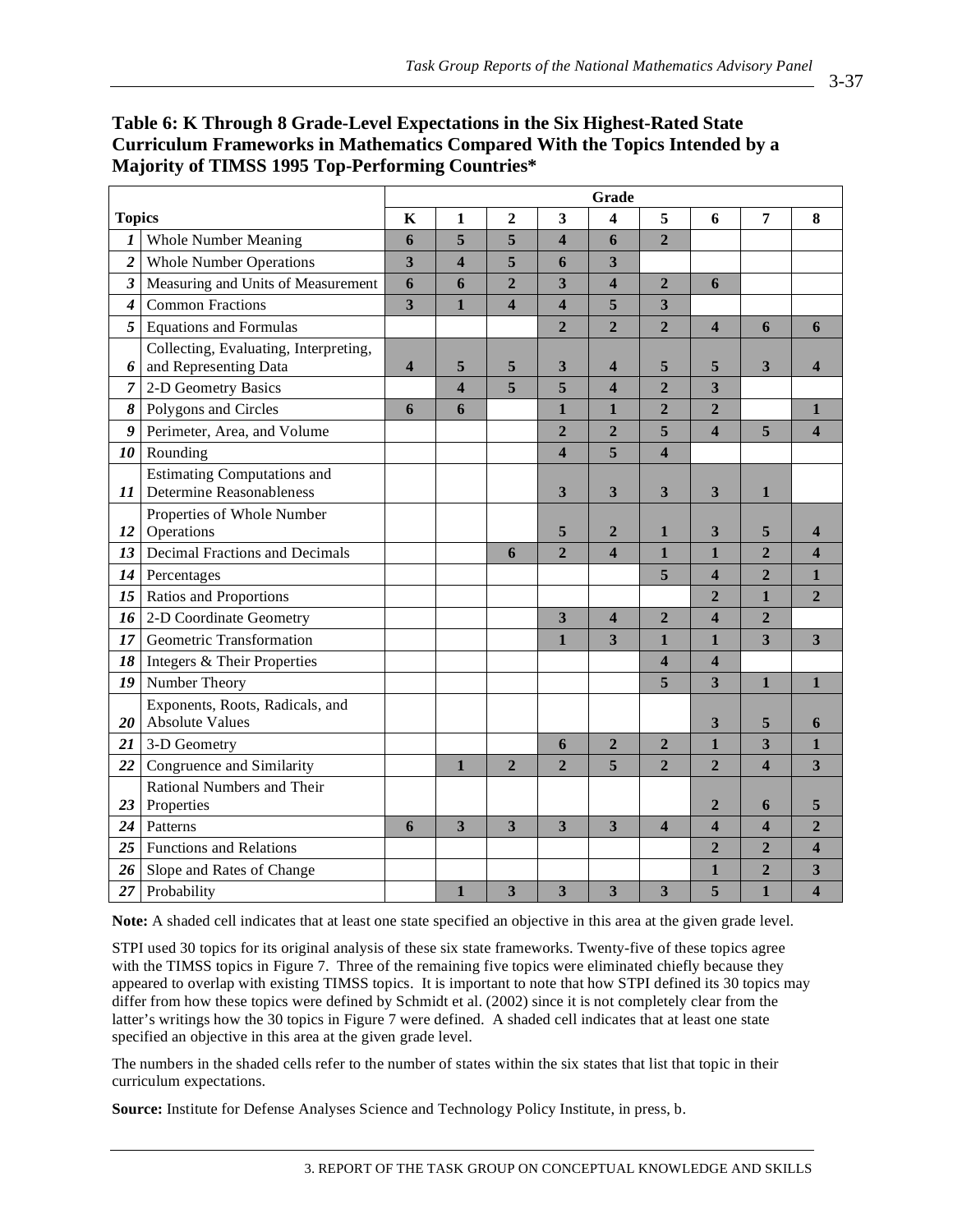As Table 6 shows, there are wide variations across these six states in grade-level placement for these 27 topics. When the grade-level placement of the topics in these six highest-rated states is compared with the order of topics in Figure 7, there appears to be a relationship between the increasing complexity of the topics classified by TIMSS under numbers (Items 1, 2, 4, 10, 11, 12, 13, 14, 15, 18, 19, and 23) and under algebra (Items 5, 20, 25, and 26) and their introduction at increasingly higher grade levels. Nevertheless, Table 6 suggests that these six states (and probably most, if not all, of the others) spend a great deal of time in the primary grades on topics other than arithmetic (in the case of these six states, patterns, probability, and data analysis).

Patterns are labeled as an "algebra topic" in elementary and middle school mathematics curricula and assessments in this country; yet patterns are not emphasized in the curriculum of the high-performing countries in TIMSS; nor are patterns a topic of major importance in the Major Topics of School Algebra. The prominence given to patterns in K through 8 mathematics education in the U.S. is thus not supported by either the mathematical considerations or the data from TIMSS.

There is yet another striking difference with Figure 7. Not only do the  $A+$  countries concentrate on arithmetic in the early grades, they also introduce geometry topics gradually from Grades 3 to 8, for the most part adding only one new geometry topic at each grade level. The seven geometry topics for the TIMSS high-performing countries in Figure 7 (Items 7, 8, 9, 16, 17, 21, and 22) first appear in Grades 3, 4, 4, 5, 6, 7, and 8, respectively. In contrast, in Table 6, in one or more of the highest-rated sets of state mathematics standards, geometry topics first appear in Grades 1, K/1, 3, 3, 3, 3, and 1 respectively. Indeed in these six states, there is little resemblance to the order of difficulty suggested in the composite curriculum of the A+ countries.

This comparison speaks to the reality of the spiral curriculum and the excessive number of topics taught at the elementary grades, even in the state frameworks that many consider as models for other states. Table 6 also helps make the point that a state's mathematics standards, however highly their quality may be judged, do not necessarily correlate with student achievement in the state. These six states exhibit a wide range of student achievement on the 2007 NAEP mathematics tests for Grades 4 and 8. The quality of a state's assessments and the extent to which its standards drive sound school curricula, as well as appropriate programs for teacher preparation and professional development, are intervening variables that strongly influence achievement. They may well override the quality of its standards.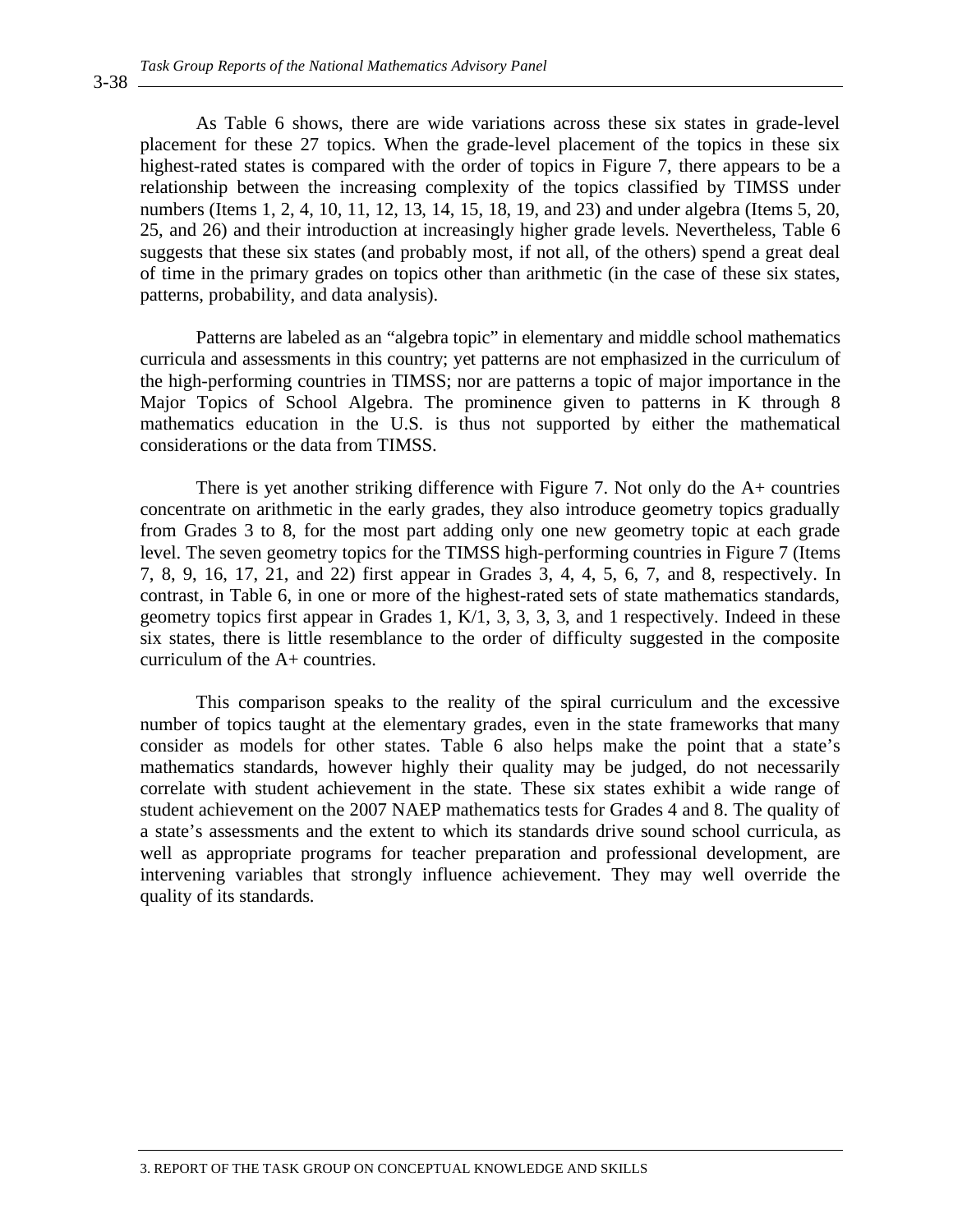# *C. Surveys of What College and Secondary Teachers See as Essential Concepts and Skills*

### **1. Findings From the ACT Curriculum Survey**

In 2007, ACT issued a report containing the results of its 2005–06 curriculum survey of a nationally representative sample of middle and high school teachers, high school counselors, and postsecondary regular and remedial course instructors in four major subjects (ACT, 2007). The survey indicates what instructors at postsecondary institutions believe is important and necessary for their entering students to know, and what middle and high school teachers are teaching. It therefore identifies the gap between postsecondary expectations and secondary school practice. For mathematics, ACT received responses from about 2,400 teachers, instructors, and counselors for an average response rate of 17%, with categorical response rates ranging from 11% (middle or junior high school teachers) to 26% (postsecondary instructors).

The responses of the instructors of postsecondary mathematics remedial courses were closer to the ratings of postsecondary mathematics entry-level-course instructors than to the ratings of high school mathematics teachers. On ratings of individual skills by mathematics strand on a 1 through 5 scale, postsecondary instructors for both regular and remedial mathematics courses rated the "4 skills that make up basic operations and applications" as most important (4.15) and the "12 skills that make up probability, statistics, and data analysis" as least important (1.76). On their rank ordering of eight mathematics strands in terms of importance, the postsecondary instructors rated basic operations and applications first and probability, statistics, and data analysis last. With respect to the course work needed for success in postsecondary mathematics, the content that both sets of postsecondary instructors rated the highest and that was being covered the least in instruction in arithmetic or in Algebra I courses was "solving quadratic equations and factoring (80%), working with rational exponents (41%), and using the quadratic formula (68%)" (ACT, 2007, p. 19).

### **2. Findings From the National Mathematics Advisory Panel Survey**

As part of its deliberations in 2006, the Panel set as a priority a process to obtain information from a large national sample of teachers of introductory Algebra on, among other things, their views on their students' mathematics preparation. The Panel developed a survey and gathered comments from 743 teachers (Hoffer, Venkataraman, Hedburg, & Shagle, 2007). About 28% of the Algebra I teachers were teaching at the middle or junior high school level, while almost all of the others were teaching in high schools.

The survey findings show that these algebra teachers generally describe their students' backgrounds for Algebra I as weak. The two areas in which teachers report their students having the poorest preparation are 1) rational numbers and operations involving fractions and decimals and 2) solving word problems. The most frequent type of suggestion among the 578 teachers who responded in writing to an open-ended question was a greater focus in the elementary grades on proficiency with basic mathematics concepts and skills (Hoffer et al.,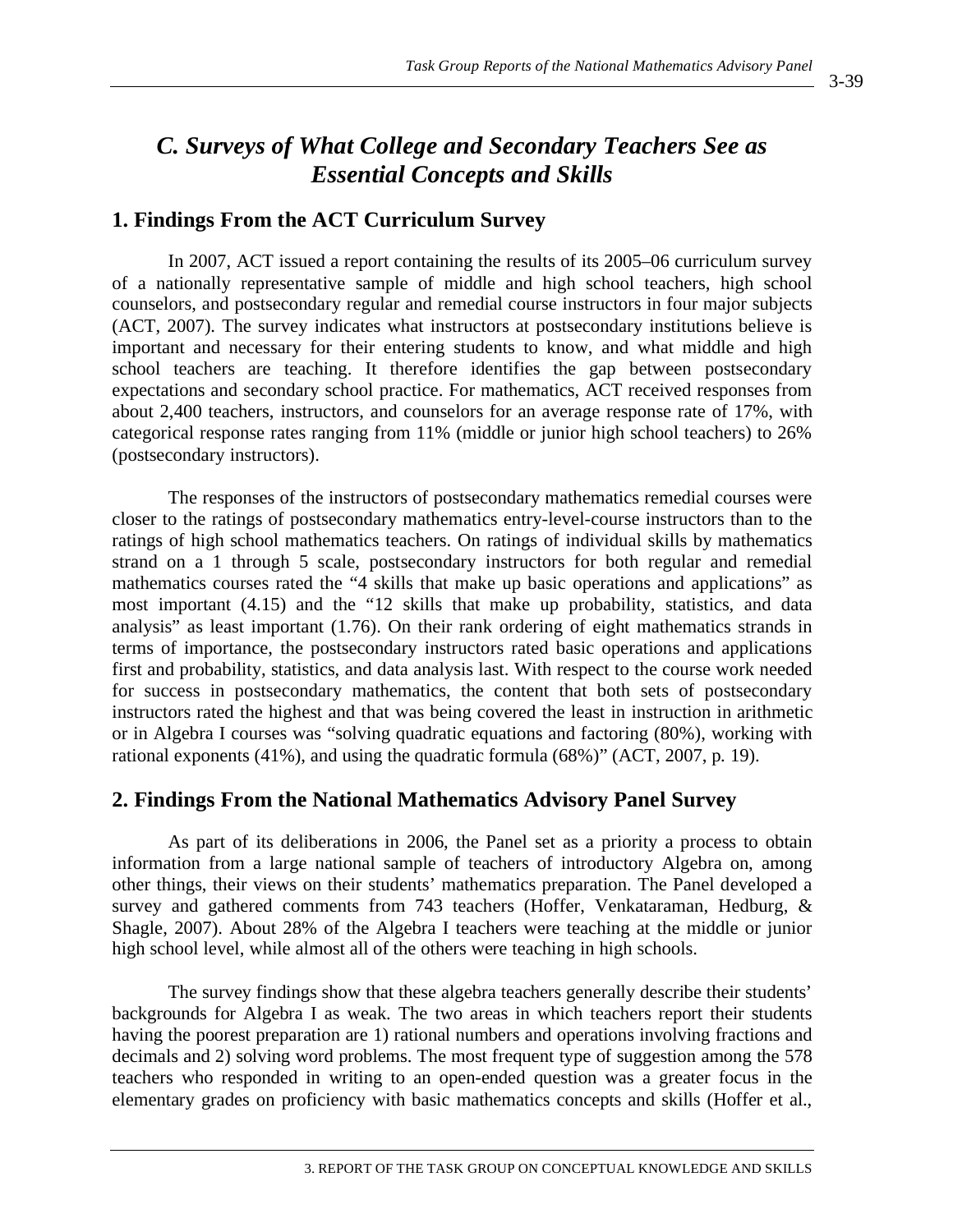2007, p. 13). To a question on students using calculators in the early grades, those who wrote in a response specifically mentioned that they would like to see less use of calculators before students take their Algebra I class (p. 13). A number of teachers ( $n = 46$ ) also mentioned student success in a "pre-Algebra" curriculum in the middle school as a requirement before they are allowed to take Algebra I (p. 14). In response to 10 options describing the challenges they face, a majority of the teachers (62%) saw "working with unmotivated students" as the "single most challenging aspect of teaching Algebra I successfully" (p. 23). The written-in responses, however, most frequently mentioned handling different skill levels in a single classroom (p. 23). In fact, a substantial number of teachers consider mixed-ability groupings to be a "moderate" (30%) or "serious" (23%) problem, an item with a combined rating of 53% for "moderate" and "serious" second only to the combined rating of 64% for "too little parent/family support" (p. 25). Finally, a majority of teachers favorably rated their Algebra I textbooks, with 90% agreeing or agreeing strongly that "the textbook includes the appropriate topics and content to teach the course" (Hoffer et al., 2007, Appendix D: Means and Confidence Intervals for Items in the National Survey of Algebra Teachers, p. 9-64).

## *D. Critical Foundations for Success in Algebra*

The Task Group reviewed the concepts and skills indicated for teaching and learning in the elementary and middle grades 1) in the national curricula of the highest-performing countries on the TIMSS tests, 2) in the highest-rated U.S. state standards, 3) in NCTM's *Focal Points*, 4) in the 2007 ACT curriculum survey, and 5) in the compiled ratings of the 743 algebra teachers surveyed for the Panel. The Task Group also took into consideration the structure of mathematics itself. Its structure requires teaching a sequence of major topics (from whole numbers to fractions, from positive numbers to negative numbers, and from the arithmetic of rational numbers to algebra) and an increasingly complex progression from explicit number computations to symbolic computations. The structural reasons for this sequence and its increasing complexity dictate what must be taught and learned before students take course work in Algebra. Based on all these considerations, the Task Group proposes the following three clusters of concepts and skills. The clusters reflect their judgment about what students need to learn thoroughly prior to algebra course work.

To prepare students for Algebra, the curriculum must simultaneously develop conceptual understanding, computational fluency, and problem-solving skills. These three aspects of learning are mutually reinforcing and should not be seen as competing for class time. The Critical Foundations identified and discussed below are not meant to comprise a complete preschool-to-algebra curriculum. However, the Task Group aims to recognize the Critical Foundations for the study of Algebra, whether as part of a dedicated algebra course in the seventh, eighth, or ninth grade, or within an integrated mathematics sequence in the middle and high school grades. These Critical Foundations deserve ample time in any mathematics curriculum. The foundations are presented in three distinct clusters of concepts and skills, each of which should incorporate the three aspects of learning noted here.

3-40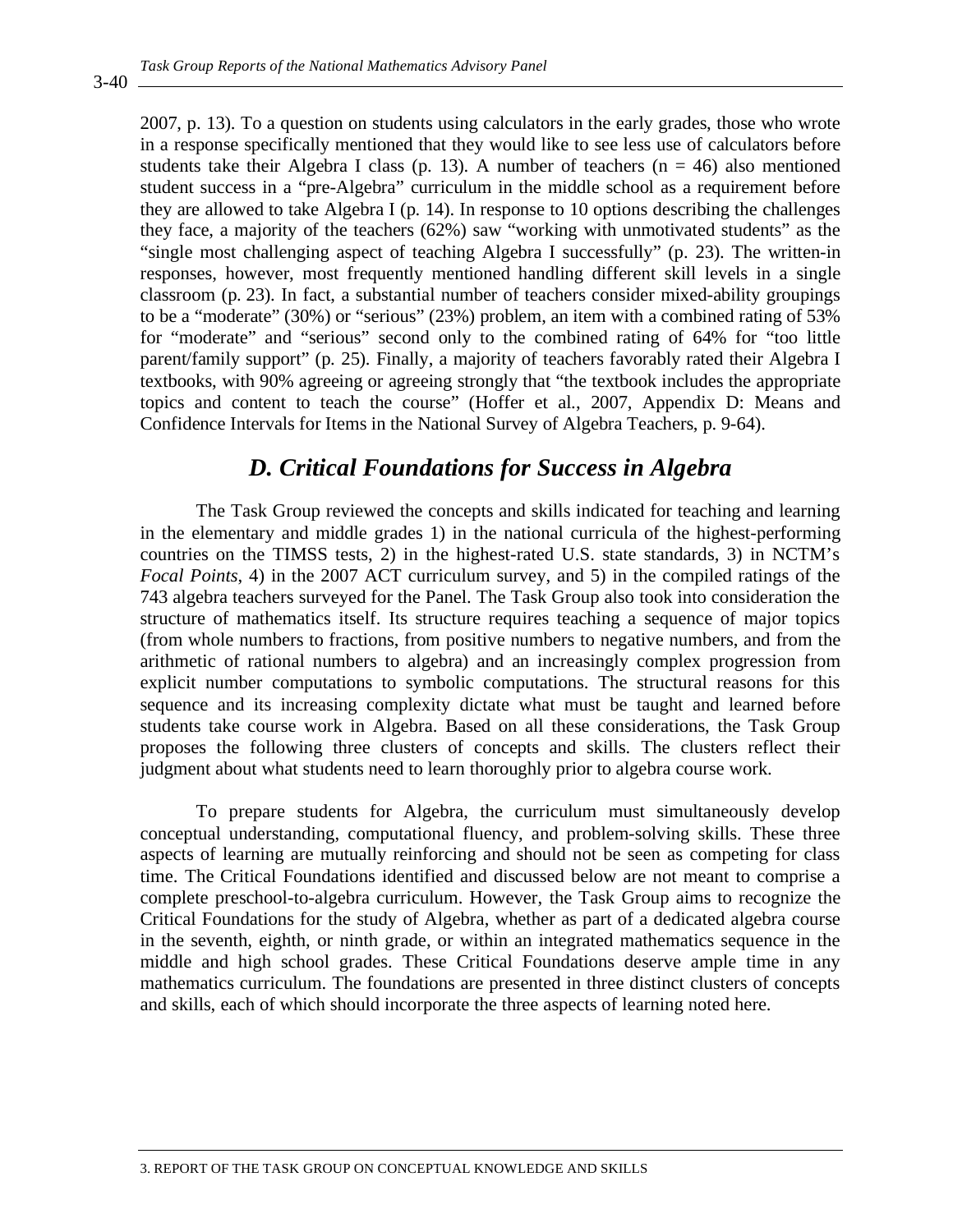#### **1. Fluency With Whole Numbers**

By the end of the elementary grades, children should have a robust sense of number. This sense of number must include understanding place value, and the ability to compose and decompose whole numbers. It must clearly include a grasp of the meaning of the basic operations of addition, subtraction, multiplication, and division, including use of the commutative, associate, and distributive properties; the ability to perform these operations efficiently; and the knowledge of how to apply the operations to problem solving. Computational facility rests on the automatic recall of addition and related subtraction facts, and of multiplication and related division facts. It requires fluency with the standard algorithms for addition, subtraction, multiplication, and division. Fluent use of the algorithms not only depends on the automatic recall of number facts but also reinforces it. A strong sense of number also includes the ability to estimate the results of computations and thereby to estimate orders of magnitude, e.g., how many people fit into a stadium, or how many gallons of water are needed to fill a pool.

#### **2. Fluency With Fractions**

Before they begin algebra course work, middle school students should have a thorough understanding of positive as well as negative fractions. They should be able to locate both positive and negative fractions on the number line; represent and compare fractions, decimals, and related percents; and estimate their size. They need to know that sums, differences, products, and quotients (with nonzero denominators) of fractions are fractions, and they need to be able to carry out these operations confidently and efficiently. They should understand why and how (finite) decimal numbers are fractions and know the meaning of percentages. They should encounter fractions in problems in the many contexts in which they arise naturally, for example, to describe rates, proportionality, and probability. Beyond computational facility with specific numbers, the subject of fractions, when properly taught, introduces students to the use of symbolic notation and the concept of generality, both being an integral part of Algebra (Wu, 2001).

#### **3. Particular Aspects of Geometry and Measurement**

Middle-grade experience with similar triangles is most directly relevant for the study of algebra: Sound treatments of the slope of a straight line and of linear functions depend logically on the properties of similar triangles. Furthermore, students should be able to analyze the properties of two- and three-dimensional shapes using formulas to determine perimeter, area, volume, and surface area. They should also be able to find unknown lengths, angles, and areas.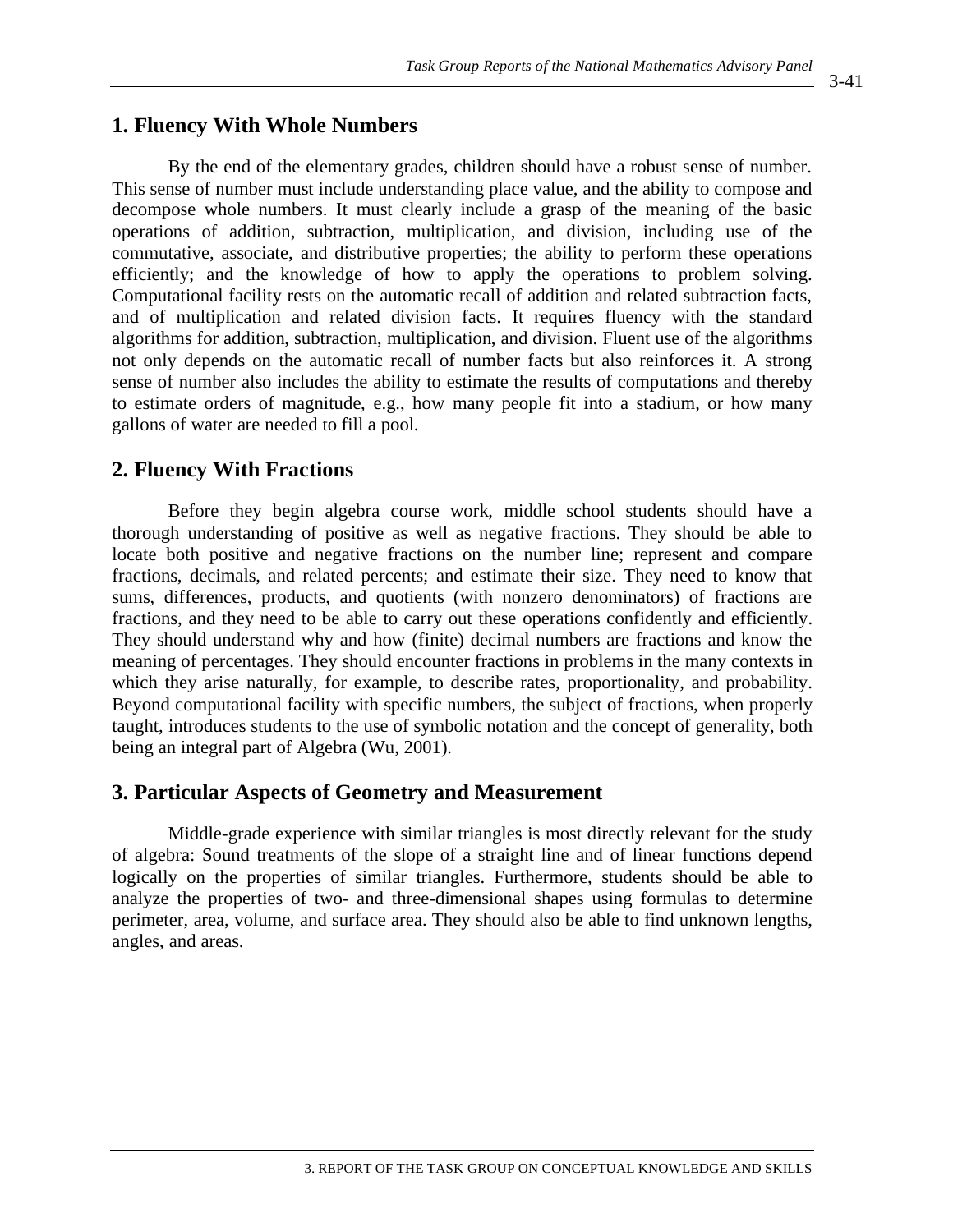## *E. Benchmarks for the Critical Foundations*

In view of the sequential nature of mathematics, the Critical Foundations of Algebra described in the previous section require judicious placement in the grades leading up to Algebra. For this purpose, the Task Group suggests the following benchmarks as guideposts for state frameworks, for state assessments, and for school districts. There is no empirical research on the placement of these benchmarks, but they find justification in a comparison of national and international curricula. The benchmarks should be interpreted flexibly, to allow for the needs of students and teachers.

### **Fluency With Whole Numbers**

- 1. By the end of Grade 3, students should be proficient with the addition and subtraction of whole numbers.
- 2. By the end of Grade 5, students should be proficient with multiplication and division of whole numbers.

### **Fluency With Fractions**

- 1. By the end of Grade 4, students should be able to identify and represent fractions and decimals, and compare them on a number line or with other common representations of fractions and decimals.
- 2. By the end of Grade 5, students should be proficient with comparing fractions and decimals and common percents, and with the addition and subtraction of fractions and decimals.
- 3. By the end of Grade 6, students should be proficient with multiplication and division of fractions and decimals.
- 4. By the end of Grade 6, students should be proficient with all operations involving positive and negative integers.
- 5. By the end of Grade 7, students should be proficient with all operations involving positive and negative fractions.
- 6. By the end of Grade 7, students should be able to solve problems involving percent, ratio, and rate, and extend this work to proportionality.

### **Particular Aspects of Geometry and Measurement**

- 1. By the end of Grade 5, students should be able to solve problems involving perimeter and area of triangles all quadrilaterals having at least one pair of parallel sides (i.e., trapezoids).
- 2. By the end of Grade 6, students should be able to analyze the properties of two-dimensional shapes and solve problems involving perimeter and area, and analyze the properties of threedimensional shapes and solve problems involving surface area and volume.
- 3. By the end of Grade 7, students should be familiar with the relationship between similar triangles and the concept of the slope of a line.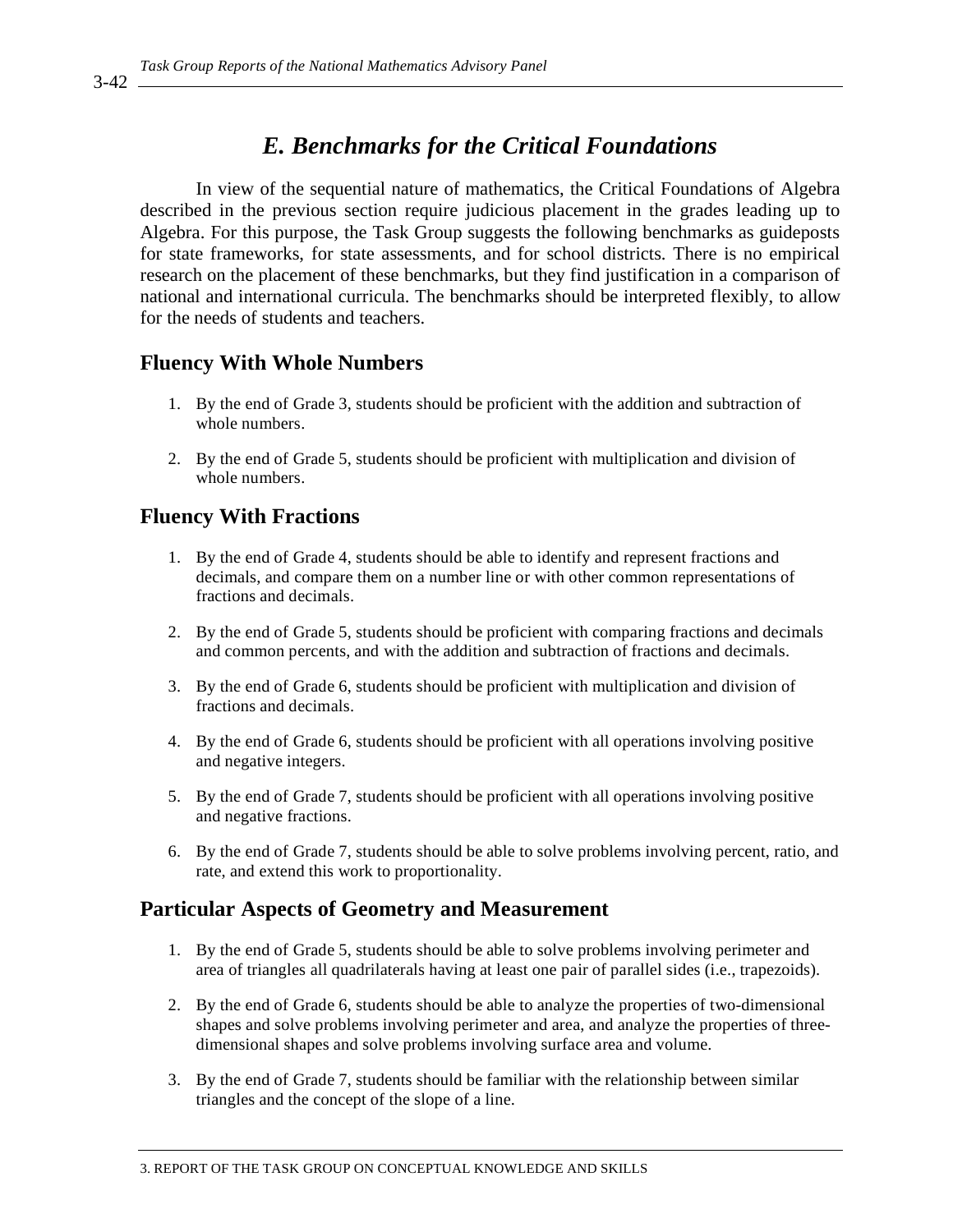# **VI. Does the Sequence of Mathematics Topics Prior to and During Algebra Course Work Affect Algebra Achievement?**

As Schmidt et al. (2002) point out, the highest-performing countries in the TIMSS study employ somewhat differing curricula in the elementary grades. They conclude that a coherent, focused, and effective mathematics curriculum can be achieved in different ways. Over the past 15 years, many studies in the United States have examined the effects of recently developed mathematics curricula on student achievement at or across various grade levels. However, a search of the literature did not turn up any studies that sought to provide evidence on the effectiveness of these curricula (including their sequence of topics) for achievement in Algebra. A committee authorized by the National Academy of Sciences reviewed nearly 700 evaluations of 13 National Science Foundation-sponsored kindergarten through 12 mathematics curricula and 6 commercially developed mathematics curricula. Of these 700 evaluations, 147 met the committee's minimum criteria for scientific effectiveness and relevance, but they "did not permit one to determine the effectiveness of individual programs with a high degree of certainty, due to the restricted number of studies for any particular curriculum, limitations in the array of methods used, and the uneven quality of the studies" (Confrey & Stohl, 2004, p. 189).

There is no body of sound evidence showing particular multiyear mathematics curricula as more effective than others in preparing students in algebra course work. Thus, there is no basis in research for preferring a particular sequence.<sup>14</sup>

Beyond this central question are two related matters: a) whether an integrated approach or a single-subject sequence might be more effective for algebra course work and more advanced mathematics course work, and b) whether there are benefits to teaching the content of an Algebra I course before Grade 9. The next two subsections cover these issues.

## *A. Benefits of an Integrated or Single-Subject Approach For the Study of Algebra*

The Task Group sought to examine if the differences in the way in which topics are sequenced in an integrated and single-subject approach for the study of Algebra lead to differences in algebra achievement. An integrated approach is defined as one in which the topics of high school mathematics are presented in some order other than the customary sequence in the United States of year-long courses in Algebra I, Geometry, Algebra II, and Precalculus.

 $\overline{a}$ 

<sup>&</sup>lt;sup>14</sup> It should be noted that the What Works Clearinghouse (WWC), managed by the U.S. Department of Education, reviews studies evaluating the effectiveness of current mathematics (and other) programs as part of an ongoing process, using standards that it formulated to rate the quality of the studies it reviews. WWC has found five middle school mathematics curricula supported by what it rated as high-quality research (see http://www.whatworks.ed.gov/). It is not clear how much weight should be attached to the ratings for these five curricula because for most of these curricula there are, so far, only one to three studies in all contributing to the ratings, and some of the studies contributing to the ratings did not find statistically significant results. None of these studies sought to determine the effectiveness of a particular multiyear mathematics curriculum implemented prior to formal algebra course work for success in Algebra*.*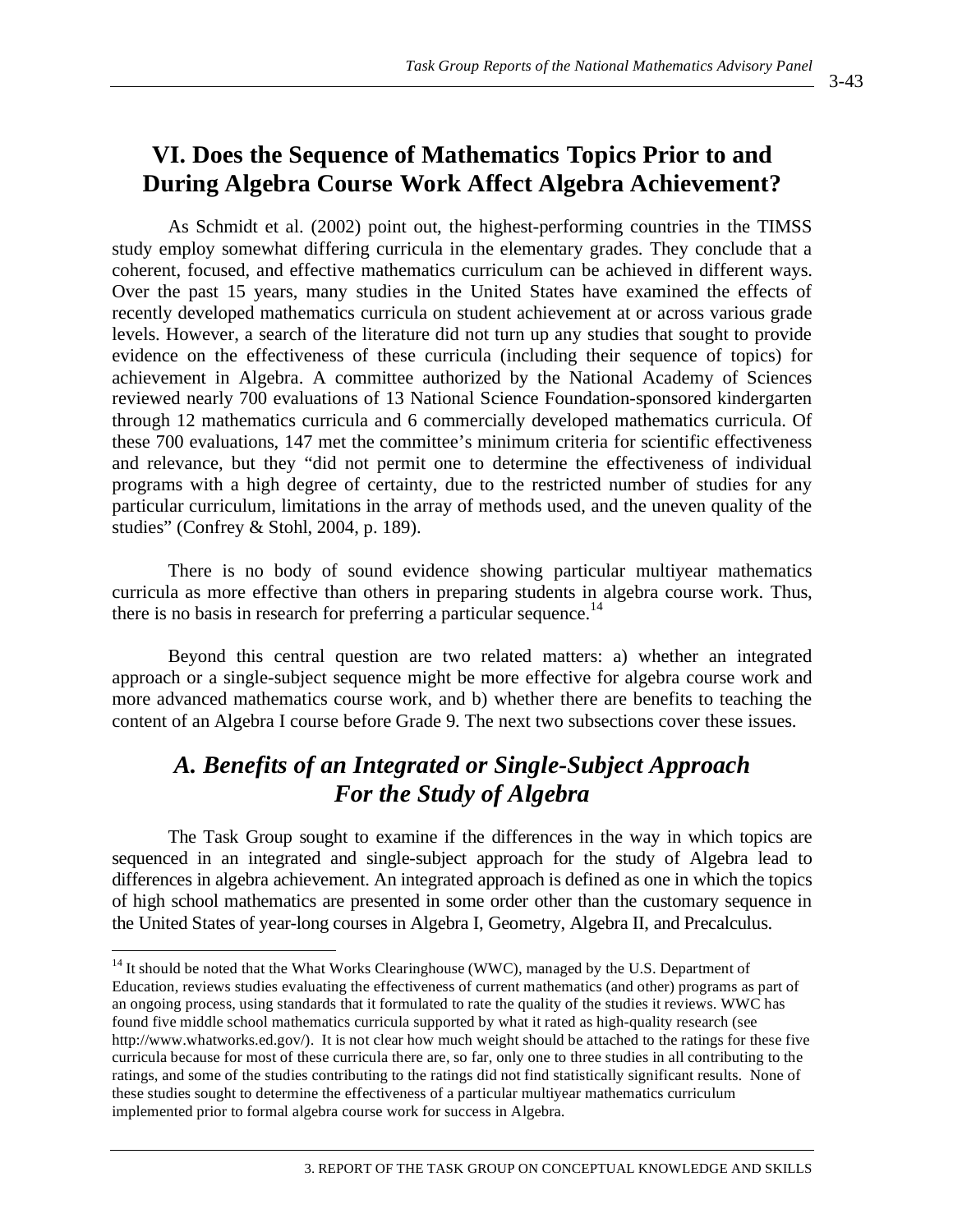The curricula of most higher-performing nations in the TIMSS study do not follow the single-subject sequence of Algebra I, Geometry, and Algebra II, but they also differ from the approach used in most U.S. integrated curricula. Instead, Algebra, Geometry, and Trigonometry are divided into blocks. The teaching of each block typically extends over several months and aims for mathematical closure. As a result, the need to revisit essentially the same material over several years, often referred to as "spiraling," is avoided. For an example, interested readers may consult the following Japanese textbooks for mathematics in Grades 9–11: The University of Chicago Mathematics Project, 1992; Kodaira, 1996, 1997.

The Task Group reviewed the most relevant studies to determine differences in achievement between curricular approaches that differentially shape the sequence of topics prior to or during the study of Algebra. They uncovered no research that clearly compared the use of textbooks featuring an integrated approach to the use of textbooks reflecting more of a single-subject approach. Nor did the researchers at the GE Foundation's Urban Institute, who found 156 comparison studies of 18 middle and high school mathematics curricula that met their criteria for inclusion (Clewell et al., 2004). Their criteria included 1) an experimental or quasi-experimental design, 2) comparison groups, and 3) measures of student achievement that included but were not limited to test scores. Although the researchers found that students using six of the curricula scored higher than comparison students on both a majority of the standardized, state tests used, or both, and on a majority of the curriculum-based tests used, the reviewers stress that *only* 3 of the 156 studies they examined provided details on what was in the comparison curricula. Thus, it is not clear with what these six significantly more effective curricula were being compared in the other 153 studies, and there is no clear body of research from which conclusions on this question can be drawn.

There is no basis in research for preferring either a single-subject sequence or an integrated sequence for the teaching of school mathematics at the level of Algebra or above.

Although there seems to be little descriptive material on the differences in mathematical content between integrated and single-subject approaches for high school algebra, the differences may be striking. STPI compared North Carolina's 2003 standards for an integrated approach to high school mathematics with the state's standards for the singlesubject sequence in high school (North Carolina State Board of Education, 2003; Institute for Defense Analyses Science and Technology Policy Institute, in press, c). It found that the integrated mathematics sequence for Grades 9 through 12 includes 1) all of the course objectives for the Algebra I course, 2) 7 out of 8 of the course objectives for the geometry course, and 3) 9 of the 15 course objectives for the Algebra II course. The comparison determined that North Carolina students completing *4 years* of the integrated mathematics sequence would not complete all the course objectives addressed by students in the *3-year* Algebra I, Geometry, and Algebra II sequence. In this case, at least, high school students enrolled in mathematics courses using textbooks featuring an integrated approach may not be in a position to take more advanced mathematics course work in their senior year, as can high school students at present who are able to enroll in an Algebra II course in their sophomore or junior year.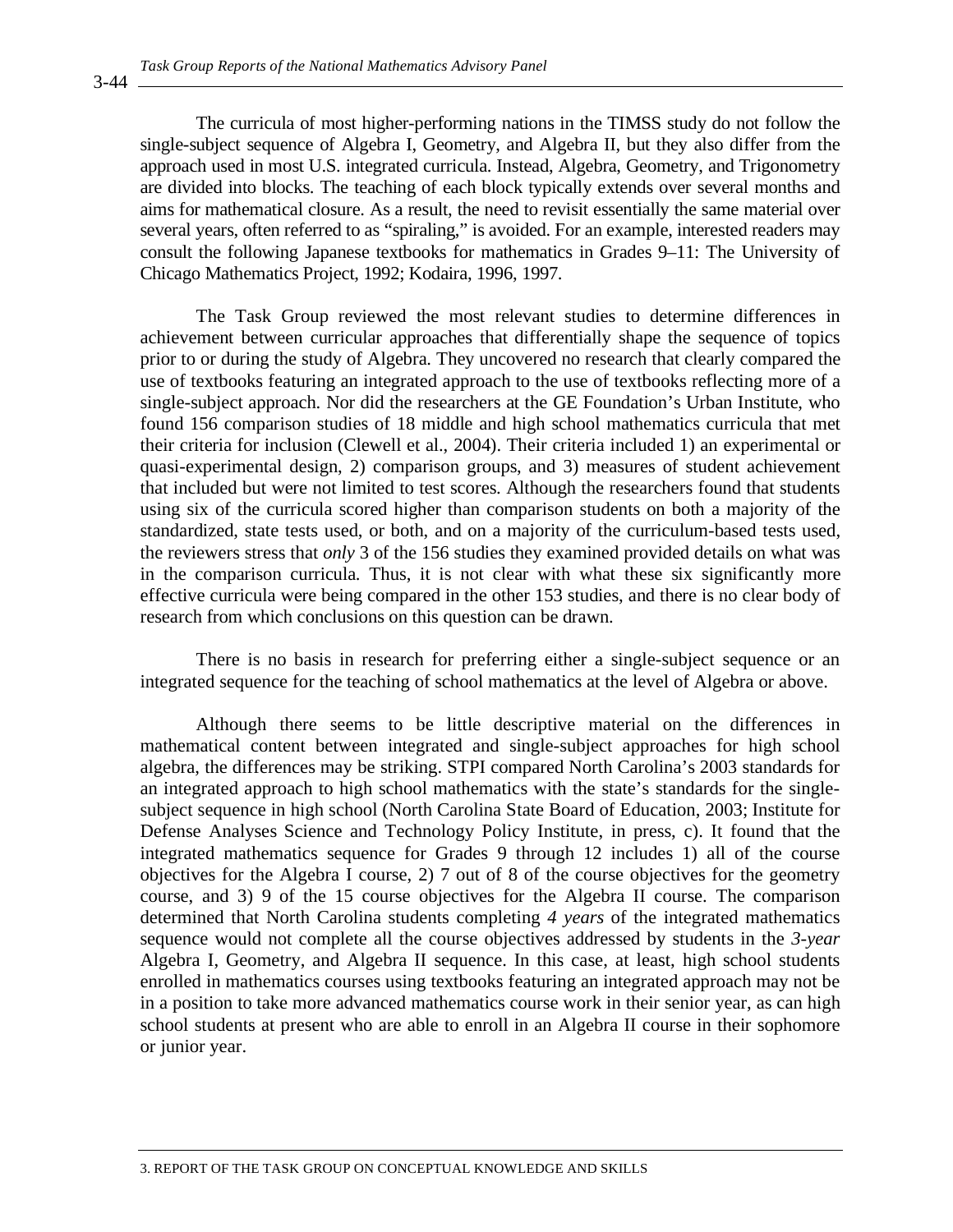## *B. Research on the Timing of Algebra Course Work*

The final question the Task Group addressed concerns the benefits of teaching the content of an Algebra I course before Grade 9, that is, of giving students an opportunity to learn more mathematics before Grade 9 than is expected in many, if not most, state curriculum frameworks. This specific question is relevant to the Task Group's broader question of the math necessary prior to algebra because the content of Algebra I is provided to some or all students in Grade 8 or even Grade 7 in many other countries (as well as to many students in this country), and the specific grade at which it is offered may well affect the grade-by-grade sequence of topics in a school's curriculum prior to algebra course work. The Task Group does not indicate specific grade levels for teaching or learning the essential concepts and skills in the three clusters proposed in the previous section, to allow schools the option of working out a coherent sequence of these concepts and skills at differing elementary grade levels, depending on when they choose to provide the content of an Algebra I course.

According to information gathered for the 2005 Grade 8 NAEP tests, about 39% of U.S. students have completed a 1- or 2-year Algebra I course in Grade 8 or have taken Algebra I in Grade 7.<sup>15</sup> Although clear and current international data across a wide range of countries on the timing of algebra course work cannot be located, it is clear from TIMSS data and the work of Schmidt et al. (2002) that students in the A+ countries study Algebra as well as Geometry in Grades 7 and 8. In contrast, in a large number of U.S. schools, an algebra course is not available in those grades. Schmidt et al. determined that "while 80% of eighth-graders had access to a 'regular' math course, only 66.5% of eighth-graders attend schools that even offer an algebra course. That is, a full third of eighth-graders don't even have such a course as an option" (p. 14).

Yet, a report from the U.S. Department of Education (1997) articulated the need to "provide all students the opportunity to take Algebra I or a similarly demanding course that includes fundamental algebraic concepts in the 8th grade and more advanced math and science courses in all four years of high school." It urged schools to "build the groundwork for success in algebra by providing a rigorous curriculum in grades K–7 that moves beyond arithmetic and prepares students for the transition to algebra."

The U.S. Department of Education report (1997) was the background for the Task Group's interest in finding research evidence on the long-term benefits of completing Algebra I before Grade 9. A search of the literature produced six studies that met the Panel's design criteria and included Algebra or mathematics achievement as an outcome (Jones, Davenport, Bryson, Bekhuis, & Zwick, 1986; Lee, Burkam, Chow-Hoy, Smerdon, & Geverdt, 1998; Ma, 2000, 2005; Smith, 1996; and Wilkins & Ma, 2002). Smith's study used algebra achievement as an outcome, but the others used general tests that measured student performance on a variety of mathematical concepts and skills. All of the studies were analyses of large national data sets [High School and Beyond (HS&B), Longitudinal Survey of American Youth (LSAY), National Education Longitudinal Study (NELS): 88, and the High School Effectiveness Study] and all examined the relationships between high school mathematics achievement and

 $\overline{a}$ 

<sup>&</sup>lt;sup>15</sup> See http://nces.ed.gov/nationsreportcard/nde/viewresults.asp.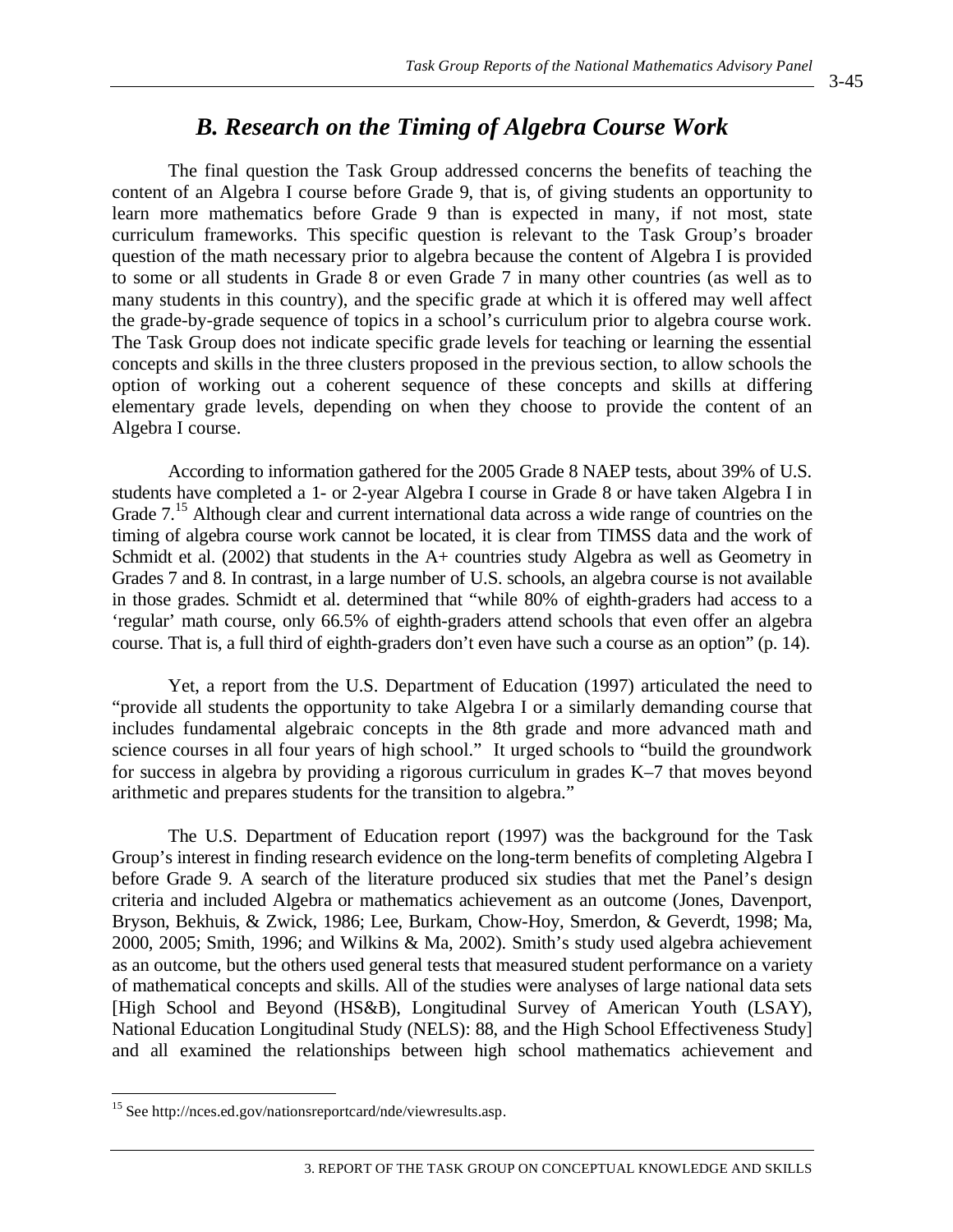students' course-taking patterns in mathematics. Because students are never randomly assigned to specific course-taking patterns in mathematics in any school, one cannot definitively determine whether student achievement is the result of the courses that students take, whether their course-taking patterns result from their achievement, or if both their course-taking patterns and their achievement are the result of other, unmeasured factors. Nevertheless, these six studies are informative and appear to have used rigorous methods to analyze the coursetaking patterns in mathematics that students chose. They all controlled for important school and student characteristics, including prior achievement, although they did not control for exactly the same variables, and some studies controlled for more variables than others.

Four of the six studies highlight the relationship between the timing of Algebra I and mathematics achievement (Ma, 2000, 2005; Smith, 1996; and Wilkins & Ma, 2002). Three of the four (two of which used the same LSAY data set) found that students who took Algebra prior to starting high school tended to have higher mathematics achievement in high school (Ma, 2000, 2005; Smith) than those who did not. Ma (2000) examined the effect of course taking in one year on achievement in the following year. Controlling for socioeconomic status (SES), gender, age, and prior mathematics achievement, he found that students who took Pre-Algebra or Algebra I in Grade 7 had higher average mathematics achievement in Grade 8 than those who did not take these courses in Grade 7; in addition, taking Pre-Algebra in Grade 7 had a greater effect on Grade 8 achievement than taking Algebra I in Grade 7. Those who took Pre-Algebra, Algebra I, Algebra I Honors, or Geometry in Grade 8 had higher average mathematics achievement in Grade 9 than those who did not take one of these courses; in addition, boys did better than girls. Of these four courses, taking Algebra I in Grade 8 had the largest impact on Grade 9 achievement, followed by Pre-Algebra, Algebra I Honors, then Geometry. However, the mathematics courses that students took in Grade 9 did not predict Grade 10 achievement.

Smith's study (1996) compared students who took Algebra prior to starting high school with those who took it at the beginning of high school (Grade 9). She, too, found that students who took Algebra early had higher mathematics achievement scores in Grade 12, even after controlling for background characteristics and mathematics achievement in Grade 10. Smith also found that students who took Algebra early, on average, took more advanced mathematics courses in high school.

The final two studies (Jones et al., 1986; Lee et al., 1998) also highlight the relationship between the number of mathematics courses taken in high school and students' mathematics achievement. Controlling for prior mathematics achievement, verbal ability, and SES, Jones et al. found that, on average, students who took a larger number of advanced mathematics courses in high school (Algebra I or higher) had higher mathematics achievement in Grade 12 than students who took fewer courses. Conversely, Lee et al. found that, after controlling for characteristics of students and schools, students who took more low-level courses (lower than Algebra I), on average, had low mathematics achievement scores in Grade 12 and reached lower levels of mathematics course work by Grade 12 than students who took more high-level courses. Together, findings from these three studies (Smith, 1996; Jones et al.; and Lee et al.) suggest that students who take more mathematics courses at the level of Algebra 1 or higher have, on average, higher mathematics achievement in high school than students who take fewer courses, controlling for background characteristics.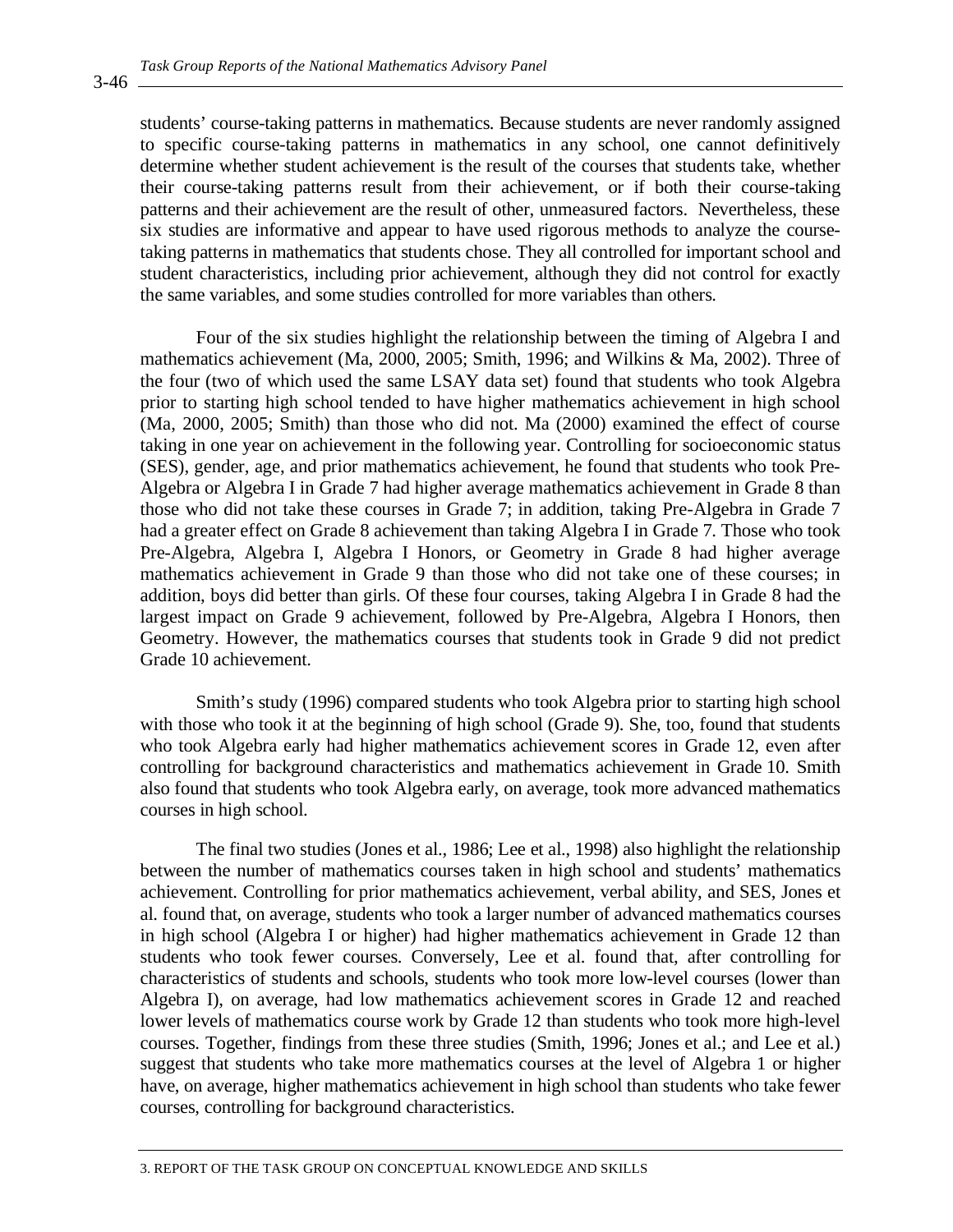It is important to note that these six studies drew on four national data sets. Three analyzed LSAY data (Ma, 2000, 2005; Wilkins & Ma, 2002), two used HS&B data (Smith, 1996; Jones et al., 1986), and one used data from NELS: 88 and the High School Effectiveness Study (Lee et al., 1998). The consistency of their findings is striking. The studies by Ma and others provide some evidence that there are long-term benefits for Grade 7 or 8 students with the requisite mathematical background for algebra if they can take an authentic Algebra course in Grade 7 or 8: higher mathematics achievement in high school and the opportunity to take advanced mathematics course work in Grade 11 or 12.

If students have the opportunity to take Algebra I in Grade 7 or 8, they will be able to enroll in precalculus, calculus, or other advanced mathematics courses in Grade 11 or 12. The importance of being able to take a calculus course before graduation, or at the least a precalculus course (or a post-Algebra II course that includes trigonometry), is underscored by a 2003 survey of admission requirements for Massachusetts public and private institutions of higher education offering 4-year engineering programs (Massachusetts Department of Education, 2003).

In sum, there is no research demonstrating that a specific multigrade sequence of mathematics topics assures success in Algebra. Nor is there a body of research from which one may draw conclusions about the relative effectiveness of either an integrated or a singlesubject approach to the study of Algebra and more advanced mathematics. However, research evidence, as well as the experience of other countries, supports the value of preparing a higher percentage of students than the U.S. does at present to complete an Algebra I course or its equivalent by Grade 7 or 8, and of providing such course work in Grade 7 or 8.

## **VII. Recommendations**

This Task Group affirms that Algebra is the gateway to more advanced mathematics and to most postsecondary education. All schools and teachers of mathematics must concentrate on providing a solid mathematics education to all elementary and middle school students so that all of them can enroll and succeed in Algebra. Students need to be soundly prepared for Algebra and then well taught in Algebra, regardless of the grade level at which they study it. To improve the teaching of Algebra, the Task Group proposes the following eight recommendations:

- 1) The Task Group recommends that school algebra be consistently understood in terms of the Major Topics of School Algebra given in this report on page 5.
- 2) The Major Topics of School Algebra, accompanied by a thorough elucidation of the mathematical connections among these topics, should be the main focus of Algebra I and Algebra II standards in state curriculum frameworks, in Algebra I and Algebra II courses, in textbooks for these two levels of Algebra whether for integrated curricula or otherwise, and in end-of-course assessments of these two levels of Algebra. The Task Group also recommends use of the Major Topics of School Algebra in revisions of mathematics standards at the high school level in state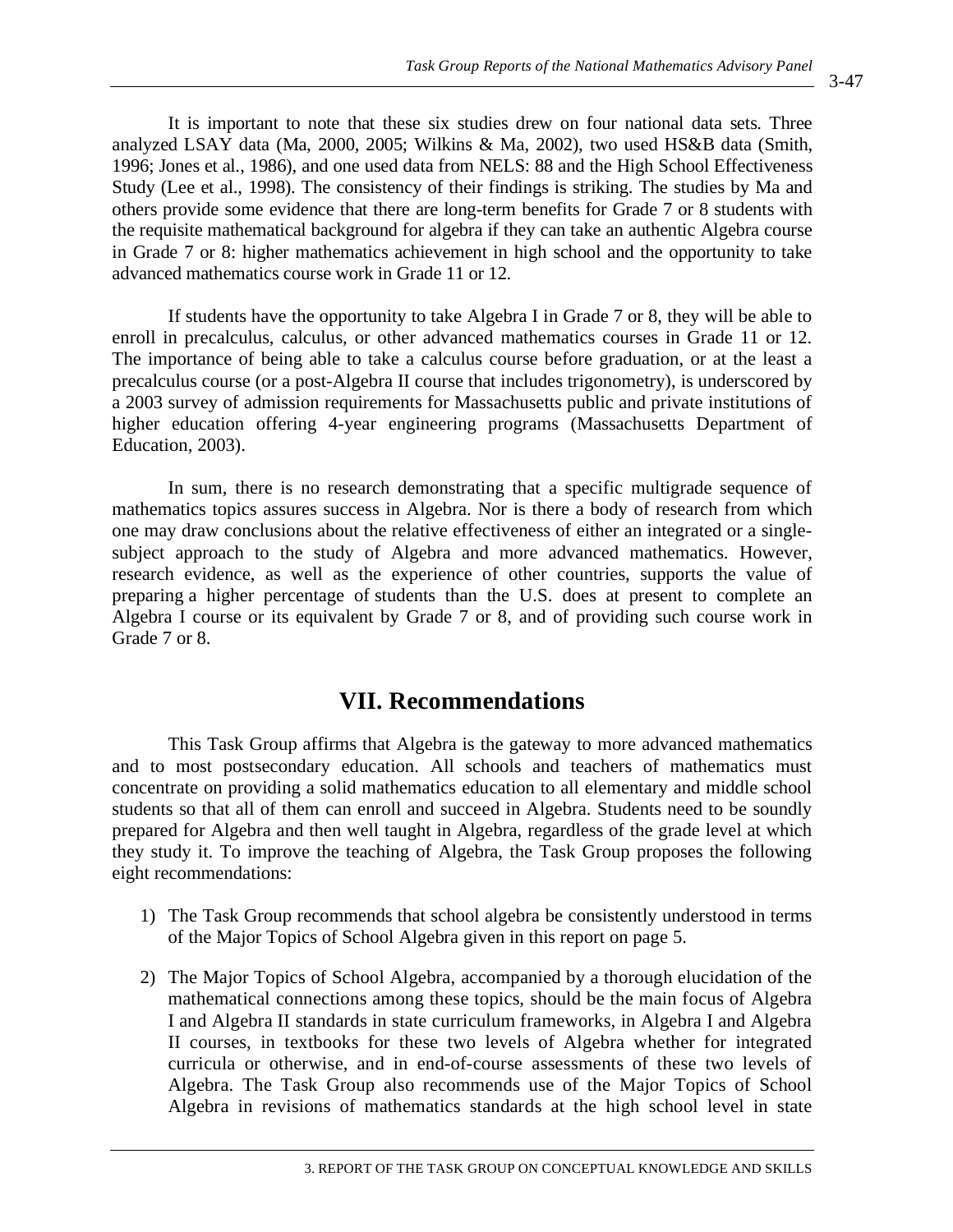curriculum frameworks, in high school textbooks organized by an integrated approach, and in grade-level state assessments using an integrated approach at the high school level, by Grade 11 at the latest.

- 3) Proficiency with whole numbers, fractions, and particular aspects of geometry and measurement are the Critical Foundations of Algebra (p. 40). Emphasis on these essential concepts and skills must be provided at the elementary- and middle-grade levels. The coherence and sequential nature of mathematics dictate the foundational skills that are necessary for the learning of algebra. By the nature of algebra, the most important foundational skill is proficiency with fractions (including decimals, percent, and negative fractions). The teaching of fractions must be acknowledged as critically important and improved before an increase in student achievement in Algebra can be expected.
- 4) The Benchmarks proposed by the Task Group on page 42 should be used to guide classroom curricula, mathematics instruction, and state assessments. They should be interpreted flexibly, to allow for the needs of students and teachers.
- 5) International studies show that high-achieving nations teach for proficiency in a few topics, in comparison with the U.S. mile-wide-inch-deep curriculum. A coherent progression, with an emphasis on proficiency in key topics, should become the norm in elementary and middle school mathematics curricula. What should be avoided in mathematics is an approach that continually revisits topics year after year without closure.
- 6) All school districts should ensure that all prepared students have access to an authentic algebra course—and should prepare more students than at present to enroll in such a course by Grade 8. The word "authentic" is used here as a descriptor of a course that addresses algebra consistently with the Major Topics of School Algebra. Students must be prepared with the mathematical prerequisites for this course according to the Critical Foundations and the Benchmarks.
- 7) Publishers must ensure the mathematical accuracy of their materials. Those involved with developing mathematics textbooks and related instructional materials need to engage mathematicians, as well as mathematics educators, in writing, editing, and reviewing these materials.
- 8) Teacher education programs and licensure tests for early childhood teachers, including all special education teachers at this level, should fully address the topics on whole numbers, fractions, and the appropriate geometry and measurement topics in the Critical Foundations of Algebra, as well as the concepts and skills leading to them; for elementary teachers, including elementary-level special education teachers, all topics in the Critical Foundations of Algebra and those topics typically covered in an introductory Algebra course; and for middle school teachers, including middle school special education teachers, the Critical Foundations of Algebra and all of the Major Topics of School Algebra.

3-48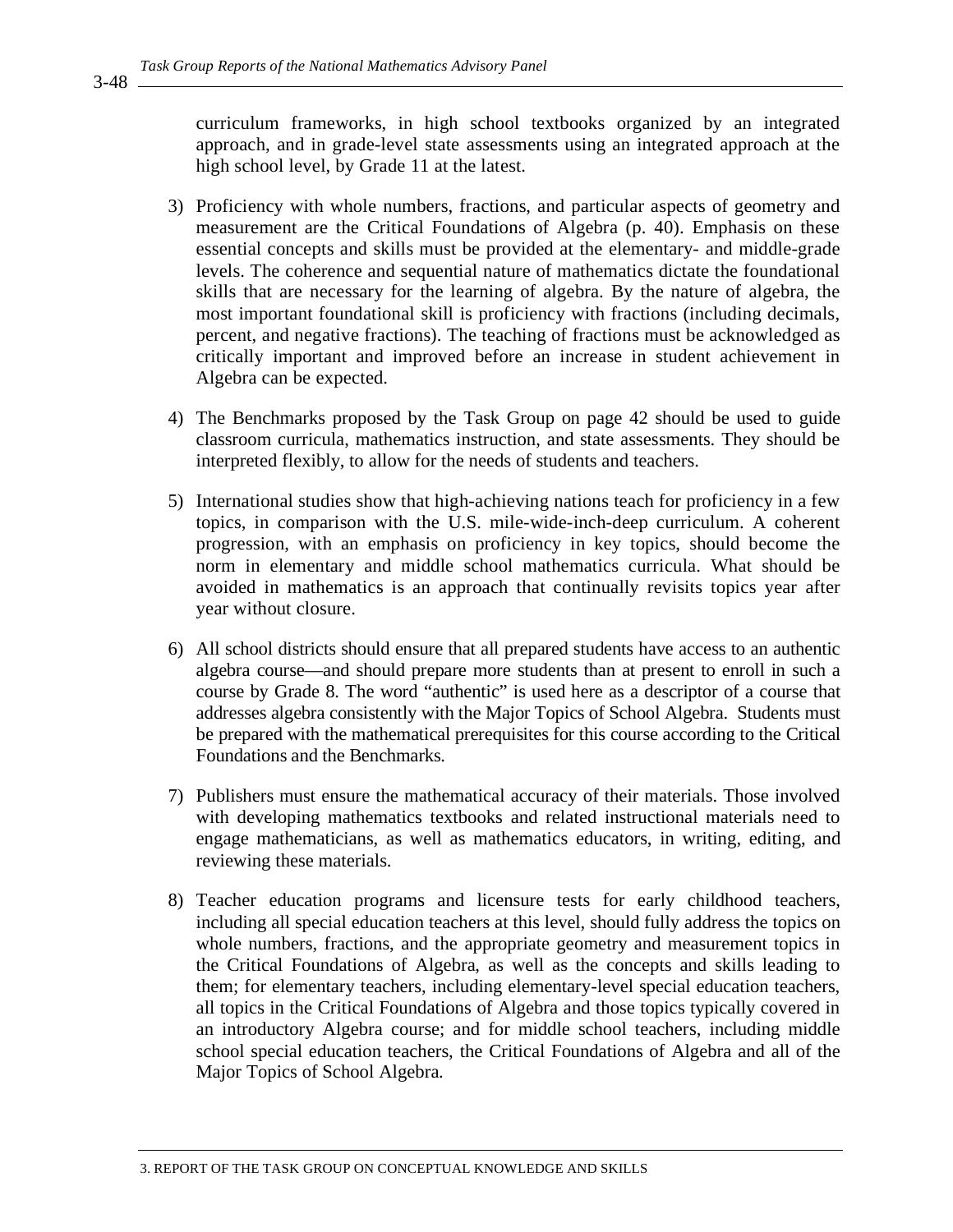### **BIBLIOGRAPHY**

- Achieve, Inc. (2007). *Mathematics benchmarks*. *The American diploma project*. Retrieved June 1, 2007 from http://www.achieve.org/node/187.
- American College Testing (2007). *ACT national curriculum survey 2005–2006.* Iowa City, IA: ACT.
- Business Roundtable. (2006). *Tapping America's potential: The education for innovation initiative*. Washington, DC: Business Roundtable.
- Clewell, B.C., de Cohen, C.C., Campbell, P.B., Perlman, L., Deterding, N., Manes, S., et al. (2004). *Review of evaluation studies of mathematics and science curricula and professional development models*. Washington, DC: Urban Institute, GE Foundation.
- Confrey, J., & Stohl, V. (Eds.). (2004). *On evaluating curricular effectiveness: Judging the quality of K–12 mathematics evaluations*. Washington, DC: The National Academies Press.
- Dolciani, M.P., Sorgenfrey, R.H., Brown, R.G., & Kane, R.B. (1988). *Algebra and trigonometry – Book 2*. Boston: Houghton-Mifflin.
- Dolciani, M.P., Swanson, R.A., & Graham, J.A. (1986). *Algebra 1.* Boston: Houghton-Mifflin.
- Executive Order No. 13398, 3 C.F.R. 216 (2006).
- Gonzales, P., Guzmán, J.C., Partelow, L., Pahlke, E., Jocelyn, L., Kastberg, D., et al. (2004). *Highlights from the Trends in International Mathematics and Science Study (TIMSS) 2003.* (NCES 2005–005). Washington, DC: U.S. Government Printing Office. Retrieved June 1, 2007 from http://nces.ed.gov/pubsearch/pubsinfo.asp?pubid=2005005.
- Hoffer, T.B., Venkataraman, L., Hedberg, E.C., & Shagle, S. (2007). *Final report of the national survey of algebra teachers for the National Math Panel*. Chicago: University of Chicago.
- Institute for Defense Analyses Science and Technology Policy Institute. (in press, a). High school algebra education in the United States: 2006, information brief number 1. *Elementary and secondary mathematics expectations, testing and selected outcomes*.
- Institute for Defense Analyses Science and Technology Policy Institute. (in press, b). K–8 mathematics education in the United States, information brief number 2. *Elementary and secondary mathematics expectations, testing and selected outcomes*.
- Institute for Defense Analyses Science and Technology Policy Institute. (in press, c). The integrated mathematics curriculum: A case study from the state of North Carolina, information brief number 2. *Elementary and secondary mathematics expectations, testing and selected outcomes*.
- Jones, L.V., Davenport, E.C., Bryson, A., Bekhuis, T., & Zwick, R. (1986). Mathematics and science test scores as related to courses taken in high school and other factors. *Journal of Educational Measurement, 23*(3), 197–208.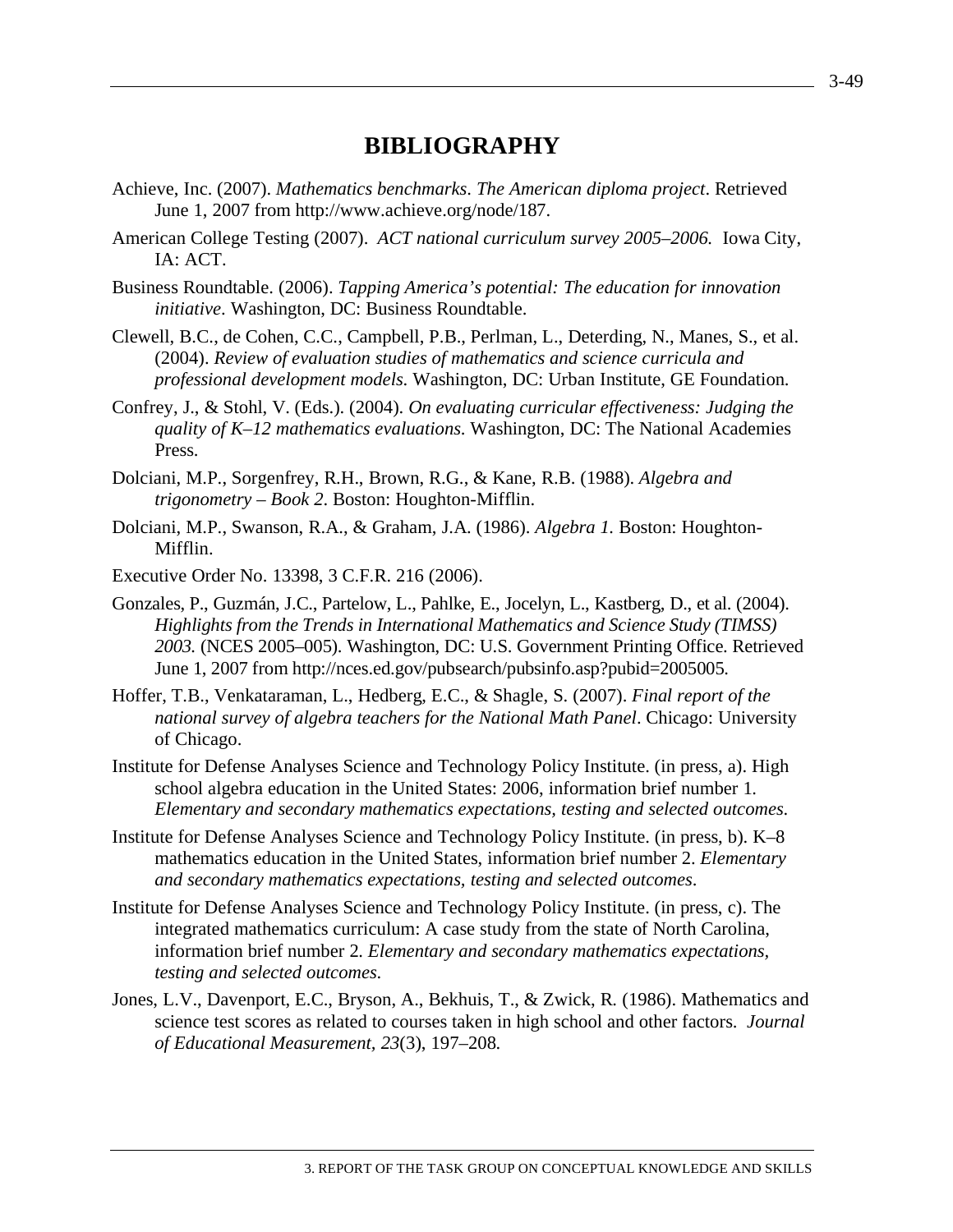- Klein, D., Braams, B.J., Parker, T., Quirk, W., Schmid, W., & Wilson, W.S. (2005). *The State of State Math Standards 2005*. Retrieved August 1, 2007 from http://www.edexcellence.net/foundation/publication/publication.cfm?id=338&pubsubid  $=1118#1118.$
- Kodaira, K. (Ed.). (1996). *Mathematics 1: Japanese Grade 10.* Providence, RI: American Mathematical Society.
- Kodaira, K. (Ed.). (1997). *Mathematics 2: Japanese Grade 11.* Providence, RI: American Mathematical Society.
- Lee, V.E., Burkam, D.T., Chow-Hoy, T., Smerdon, B.A., & Geverdt, D. (1998). *High school curriculum structure: Effects on coursetaking and achievement in mathematics for high school graduates.* Working Paper No. 98-09. Washington, DC: U.S. Government Printing Office.
- Loveless, T. (2004). *The 2004 Brown Center report on American education: How well are American students learning?* (Vol. 1, No. 5). Washington, DC: Brookings Institution.
- Ma, X. (2000). A longitudinal assessment of antecedent course work in mathematics and subsequent mathematical attainment. *Journal of Educational Research, 94*(1), 16–28.
- Ma, X. (2005). Early acceleration of students in mathematics: Does it promote growth and stability of growth in achievement across mathematical areas? *Contemporary Educational Psychology, 30*(4), 439–460.
- Massachusetts Department of Education. (2003). *Mathematics and science courses required or recommended for admission into engineering and engineering technology programs at Massachusetts institutions of higher education*. Retrieved on (August 31, 2007) from http://www.doe.mass.edu/boe/sac/tech/.
- Mullis, I.V.S., Martin, M.O., Gonzalez, E.J., & Chrostowski, S.J. (2004). *TIMSS 2003 International Mathematics Report: Findings from IEA's Trends in International Mathematics and Science Study at the Fourth and Eight Grades.* Chestnut Hill, MA: TIMSS & PIRLS International Study Center, Boston College.
- National Assessment Governing Board. (2004). *Mathematics framework for the 2005 National Assessment of Educational Progress* (Chapter 3). Retrieved June 1, 2007 from http://www.nagb.org/frameworks/m\_framework\_05/chap3.html.
- National Council of Teachers of Mathematics. (2006). *Curriculum focal points for prekindergarten through Grade 8 mathematics: A quest for coherence*. Reston, VA: National Council of Teachers of Mathematics.
- Newton, J., Larnell, G., & Lappan, G. (2006). Analysis of K–8 grade-level algebra learning expectations. In B. Reys (Ed.), *The intended mathematics curriculum as represented in state-level curriculum standards: Consensus or confusion*. Charlotte, NC: Information Age Publishing.
- North Carolina State Board of Education. (2003). Mathematics: Standard course of study and grade level competencies. Retrieved October 1, 2007 from http://community.learnnc.org/dpi/math/archives/SCSMATH.pdf.
- Schmidt, W., & Houang, R. (2007). Lack of focus in mathematics: Symptom or cause? In T. Loveless (Ed.), *Lessons learned: What international assessments tell us about math achievement* (pp. 65–84). Washington, DC: Brookings Institution Press.

 $3 - 50$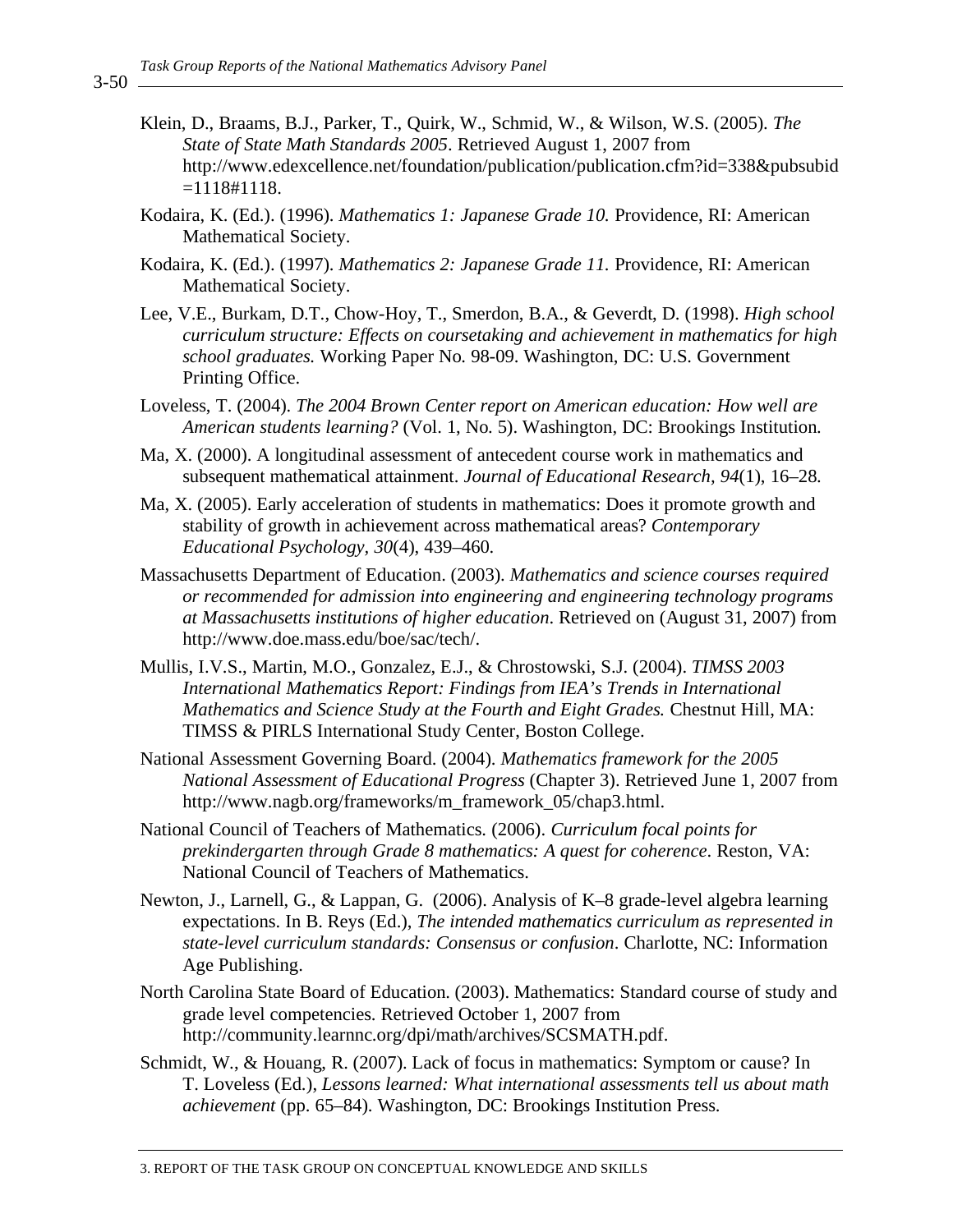- Schmidt, W., Houang, R., & Cogan, L. (2002, Summer). A coherent curriculum: The case of mathematics. *American Educator*.
- Singapore Ministry of Education. (2006). *Education at secondary schools*. Retrieved on June 1, 2007 from http://www.moe.gov.sg/esp/schadm/sec1/Edu\_at\_Sec\_Schs.htm.
- Singapore Ministry of Education (2007). *Secondary mathematics syllabuses.* Retrieved on June 1, 2007 from http://www.moe.gov.sg/cpdd/doc/2007%20Sec%20Math%20Syllabuses.pdf.
- Smith, J.B. (1996). Does an extra year make any difference? The impact of early access to algebra on long-term gains in mathematics achievement. *Educational Evaluation and Policy Analysis, 18*(2), 141–153.
- The University of Chicago Mathematics Project. (1992). *Japanese Grade 9 mathematics, UCSMP textbook translation.* Chicago: The University of Chicago.
- U.S. Department of Education, National Center for Education Statistics. (1990–2005). *The high school transcript study*. Washington, DC: Author.
- U.S. Department of Education. (1997). Mathematics equals opportunity (white paper prepared for U.S. Secretary of Education Richard W. Riley). Retrieved on October 1, 2007 from www.ed.gov/pubs/math/index.html.
- U.S. Department of Education, National Center for Education Statistics. (2004). Remedial course-taking. *The condition of education.* Retrieved August 21, 2004, from http://nces.ed.gov/programs/coe/2004/section5/indicator31.asp.
- U.S. Department of Education, National Center for Educational Statistics. (2007). The nation's report card: Mathematics 2007. Washington, DC: Author.
- Wilkins, J.L., & Ma, X. (2002). Predicting student growth in mathematical content knowledge. *Journal of Educational Research, 95*(5), 288–298.
- Wu, H. (2001). How to prepare students for algebra. *American Educator*, *25*, 2, 10–17. Retrieved October 1, 2007 from http://www.aft.org/pubs-reports/american\_educator/ summer2001/index.html.
- Young, J.W.A. (1913). *A high school algebra*. New York: D. Appleton and Company.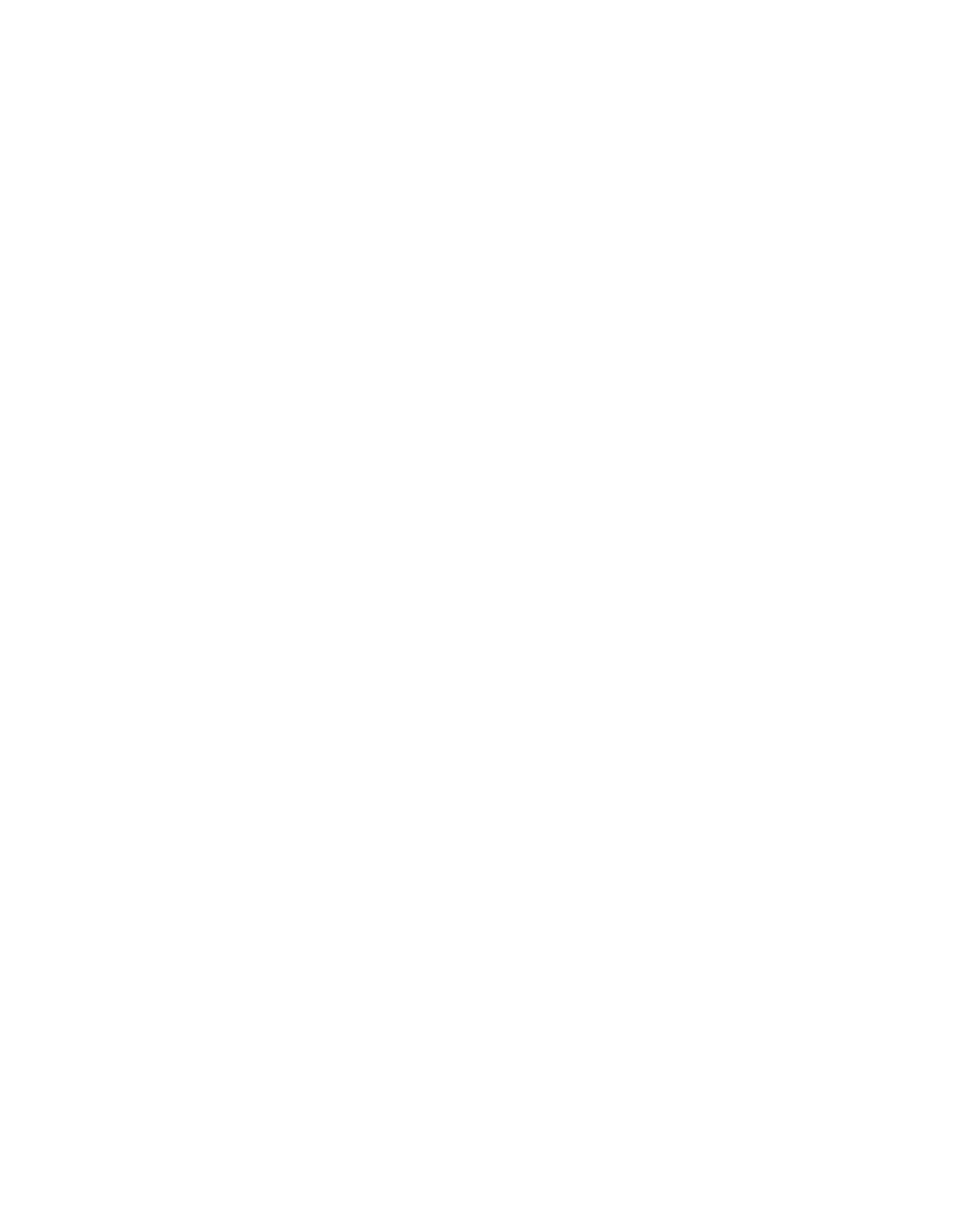# **APPENDIX A**

#### **Table A-1: Comparison of the Major Algebra Topics in Five Sets of Algebra I and Algebra II Textbooks With the List of Major Topics of School Algebra**

| <b>Major Topics of</b><br><b>School Algebra</b> |                    | Glencoe<br>McGraw-Hill 2008                                       | <b>Glencoe McGraw-Hill:</b><br><b>Calif. Edition 2005</b>      | <b>Prentice Hall</b><br>2007                             | <b>Holt, Rinehart and</b><br>Winston 2007               | <b>Houghton Mifflin</b><br>1988             |
|-------------------------------------------------|--------------------|-------------------------------------------------------------------|----------------------------------------------------------------|----------------------------------------------------------|---------------------------------------------------------|---------------------------------------------|
|                                                 |                    | Variables and<br>Expressions                                      | Variables and<br>Expressions                                   | <b>Using Variables</b>                                   | Variables and<br>Expressions                            | Variables and<br>Equations                  |
|                                                 |                    | <b>Writing Equations</b>                                          | <b>Expressions and Formulas</b>                                | Properties of Numbers                                    | Simplifying Expressions                                 |                                             |
|                                                 |                    | Solving Equations by<br>Using Addition and<br>Subtraction         | Commutative and<br><b>Associative Properties</b>               | <b>Adding Rational</b><br>Numbers                        | Order of Operations                                     |                                             |
|                                                 |                    | Expressions and<br>Formulas                                       | The Distributive Property                                      | <b>Subtracting Rational</b><br><b>Numbers</b>            | Adding and Subtracting<br>Polynomials                   |                                             |
|                                                 | Polynomial         | Order of Operations                                               | Adding and Subtracting<br><b>Rational Numbers</b>              | Multiplying and<br><b>Dividing Rational</b><br>Numbers   |                                                         |                                             |
|                                                 | <b>Expressions</b> | The Distributive Property                                         | Multiplying Rational<br>Numbers                                | <b>Exponents and Order</b><br>of Operations              |                                                         |                                             |
|                                                 |                    | Commutative and<br><b>Associative Properties</b>                  | Dividing Rational<br>Numbers                                   | The Distributive<br>Property                             |                                                         |                                             |
|                                                 |                    | <b>Multiplying Monomials</b>                                      | <b>Operations With</b><br>Polynomials                          | Adding and<br>Subtracting<br>Polynomials                 |                                                         |                                             |
|                                                 |                    | Adding and Subtracting<br>Polynomials                             |                                                                |                                                          |                                                         |                                             |
|                                                 |                    | <b>Identity</b> and Equality<br>Properties                        | <b>Order of Operations</b>                                     |                                                          |                                                         |                                             |
|                                                 |                    | <b>Dividing Monomials</b>                                         | <b>Rational Expressions</b>                                    | <b>Solving Rational</b><br>Equations                     | Simplifying Algebraic<br>Expressions                    | <b>Algebraic Fractions</b>                  |
|                                                 |                    | <b>Rational Expressions</b>                                       | <b>Multiplying Rational</b><br>Expressions                     | Algebraic<br>Expressions                                 | <b>Simplifying Rational</b><br>Expressions              | Adding and<br><b>Subtracting Fractions</b>  |
| <b>Symbols and Expressions</b>                  |                    | <b>Multiplying Rational</b><br>Expressions                        | Dividing Rational<br>Expressions                               | <b>Rational Expressions</b>                              | Multiplying and Dividing<br><b>Rational Expressions</b> | Working With<br><b>Rational Expressions</b> |
|                                                 |                    | <b>Rational Expressions</b><br>With Like Denominators             | Dividing Polynomials                                           | Adding and<br><b>Subtracting Rational</b><br>Expressions | Adding and Subtracting<br><b>Rational Expressions</b>   | <b>Fractional Equations</b>                 |
|                                                 |                    | <b>Rational Expressions With</b><br><b>Unlike Denominators</b>    | <b>Rational Expressions</b><br>With Like Denominators          | <b>Solving Rational</b><br>Equations                     | <b>Solving Rational</b><br>Equations                    | Polynomial Long<br>Division                 |
|                                                 | <b>Rational</b>    | Rational Equations and<br>Functions                               | <b>Rational Expressions With</b><br><b>Unlike Denominators</b> | Dividing Polynomials                                     | Multiplying and Dividing<br><b>Rational Expressions</b> | <b>Mixed Expressions</b>                    |
|                                                 | <b>Expressions</b> | Dividing Rational<br>Expressions                                  | Mixed Expressions and<br><b>Complex Fractions</b>              | <b>Simplifying Rational</b><br>Expressions               | Adding and Subtracting<br><b>Rational Expressions</b>   | Rational Algebraic<br>Expressions           |
|                                                 |                    | Mixed Expressions and<br><b>Complex Fractions</b>                 | Solving Rational<br>Equations                                  | Multiplying and<br>Dividing Rational<br>Expressions      | Adding and Subtracting<br>Polynomials                   |                                             |
|                                                 |                    | Multiplying and Dividing Solving Rational<br>Rational Expressions | Equations and Inequalities                                     |                                                          |                                                         |                                             |
|                                                 |                    | Adding and Subtracting<br><b>Rational Expressions</b>             | Multiplying and Dividing<br><b>Rational Expressions</b>        |                                                          |                                                         |                                             |
|                                                 |                    | Dividing Polynomials                                              | Adding and Subtracting<br><b>Rational Expressions</b>          |                                                          |                                                         |                                             |
|                                                 |                    |                                                                   | <b>Operations With</b><br>Polynomials                          |                                                          |                                                         |                                             |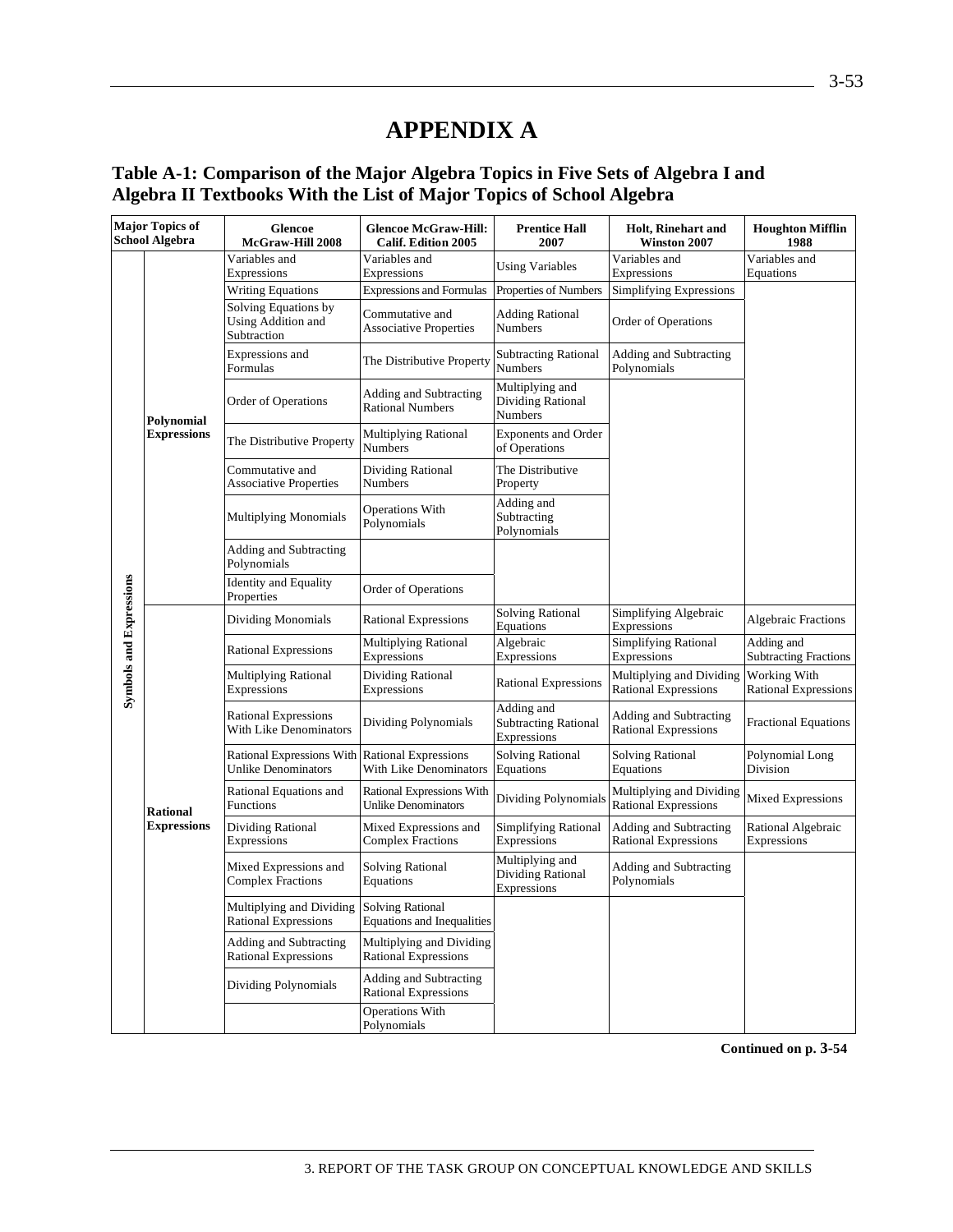|                                | <b>Major Topics of</b><br><b>School Algebra</b>              | Glencoe<br>McGraw-Hill 2008                                  | <b>Glencoe McGraw-Hill:</b><br><b>Calif. Edition 2005</b>    | <b>Prentice Hall</b><br>2007                        | <b>Holt, Rinehart and</b><br>Winston 2007                  | <b>Houghton Mifflin</b><br>1988                               |
|--------------------------------|--------------------------------------------------------------|--------------------------------------------------------------|--------------------------------------------------------------|-----------------------------------------------------|------------------------------------------------------------|---------------------------------------------------------------|
|                                |                                                              | Arithmetic Sequences                                         | Arithmetic Sequences                                         | Arithmetic Sequences                                | Arithmetic Sequences                                       | Arithmetic and<br>Geometric Series                            |
| <b>Symbols and Expressions</b> |                                                              | <b>Arithmetic Series</b>                                     | Geometric Sequences                                          | Geometric Sequences                                 | Geometric Sequences                                        | Sequences                                                     |
|                                |                                                              | Geometric Series                                             | <b>Arithmetic Series</b>                                     | Geometric Series                                    | Introduction to<br>Sequences                               |                                                               |
|                                | Arithmetic<br>and Geometric                                  | <b>Infinite Geometric Series</b>                             | <b>Infinite Geometric Series</b>                             | Arithmetic Series                                   | Series and Summation<br>Notation                           |                                                               |
|                                | <b>Sequences and</b><br><b>Series</b>                        | Recursion and Special<br>Sequences                           | Recursion and Special<br>Sequences                           |                                                     | Arithmetic Sequences<br>and Series                         |                                                               |
|                                |                                                              | Geometric Sequences                                          | Geometric Series                                             |                                                     | Geometric Sequences and<br>Series                          |                                                               |
|                                |                                                              |                                                              |                                                              |                                                     | Mathematical Induction<br>and Infinite Geometric<br>Series |                                                               |
|                                |                                                              | Properties of Real<br>Numbers                                | Rational Numbers on the<br>Number Line                       | <b>Exploring Real</b><br><b>Numbers</b>             | Adding and Subtracting<br><b>Real Numbers</b>              | Numbers on a line                                             |
|                                |                                                              |                                                              | Properties of Real<br><b>Numbers</b>                         | Properties of Real<br><b>Numbers</b>                | Multiplying and Dividing<br><b>Real Numbers</b>            | <b>Operating With Real</b><br>Numbers                         |
|                                | <b>Real Numbers</b><br>as Points on                          |                                                              |                                                              |                                                     | Properties of Real<br>Numbers                              | <b>Rational Numbers</b>                                       |
|                                | the Number<br>Line                                           |                                                              |                                                              |                                                     |                                                            | <b>Irrational Numbers</b>                                     |
|                                |                                                              |                                                              |                                                              |                                                     |                                                            | Working With Real                                             |
|                                |                                                              |                                                              |                                                              |                                                     |                                                            | Numbers: Addition<br>and Subtraction                          |
|                                |                                                              |                                                              |                                                              |                                                     |                                                            | Dividing Real<br>Numbers                                      |
|                                |                                                              | <b>Solving Equations With</b><br>the Variable on Each Side   | Writing Equations in<br>Slope-Intercept Form                 | Point-Slope Form and<br>Writing Linear<br>Equations | The Slope Formula                                          | <b>Linear Equations</b>                                       |
|                                |                                                              | Geometry: Parallel and<br>Perpendicular Lines                | <b>Writing Equations</b>                                     | Slope-Intercept Form                                | Slope-Intercept Form                                       | <b>Linear Equations</b><br>and Their Graphs                   |
|                                |                                                              | Graphing Equations in<br>Slope-Intercept Form                | <b>Identity and Equality</b><br>Properties                   | Parallel and<br>Perpendicular Lines                 | Rate of Change and<br>Slope                                |                                                               |
|                                |                                                              | Solving for a Specific<br>Variable                           | Relations                                                    | <b>Linear Equations</b>                             | Point-Slope Form                                           | Solving Equations and<br><b>Solving Problems</b>              |
| <b>Linear Equations</b>        |                                                              | Solving Equations by<br>Using Multiplication and<br>Division | Solving Equations by<br>Using Addition and<br>Subtraction    | <b>Solving Equations</b>                            | <b>Using Intercepts</b>                                    | Transforming<br><b>Equations: Addition</b><br>and Subtraction |
|                                | <b>Linear</b><br><b>Equations</b> and<br><b>Their Graphs</b> | Solving Multistep<br>Equations                               | Geometry: Parallel and<br>Perpendicular Lines                | <b>Equations With</b><br>Variables on Both<br>Sides | Slopes of Parallel and<br>Perpendicular Lines              | Transforming<br>Equations:<br>Multiplication and<br>Division  |
|                                |                                                              | <b>Linear Equations</b>                                      | <b>Graphing Linear</b><br>Equations                          | Solving Two-Step<br>Equations                       | Solving Linear Equations<br>and Inequalities               | Slope of a Line                                               |
|                                |                                                              | <b>Writing Linear Equations</b>                              | Slope-Intercept Form                                         | Solving Multistep<br>Equations                      | Solving for a Variable                                     | Slope-Intercept<br>Form of a Linear<br>Equation               |
|                                |                                                              | Writing Point-Slope<br>Form                                  | <b>Solving Equations</b>                                     | Equations and<br>Problem Solving                    | Solving Equations by<br><b>Adding or Subtracting</b>       | Determining an<br>Equation of a Line                          |
|                                |                                                              | Similar Triangles                                            | Solving Equations by<br>Using Multiplication and<br>Division | Proportions and<br><b>Similar Figures</b>           | Solving Equations by<br>Multiplying or Dividing            |                                                               |
|                                |                                                              | Rate of Change and Slope                                     | Solving Multistep<br>Equations                               |                                                     | Solving Two-Step and<br>Multistep Equations                |                                                               |
|                                |                                                              | Writing Equations in<br>Slope-Intercept Form                 | Solving Equations With<br>the Variable on Each Side          |                                                     | Solving Equations With<br>Variables on Both Sides          |                                                               |

#### **Table A-1, continued**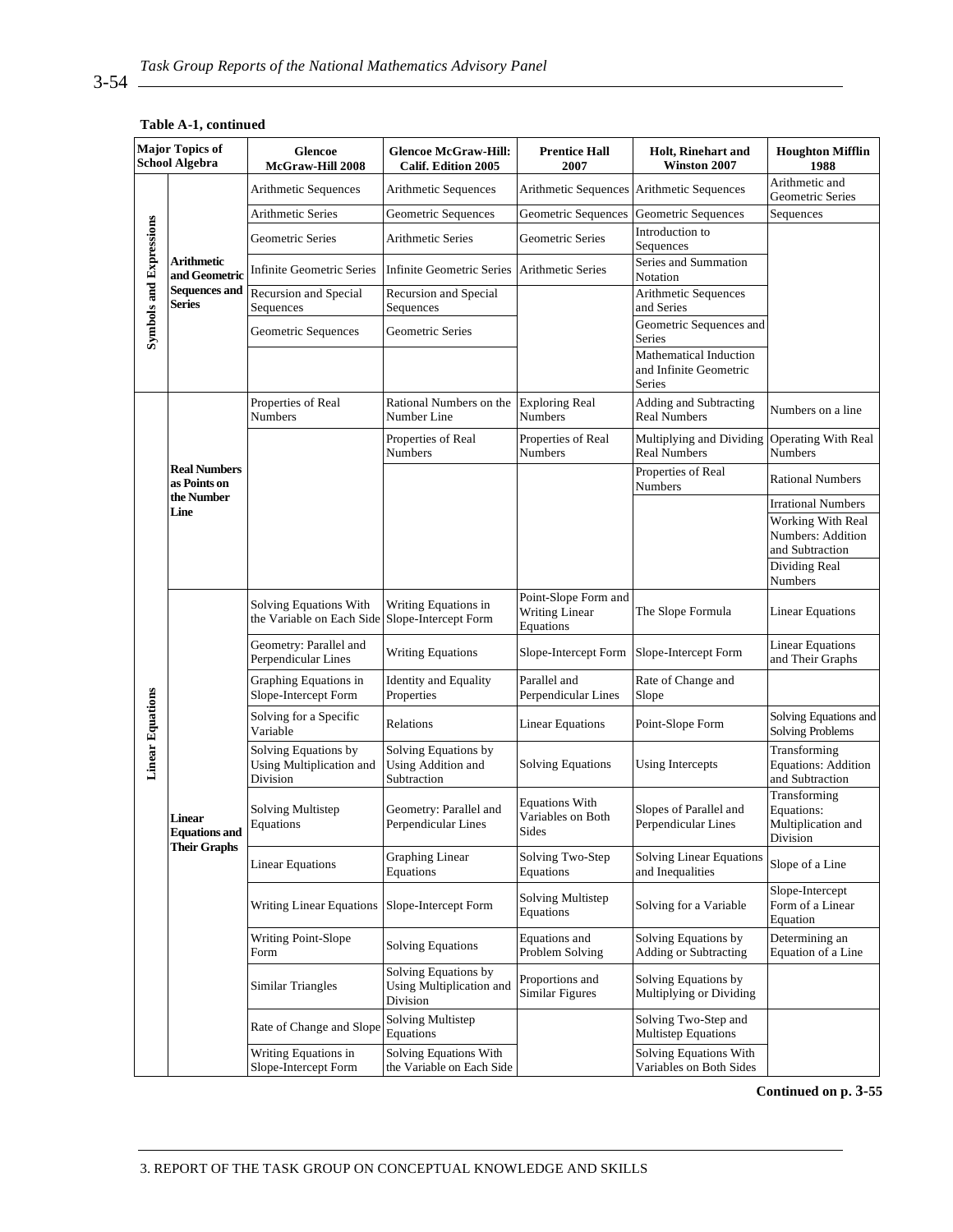| <b>Major Topics of</b><br><b>School Algebra</b> |                                            | <b>Glencoe</b><br>McGraw-Hill 2008                            | <b>Glencoe McGraw-Hill:</b><br><b>Calif. Edition 2005</b> | <b>Prentice Hall</b><br>2007                                        | <b>Holt, Rinehart and</b><br><b>Winston 2007</b>     | <b>Houghton Mifflin</b><br>1988               |
|-------------------------------------------------|--------------------------------------------|---------------------------------------------------------------|-----------------------------------------------------------|---------------------------------------------------------------------|------------------------------------------------------|-----------------------------------------------|
|                                                 |                                            | Slope                                                         | Solving Equations and<br>Formulas                         |                                                                     | <b>Square Roots and Real</b><br><b>Numbers</b>       |                                               |
|                                                 |                                            | <b>Linear Graphs</b>                                          | <b>Equations as Relations</b>                             |                                                                     |                                                      |                                               |
|                                                 | Linear<br><b>Equations</b>                 |                                                               | Writing Equations in<br>Point-Slope Form                  |                                                                     |                                                      |                                               |
|                                                 | and their<br>Graphs                        |                                                               | <b>Linear Equations</b>                                   |                                                                     |                                                      |                                               |
|                                                 |                                            |                                                               | <b>Similar Triangles</b>                                  |                                                                     |                                                      |                                               |
|                                                 |                                            |                                                               | Slope                                                     |                                                                     |                                                      |                                               |
|                                                 |                                            |                                                               | <b>Writing Linear Equations</b>                           |                                                                     |                                                      |                                               |
|                                                 |                                            | Weighted Averages                                             | Percent of Change                                         | Percent of Change                                                   | Applications of<br>Proportions                       | Ratio and Proportion                          |
|                                                 | Solving<br><b>Problems</b>                 | Weighted Averages                                             | Weighted Averages                                         | Rate of Change and<br>Slope                                         |                                                      | Percent Problems                              |
|                                                 | <b>With Linear</b><br><b>Equations</b>     |                                                               |                                                           |                                                                     |                                                      | Variation and<br>Proportion                   |
|                                                 |                                            | Percent of Change                                             |                                                           |                                                                     |                                                      | Mixture and Work<br>Problems                  |
|                                                 |                                            | Solving Compound<br>Inequalities                              | Solving Inequalities by<br>Addition and Subtraction       | Solving Inequalities<br><b>Using Multiplication</b><br>and Division | <b>Solving Linear</b><br>Inequalities                | Inequalities in One<br>Variable               |
|                                                 |                                            | Graphing Inequalities in<br>Two Variables                     | Solving Inequalities by<br>Multiplication and<br>Division | Inequalities and Their Graphing and Writing<br>Graphs               | Inequalities                                         | Inequalities in Two<br>Variables              |
|                                                 |                                            | Solving Inequalities                                          | Solving Multistep<br>Inequalities                         | Solving Inequalities<br>Using Addition and<br>Subtraction           | Solving Inequalities by<br>Adding or Subtracting     | Working With<br>Inequalities                  |
| <b>Linear Equations</b>                         |                                            | Graphing Inequalities                                         | Solving Compound<br>Inequalities                          | <b>Linear Inequalities</b>                                          | Solving Inequalities by<br>Multiplying or Dividing   | Working With<br><b>Absolute Value</b>         |
|                                                 |                                            | <b>Solving Equations</b>                                      | Graphing Inequalities in<br>Two Variables                 | Solving Multistep<br>Inequalities                                   | Solving Two-Step and<br>Multistep Inequalities       | Solving Inequalities                          |
|                                                 | <b>Linear</b>                              | Solving Inequalities by<br>Addition and Subtraction           | Solving Inequalities                                      | Compound<br>Inequalities                                            | Solving Inequalities With<br>Variables on Both Sides | <b>Graphing Linear</b><br>Inequalities        |
|                                                 | <b>Inequalities</b><br>and Their<br>Graphs | Solving Inequalities by<br>Multiplication and<br>Division     | Graphing Inequalities                                     | Two-Variable<br>Inequalities                                        | Solving Compound<br>Inequalities                     | Solving Systems of<br>Linear Inequalities.    |
|                                                 |                                            | Solving Inequalities<br>Involving Absolute Value Inequalities | Graphing Systems of                                       | Solving Inequalities                                                | Linear Inequalities in<br>Two Variables              |                                               |
|                                                 |                                            | Solving Multistep<br>Inequalities                             | Linear Programming                                        | <b>Absolute Value</b><br>Equations and<br>Inequalities              | Solving Systems of<br><b>Linear Inequalities</b>     |                                               |
|                                                 |                                            | Solving Compound and<br><b>Absolute Value</b><br>Inequalities | Solving Systems of<br>Inequalities by Graphing            | Linear Programming                                                  | Linear Programming                                   |                                               |
|                                                 |                                            | Linear Programming                                            |                                                           | Systems of<br>Inequalities                                          |                                                      |                                               |
|                                                 |                                            | Solving Systems of<br>Inequalities by Graphing                |                                                           |                                                                     |                                                      |                                               |
|                                                 |                                            | Graphing Systems of<br>Inequalities                           |                                                           |                                                                     |                                                      |                                               |
|                                                 | <b>Graphing</b><br>and Solving             | <b>Elimination Using</b><br><b>Addition and Subtraction</b>   | Graphing Systems of<br>Equations                          | Solving Systems by<br>Graphing                                      | Solving Systems by<br>Graphing                       | <b>Using Two</b><br>Variables                 |
|                                                 | <b>Systems of</b><br><b>Simultaneous</b>   | Solving Systems of<br><b>Equations Algebraically</b>          | Substitution                                              | <b>Solving Systems</b><br><b>Using Substitution</b>                 | Solving Systems by<br>Substitution                   | Solving Systems of<br><b>Linear Equations</b> |
|                                                 | Linear<br><b>Equations</b>                 | Graphing Systems of<br>Equations                              | <b>Elimination Using</b><br>Addition and Subtraction      | <b>Solving Systems</b><br><b>Using Elimination</b>                  | Solving Systems by<br>Elimination                    | <b>Linear Systems</b>                         |

#### **Table A-1, continued**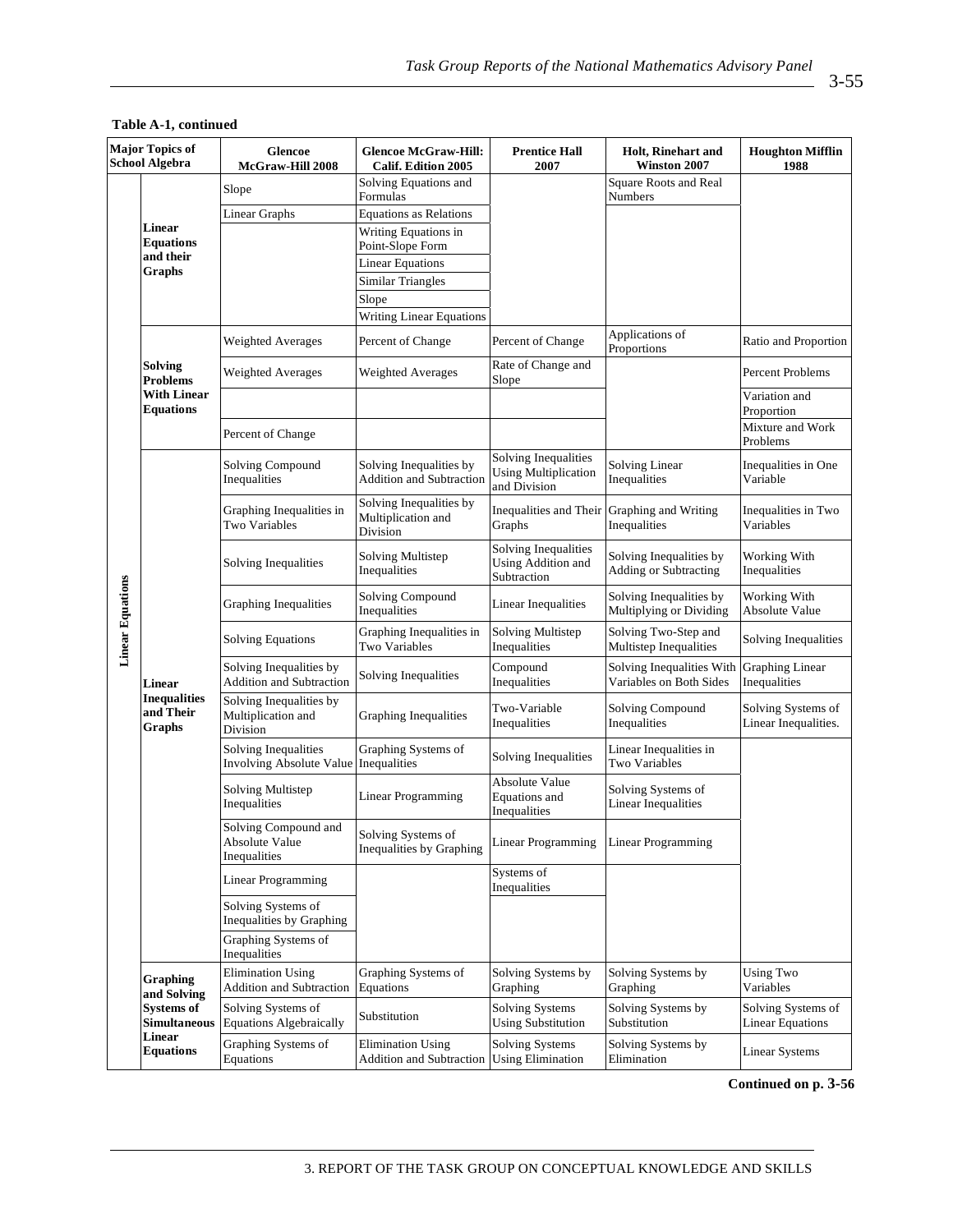| <b>Major Topics of</b><br><b>School Algebra</b> |                                                                                                          | <b>Glencoe</b><br>McGraw-Hill 2008                                | <b>Glencoe McGraw-Hill:</b><br>Calif. Edition 2005                       | <b>Prentice Hall</b><br>2007                           | <b>Holt, Rinehart and</b><br>Winston 2007                             | <b>Houghton Mifflin</b><br>1988                      |
|-------------------------------------------------|----------------------------------------------------------------------------------------------------------|-------------------------------------------------------------------|--------------------------------------------------------------------------|--------------------------------------------------------|-----------------------------------------------------------------------|------------------------------------------------------|
| <b>Linear Equations</b>                         | Graphing<br>and Solving<br><b>Systems of</b><br><b>Simultaneous</b><br><b>Linear</b><br><b>Equations</b> | Solving Systems of<br><b>Equations in Three</b><br>Variables      | <b>Elimination Using</b><br>Multiplication                               | Applications of<br><b>Linear Systems</b>               | Solving Special Systems                                               | Systems of<br>Equations                              |
|                                                 |                                                                                                          | Applying Systems of<br><b>Linear Equations</b>                    | Solving Systems of<br><b>Equations by Graphing</b>                       | Systems of Linear<br>Inequalities                      | Using Graphs and Tables<br>to Solve Linear Systems                    | Systems of Linear<br>Equations in Three<br>Variables |
|                                                 |                                                                                                          | <b>Elimination Using</b><br>Multiplication                        | Solving Systems of<br><b>Equations Algebraically</b>                     | Graphing Systems of<br>Equations                       | <b>Using Algebraic Methods</b><br>to Solve Linear Systems             |                                                      |
|                                                 |                                                                                                          | Solving Systems of<br><b>Equations by Graphing</b>                | Solving Systems of<br>Equations in Three<br>Variables                    | Solving Systems<br>Algebraically                       | <b>Solving Linear Systems</b><br>in Three Variables                   |                                                      |
|                                                 |                                                                                                          |                                                                   |                                                                          | <b>Systems With Three</b><br>Variables                 | Linear Equations in<br>Three Dimensions                               |                                                      |
| Quadratic Equations                             | <b>Factors and</b><br><b>Factoring of</b><br>Quadratic<br>Polynomials<br>with Integer<br>Coefficients    | Substitution                                                      | <b>Factors and Greatest</b><br><b>Common Factors</b>                     | Solving Quadratic<br>Equations                         | <b>Factors and Greatest</b><br><b>Common Factors</b>                  | <b>Factoring Integers</b>                            |
|                                                 |                                                                                                          | Monomials and Factoring                                           | Factoring Using the<br>Distributive Property                             | Factoring to Solve<br>Quadratic Equations              | <b>Factoring by Greatest</b><br>Common Factors                        | Monomial Factors of<br>Polynomials                   |
|                                                 |                                                                                                          | <b>Factoring Trinomials:</b><br>$x^2+bx+c$                        | Factoring Trinomials:<br>$x^2+bx+c$                                      | Multiplying and<br>Factoring                           | Factoring $x^2+bx+c$                                                  | Multiplying<br><b>Binomials Mentally</b>             |
|                                                 |                                                                                                          | <b>Factoring Trinomials:</b><br>$ax^2+bx+c$                       | <b>Factoring Trinomials:</b><br>$ax^2+bx+c$                              | Multiplying<br><b>Binomials</b>                        | Factoring $ax^2+bx+c$                                                 | Differences of<br>Squares                            |
|                                                 |                                                                                                          | Factoring Using the<br>Distributive Property                      | Factoring Differences of<br>Squares                                      | <b>Factoring Trinomials</b><br>of the Type $x^2+bx+c$  | <b>Factoring Special</b><br>Products                                  | Squares of<br><b>Binomials</b>                       |
|                                                 |                                                                                                          | Solving Quadratic<br><b>Equations by Factoring</b>                | Perfect Squares and<br>Factoring                                         | <b>Factoring Trinomials</b><br>of the Type $ax^2+bx+c$ | Choosing a Factoring<br>Method                                        | Factoring Pattern for<br>$x^2+bx+c$ , c positive     |
|                                                 |                                                                                                          | Factoring Differences of<br>Squares                               | Solving Quadratic<br><b>Equations by Graphing</b>                        | Factoring by<br>Grouping                               | Solving Quadratic<br><b>Equations by Graphing</b><br>and Factoring    | Factoring Pattern for<br>$x^2+bx+c$ , c negative     |
|                                                 |                                                                                                          | Perfect Squares and<br>Factoring                                  | Solving Quadratic<br><b>Equations by Factoring</b>                       |                                                        | Solving Quadratic<br><b>Equations by Factoring</b>                    | Factoring Pattern for<br>$ax^2+bx+c$                 |
|                                                 |                                                                                                          |                                                                   |                                                                          |                                                        |                                                                       | Factoring by<br>Grouping                             |
|                                                 |                                                                                                          |                                                                   |                                                                          |                                                        | Solving Quadratic<br><b>Equations by Using</b><br><b>Square Roots</b> | Using More Than<br>One Method of<br>Factoring        |
|                                                 |                                                                                                          |                                                                   |                                                                          |                                                        |                                                                       | <b>Solving Equations</b><br>by Factoring             |
|                                                 |                                                                                                          |                                                                   |                                                                          |                                                        |                                                                       | Solving Problems by<br>Factoring                     |
|                                                 |                                                                                                          |                                                                   |                                                                          |                                                        |                                                                       | Quadratic Equations<br>With Perfect Squares          |
|                                                 | Completing<br>the Square in<br>Quadratic<br><b>Expressions</b>                                           | Completing the Square                                             | <b>Solving Quadratic</b><br><b>Equations by Completing</b><br>the Square | Completing the<br>Square                               | Completing the Square                                                 | Completing the<br>Square                             |
|                                                 |                                                                                                          | Solving Quadratic<br><b>Equations by Completing</b><br>the Square | Completing the Square                                                    | Factoring Quadratic<br>Expressions                     |                                                                       |                                                      |
|                                                 |                                                                                                          |                                                                   |                                                                          | Completing the<br>Square                               |                                                                       |                                                      |

#### **Table A-1, continued**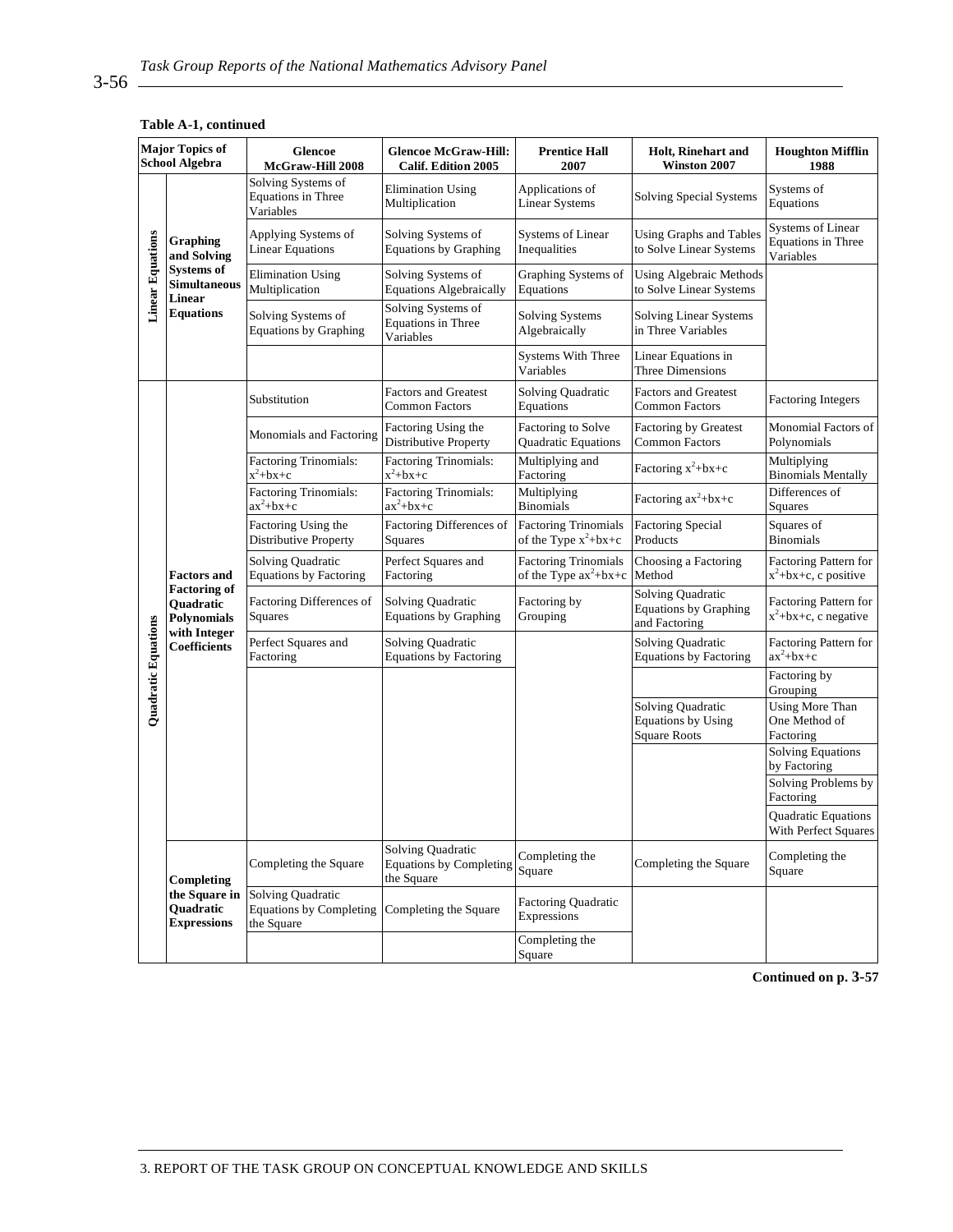| <b>Major Topics of</b><br><b>School Algebra</b> |                                                                                                                          | Glencoe<br>McGraw-Hill 2008                                             | <b>Glencoe McGraw-Hill:</b><br><b>Calif. Edition 2005</b>        | <b>Prentice Hall</b><br>2007           | <b>Holt, Rinehart and</b><br>Winston 2007                         | <b>Houghton Mifflin</b><br>1988                      |
|-------------------------------------------------|--------------------------------------------------------------------------------------------------------------------------|-------------------------------------------------------------------------|------------------------------------------------------------------|----------------------------------------|-------------------------------------------------------------------|------------------------------------------------------|
| Quadratic Equations                             | <b>Ouadratic</b><br><b>Formula</b> and<br><b>Factoring of</b><br>General<br>Quadratic<br>Polynomials<br><b>Using the</b> | The Quadratic Formula<br>and the Discriminant                           | The Quadratic Formula<br>and the Discriminant                    | The Quadratic<br>Formula               | The Quadratic Formula<br>and the Discriminant                     | <b>Ouotients</b> and<br>Factoring                    |
|                                                 |                                                                                                                          |                                                                         |                                                                  | Using the<br>Discriminant              | The Quadratic Formula                                             | Products and Factors                                 |
|                                                 |                                                                                                                          |                                                                         |                                                                  |                                        |                                                                   | The Quadratic<br>Formula                             |
|                                                 |                                                                                                                          |                                                                         |                                                                  |                                        |                                                                   | The Quadratic<br>Formula and the<br>Discriminant     |
|                                                 |                                                                                                                          | Solving Quadratic<br>Equations by Using the<br><b>Ouadratic Formula</b> | Solving Quadratic<br>Equations by Using the<br>Quadratic Formula |                                        |                                                                   | Solving Quadratic<br>Equations                       |
|                                                 | Quadratic<br>Formula                                                                                                     |                                                                         | Solving Equations Using<br>Quadratic Techniques                  | Not Available                          | Not Available                                                     | Quadratic Equations                                  |
|                                                 | to Solve<br><b>Equations</b>                                                                                             |                                                                         |                                                                  |                                        |                                                                   | Roots of Quadratic<br>Equations                      |
|                                                 |                                                                                                                          |                                                                         |                                                                  |                                        |                                                                   | <b>Using Quadratic</b><br>Equations                  |
|                                                 |                                                                                                                          | <b>Representing Relations</b>                                           | Graphs and Functions                                             | Patterns and<br>Functions              | <b>Identifying Linear</b><br><b>Functions</b>                     | Functions and<br>Relations                           |
|                                                 |                                                                                                                          | Proportional and<br>Nonproportional<br>Relationships                    | Ratios and Proportions                                           | Ratio and Proportion                   | <b>Transforming Linear</b><br><b>Functions</b>                    | <b>Functions</b>                                     |
|                                                 |                                                                                                                          | <b>Relations and Functions</b>                                          | Functions                                                        | Relations and<br>Functions             | <b>Writing Function</b>                                           | Functions and<br>Relations                           |
|                                                 | <b>Linear</b>                                                                                                            | Functions and Graphs                                                    | Writing Equations from<br>Patterns                               | Relating Graphs to<br>Events           | <b>Introduction to Parent</b><br><b>Functions</b>                 | <b>Functions Defined</b><br>by Equations             |
|                                                 |                                                                                                                          | <b>Linear Functions</b>                                                 | <b>Classes of Functions</b>                                      | Functions Rules,<br>Tables, and Graphs | <b>Graphing Relationships</b>                                     | <b>Functions Defined</b><br>by Tables and<br>Graphs  |
|                                                 |                                                                                                                          | Operations on Functions                                                 | <b>Relations and Functions</b>                                   | Writing a Function<br>Rule             | <b>Relations and Functions</b>                                    | Direct Variation                                     |
|                                                 |                                                                                                                          | <b>Representing Functions</b>                                           | <b>Operations on Functions</b>                                   | <b>Describing Number</b><br>Patterns   | Introduction to Function                                          |                                                      |
|                                                 |                                                                                                                          | Direct, Joint, and Inverse<br>Variation                                 | Slope and Direct<br>Variation                                    | Relations and<br>Functions             | <b>Relations and Functions</b>                                    | Direct and Inverse<br>Variation Involving<br>Squares |
| Functions                                       |                                                                                                                          |                                                                         |                                                                  | <b>Families of Functions</b>           | Rates, Ratios, and<br>Proportions                                 | Joint and Combined<br>Variation                      |
|                                                 | <b>Functions</b>                                                                                                         |                                                                         |                                                                  | Mathematical<br>Patterns               | <b>Graphing Linear</b><br>Functions                               |                                                      |
|                                                 |                                                                                                                          |                                                                         |                                                                  | <b>Direct Variation</b>                | <b>Writing Linear Functions</b>                                   |                                                      |
|                                                 |                                                                                                                          |                                                                         |                                                                  | Applying Linear<br><b>Functions</b>    | <b>Function Notations</b>                                         |                                                      |
|                                                 |                                                                                                                          |                                                                         |                                                                  | <b>Standard Form</b>                   | Direct Variation                                                  |                                                      |
|                                                 |                                                                                                                          |                                                                         |                                                                  |                                        | Variation Functions                                               |                                                      |
|                                                 |                                                                                                                          |                                                                         |                                                                  |                                        | <b>Operations With</b><br>Functions                               |                                                      |
|                                                 |                                                                                                                          |                                                                         |                                                                  |                                        | <b>Multiple Representations</b><br>of Functions                   |                                                      |
|                                                 |                                                                                                                          |                                                                         |                                                                  |                                        | Transforming Quadratic<br>Functions                               |                                                      |
|                                                 |                                                                                                                          |                                                                         |                                                                  |                                        | <b>Using Transformations to</b><br>Graph Quadratic<br>Functions   |                                                      |
|                                                 |                                                                                                                          |                                                                         |                                                                  |                                        | <b>Transforming Linear</b><br>Functions<br>Proportional Reasoning |                                                      |
|                                                 |                                                                                                                          |                                                                         |                                                                  |                                        |                                                                   |                                                      |

#### **Table A-1, continued**

**Continued on p. 3-58**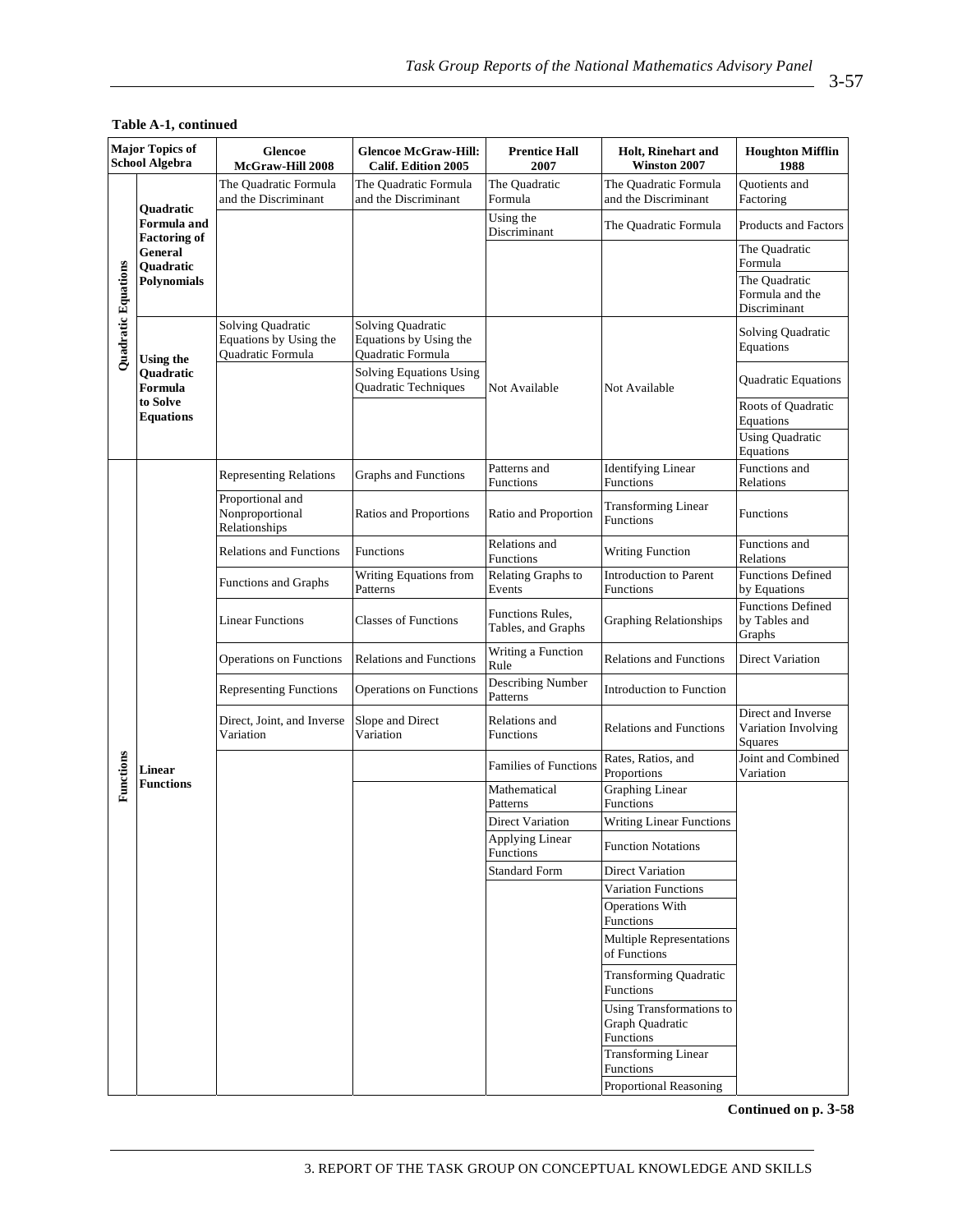#### **Major Topics of Glencoe Glencoe McGraw-Hill: Prentice Hall Holt, Rinehart and Houghton Mifflin School Algebra Winston 2007 McGraw-Hill 2008 Calif. Edition 2005 2007 1988 Quadratic**  Properties of Quadratic **Functions –**  Quadratic Functions Functions in Standard **Word**  Form **Problems**  Not Available Not Available Not Available **Involving**  Quadratic Functions Characteristics of **Quadratic**  Quadratic Functions **Functions**  Properties of Craphing Functions Parabolas Parabolas Craphing Functions and Their Graphs Graphing Quadratic Circles Properties of Properties of Properties of Parabolas and Their Graphs Conic Sections: Parabolas Analyzing Graphs of Transforming Parabolas Parabolas Circles and Quadratic Functions Parabolas Analyzing Graphs of Linear and Quadratic Analyzing Graphs of Parabolas Parabolas Parabolas Graphing Quadratic Quadratic Quadratic Quadratic Quadratic Quadratic Quadratic Quadratic Quadratic Quadratic Quadratic Quadratic Quadratic Quadratic Quadratic Quadratic Qua Functions Functions Circles Graphing Quadratic Functions Circles Solving Quadratic Equations by Graphing **Graphs of Quadratic Functions**  Solving Quadratic Solving Quadratic Exploring Quadratic Circles Equations by Graphing Equations by Graphing Graphing Quadratic Graphing Quadratic Graphing Quadratic **Internal Constructions** Internal Identifying Quadratic Functions Functions Functions Classes of Functions Solving Quadratic Equations by Graphing Analyzing Graphs of Polynomial Functions Polynomial Functions Investigating Graphs of Polynomial Functions Analyzing Graphs of Products of **Polynomial Functions**  Functions Polynomial Functions Polynomials **Functions (including**  Polynomial Functions Analyzing Graphs of Transforming Polynomial Functions Polynomial Division **graphs of**  Polynomial Functions **basic functions**) **C Graphing Polynomial** Functions Square Roots and Real Graphing Rational Transforming Functions Applying Fractional Functions Graphing Rational Numbers Equations Finding and Rational Functions Inverse Functions Inverse Variation Estimating and Equations Square Roots Solving Absolute-Value Special Functions Graphing Rational Graphing Absolute The Reciprocal of a Equations and **Simple**  Functions Value Equations Number Inequalities **Nonlinear**  Absolute Value **Functions**  Absolute-Value Square Root Functions Solving Absolute Value Equations and **Inverse Variation Simple**  and Inequalities **Equations Nonlinear**  Inequalities **Functions**  Solving Compound and Absolute Value **(e.g., square**  nth Roots Absolute Value Functions and Graphs Rational Functions **and cube root**  Inequalities **functions;**  Solving Rational Solving Absolute Value Square Root Functions Inverse Relations and **absolute**  Equations and Equations and Inequalities Functions **value; rational**  Inequalities **functions;**  Inverse Functions and Direct, Joint, and Inverse **step functions)**  Direct, John, and Hiverse Variation Radical Functions Relations Solving Radical Direct, Joint, and Inverse Inverse Functions and Rational Functions Equations and and Their Graphs Variation Relations Inequalities Solving Rational  $\Gamma$ Classes of Functions  $\Gamma$  The Reciprocal Equations and Function Family Inverse Variation **Inequalities**

#### **Table A-1, continued**

**Continued on p. 3-59**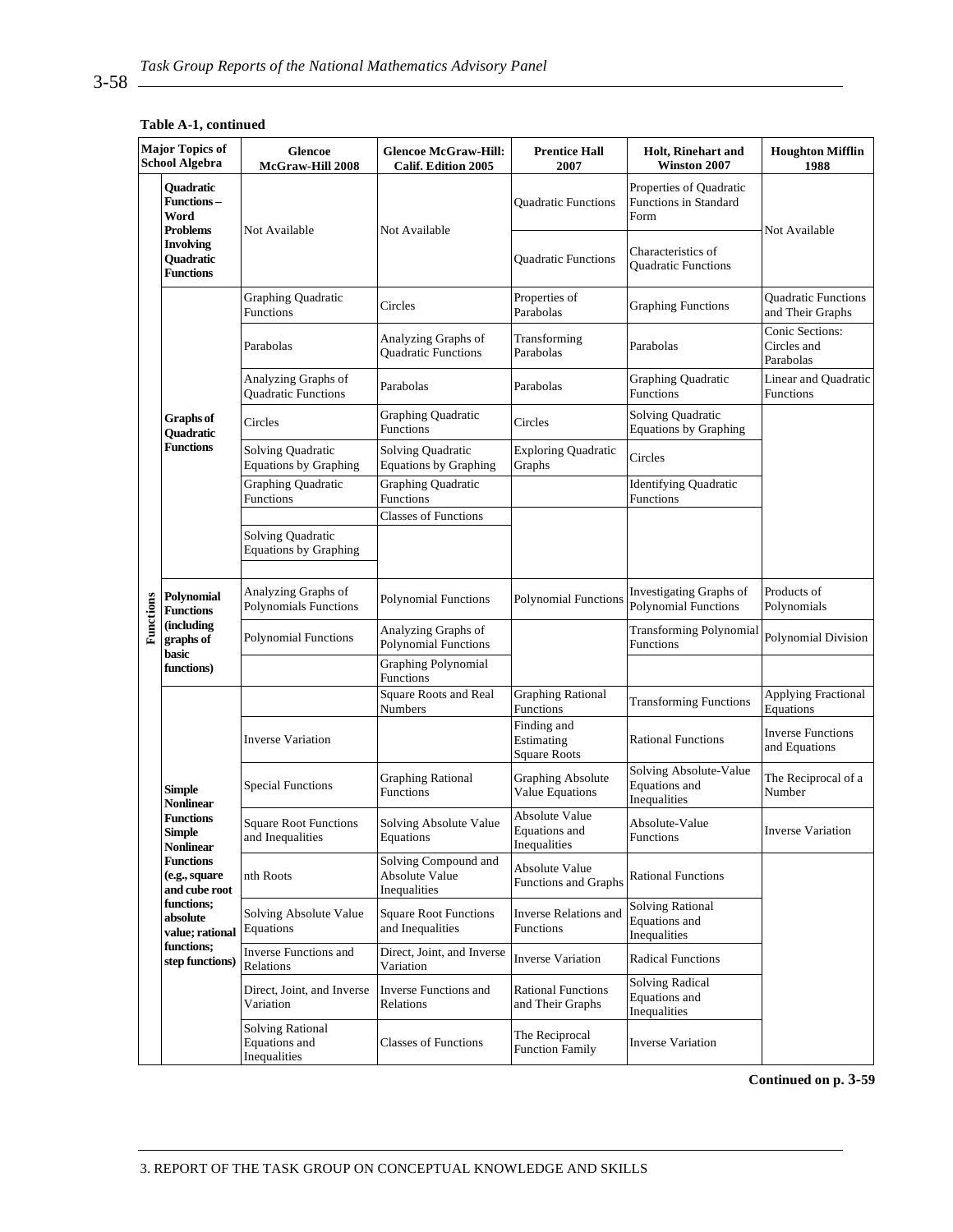| <b>Major Topics of</b><br><b>School Algebra</b> |                                                                                                                                | <b>Glencoe</b><br>McGraw-Hill 2008                      | <b>Glencoe McGraw-Hill:</b><br><b>Calif. Edition 2005</b> | <b>Prentice Hall</b><br>2007                                         | <b>Holt, Rinehart and</b><br>Winston 2007                   | <b>Houghton Mifflin</b><br>1988        |
|-------------------------------------------------|--------------------------------------------------------------------------------------------------------------------------------|---------------------------------------------------------|-----------------------------------------------------------|----------------------------------------------------------------------|-------------------------------------------------------------|----------------------------------------|
|                                                 | <b>Simple</b><br><b>Nonlinear</b><br><b>Functions</b>                                                                          | <b>Graphing Rational</b><br>Functions                   | <b>Inverse Variation</b>                                  | <b>Graphing Square</b><br>Root and Other<br><b>Radical Functions</b> | Inverses of relations and<br>Functions                      |                                        |
|                                                 | Simple<br>Nonlinear                                                                                                            |                                                         |                                                           | <b>Graphing Square</b><br><b>Root Functions</b>                      | Piecewise Functions                                         |                                        |
|                                                 | <b>Functions</b><br>(e.g., square                                                                                              |                                                         |                                                           |                                                                      | Functions and Their<br>Inverses                             |                                        |
|                                                 | and cube root<br>functions:<br>absolute                                                                                        |                                                         |                                                           |                                                                      | Square-Root<br><b>Functions</b><br><b>Solving Nonlinear</b> |                                        |
|                                                 | value; rational<br>functions; step<br>functions)                                                                               |                                                         |                                                           |                                                                      | Systems<br><b>Square Roots</b>                              |                                        |
|                                                 |                                                                                                                                | <b>Exponential Growth</b><br>and Decay                  | <b>Exponential Functions</b>                              | Zero and Negative<br>Exponents                                       | <b>Integer Exponents</b>                                    | <b>Radical Expressions</b>             |
|                                                 |                                                                                                                                | <b>Rational Exponents</b>                               | Growth and Decay                                          | Multiplication<br>Properties of<br>Exponents                         | <b>Multiplication Properties</b><br>of Exponents            | Problems Involving<br><b>Exponents</b> |
|                                                 |                                                                                                                                | <b>Simplifying Radical</b><br>Expressions               | <b>Simplifying Radical</b><br>Expressions                 | More Multiplication<br>Properties of<br><b>Exponents</b>             | Division Properties of<br>Exponents                         | Using the Laws of<br>Exponents         |
|                                                 |                                                                                                                                | <b>Operations With Radical</b><br>Expressions           | <b>Operations With Radical</b><br>Expressions             | Division Properties of<br>Exponents                                  | Radical Expressions                                         | Exponential<br><b>Functions</b>        |
| Functions                                       |                                                                                                                                | Growth and Decay                                        | <b>Radical Equations</b>                                  | Exponential<br><b>Functions</b>                                      | Adding and Subtracting<br>Radical Expressions               | <b>Negative Exponents</b>              |
|                                                 | <b>Rational</b><br><b>Exponents,</b><br><b>Radical</b><br><b>Expressions,</b><br>and<br><b>Exponential</b><br><b>Functions</b> | Properties of Exponents                                 | <b>Radical Expressions</b>                                | <b>Exponential Growth</b><br>and Decay                               | Multiplying and Dividing<br><b>Radical Expressions</b>      | <b>Roots and Radicals</b>              |
|                                                 |                                                                                                                                | <b>Exponential Functions</b>                            | <b>Exponential Growth and</b><br>Decay                    | <b>Simplifying Radicals</b>                                          | Powers and Exponents                                        | Powers of<br>Monomials                 |
|                                                 |                                                                                                                                | <b>Operations With Radical</b><br>Expressions           | <b>Exponential Functions</b>                              | <b>Operations With</b><br><b>Radical Expressions</b>                 | <b>Exponential Functions</b>                                | Rational exponents                     |
|                                                 |                                                                                                                                | <b>Solving Radical</b><br>Equations and<br>Inequalities | <b>Rational Exponents</b>                                 | <b>Solving Radical</b><br>Equations                                  | <b>Exponential Growth and</b><br>Decay                      | <b>Exponential Growth</b><br>and Decay |
|                                                 |                                                                                                                                | <b>Classes of Functions</b>                             | Radical Equations and<br>Inequalities                     | <b>Rational Exponents</b>                                            | Linear, Quadratic, and<br><b>Exponential Models</b>         | Roots of Real<br>Numbers               |
|                                                 |                                                                                                                                | <b>Radical Equations</b>                                | Properties of Exponents                                   | Properties of<br>Exponential<br>Functions                            | <b>Solving Radical</b><br>Equations                         |                                        |
|                                                 |                                                                                                                                | <b>Exponential Functions</b>                            | Roots of Real Numbers                                     | Multiplying and<br>Dividing Radical<br>Expressions                   | <b>Exponential Functions,</b><br>Growth, and Decay          |                                        |
|                                                 |                                                                                                                                |                                                         | nth Roots                                                 | <b>Binomial Radical</b><br>Expressions                               | Radical Expressions and<br><b>Rational Exponents</b>        |                                        |
|                                                 |                                                                                                                                |                                                         |                                                           | Solving Square Root<br>and Other Radical<br>Equations                | Properties of Exponents                                     |                                        |
|                                                 |                                                                                                                                |                                                         |                                                           | Roots and Radical<br>Expressions                                     | <b>Rational Exponents</b>                                   |                                        |
|                                                 |                                                                                                                                |                                                         |                                                           | Choosing a Linear,<br>Quadratic, or<br><b>Exponential Model</b>      |                                                             |                                        |
|                                                 |                                                                                                                                | Logarithms and                                          | Logarithms and                                            | <b>Function Operations</b><br>Logarithmic                            |                                                             | Logarithmic                            |
|                                                 | Logarithmic<br><b>Functions</b>                                                                                                | Logarithmic Functions                                   | Logarithmic Functions                                     | Functions as Inverses<br>Properties of                               | Logarithmic Functions                                       | Functions<br>The Natural               |
|                                                 |                                                                                                                                | Properties of Logarithms                                | Properties of Logarithms                                  | Logarithms                                                           | Properties of Logarithms                                    | <b>Logarithm Function</b>              |

#### **Table A-1, continued**

**Continued on p. 3-60**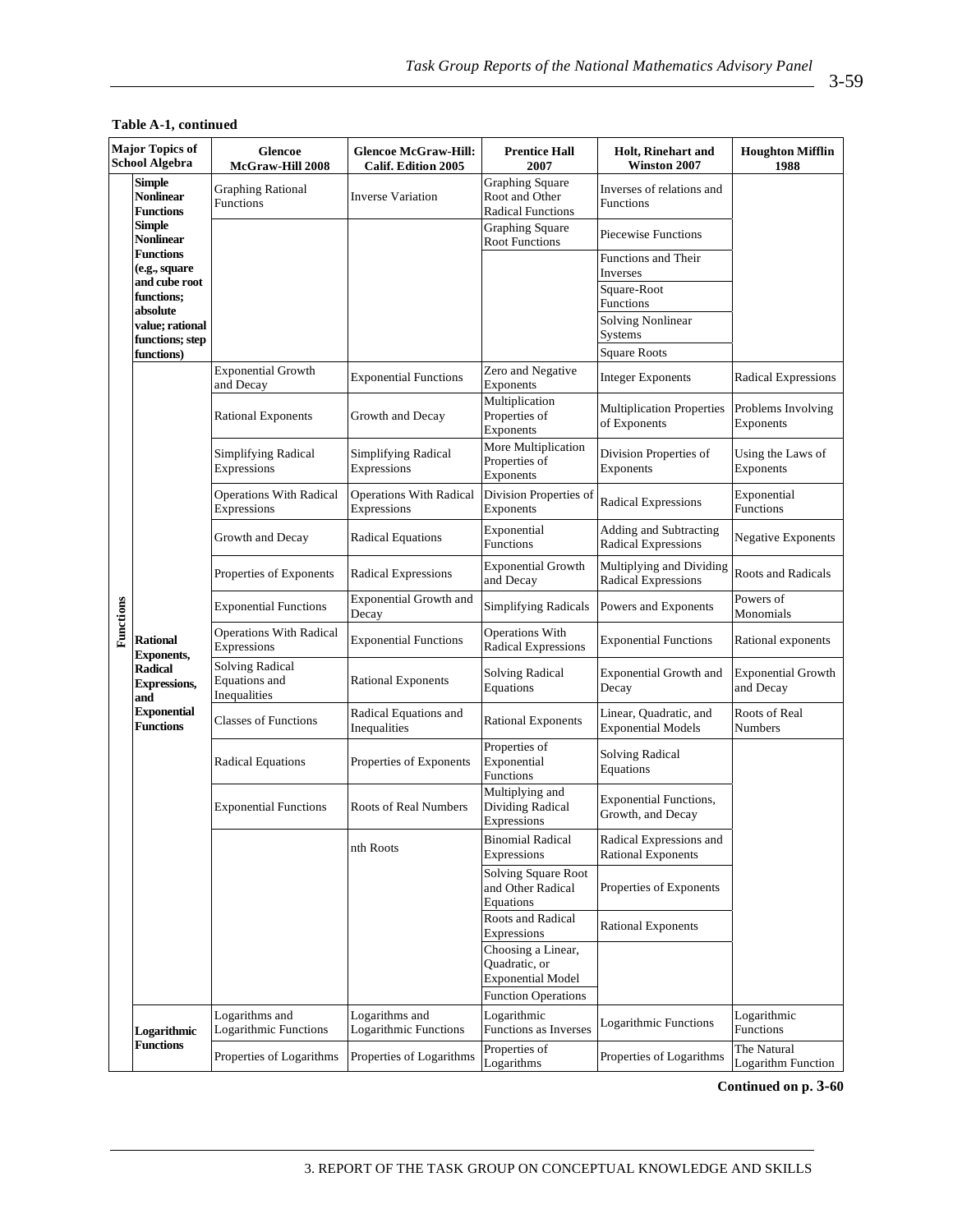| Table A-1, continued |  |
|----------------------|--|
|----------------------|--|

| <b>Major Topics of</b><br><b>School Algebra</b> |                                          | Glencoe<br>McGraw-Hill 2008                         | <b>Glencoe McGraw-Hill:</b><br><b>Calif. Edition 2005</b>          | <b>Prentice Hall</b><br>2007                                   | <b>Holt, Rinehart and</b><br>Winston 2007                    | <b>Houghton Mifflin</b><br>1988          |
|-------------------------------------------------|------------------------------------------|-----------------------------------------------------|--------------------------------------------------------------------|----------------------------------------------------------------|--------------------------------------------------------------|------------------------------------------|
|                                                 |                                          | Common Logarithms                                   | Common Logarithms                                                  | Exponential and<br>Logarithmic<br>Equations                    | Exponential and<br>Logarithmic Equations<br>and Inequalities |                                          |
|                                                 | Logarithmic<br><b>Functions</b>          | Base e and Natural<br>Logarithms                    | Base e and Natural<br>Logarithms                                   | Natural Logarithms                                             | The Natural Base, e                                          |                                          |
|                                                 |                                          |                                                     |                                                                    |                                                                | Transforming<br>Exponential and<br>Logarithmic Functions     |                                          |
|                                                 |                                          | Graphing Trigonometric<br>Functions                 | <b>Trigonometric Ratios</b>                                        | Trigonometric Ratios                                           | <b>Trigonometric Ratios</b>                                  | Trigonometric<br>Functions               |
|                                                 |                                          | <b>Trigonometric Functions</b><br>of General Angles | Graphing Trigonometric<br>Functions                                | Angles of Elevation<br>and Depression                          | Graphs of Sine and<br>Cosine                                 | Triangle<br>Trigonometry                 |
|                                                 |                                          | <b>Circular Functions</b>                           | Translations of<br>Trigonometric Graphs                            | Solving<br>Trigonometric<br><b>Equations Using</b><br>Inverses | Graphs of Other<br><b>Trigonometric Functions</b>            | Circular Functions<br>and Their Graphs   |
|                                                 |                                          | Inverse Trigonometric<br>Functions                  | <b>Circular Functions</b>                                          | Right Triangle and<br><b>Trigonometric Ratios</b>              | Solving Trigonometric<br>Equations                           |                                          |
|                                                 |                                          | Translations of<br>Trigonometric Graphs             | Inverse Trigonometric<br><b>Functions</b>                          | Radian Measure                                                 | Inverses of<br><b>Trigonometric Functions</b>                |                                          |
|                                                 | Trigonometric<br><b>Functions</b>        | Solving Trigonometric<br>Equations                  | Solving Trigonometric<br>Equations                                 | The Tangent Function                                           |                                                              |                                          |
|                                                 |                                          | Verify Trigonometric<br>Functions                   |                                                                    | The Sine Function                                              |                                                              |                                          |
| Functions                                       |                                          |                                                     |                                                                    | The Cosine Function                                            |                                                              |                                          |
|                                                 |                                          |                                                     |                                                                    | Translating Sine and<br><b>Cosine Function</b>                 |                                                              |                                          |
|                                                 |                                          |                                                     |                                                                    | <b>Exploring Periodic</b><br>Data                              |                                                              |                                          |
|                                                 |                                          |                                                     |                                                                    | Reciprocal<br>Trigonometric<br>Functions                       |                                                              |                                          |
|                                                 |                                          |                                                     |                                                                    |                                                                |                                                              |                                          |
|                                                 | <b>Fitting Simple</b>                    | <b>Scatter Plots and</b><br>Lines of Fit            | Modeling "Real-World"<br>Data: Using Scatter Plots                 | <b>Scatter Plots</b>                                           | <b>Scatter Plots and Trend</b><br>Lines                      |                                          |
|                                                 |                                          |                                                     | Statistics: Displaying and Scatter Plots and<br>Analyzing Data     | <b>Equations of Lines</b>                                      | Curve Fitting With<br><b>Linear Models</b>                   |                                          |
|                                                 | <b>Mathematical</b><br>Models to<br>Data |                                                     | <b>Statistics: Analyzing</b><br>Data by Using Tables<br>and Graphs | <b>Using Linear Models</b>                                     | Modeling "Real-World"<br>Data                                |                                          |
|                                                 |                                          |                                                     | <b>Statistics: Scatter Plots</b><br>and Lines of Fit               |                                                                |                                                              | Factors of                               |
|                                                 |                                          |                                                     | <b>Statistics: Using Scatter</b><br>Plots                          |                                                                |                                                              |                                          |
|                                                 |                                          | The Remainder and<br><b>Factor Theorems</b>         | <b>Factoring Polynomials</b>                                       | Theorems About<br>Roots of Polynomial<br>Equations             | <b>Factoring Polynomials</b>                                 | Polynomials                              |
|                                                 | <b>Roots</b> and<br>Factorization        | Polynomials                                         | The Remainder and<br><b>Factor Theorems</b>                        | Polynomials and<br><b>Linear Factors</b>                       | Polynomials                                                  | Theory of<br>Polynomial<br>Equations     |
|                                                 | of Polynomial<br>Forms                   | Adding and Subtracting<br>Polynomials               | <b>Multiplying Monomials</b>                                       | Multiplying Special<br>Cases                                   | Adding and Subtracting<br>Polynomials                        | Solving Polynomial<br>Equation           |
|                                                 |                                          | Multiplying a Polynomial<br>by a Monomial           | <b>Dividing Monomials</b>                                          | Dividing Polynomials                                           | Special Products of<br><b>Binomials</b>                      | Adding and<br>Subtracting<br>Polynomials |

**Continued on p. 3-61** 

## $3-60$   $-$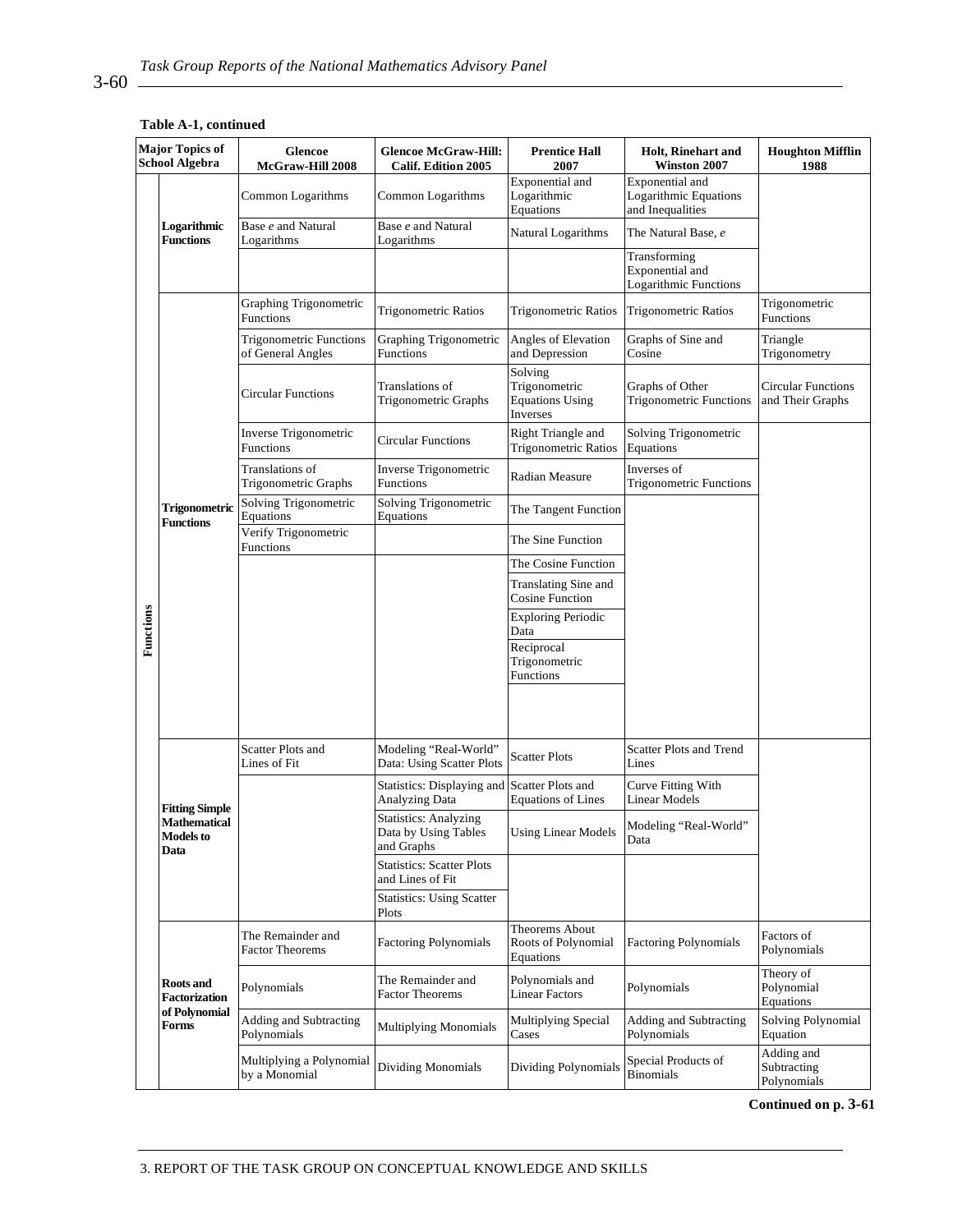| Major Topics of<br><b>School Algebra</b> |                                                               | <b>Glencoe McGraw-Hill:</b><br><b>Glencoe</b><br>McGraw-Hill 2008<br><b>Calif. Edition 2005</b> |                                                 | <b>Prentice Hall</b><br>2007                | <b>Holt, Rinehart and</b><br>Winston 2007                         | <b>Houghton Mifflin</b><br>1988                           |
|------------------------------------------|---------------------------------------------------------------|-------------------------------------------------------------------------------------------------|-------------------------------------------------|---------------------------------------------|-------------------------------------------------------------------|-----------------------------------------------------------|
|                                          |                                                               | Operations with<br>Polynomials                                                                  | Polynomials                                     | Solving Polynomial<br>Equations             | Multiplying Polynomials                                           | Multiplying<br>Monomials                                  |
|                                          | <b>Roots</b> and<br>Factorization<br>of Polynomial<br>Forms   | Solving Polynomial<br>Equations                                                                 | <b>Adding and Subtractions</b><br>Polynomials   | <b>Factoring Special</b><br>Cases           | Dividing Polynomials                                              | Multiplying a<br>Polynomial by a<br>Monomial              |
|                                          |                                                               | Multiplying Polynomials                                                                         | Multiplying a<br>Polynomial by a<br>Monomial    | Adding and<br>Subtracting<br>Polynomials    |                                                                   | Multiplying Two<br>Polynomials                            |
|                                          |                                                               | Dividing Polynomials                                                                            | Multiplying Polynomials                         |                                             |                                                                   | The Remainder and<br><b>Factor Theorems</b>               |
|                                          |                                                               | Rational Zero Theorem                                                                           | Monomials                                       |                                             |                                                                   |                                                           |
|                                          |                                                               |                                                                                                 | Polynomials                                     |                                             |                                                                   |                                                           |
|                                          |                                                               |                                                                                                 | Rational Zero Theorem                           |                                             |                                                                   |                                                           |
|                                          |                                                               |                                                                                                 | Dividing Polynomials                            |                                             |                                                                   |                                                           |
|                                          | Complex<br><b>Numbers and</b>                                 | <b>Complex Numbers</b>                                                                          | <b>Complex Numbers</b>                          | <b>Complex Numbers</b>                      | <b>Operations With</b><br><b>Complex Numbers</b>                  | <b>Polar Coordinates</b><br>and Complex<br><b>Numbers</b> |
| Functions                                | <b>Operations</b>                                             |                                                                                                 |                                                 |                                             | Complex Numbers and<br>Roots                                      | Real Numbers and<br><b>Complex Numbers</b>                |
|                                          | Fundamental<br>Theorem of<br><b>Algebra</b>                   | Roots and Zeros                                                                                 | Roots and Zeros                                 | The Fundamental<br>Theorem of Algebra       | Finding Real Roots of<br>Polynomial Equations                     | Theory of<br>Polynomial<br>Equations                      |
|                                          |                                                               |                                                                                                 |                                                 |                                             | Fundamental Theorem of<br>Algebra                                 |                                                           |
|                                          | Binomial<br><b>Coefficients</b><br>(and Pascal's<br>Triangle) | The Binomial Theorem                                                                            | The Binomial Theorem                            | The Binomial<br>Theorem                     |                                                                   | <b>Binomial Expansion</b>                                 |
|                                          | Mathematical                                                  | The Binomial Theorem                                                                            | The Binomial Theorem                            | The Binomial<br>Theorem                     | Mathematical Induction<br>and Infinite Geometric<br><b>Series</b> | <b>Binomial Expansion</b>                                 |
|                                          | <b>Induction</b> and<br>the Binomial<br>Theorem               | Proof and Mathematical<br>Induction                                                             | Exponential and<br><b>Binomial Distribution</b> |                                             | <b>Binomial Distributions</b>                                     |                                                           |
|                                          |                                                               |                                                                                                 | Proof and Mathematical<br>Induction             |                                             |                                                                   |                                                           |
|                                          |                                                               | Probability of Compound<br>Events                                                               | Permutations and<br>Combinations                | Probability of<br><b>Compound Events</b>    | Combinations and<br>Permutations                                  | Probability                                               |
| bability                                 |                                                               | Probability Simulations                                                                         | Probability of<br>Compound Events               | <b>Counting Methods</b><br>and Permutations | Compound Events                                                   | Permutations and<br>Combinations                          |
|                                          |                                                               | Probability                                                                                     | Probability: Simple<br>Probability and Odds     | Combinations                                | Permutations and<br>Combinations                                  | Fundamental<br><b>Counting Principles</b>                 |
|                                          | Combinatorics                                                 | Multiplying Probabilities                                                                       | Probability Simulations                         | Probability                                 | Independent and<br>Dependent Events                               |                                                           |
|                                          | and Finite                                                    | <b>Adding Probabilities</b>                                                                     | Multiplying Probabilities                       |                                             |                                                                   |                                                           |
|                                          | <b>Probability</b>                                            | <b>Counting Outcomes</b>                                                                        | The Counting Principle                          | Conditional<br>Probability                  |                                                                   |                                                           |
| Combinatorics and Finite Prol            |                                                               | The Counting Principle                                                                          | Permutations and<br>Combinations                | Permutations and<br>Combinations            |                                                                   |                                                           |
|                                          |                                                               | Permutations and<br>Combinations                                                                | <b>Counting Outcomes</b>                        | Probability of<br><b>Multiple Events</b>    |                                                                   |                                                           |
|                                          |                                                               |                                                                                                 | Probability                                     |                                             |                                                                   |                                                           |
|                                          |                                                               |                                                                                                 | <b>Adding Probabilities</b>                     |                                             |                                                                   |                                                           |

### **Table A-1, continued**

**Note:** The Major Topics of School Algebra can be found on page 5. The chapter headings of each textbook reviewed are sorted into each Major Topic of School Algebra category as applicable. If a column only has one box under each Major Topic of School Algebra, it means that that particular textbook had only one chapter or section that was applicable to the specific Major Topic of School Algebra. If a column is empty, that book did not have a chapter or section that fit.

**Source:** Institute for Defense Analysis Science and Technology Policy.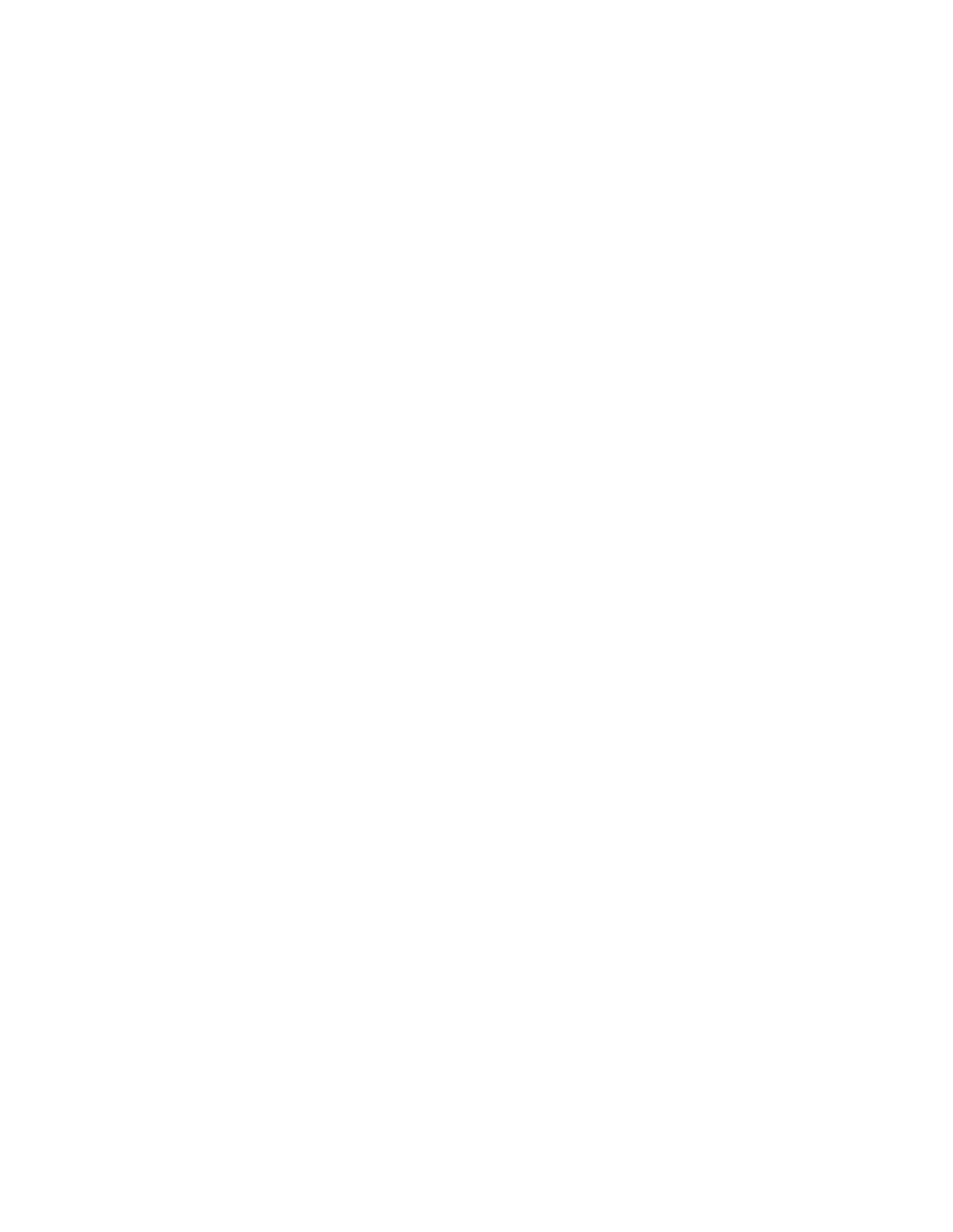# **APPENDIX B: Errors in Algebra Textbooks**

The National Mathematics Advisory Panel commissioned a mathematician to look systematically for mathematical errors in

A. two widely used algebra textbooks, one Algebra I and one Algebra II, and

B. a chapter on linear equations in each of three other popular Algebra I textbooks.

A summary of the results is provided below.

(A) **Error density** of an Algebra I and Algebra II textbook is defined to be the following quotient expressed as a percent:

> the total number of errors the total number of pages in the book

It was found that for the review noted above:

- Algebra I book has error density 50.2%, and
- Algebra II book has error density 41%.

This means that, for the Algebra I book, there is on average at least one error every two pages. The Algebra II book is slightly better in this regard, with about four errors in every 10 pages on average.

The analysis also provides additional information regarding the errors found within the Algebra I and Algebra II books. There are three types:

Type I: lack of clarity, minor errors, or misprints. Type III: a gap in a logical argument or an error on a conceptual level. Type II: an error that falls between those two types of errors.

The following table summarizes the error densities of these errors in both books:

| Table B-1: Error Densities of Errors in Algebra I and Algebra II Textbooks |  |  |  |
|----------------------------------------------------------------------------|--|--|--|
|----------------------------------------------------------------------------|--|--|--|

| <b>Book</b> | Type l | Type II | <b>Type III</b> |
|-------------|--------|---------|-----------------|
| Algebra I   | 20.4%  | 19.5%   | 10.3%           |
| Algebra II  | 12.1%  | 19.4%   | 9.6%            |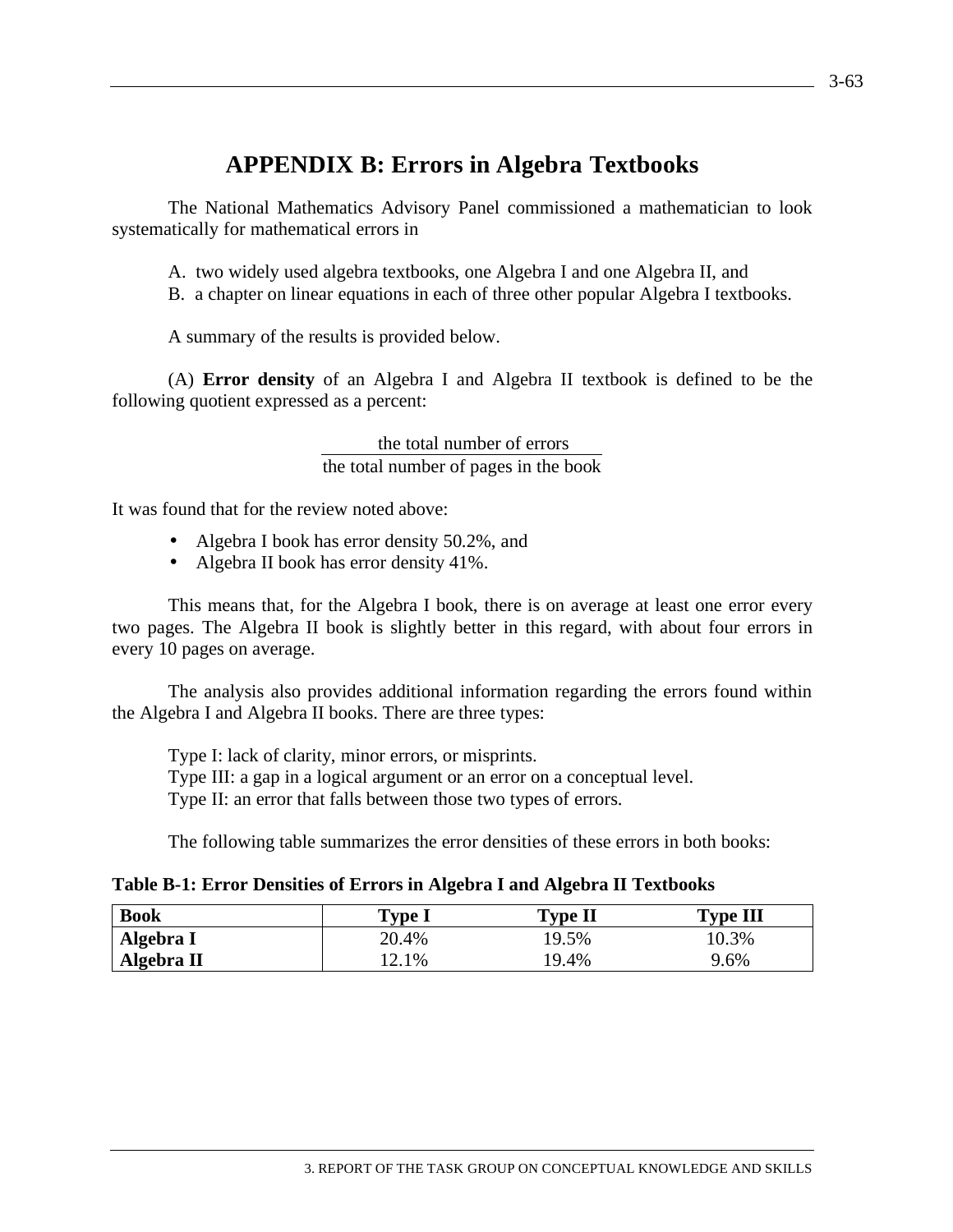An example of a Type I error is the statement that all lines with the same slope are parallel; the correct statement should be: *two distinct lines with the same slope are parallel*. Two examples of a Type II error are:

> pointing out that the method of solving a radical equation leads to an **extraneous solution** but without explaining exactly how or why, and stating that two functions are **inverse functions** of each other (e.g., exp and log) without giving their precise domains of definition.

Several examples of Type III errors are provided here; these are more serious errors:

- Graphing a function with a discrete domain of definition (e.g., the price of *n* articles) as a (continuous) straight line;
- Interpreting an event with a probability of 0 as an impossible event, and an event with a probability 1 as one that will definitely occur without specifying that this holds only for a finite sample space;
- Giving the first few terms of a pattern and extending it to the *n*-th terms as if the extension is unique;
- Using technical terms (e.g., **linear regression**) in a problem without giving their definitions;
- Conflating the *definition* of the **negative powers** and **rational powers** of a number with a *theorem*;
- Defining the **slope** of a line using two points on the line without pointing out the independence of the choice of the two points used, and later on;
- Pointing out such an independence without indicating that there is an explanation;
- Proving a general theorem (e.g., a law of exponents) by use of only two or three examples; and
- Giving the *procedure* of the long division of polynomials without explaining what it is about, i.e., never defining **division with a remainder**.

Readers should keep in mind that the error density of Type III errors is about 10% in these two Algebra books, i.e., students are going to find one such error every ten pages on average. This is definitely a cause for concern for both students and teachers.

3-64